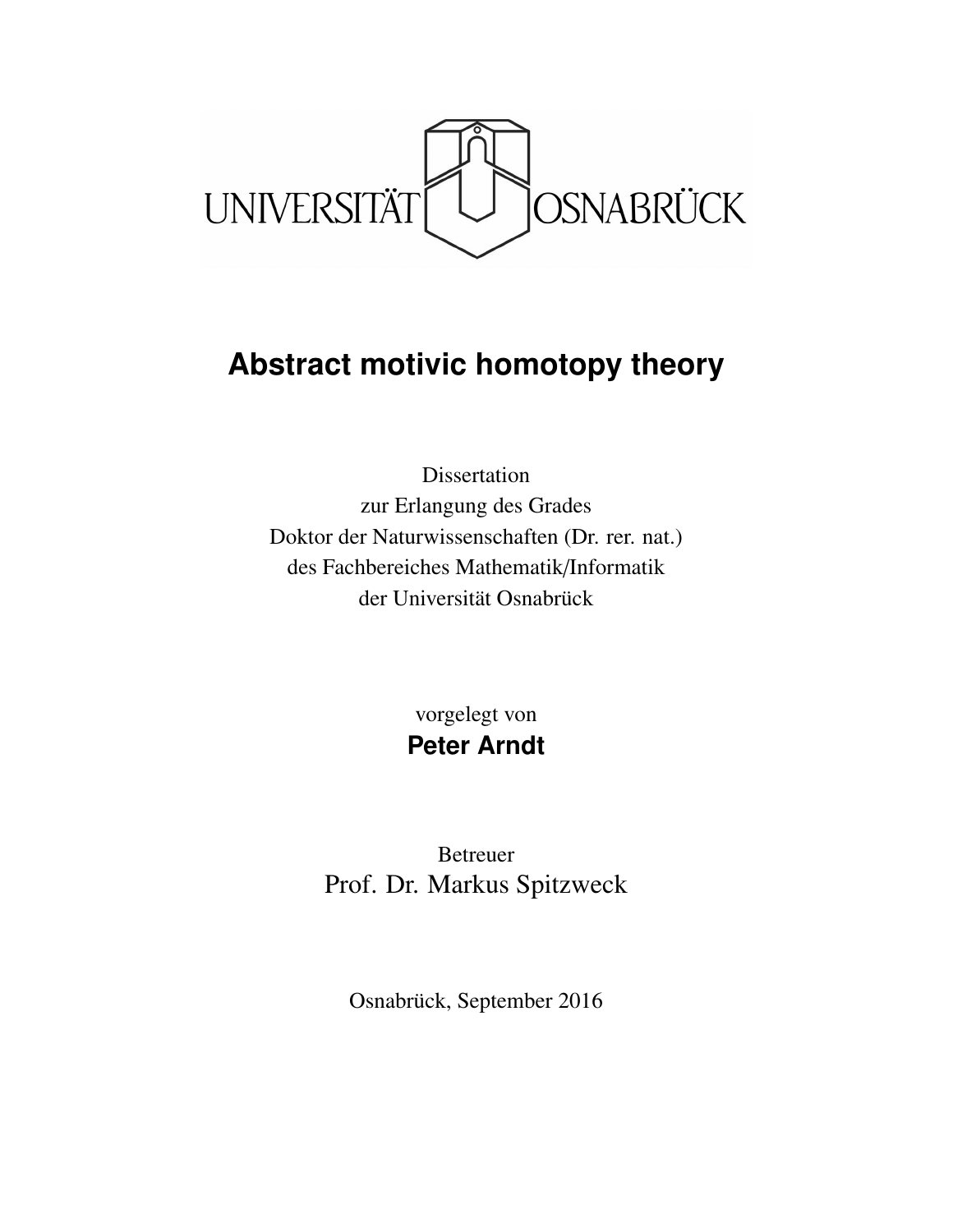Erstgutachter: Prof. Dr. Markus Spitzweck

Zweitgutachter: Prof. David Gepner, PhD

*2010 AMS Mathematics Subject Classification:* 55U35, 19D99, 19E15, 55R45, 55P99, 18E30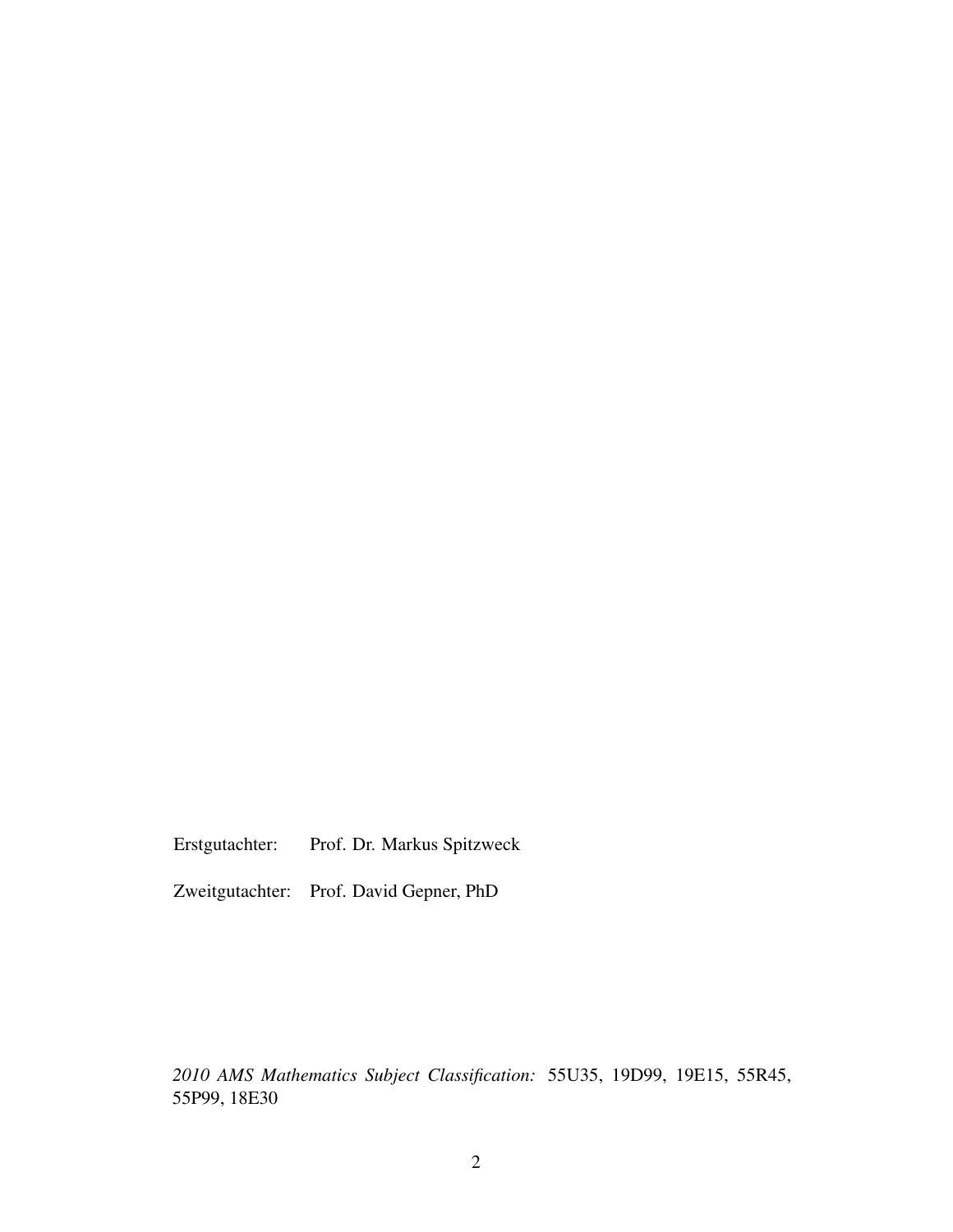# Abstract Motivic Homotopy Theory

# Peter Arndt

February 7, 2017

# **Contents**

| 1              | <b>Introduction</b> |                                           |                                                                                                               |                |  |  |
|----------------|---------------------|-------------------------------------------|---------------------------------------------------------------------------------------------------------------|----------------|--|--|
| $\overline{2}$ |                     | Some $\infty$ -categorical technicalities |                                                                                                               |                |  |  |
|                | 2.1                 |                                           |                                                                                                               | $\overline{7}$ |  |  |
|                | 2.2                 |                                           | 8                                                                                                             |                |  |  |
|                | 2.3                 |                                           | 11                                                                                                            |                |  |  |
|                | 2.4                 |                                           | 14                                                                                                            |                |  |  |
|                | 2.5                 |                                           | 17                                                                                                            |                |  |  |
|                | 2.6                 |                                           | 20                                                                                                            |                |  |  |
| 3              |                     |                                           | 24<br><b>Abstract Motivic Homotopy Theory</b>                                                                 |                |  |  |
|                | 3.1                 |                                           | 24                                                                                                            |                |  |  |
|                |                     | 3.1.1                                     | 24                                                                                                            |                |  |  |
|                |                     | 3.1.2                                     | 33                                                                                                            |                |  |  |
|                |                     | 3.1.3                                     | 34                                                                                                            |                |  |  |
|                | 3.2                 |                                           | 40                                                                                                            |                |  |  |
|                |                     | 3.2.1                                     | 40                                                                                                            |                |  |  |
|                |                     | 3.2.2                                     | 42<br>The Snaith spectrum and other stable objects                                                            |                |  |  |
|                |                     | 3.2.3                                     | 43                                                                                                            |                |  |  |
|                |                     | 3.2.4                                     | 45                                                                                                            |                |  |  |
|                | 3.3                 |                                           | 50                                                                                                            |                |  |  |
|                |                     | 3.3.1                                     | 50                                                                                                            |                |  |  |
|                |                     | 3.3.2                                     | 53                                                                                                            |                |  |  |
|                |                     | 3.3.3                                     | 56                                                                                                            |                |  |  |
|                | 3.4                 |                                           | 58<br>The positive rational stable category $\dots \dots \dots \dots \dots \dots \dots \dots$                 |                |  |  |
|                |                     | 3.4.1                                     | 58<br>The splitting of the sphere and the Morel spectrum $\dots \dots \dots$                                  |                |  |  |
|                |                     | 3.4.2                                     | $\mathbb{P}_{\mathbb{O}^+}^{\infty}$ is the free commutative algebra over $\mathbb{P}_{\mathbb{O}^+}^1$<br>59 |                |  |  |
|                |                     | 3.4.3                                     | 60                                                                                                            |                |  |  |
|                | 3.5                 |                                           | 61                                                                                                            |                |  |  |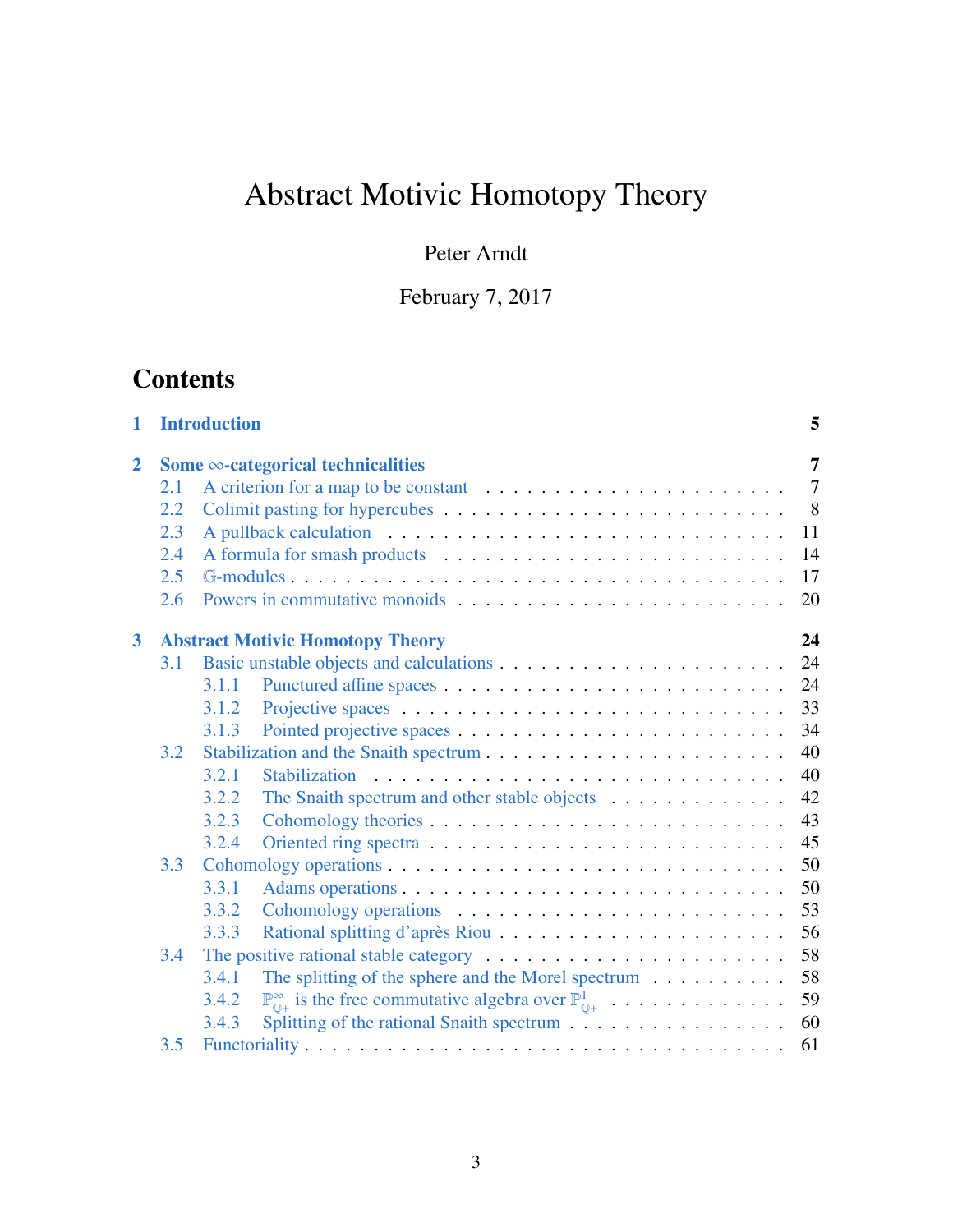| 4 Examples |  |                     |  |  |
|------------|--|---------------------|--|--|
|            |  |                     |  |  |
|            |  |                     |  |  |
|            |  |                     |  |  |
|            |  |                     |  |  |
|            |  |                     |  |  |
|            |  |                     |  |  |
|            |  | <b>5</b> Conclusion |  |  |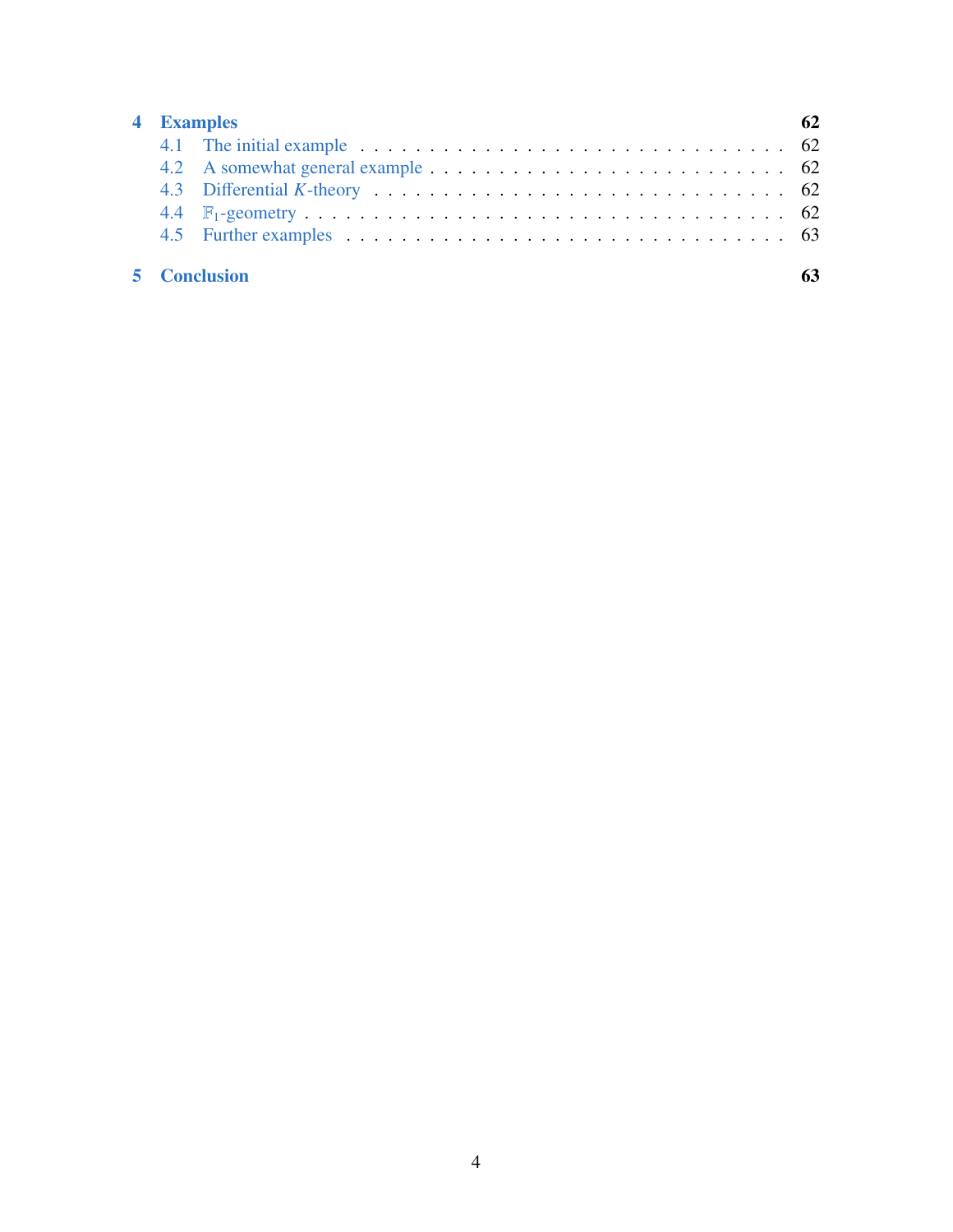# <span id="page-4-0"></span>1 Introduction

The initial motivation for this work came from the story of the field with one element. This story has two aspects, which are two sides of the same medal.

On the one hand some phenomena in algebraic geometry are independent of the chosen base ring and even do not need any ring structure for their description. Examples are some intersection theoretic counting formulas or the shape of the chamber of the building associated to an algebraic group. These phenomena seem to come from a deeper base, a place where they can exist even before they manifest themselves in the world of algebraic geometry. This leads to the question which objects are *defined over* F1. Seen from this angle, the world of  $\mathbb{F}_1$ -geometry is a spartanic place with few inhabitants.

On the other hand many phenomena in arithmetic point to the fact that the understanding of number theory requires some more ingredients than just ring theory, to capture the infinite places of number fields, for example give meaning to the phrase "ring of integers of the real numbers". Here the question is which objects *admit a morphism to*  $Spec(\mathbb{F}_1)$ , which should be a very modest requirement. Seen from this angle, the world of  $\mathbb{F}_1$ -geometry is a rich and varied place that allows everybody in.

Over  $\mathbb{F}_1$ , everything is allowed, but not much can be done.

In this work we show a few things that *can* be done. All the authors who put forth tentative definitions of  $\mathbb{F}_1$ -geometry agree that spectra of monoid rings should be defined over  $\mathbb{F}_1$ . In particular the multiplicative group scheme  $\mathbb{G}_m$  = Spec( $\mathbb{Z}[x, x^{-1}]$ ) and the affine line  $\mathbb{A}^1$  – Spec( $\mathbb{Z}[x]$ ) should be base changed from  $\mathbb{F}_n$ , bence also projective spaces. Follow- $\mathbb{A}^1$  = Spec( $\mathbb{Z}[x]$ ) should be base changed from  $\mathbb{F}_1$ , hence also projective spaces. Following the usual setup of motivic homotopy theory one would construct the category of motivic spaces by starting with a category of smooth schemes over  $\mathbb{F}_1$ , passing to the cocompletion, i.e. space valued presheaves, localizing by an appropriate topology and contracting  $\mathbb{A}^1$ . The topology should be chosen such that the colimit diagrams defining projective spaces remain colimit diagrams after being embedded into motivic spaces. Thus one may as well construct the projective spaces in motivic spaces, and there,  $\mathbb{A}^1$  being equivalent to a point, they arise as colimits of diagrams which only involve products of  $\mathbb{G}_m$  and the terminal object. With projective spaces available, one can build P <sup>∞</sup>, then pass to the stabilization, invert the Bott element to obtain a *K*-theory spectrum  $\mathbb{P}^{\infty}[\beta^{-1}]$ , show that it splits rationally, and pick one summand<br>to get a rational Filepherg-MacI ane spectrum. This shows that the *K*-theory spectrum and to get a rational Eilenberg-MacLane spectrum. This shows that the *K*-theory spectrum and the rational Eilenberg-MacLane spectrum descend to  $\mathbb{F}_1$ .

Indeed, they descend much further. We will show that we can perform the above constructions in any good enough, namely cartesian closed and presentable,  $\infty$ -category with a group object  $G$ . There is an initial such category with a universal group object, and this is the deepest base to which our constructions descend. Many other geometric settings from this deep base, so that our results apply equally to, for example, derived algebraic geometry, log geometry, or  $\mathbb{Z}/2$ -equivariant geomtry. Their interest in each case has to be determined individually.

**Overview over the work:** We place ourselves in a cartesian closed, presentable  $\infty$ category  $X$  with a grouplike commutative algebra  $G$  therein. We construct punctured affine spaces  $\mathbb{A}^n \setminus 0$  as the colimit in the category of  $\mathbb{G}$ -modules of a cubical diagram which has the *n*-fold product of  $G$  at its initial corner and whose morphisms consist of all possible partial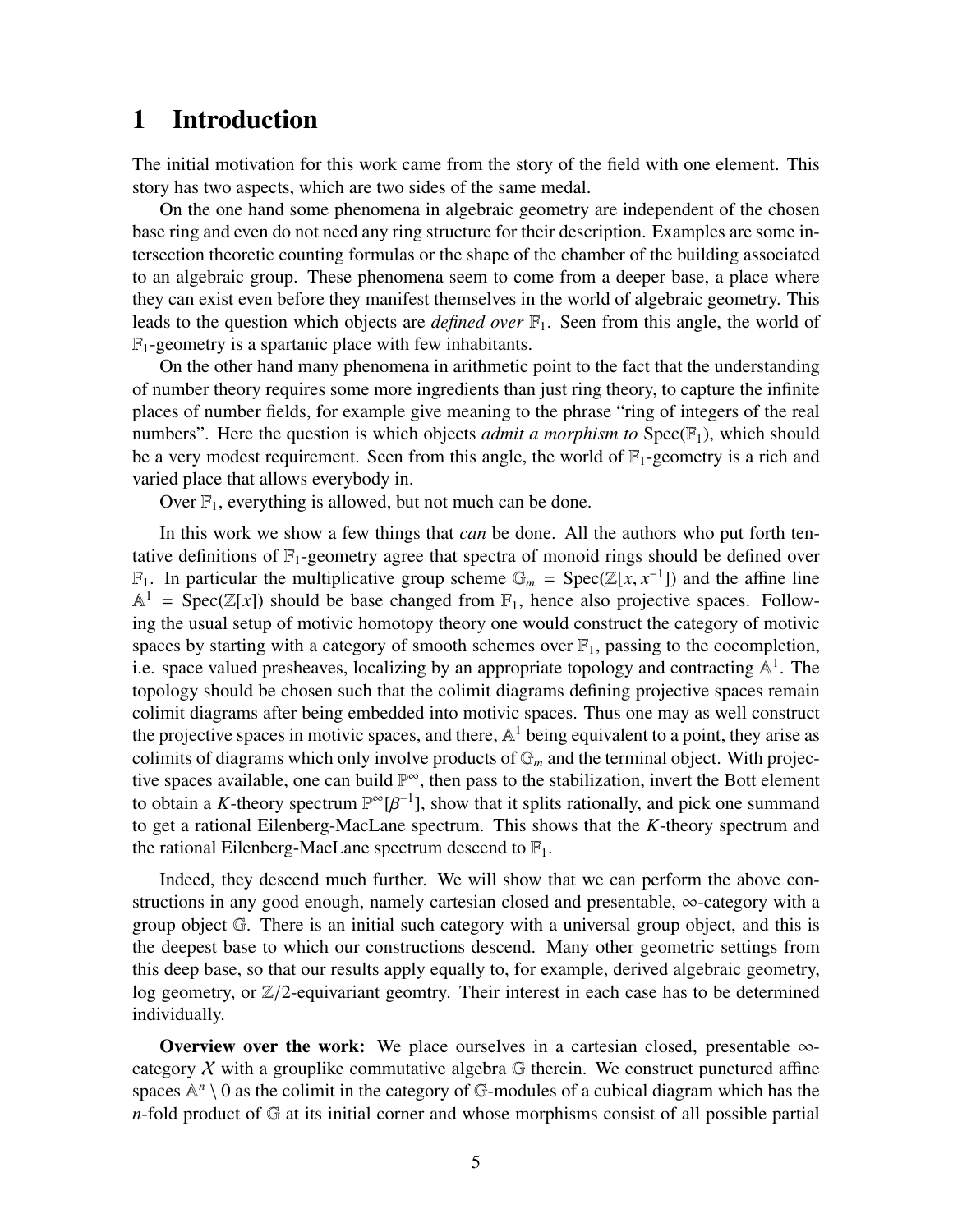projections. There are natural embeddings  $\mathbb{A}^n \setminus 0 \to \mathbb{A}^{n+1} \setminus 0$  and we show that their colimit  $\mathbb{A}^{\infty} \setminus 0$  is contractible (Theorem [3.1.16\)](#page-28-0).

We define the projective space  $\mathbb{P}^n$  as the quotient of  $\mathbb{A}^{n+1} \setminus 0$  by the G-action and can conclude from Theorem [3.1.16](#page-28-0) that  $\mathbb{P}^{\infty}$  is  $B\mathbb{G}$  and thus itself a commutative algebra. This gives us a "Bott multiplication map"  $\beta \colon \mathbb{P}^1 \times \mathbb{P}^{\infty} \to \mathbb{P}^{\infty} \times \mathbb{P}^{\infty} \to \mathbb{P}^{\infty}$ .<br>Next we pass first to the pointed category X, and then to its mo

Next we pass first to the pointed category X<sup>∗</sup> and then to its *monoidal* stabilization with respect to the endofunctor  $\mathbb{P}^1 \wedge -$ . There one can define Bott inverted infinite projective space  $\mathbb{P}^{\infty}[\beta^{-1}]$  as the colimit of the diagram  $\Sigma_{\mathbb{P}^1}^{\infty} \mathbb{P}^{\infty}_+ \to \Sigma_{\mathbb{P}^1}^{-1} \Sigma_{\mathbb{P}^1}^{\infty} \mathbb{P}^{\infty}_+ \to \Sigma_{\mathbb{P}^1}^{-2} \Sigma_{\mathbb{P}^1}^{\infty} \mathbb{P}^{\infty}_+ \to \dots$ . The spectrum  $\mathbb{P}^{\infty}[\beta^{-1}]$  has a natur  $\mathbb{P}^{\infty}[\beta^{-1}]$  has a natural orientation which allows to compute the value of the cohomology that<br>it represents on projective spaces (Theorem 3.2.25), in particular on  $\mathbb{P}^{\infty}$ . Since  $\mathbb{P}^{\infty}[B^{-1}]$  is a it represents on projective spaces (Theorem [3.2.25\)](#page-45-0), in particular on  $\mathbb{P}^{\infty}$ . Since  $\mathbb{P}^{\infty}[\beta^{-1}]$  is a colimit of copies of  $\mathbb{P}^{\infty}$  this give some access to endomorphisms of the spectrum  $\mathbb{P}^{\infty}[B^{-1}]$ colimit of copies of  $\mathbb{P}^{\infty}$ , this give some access to endomorphisms of the spectrum  $\mathbb{P}^{\infty}[\beta^{-1}]$ <br>We construct Adams operations on the rationalization  $\mathbb{P}^{\infty}[\beta^{-1}]$ . (Corollary 3.3.2)

We construct Adams operations on the rationalization  $\mathbb{P}^{\infty}[\beta^{-1}]_{\mathbb{Q}}$  (Corollary [3.3.2\)](#page-49-2), and w that the spectrum has direct summands which are eigenspaces for these operations show that the spectrum has direct summands which are eigenspaces for these operations. This can be done by applying results of Riou, which we summarize in Section [3.3.3.](#page-55-0) The 0th summand is what Riou calls the Beilinson spectrum, and is a first version of the rational motivic Eilenberg-MacLane spectrum.

We further show (Theorem [3.4.8\)](#page-59-1) that the Adams eigenspaces are shifted copies of the positive rational sphere (the "Morel spectrum", a second, but equivalent avatar of the rational Eilenberg-MacLane spectrum) and that the  $\mathbb{P}^{\infty}[\beta^{-1}]_{\mathbb{Q}}$  splits completely into these (i.e. that there is no further summand other than those of the previous paragraph). We call the category there is no further summand other than those of the previous paragraph). We call the category of algebras over the positive rational sphere the Morel motives.

In large parts we are able to follow well-known strategies from topology for showing the above. There are two main technical bottle necks that need to be passed in order for the rest to go through smoothly.

The first is the proof of the contractibility of  $\mathbb{A}^{\infty} \setminus 0$ . The standard argument from usual or motivic homotopy theory is to give an explicit homotopy between the identity and a constant map on  $\mathbb{A}^{\infty} \setminus 0$ , see Remark [3.1.14.](#page-28-1) This does not work in our general setting, and it fails already in the concrete setting of monoid schemes. Indeed, giving this concrete homotopy requires both an addition and a fixed point for the G-action on  $\mathbb{A}^1$ . We give a different proof based on Proposition [3.1.11](#page-26-0) which rests on an analysis of how to subdivide colimits of hypercube diagrams, like the one defining  $\mathbb{A}^n \setminus 0$ .

The second are the analogs of two results of Morel, Propositions [3.1.40](#page-35-0) and [3.1.42,](#page-38-0) about the diagonal map of  $\mathbb{P}^n$  into its *n*-fold, resp. *n* + 1-fold, smash product. Both are needed for the computation of the oriented cohomology of  $\mathbb{P}^n$ , and the second also for the construction of the Adams operations and the splitting of  $\mathbb{P}^{\infty}[\beta^{-1}]_{\mathbb{Q}}$ . Here the geometric arguments of Morel,<br>using the glueing of hyperplanes in projective space, can be transformed into a combinatorial using the glueing of hyperplanes in projective space, can be transformed into a combinatorial argument, which is done in Section 2.3.

Acknowledgments: I wish to thank my supervisor Markus Spitzweck, for his patience during the long period of my PhD, his generosity and willingness to share his time and his insights, and for his support and his friendship. I also thank my second referee David Gepner for agreeing to do such a fast, yet careful, reading in the unreasonably short time interval during that it needed to be done. All the other people who inspired me, nurtured my enthusiasm and lust but not least hosted or employed me should know that I am very grateful for their existence.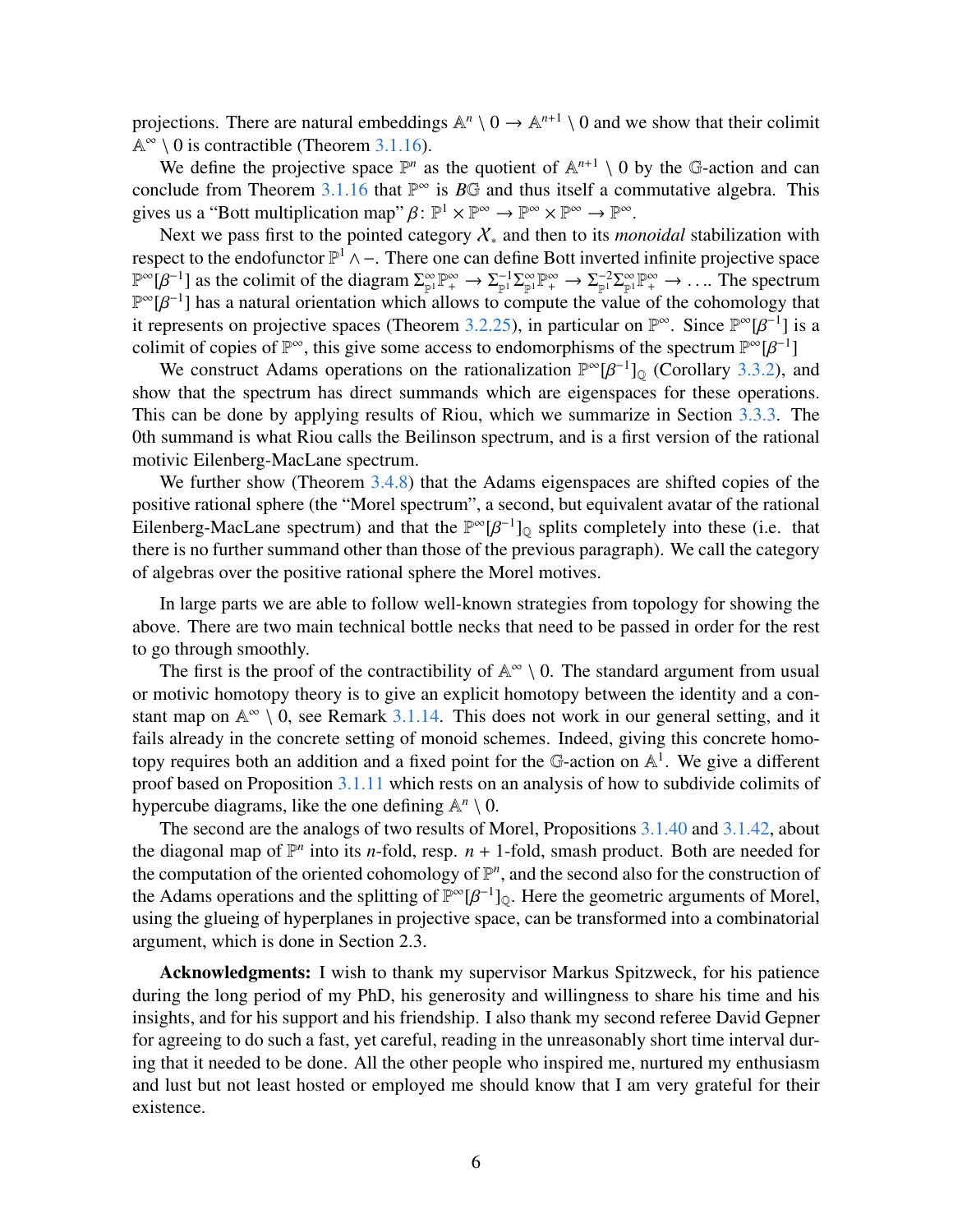# <span id="page-6-0"></span>2 Some  $\infty$ -categorical technicalities

Here we gather a few technical results on  $\infty$ -categories to be used in the later sections.

On notation and terminology:

- Partially ordered sets will be identified with their associated categories.
- *N* denotes the nerve functor.
- By  $[n]$  we denote the ordered set  $\{1, \ldots, n\}$
- The homotopy category of an  $\infty$ -category C is denoted by Ho C.
- We denote terminal objects by 1 and the essentially unique map  $x \to 1$  by !.
- When we say "commutative square in an  $\infty$ -category X" and depict it by a diagram with names on the arrows we mean a map  $\Delta^1 \times \Delta^1 \to \mathcal{X}$  whose restrictions to certain 1simplices are the morphisms with the said names. Likewise, for other types of diagrams we means map from the nerves of the index category to the target ∞-category.
- When we write a composition " $f \circ g$ " or two consecutive arrows in a diagram we mean a filler of an appropriate horn. When we say " $f$  factors through  $g$ " we mean that there is a 2-simplex with *f* and *g* as faces in the appropriate places.
- If X is an  $\infty$ -category with finite products, it gets cartesian monoidal structure, i.e. a cocartesian fibration  $X^{\times} \rightarrow N(\text{FinSet}_{*})$ . This fibration corresponds to a functor  $N(\text{FinSet}_*) \to \text{Cat}_{\infty}$ . We denote by  $\times : \mathcal{X}^n \to \mathcal{X}$  (or sometimes  $\times_n$ ) the image under this functor of the active morphism  $\{1, \ldots, n, *\} \rightarrow \{1, *\}$  sending  $1, \ldots, n$  to 1.

#### <span id="page-6-1"></span>2.1 A criterion for a map to be constant

<span id="page-6-2"></span>**Lemma 2.1.1.** *Suppose that in an*  $\infty$ *-category X we have morphisms*  $f: x \rightarrow y$ ,  $g: z \rightarrow y$ *and*  $p: 1 \rightarrow x$  *and a commutative diagram* 



*Then g factors through the terminal object, i.e. there is a morphism q:*  $1 \rightarrow y$  *such that*  $g \simeq q \circ (z \stackrel{!}{\rightarrow} 1)$ *.* 

*Proof.* The following diagram commutes in the homotopy category  $Ho\mathcal{X}$ :

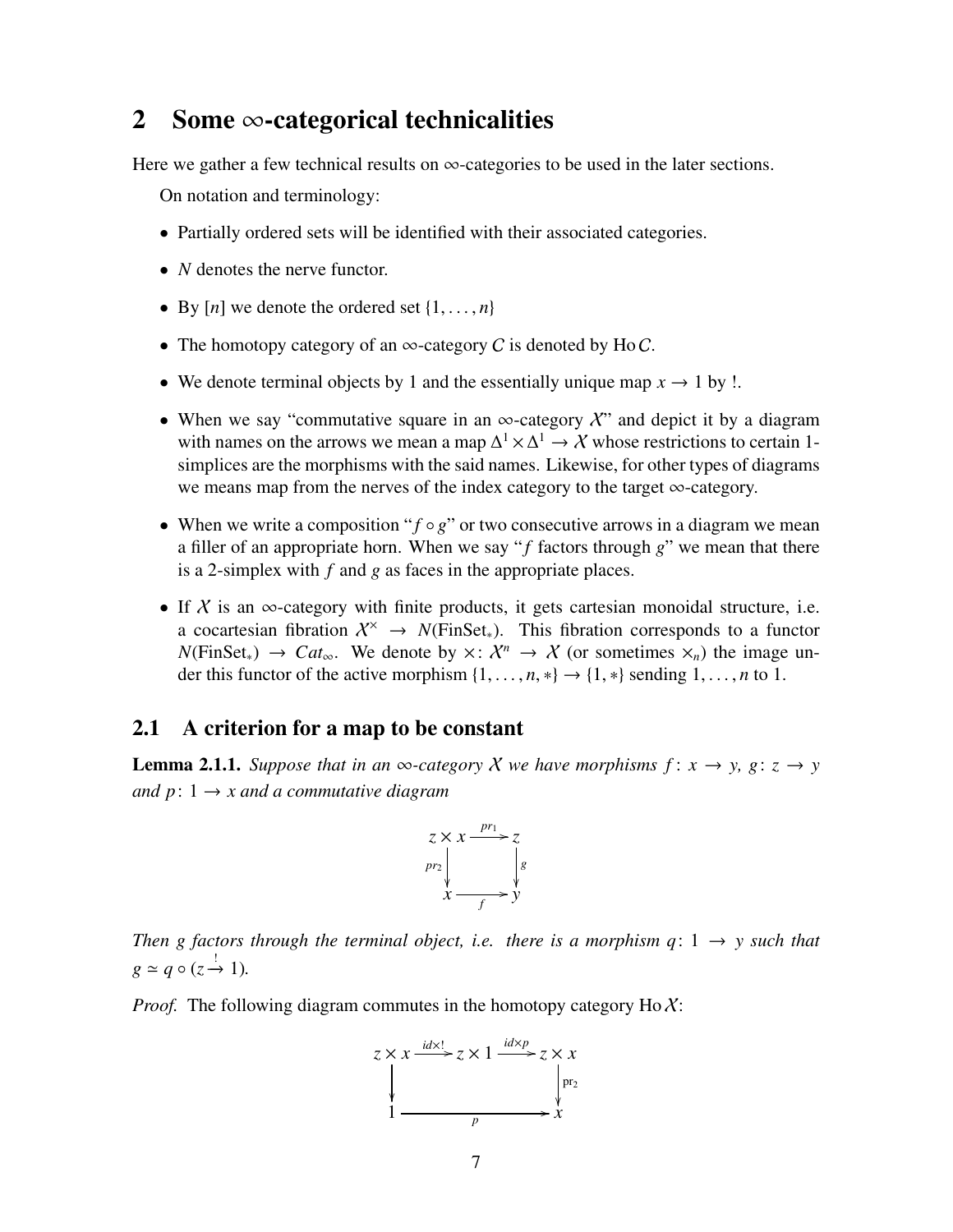Hence so does

$$
z \cong z \times 1 \xrightarrow{id \times p} z \times x \xrightarrow{id \times 1} z \times 1 \xrightarrow{id \times p} z \times x \xrightarrow{pr_1} z
$$
\n
$$
\downarrow \qquad \qquad \downarrow \qquad \qquad \downarrow \qquad \qquad \downarrow \qquad \qquad \downarrow \qquad \qquad \downarrow \qquad \qquad \downarrow \qquad \qquad \downarrow \qquad \qquad \downarrow \qquad \qquad \downarrow \qquad \qquad \downarrow \qquad \qquad \downarrow \qquad \qquad \downarrow \qquad \qquad \downarrow \qquad \qquad \downarrow \qquad \qquad \downarrow \qquad \qquad \downarrow \qquad \qquad \downarrow
$$

The upper horizontal arrows compose to *id<sup>z</sup>* , hence the upper horizontal arrows followed by the right hand vertical arrow compose to *g*, hence the left diagonal and lower horizontal arrows also compose to  $g$ , showing that  $g$  factors through 1 in Ho  $\chi$ . Equivalently  $g$  is homotopic in X to a morphism factoring through 1.

#### <span id="page-7-0"></span>2.2 Colimit pasting for hypercubes

In [\[Lur09,](#page-64-0) §4.2.3] Lurie gives a general procedure for decomposing the colimit of a diagram *d* into a colimit of several colimits of diagrams mapping to *d*. Here we record some special cases which we will need later.

Suppose that X is an  $\infty$ -category in which all colimits occurring below exist,  $K \to X$  a map of simplicial sets, *J* an ordered set,  $F: J \to Sub(K)$  a functor from *J* to the collection of simplicial subsets of *K* and inclusions. From this data one can, as in [\[Lur09,](#page-64-0) Not. 4.2.3.1] and [\[Lur09,](#page-64-0) Prop. 4.2.3.4] construct a map  $d: N(J) \to X$  such that  $d(j) \simeq \text{colim}(F(j) \to K \to Y)$  $X$ ) and such that the morphisms and higher simplices are those coming from the universal property of the involved colimits.

<span id="page-7-1"></span>**Proposition 2.2.1** (Lurie). *Suppose that for every simplex*  $\sigma$  *of K the ordered subset*  $J_{\sigma}$  :=  ${j \in J \mid \sigma \in F(j)}$  *has contractible nerve. Then* 

$$
\text{colim}(d: N(J) \to \mathcal{X}) \simeq \text{colim}(F: K \to \mathcal{X})
$$

*Proof.* The hypothesis says that the criterion from [\[Lur09,](#page-64-0) Rem. 4.2.3.9] is satisfied, whence we can apply  $[Lur09, Cor. 4.2.3.10]$  $[Lur09, Cor. 4.2.3.10]$ , which implies the claim.

Let  $P_n$  be the ordered set of non-empty subsets of  $\{1, \ldots, n\}$  and inclusions, and  $K_n :=$  $N(P_n^{op})$  the nerve of its opposite category. A cocone over  $K_n$  is a hypercube, i.e.  $K_n \star \Delta^0 \simeq N(\omega(1-n)) \sim (\Delta^1)^n$  which accounts for the name of this section  $N(\wp({1,\ldots,n})) \simeq (\Delta^1)^n$ , which accounts for the name of this section.<br>Let  $\Delta \amalg R = \{1, \ldots, n\}$  be a partition of  $\{1, \ldots, n\}$ . We consider the

Let *A*  $\coprod B = \{1, ..., n\}$  be a partition of  $\{1, ..., n\}$ . We consider the following full simpli-<br>subsets of *K* : cial subsets of *Kn*:

*K*<sup>*a*</sup>, with set of vertices {*S* ⊆ {1, . . . , *n*} | *S* ∩ *A* ≠ *0*},<br> *K*<sub>*h*</sub></sub>, with set of vertices {*S* ⊆ {1, . . . , *n*} | *S* ∩ *B* ≠ *0*},<br> *k*<sup>0</sup> :- *k*<sup>*a*</sup> ∩ *k*<sup>*b*</sup>

$$
K_n^0 := K_n^a \cap K_n^b.
$$

Then we have inclusions of simplicial sets

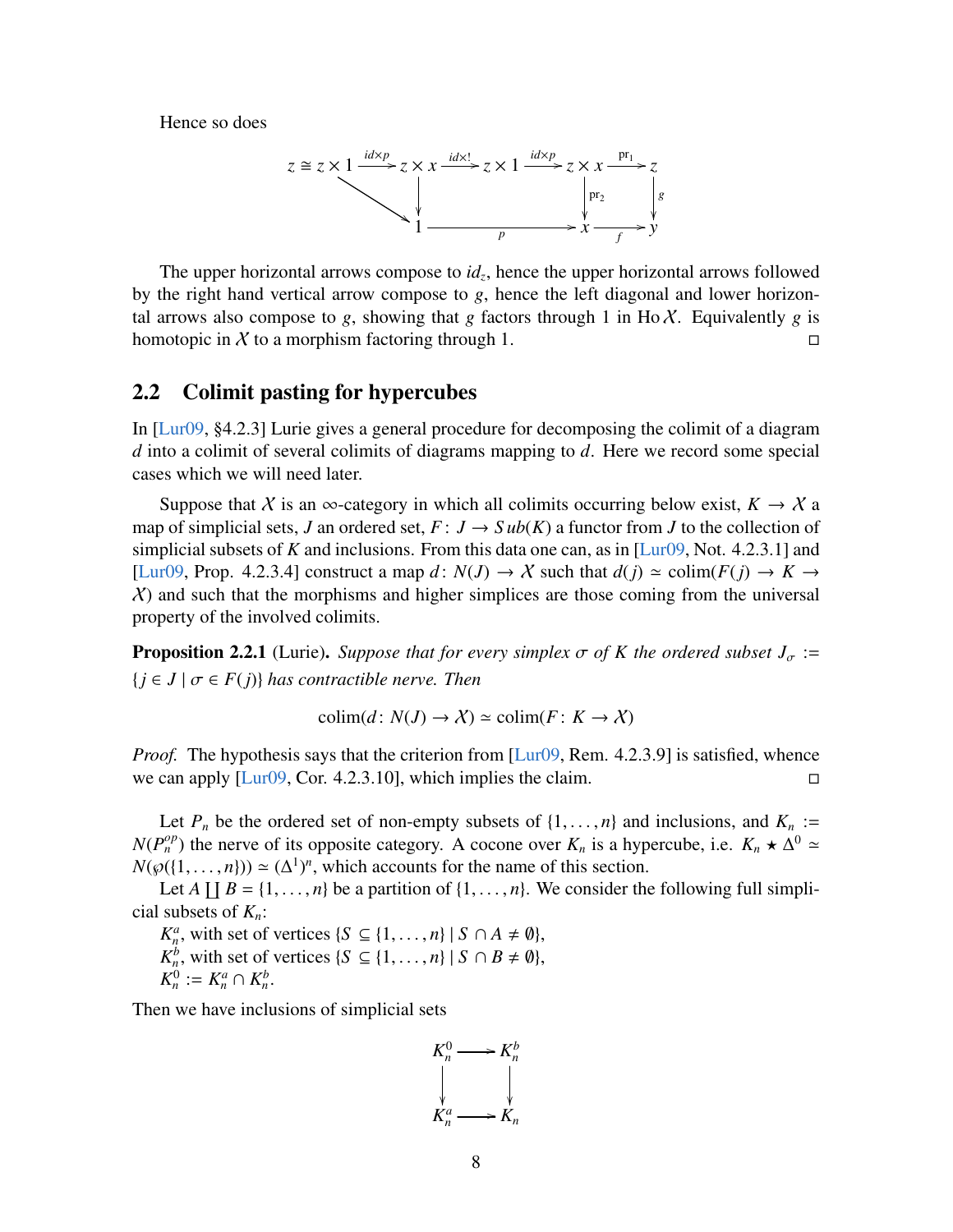Given an  $\infty$ -category X and a diagram  $d: K \to X$ , we also have its subdiagrams  $d|_{K_n^0}$ ,  $d|_{K_n^a}$ ,  $d|_{K_n^b}$ , hence compatible maps colim  $d|_{K_n^a} \to$  colim  $d$ , colim  $d|_{K_n^0} \to$  colim  $d$ , colim  $d|_{K_n^b} \to$ colim *d* (see e.g. [\[Cra09,](#page-63-0) Prop. 2.29] for the functoriality of finite colimits in the indexing simplicial sets) and hence a map colim(colim  $d|_{K_n^a} \leftarrow \text{colim } d|_{K_n^0} \rightarrow \text{colim } d|_{K_n^b}$ )  $\rightarrow \text{colim } d$ .

<span id="page-8-0"></span>**Lemma 2.2.2.** The map colim(colim  $d|_{K_n^a} \leftarrow \text{colim } d|_{K_n^0} \rightarrow \text{colim } d|_{K_n^b}$ )  $\rightarrow \text{colim } d$  is an *equivalence.*

*Proof.* Denote by *J* the index category of a pushout datum, i.e.  $J := (a \leftarrow 0 \rightarrow b)$ . For a simplex  $\sigma$  of K the category  $J_{\sigma}$  from [\[Lur09,](#page-64-0) Notation 4.2.3.7] is in our case simply the ordered subset of *J* whose vertices are those  $x \in \{a, 0, b\}$  for which  $\sigma \in K_x$ . Since every simplex of *K* occurs in  $K^a$  or  $K^b$  and then also in  $K^0 - K^a \cap K^b$  the only subsets which can simplex of *K* occurs in  $K_n^a$  or  $K_n^b$ , and then also in  $K_n^0 = K_n^a \cap K_n^b$ , the only subsets which can occur this way are (*a*), (*b*) and ( $a \leftarrow 0 \rightarrow b$ ), all of which have contractible nerves. Now we can apply Prop. [2.2.1.](#page-7-1)

Denote by  $\overline{K}_n^a$  (resp.  $\overline{K}_n^b$ ) the full simplicial subset of *K* with vertices  $\{S \subseteq \{1, ..., n\} \mid S \subseteq$ <br> $\neq \emptyset$ ) (resp.  $\{S \subseteq \{1, ..., n\} \mid S \subseteq R \mid S \neq \emptyset\}$ )) Clearly we have  $\overline{K}^a \subseteq K^a$  (resp.  $\overline{K}^b \subseteq K^b$ )  $A, S \neq \emptyset$  (resp.  $\{S \subseteq \{1, ..., n\} | S \subseteq B, S \neq \emptyset\}$ ). Clearly we have  $\widetilde{K}_n^a \subseteq K_n^a$  (resp.  $\widetilde{K}_n^b \subseteq K_n^b$ ).

<span id="page-8-1"></span>Lemma 2.2.3. *There is an equivalence*

$$
\operatorname{colim}(\operatorname{colim} d|_{\widetilde{K}_n^a} \leftarrow \operatorname{colim} d|_{K_n^0} \to \operatorname{colim} d|_{\widetilde{K}_n^b}) \to \operatorname{colim} d
$$

*Proof.* This follows from Lemma [2.2.2](#page-8-0) via the observation that there is a weak equivalence colim  $d|_{K_n^b} \to \text{colim } d|_{\widetilde{K}_n^b}$  induced by the map  $p: K_n^b \to \overline{K}_n^b$ ,  $N(S \mapsto S \cap B)$ : To see that the induced map on colimits is an equivalence, note that the inclusion *i*:  $\overline{K}_n^b \subseteq K_n^b$  is cofinal by [\[Lur09,](#page-64-0) Thm. 4.1.3.1] since for every vertex  $S \in K_n^b$  the undercategory  $S/\overline{K}_n^b \subseteq S/K_n^b$  is contractible having the initial object  $S \setminus A$ . Further we have mans colim  $d|_{\infty} \to \text{colim } d|_{\infty}$ tractible, having the initial object  $S \setminus A$ . Further, we have maps colim  $d|_{\widetilde{K}_n^b} \to \text{colim } d|_{K_n^b} \to$ colim  $d|_{\overline{K}^b_n}$  of which the first (induced by *i*) and the composite (since  $p \circ i = id_{\overline{K}^b_n}$ ) are equivalences, hence so is the second. Analogously we have colim  $d|_{K_n^a} \approx \text{colim } d|_{\widetilde{K}_n^a}$  $\Box_n$ 

<span id="page-8-3"></span>**Corollary 2.2.4.** *In the special case*  $A = \{n\}$ ,  $B = \{1, \ldots, n-1\}$  *we have an equivalence*  $\text{colim}(d({n}) \leftarrow \text{colim } d|_{K_n^0} \rightarrow \text{colim } d|_{\widetilde{K}_n^b}) \rightarrow \text{colim } d$ 

*Proof.* In this case we have  $K_n^a$ , with set of vertices  $\{S \subseteq \{1, ..., n\} \mid n \in S\}$ ,  $K_n^b$ , with set of vertices  $\{S \subseteq \{1, ..., n\} \mid n \in S\}$ ,  $K_n^b$ , with set of vertices  $\{S \subseteq \{1, ..., n\} | \emptyset \neq S \neq \{n\}\}, K_n^0 := K_n^a \cap K_n^b$ .<br>We have colin  $d_{\text{max}} \approx d(\{n\})$  because  $\{n\}$  is a termin

We have colim  $d|_{K_n^a} \simeq d({n})$  because  ${n}$  is a terminal object of  $K_n^a$ . The claim then follows from Lemma [2.2.3](#page-8-1)  $\Box$ 

We give a further analysis of the object colim  $d|_{K_n^0}$  occurring in the previous results. For this consider the ordered set  $J := (\wp(B) \setminus \{\emptyset\}, \subseteq)^{op}$ .<br>We have a diagram  $g : J \to s\text{Set}/K^0$  sending T

We have a diagram  $g: J \to \text{SSet}/K_n^0$  sending  $T \subseteq B$  to the inclusion  $i_T: K_n^T \hookrightarrow K_n^0$  where is the full simplicial subset with vertices  $\{S \subset \{1, \ldots, n\} \mid S \cap A \neq \emptyset, S \cap B \supset T\}$ *K*<sup>*T*</sup> *n*is the full simplicial subset with vertices {*S* ⊆ {1, ..., *n*} | *S* ∩ *A*  $\neq$  Ø, *S* ∩ *B* ⊇ *T*} *nd* sending inclusions *T* ⊂ *T'* ⊂ *B* to the corresponding inclusions  $K^{T'}$  ⇔  $K^{T}$  As in the and sending inclusions  $T \subseteq T' \subseteq B$  to the corresponding inclusions  $K_n^T$  $f_n^T \hookrightarrow K_n^T$ . As in the beginning of the section we obtain a diagram *e*: colim( $N(J) \rightarrow X$ ) with  $e(T) \simeq \text{colim } K_n^T$ .

<span id="page-8-2"></span>**Lemma 2.2.5.** colim(*e*:  $N(J) \rightarrow \mathcal{X}$ )  $\simeq$  colim  $d|_{K_n^0}$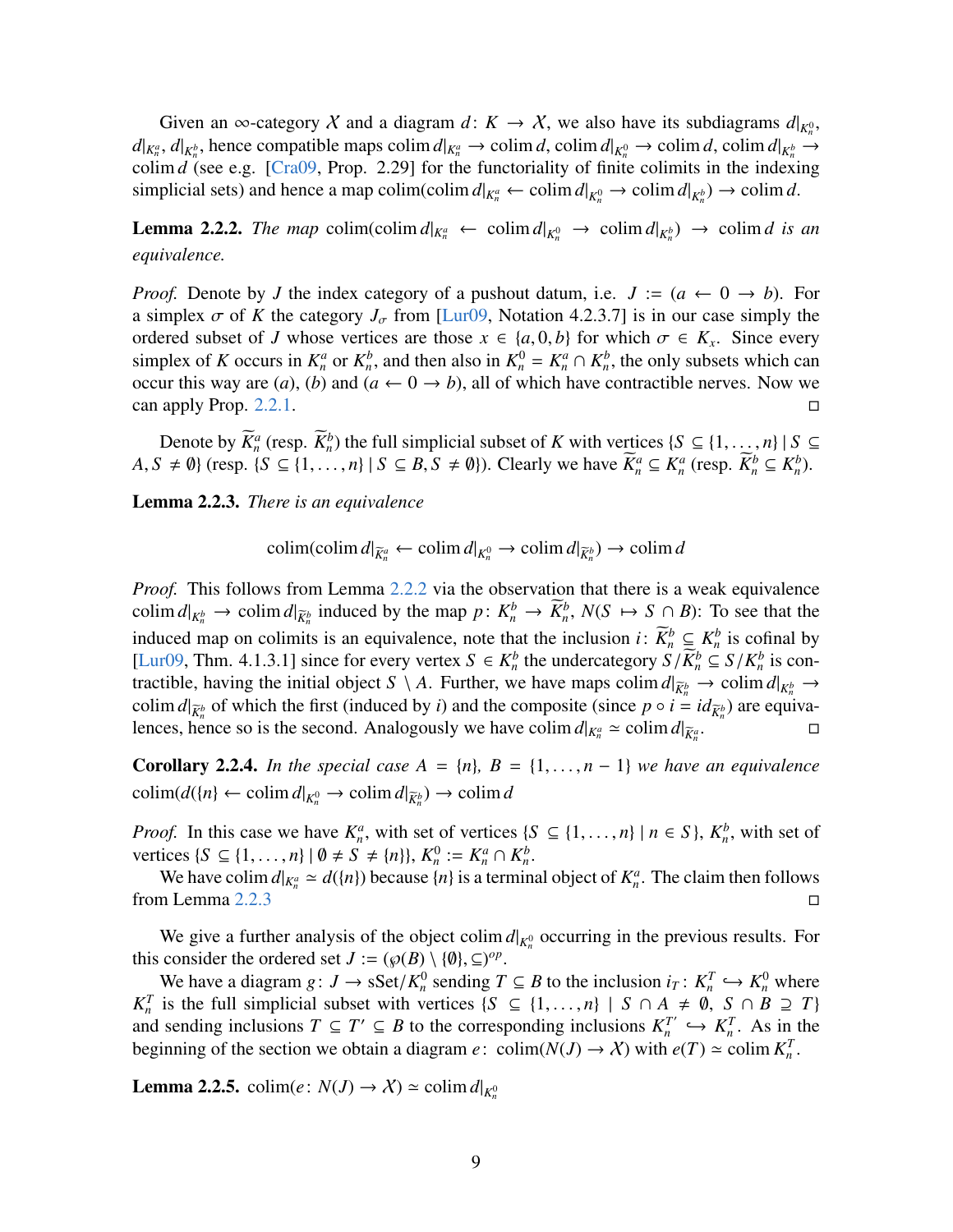*Proof.* To apply Prop. [2.2.1,](#page-7-1) for a simplex  $\sigma \in K_n^0$  we consider the ordered subset  $J_{\sigma} \subseteq J$  consisting of those  $T \subset R$  for which  $\sigma \in K^T$ consisting of those  $T \subseteq B$  for which  $\sigma \in K_n^T$ .<br>A *k*-simplex  $\sigma \in (K^0)$ , is a chain of *k* incl

A *k*-simplex  $\sigma \in (K_n^0)_k$  is a chain of *k* inclusions of subsets of  $\{1, \ldots, n\}$ , all of which have<br>empty intersection with both A and B. A simplex is in  $K^T$  if and only if all of its vertices nonempty intersection with both *A* and *B*. A simplex is in  $K_n^T$  if and only if all of its vertices are in  $K_n^T$  if and only if the smallest of the subsets occurring in the chain is a vertex of  $K_n^T$  if and only if this smallest subset contains *T*. Thus, denoting by  $V_{\sigma}$  the smallest of the subsets in the chain corresponding to the simplex  $\sigma$ , we have that  $\sigma$  is contained precisely in those *K*<sup>*T*</sup> *n* with *V<sub>σ</sub>* ∩ *B*  $\supseteq$  *T*, i.e. *J<sub>σ</sub>* = {*T* ⊆ *B* | *T* ⊆ *V<sub>σ</sub>* ∩ *B*}. We see that *J<sub>σ</sub>* has the initial object *N*<sub>0</sub> O *B* and have is setteratible.  $V_{\sigma} \cap B$  and hence is contractible.

We further have the full simplicial subsets  $\overline{K}_n^T \subseteq K_n^T$  with vertices  $\{S \subseteq \{1, ..., n\} \mid A \neq \emptyset \mid S \cap B = T\}$ . Note that  $\overline{K}^T \approx N(\mathcal{O}(A) \setminus \emptyset)$ . The  $\overline{K}^T$  fit themselves into a diagram  $S \cap A \neq \emptyset$ ,  $S \cap B = T$ }. Note that  $\overline{K}_n^T \simeq N(\wp(A) \setminus \emptyset)$ . The  $\overline{K}_n^T$  fit themselves into a diagram  $I \to s\mathcal{S}et/K^0$  mapping  $T$  to the inclusion  $\overline{K}^T \subset K^T \subset K^0$  which again by the construction *J* → sSet/ $K_n^0$  mapping *T* to the inclusion  $\overline{K}_n^T \subseteq K_n^T \subseteq K_n^0$ , which, again by the construction of *II* ur09. Not *A* 2.3.11 and *II* ur09. Not *A* 2.3.41, vields a diagram  $\tilde{e}$ ;  $N(I)$  → *X* with of [\[Lur09,](#page-64-0) Not. 4.2.3.1] and [Lur09, Not. 4.2.3.4], yields a diagram  $\tilde{e}$ :  $N(J) \rightarrow X$  with  $\widetilde{e}(T) = \operatorname{colim} \widetilde{K}_n^T.$ 

**Lemma 2.2.6.** colim $(\widetilde{e}: N(J) \to \mathcal{X}) \simeq \text{colim } d|_{K_n^0}$ 

*Proof.* We construct an equivalence of diagrams  $\tilde{e} \simeq e$ . From this we obtain colim  $\tilde{e} \simeq$ colim *e* and then the claim follows from Lemma [2.2.5.](#page-8-2)

Let *M* be the ordered set  $({T \in \wp({1, ..., n}) \mid T \cap A \neq \emptyset \neq T \cap B}, \subseteq)^{op}$  (so that  $-N(M)$ ). We perform the construction of  $\Pi$  ur09. Not 4.2.3.11 and  $\Pi$  ur09. Not 4.2.3.41  $K_n^0 = N(M)$ ). We perform the construction of [\[Lur09,](#page-64-0) Not. 4.2.3.1] and [Lur09, Not. 4.2.3.4] with our given map of simplicial sets  $K_n^0 \to X$ , the ordered set  $M \times \Delta^1$ , and the diagram  $G: M \times \Delta^1 \rightarrow Sub(K)$  given on objects by

$$
G(T, i) := \begin{cases} \widetilde{K}_n^T, & \text{if } i = 0\\ K_n^T, & \text{if } i = 1 \end{cases}
$$

and on morphisms by  $G(T \subseteq T', id_0) := \widetilde{K}_n^T \subseteq \widetilde{K}_n^T$ ,  $G(T \subseteq T', id_0) := K_n^{T'} \subseteq K_n^T$ ,  $G(id, (0 \to 1)) := \widetilde{K}_n^T \subset K_n^T$ . This gives us a diagram  $N(M) \times \Lambda^1 \sim N(M \times \Lambda^1) \to X$  with the following 1)) :=  $\overline{K}_n^T \subseteq K_n^T$ . This gives us a diagram  $N(M) \times \Delta^1 \simeq N(M \times \Delta^1) \to X$  with the following features:

- 1. Its restriction to  $N(M) \times \{0\}$  is  $\widetilde{e}$ .
- 2. Its restriction to  $N(M) \times \{1\}$  is *e*.
- 3. The 1-simplices of  $N(M) \times \Delta^1$  which come from the morphisms of the form  $G(id, (0 \rightarrow 1))$  get sent to the canonical morphism  $\widetilde{\mathcal{L}}(T) = \text{colim } \widetilde{K}^T \rightarrow \text{colim } K^T = e(T)$ 1)) get sent to the canonical morphism  $\tilde{e}(T) = \text{colim } \overline{K}_n^T \to \text{colim } K_n^T = e(T)$

Thus the diagram  $N(M) \times \Delta^1 \to X$ , resp. its adjoint  $\Delta^1 \to X^{N(M)}$ , corresponds to a map of diagrams  $\tilde{e} \rightarrow e$ . To show that this map is an equivalence of diagrams, it suffices to show that it is an objectwise equivalence, i.e. that colim  $\overline{K}_n^T \to$  colim  $K_n^T$  is an equivalence for every *T*.

This is true because inclusion  $i: \overline{K}_n^T \hookrightarrow K_n^T$  is a cofinal map by [\[Lur09,](#page-64-0) Thm. 4.1.3.1],<br>refore every vertex  $U \in K^T$  the under- $\infty$ -category  $(\overline{K}^T)_{\text{rel}} \subset (K^T)_{\text{rel}}$  is contractible, having since for every vertex  $U \in K_n^T$  the under- $\infty$ -category  $(\overline{K}_n^T)_{U/\leq K_n^T}$  is contractible, having the initial chiest  $U \circ (A \cup T)$  (informally there is a characterize of estimate from a  $U \in K_n^T$ the initial object  $U \cap (A \cup T)$  (informally: there is a shortest way of getting from a  $U \in K_n^T$ into  $\overline{K}_n^T$ , namely by cutting down the *B*-part of *U* to become exactly *T* and any other way leads through this one).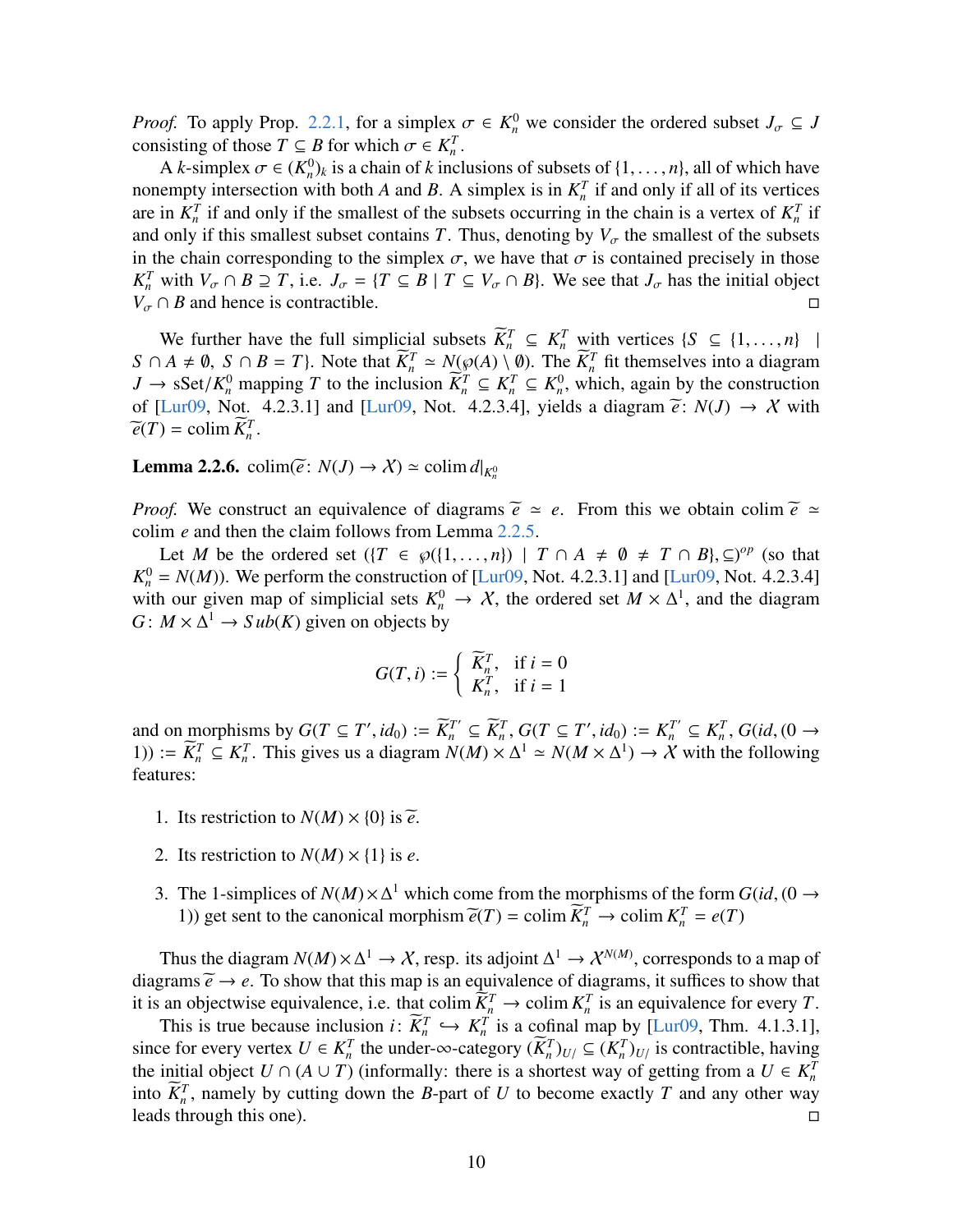Of course analogous results to those of this section can be obtained for finer partitions of more general posets, with similar reasoning but at the cost of more combinatorial bureaucracy.

#### <span id="page-10-0"></span>2.3 A pullback calculation

We keep the notation  $K_n$  for a hypercube with the terminal object removed from Section [2.2.](#page-7-0) Accordingly  $K_n^{op}$  is a hypercube with the initial object removed. Let X be an  $\infty$ -category with finite products.

<span id="page-10-2"></span>**Lemma 2.3.1.** Let  $f_i: a_i \to b_i$ ,  $i = 1, ..., n$ , be morphisms in X. Then the diagram  $l: (K_n^{op})^* \simeq$  $(\Delta^1)^n \xrightarrow{f_1 \times ... \times f_n} \mathcal{X}^n \xrightarrow{\times} \mathcal{X}$  is a limit diagram. The restriction to any face of the hypercube is a *limit diagram as well.*

*Proof.* The corresponding claim for 1-categories is true as can be seen by checking the universal property. The first claim of the lemma can then be seen by checking the universal property on mapping spaces. For these we can pass to a model, note that the product of a fibration with an identity map is a fibration again and employ the 1-catgorical fact.

For the second claim note that the faces of the hypercube are diagrams of the same kind for some lower *n*.

The hypercube category  $(\Delta^1)^n \simeq N(\wp({1,\ldots,n}), \subseteq^{op})$  can be filtered by the full simplicial sets whose vertices are the sets with at most *i* elements  $0 \le i \le n$ . For these we introduce subsets whose vertices are the sets with at most *i* elements,  $0 \le i \le n$ . For these we introduce a notation  $K^{\leq i} := N(\{S \subseteq \{1, ..., n\} \mid |S| \leq i\})$ <br>The next lemma says that hypercubes with

The next lemma says that hypercubes with enough limit faces are Kan extensions of their lowest two layers.

<span id="page-10-1"></span>**Lemma 2.3.2.** Let  $d: (\Delta^1)^n \to X$  be a hypercube diagram such that the restriction  $(K_i)^d \simeq$  $(∆<sup>1</sup>)<sup>i</sup> → X$  *to every face of dimension i*  $\geq$  2 *which contains the terminal vertex of the hypercube, is a limit cone. Then d is a right Kan extension of*  $d|_{K^{\leq 1}}: K^{\leq 1} \hookrightarrow (\Delta^1)^n \to X$  *along*<br> $K^{\leq 1} \hookrightarrow (\Delta^1)^n$  $K^{\leq 1} \hookrightarrow (\Delta^1)^n$ .

*Proof.* For every  $i \in \{1, ..., n-1\}$  we consider the right Kan extension of  $d|_{K \le i}$  along  $K^{\le i}$  →  $K^{\le i+1}$  if this Kan extension exists by **H** ur09. Def. *A* 3.2.21 the value of *Ranse smalled*  $K^{\leq i+1}$ . If this Kan extension exists, by [\[Lur09,](#page-64-0) Def. 4.3.2.2] the value of  $Ran_{K^{\leq i}\to K^{\leq i+1}}d|_{K^{\leq i}}$ at an  $(i + 1)$ -element set *S* is the limit of the diagram  $d|_{K_{S_i}}$  i.e. of the restriction of  $d|_{K^{\leq i}}$  to the full simplicial subset of  $K^{\leq i}$  whose vertices are the proper subsets of *S*. Together with *S* itself, this is a face of the hypercube and hence restricting *d* to this yields a limit diagram, by hypothesis.

Thus we obtain  $d|_{K^{\leq i+1}} \simeq Ran_{K^{\leq i} \to K^{\leq i+1}} d|_{K^{\leq i}}$  for every  $i \in \{1, \dots, n-1\}$  (and in particular the Kan extensions in question do exist).

Starting from  $d|_{K^{\leq 1}}$  we can construct right Kan extensions all the way up till  $K^{\leq n} = K_n$ and get back the diagram *d*. An iterated application of [\[Lur09,](#page-64-0) Prop. 4.3.2.8] says that this sequence of Kan extensions exhibits *d* as a Kan extension of  $d|_{K^{\leq 1}}$ .

In fact, hypercubes with enough limit faces are Kan extensions of any subdiagram containing the lowest two layers: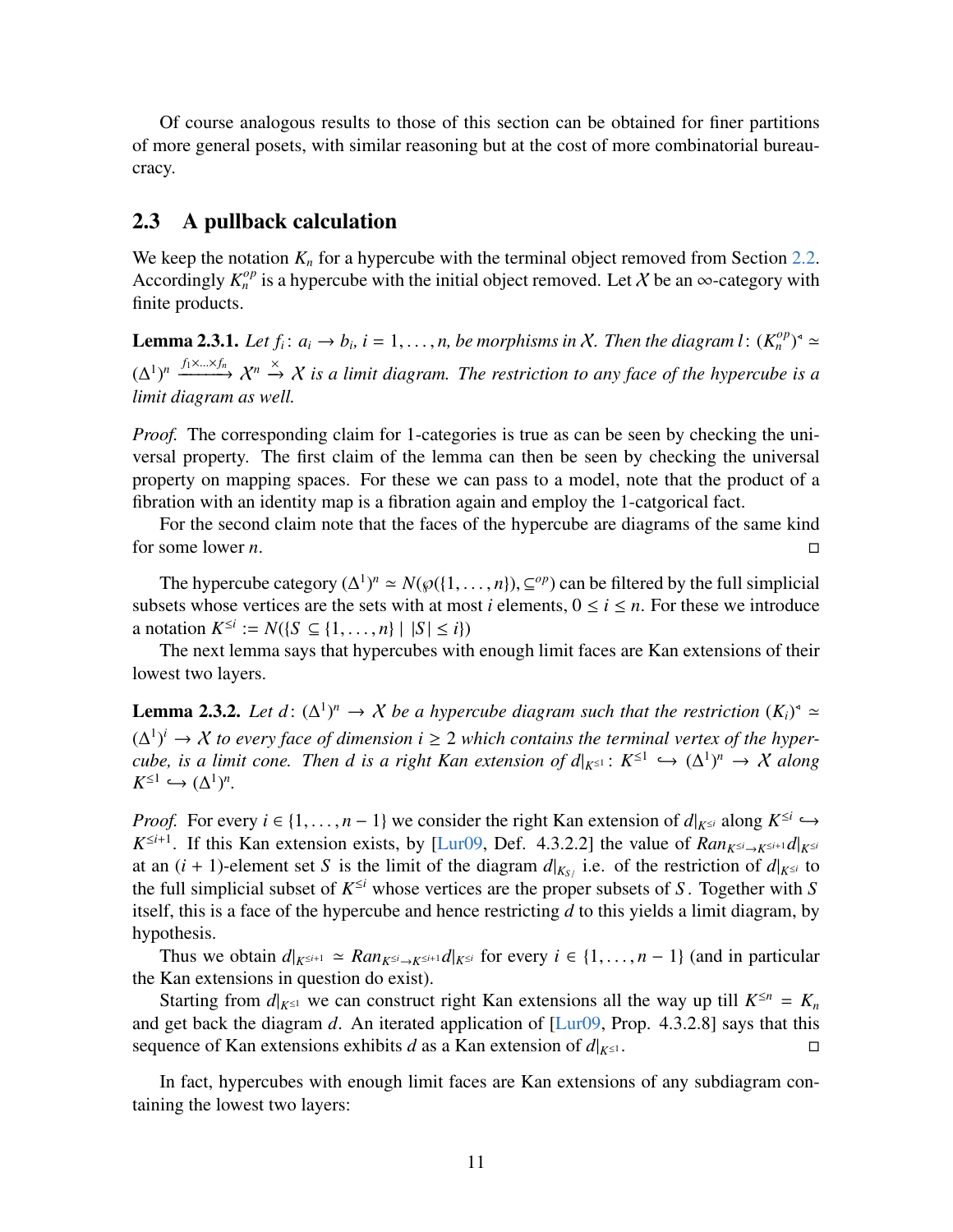**Corollary 2.3.3.** Let  $d: (\Delta^1)^n \to X$  be a hypercube diagram satisfying the hypotheses of *Lemma* [2.3.2.](#page-10-1) Let K be a full simplicial subset of  $(\Delta^1)^n$  containing  $K^{\leq 1}$ . *Then*  $d \simeq Ran_{K \hookrightarrow (\Delta^1)^n}(d|_K)$ .

*Proof.* We show that  $d|_K$  is itself a right Kan extension of  $d|_{K^{\leq 1}}$ . Indeed,

$$
d|_K \simeq (Ran_{K^{\leq 1} \hookrightarrow (\Delta^1)^n} (d|_{K^{\leq 1}}))|_K \simeq (Ran_{K^{\hookrightarrow (\Delta^1)^n}} (Ran_{K^{\leq 1} \hookrightarrow K} (d|_{K^{\leq 1}})))|_K \simeq Ran_{K^{\leq 1} \hookrightarrow K} (d|_{K^{\leq 1}})
$$

where for the first equivalence we substitute *d* with  $Ran_{K^{\leq 1} \hookrightarrow (\Delta^1)^n} (d|_{K^{\leq 1}})$  using Lemma [2.3.2,](#page-10-1) for the second equivalence surveyes a Kan extension as two consequitive Kan extensions H v=00. for the second equivalence express a Kan extension as two consecutive Kan extensions [\[Lur09,](#page-64-0) Prop. 4.3.2.8], and for the third equivalence use that Kan extending from *K* and then restricting back to *K* is equivalent to the identity (since we are extending along inclusions of full subcategories [\[Lur09,](#page-64-0) 4.3.2.16]).

Now the claim follows from a sequence of similar moves:  $Ran_{K \to (\Delta^1)^n}(d|_K) \simeq (Ran_{K \to (\Delta^1)^n}(Ran_{K^{\leq 1}} \to_K(d|_{K^{\leq 1}}))) \simeq Ran_{K^{\leq 1} \to (\Delta^1)^n}(d|_{K^{\leq 1}}) \simeq d$ 

A simplicial set *K* with a terminal object  $k \in K$  can be written as  $K \cong L^*$  where *L* is the full simplicial subset of *K* containing all vertices except *k*. A diagram  $d: K \to X$  is the same as a diagram from *L* into the slice category  $X_{/d(k)}$  and we shall denote this corresponding diagram by  $\tilde{d}: L \to \mathcal{X}_{/d(k)}$ .

<span id="page-11-0"></span>**Lemma 2.3.4.** Let  $K \cong L^*$  be a simplicial set with a terminal vertex  $k \in K$ . Then  $d: K^* \to X$ *is a limit diagram in X if and only if*  $d: L^{\triangleleft} \to X_{/d(k)}$  *is a limit diagram.* 

*Proof.* Morphisms in  $(X_{/d(k)})^{L^*}$  whose restriction to *L* is  $d|_L$  are equivalent to morphims in  $X^{K^*}$  whose restriction to *K* is  $d|_K$ . Hence the universal property that the cone  $\tilde{d}: L^* \to X_{/d(k)}$ is terminal, is equivalent to the cone  $d: K^* \to X$  being terminal.

The restriction to subsets with zero or one elements in Lemma [2.3.2](#page-10-1) cooresponds to restriction to subsets with one element after passing to the slice category. Being right Kan extended from these subsets are corresponding properties:

<span id="page-11-1"></span>**Lemma 2.3.5.** *Let*  $l: (\Delta^1)^n \to X$  *be a diagram and*  $\overline{l}: L^* \to X_{/l(\emptyset)}$  *the corresponding diagram to the slice category. Then l is the right Kan extension of*  $l_{K^{\leq 1}}$  *along*  $K^{\leq 1} \hookrightarrow (\Delta^1)^n$  *(as in Lemma 2.3.2) if and only if*  $\widetilde{l}: L^{\leq} \to X$  *we is the right Kan extension of*  $\widetilde{l}|_{\infty}$  *along in Lemma* [2.3.2\)](#page-10-1) *if and only if*  $l: L^4 \to X_{/l(0)}$  *is the right Kan extension of*  $l|_{(L^4)^{\leq l}}$  *along*  $(L^{\mathsf{q}})^{\leq 1} \hookrightarrow L^{\mathsf{q}}.$ 

*Proof.* Both  $(\Delta^1)^n$ , resp. *L*, are filtered by  $K^{\leq 1}$ , resp.  $K^{\leq 1} \cap L$ . Being a right Kan extension is in both cases equivalent to the property that values at the next layer are limits of the diagram given by the objects of the lower layers which receive maps from it. This property holding in the slice category  $X_{/l(0)}$  is equivalent to it holding in X by Lemma [2.3.4.](#page-11-0)

We can now consider the limit diagram

$$
l: (K_n^{op})^{\triangleleft} \simeq (\Delta^1)^n \xrightarrow{f_1 \times \ldots \times f_n} \mathcal{X}^n \xrightarrow{\times} \mathcal{X}
$$

as a diagram in the slice category over its value at terminal object of  $K_n$ , i.e over  $l(\emptyset) \simeq$  $b_1 \times \ldots \times b_n$ , i.e. as the diagram  $l: L^* \to \mathcal{X}_{/b_1 \times \ldots \times b_n}$ .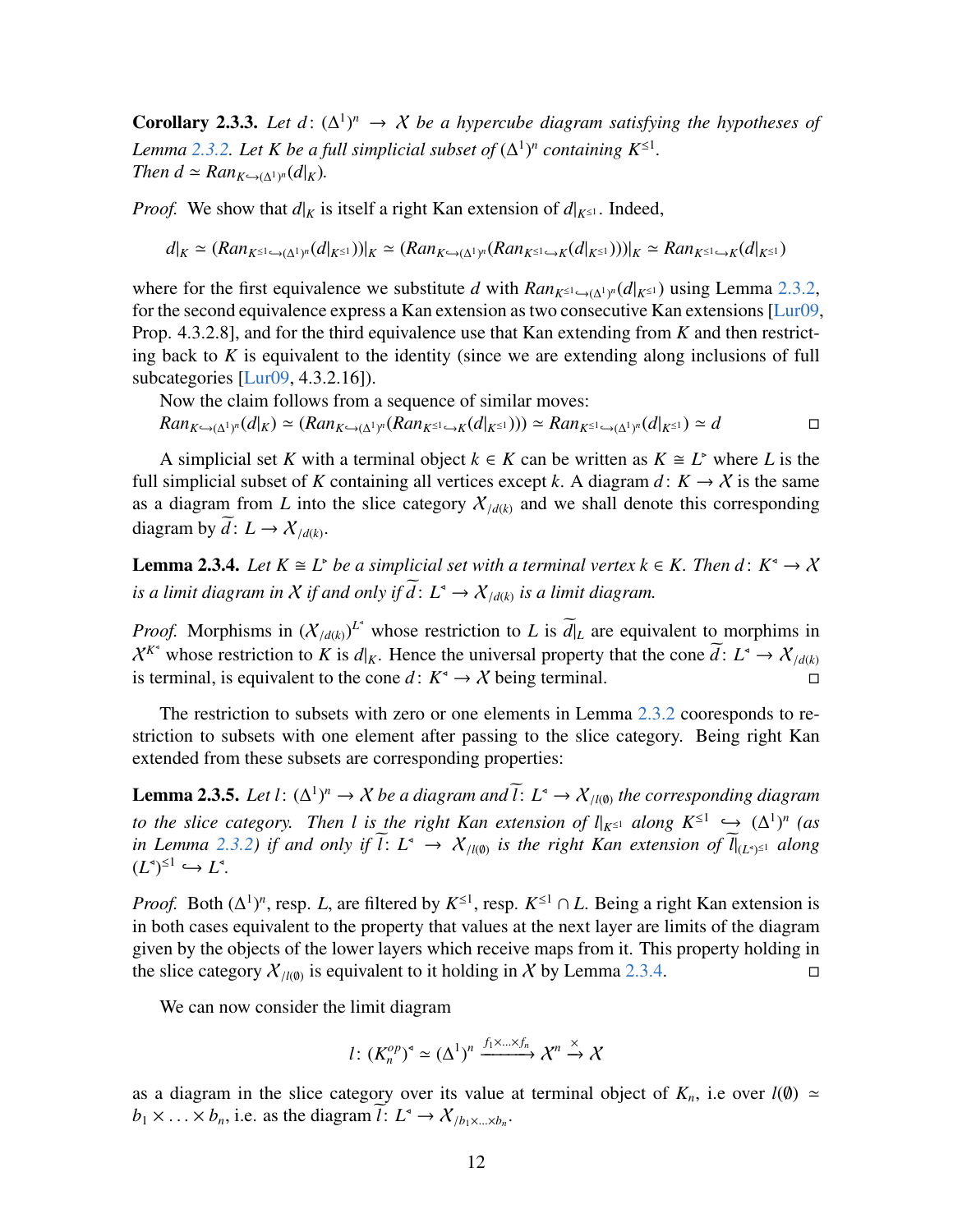**Lemma 2.3.6.** *The diagram*  $l: L^4 \to X_{/b_1 \times ... \times b_n}$  is a limit diagram. The same is true for the *restrictions of l arising from the faces of the hypercube as in Lemma [2.3.1.](#page-10-2)* 

*Proof.* This follows from Lemma [2.3.4](#page-11-0) and Lemma [2.3.1.](#page-10-2)

Let now X be a cartesian closed, presentable ∞-category and  $f_i: a_i \to x, i = 1, ..., n$ , replies now all with the same codomain. As before we have the limit diagram  $f_i: (K^{op})^4 \to$ morphisms, now all with the same codomain. As before we have the limit diagram *l*:  $(K_n^{op})^4 \to$ *X* and the limit diagram *h*:  $L^4 \rightarrow X/x^n$ .

Since  $X_{/x^n}$  is cocomplete, there is a colimit diagram  $\bar{h}: (L^*)^* \to X_{/x^n}$  with the colimit object colim(*h*) →  $x^n \in X_{/x^n}$ . Since the forgetful functor  $X_{/x^n}$  → X (given by composing with  $x^n$ ,  $x^n$ ,  $x^{n+1}$ ) is a left adjoint, it generates a slimite in align actors with a set with  $\cdots$   $x^n \to 1$ ) is a left adjoint, it preserves colimits, i.e. colimits in slice categories are the underlying colimits in  $X$ .

Now consider the pullback along the diagonal *diag*:  $x \rightarrow x^n$ . Since X is cartesian closed, the pullback functor  $diag^*: X_{/x^n} \to X_{/x}$  preserves both colimits and limits. Hence  $diag^*(\text{colim}(h)) \simeq \text{colim } diag^*(h)$  and the occurring diagram

$$
diag^*(h): L^4 \xrightarrow{h} X_{/x^n} \xrightarrow{diag^*} X_{/x}
$$

is still a limit diagram whose restriction to every face is also a limit diagram.

<span id="page-12-0"></span>Lemma 2.3.7. *There is an equivalence*

diag<sup>\*</sup>
$$
(x \times ... \times a_i \times ... \times x \xrightarrow{id \times ... \times f_i \times ... \times id} x^n) \simeq (a_i \xrightarrow{f_i} x)
$$
.

*Proof.* The corresponding claim for 1-categories is true as can be seen by checking the universal property. The claim can then be seen by passing to mapping spaces, modeling spaces with a right proper model category, e.g. Quillen's standard one on simplicial sets, and noting that the product of a fibration with an identity map is a fibration again.  $\Box$ 

Lemma [2.3.7](#page-12-0) gives the values of the diagram  $diag^*(h): L^* \to \mathcal{X}_{/\mathcal{X}}$  on the vertices given by alamant wheats of  $(1, \ldots, n)$ . Stephen from this age are assumed the values of the two one element subsets of  $\{1, \ldots, n\}$ . Starting from this, one can compute the values at the two element subsets by taking pullbacks (since we know that all faces of the cut off hypercube *L* / are sent to limit diagrams), e.g.

diag<sup>\*</sup>
$$
(h)(\{i, j\}) \simeq (a_i \times_x a_j \to x)
$$
.

Continuing in this way, raising the cardinality of the considered subsets, one can reconstruct the whole diagram *diag*<sup>∗</sup> (*h*). This is just the iterated right Kan extension process from the proof of Lemma [2.3.2.](#page-10-1)

**Special case 1:** We identify  $K_{n+1}$  with nerve of the opposite of the set of nonempty subsets of  $\{0, \ldots, n\}$ . Let us now consider the special case that *x* is itself given as colimit of a diagram *v*:  $K_{n+1} \to \mathcal{X}$ . Then we have morphisms  $h_i: a_i := v({i}) \to \text{colim}(v) = x$  and can use them to define

$$
f_i := (id \times \ldots \times h_i \times \ldots \times id) : x \times \ldots \times a_i \times \ldots \times x \to x^n \ (i = 1, \ldots, n)
$$

Note that we made no use of the morphism  $h_0$ . With these  $f_i$  we can construct a diagram *h*:  $(\Delta^1)^n$  → X as before and the corresponding diagram  $\bar{h}$ :  $K_n$  →  $X_{/x^n}$  going into the slice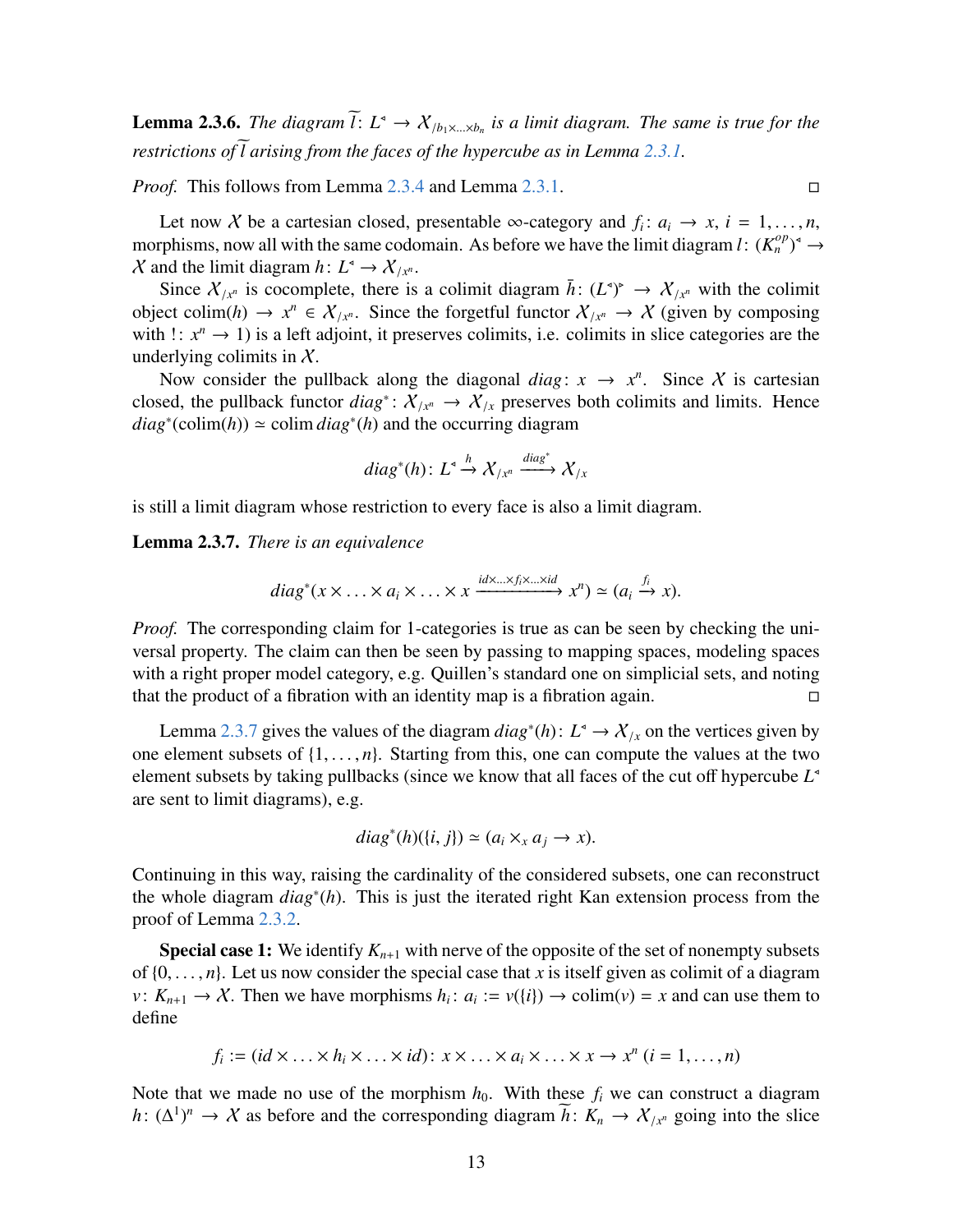category over  $x^n$ . Pulling back along the diagonal *diag*:  $x \rightarrow x^n$  we obtain a diagram *diag*<sup>∗</sup>( $\overline{h}$ ):  $K_n \to X_{/x}$  as just described. This diagram *diag*<sup>∗</sup>( $\overline{h}$ ) corresponds to a hypercube diagram *r*:  $(\Delta^1)^n \to \mathcal{X}$  with *r*( $\emptyset$ ) = *x*, i.e. we have  $\widetilde{r} = diag^*(h)$ .

<span id="page-13-1"></span>**Lemma 2.3.8.** *Let*  $r: (\Delta^1)^n \to X$  *be the diagram such that*  $\widetilde{r} = diag^*(h)$ *. Then*  $r$  *is a right Kan extension of r* $|K \leq 1$ 

*Proof.* It is enough to notice that *r* satisfies the hypotheses of Lemma [2.3.2,](#page-10-1) i.e. that every restriction of *r* to face of (∆) <sup>1</sup> which contains the vertex ∅ is a limit diagram. Indeed, *diag*<sup>∗</sup> preserves limits, in particular those limit subdiagrams of *h* which arise as restrictions of *h* to faces of the hypercube, i.e. of the form  $h|_{K_i}$ . These subdiagrams being limit diagrams in  $X/x$ <br>means such that the company which force of the hypergular diagrams were limitediagrams. means exactly that the corresponding faces of the hypercube diagram *r* are limit diagrams, by Lemma [2.3.4.](#page-11-0)

Thus *r* is a right Kan extension of  $r|_{((\Delta^1)^n)^{\leq 1}}$  and by Lemma [2.3.5](#page-11-1) *diag*<sup>∗</sup>( $\bar{h}$ ) is a right Kan extension of  $diag^*(\tilde{h})|_{K_n^{\leq 1}}$ .

We have a second diagram  $w: K_n \to X_{/x}$  given by restricting  $v: K_{n+1} \to X$  along the map  $K_n \hookrightarrow K_{n+1}$ ,  $S \mapsto S$  which identifies  $K_n$  as the full simplicial subset of  $K_{n+1}$  with vertices  ${S \subseteq \{1, ..., n\} \mid S \neq \emptyset, 0 \notin S}.$ 

We will end this section is with constructing a map of diagrams  $w \to diag^*(h)$ : By [\[Lur09,](#page-64-0) Prop. 4.3.3.7] to give a map of diagrams  $w \to diag^*(\bar{h})$  is the same as giving a morphism  $w|_{((\Delta^1)^n)^{\leq 1}} \to diag^*(\widetilde{h})|_{K_n^{\leq 1}}$ , i.e. a map between the discrete subdiagrams obtained by restricting *w*, resp. *diag*<sup>\*</sup>(*h*), to the vertices of *K<sub>n</sub>* which are given by one element subsets. As the this morphism we choose the identity maps  $a_i \rightarrow a_i$ .

The map of diagrams then induces a map of colimits  $\text{colim}(w) \rightarrow \text{colim}(diag^*(h))$ , which will be used in the proof of Prop. [3.1.40.](#page-35-0)

Special case 2: As a second special case suppose again that *x* is given as colimit of a diagram  $v: K_{n+1} \to X$ . Again we have morphisms  $h_i: a_i := v({i}) \to \text{colim}(v) = x$ ,  $i = 0, \ldots, n$  and can use them to define

$$
f_i := (id \times \ldots \times h_i \times \ldots \times id) : x \times \ldots \times a_i \times \ldots \times x \to x^n \ (i = 0, \ldots, n)
$$

Note that this time we *do* use the morphism  $h_0$ . With these  $f_i$  we can again construct a diagram *h*:  $(\Delta^1)^{n+1} \to X$  with the corresponding diagram *h*:  $K_n \to X_{/x^{n+1}}$  this time going<br>into the clien actoremy over  $x^{n+1}$ . Dulling healt along the diagonal diagram is  $x^n$  we abtain a into the slice category over  $x^{n+1}$ . Pulling back along the diagonal *diag*:  $x \to x^n$  we obtain a diagram  $e := diag^*(\bar{h}) : K_{n+1} \to X_{/x}$  as just described.

Analogously to special case 1 *e* is a right Kan extension of its restriction to  $K_{\leq 1}$ . Since on  $K_{\leq 1}$  the diagrams *e* and *v* coincide by construction, we have the identity map *id* :  $v|_{K_{\leq 1}} \to$  $e|_{K_{\leq 1}}$  which corresponds to a map of diagrams  $v \to e$ , and gives rise to a map of colimits  $x \approx \text{colim } v \rightarrow \text{colim } e$ .

#### <span id="page-13-0"></span>2.4 A formula for smash products

Let C be a monoidal  $\infty$ -category having all finite colimits, and whose tensor product preserves colimits in each variable.In this section we construct a monoidal structure (the smash product)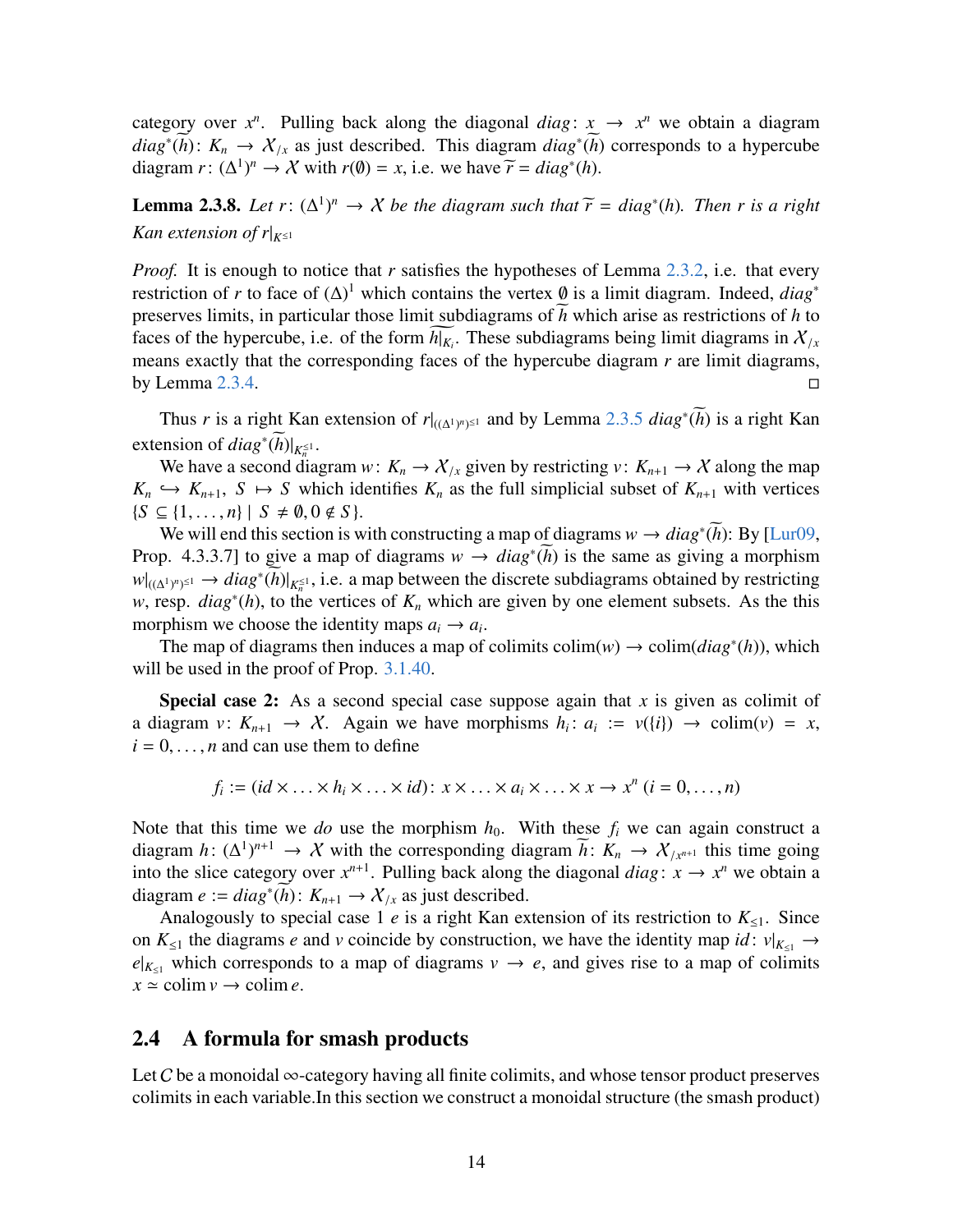on the category of pointed objects  $C_* := C_{1/}$ , derive a formula for it and show that that the left adjoint  $C \to C_*$ ,  $x \mapsto (1 \to x \coprod 1)$  is monoidal.<br>In [GGN15, Thm 5.11 it is established, that if

In [\[GGN15,](#page-63-1) Thm 5.1] it is established, that if C is a closed monoidal presentable  $\infty$ category there is a *unique* tensor structure on  $C_*$  making the above functor  $C \to C_*$  monoidal. Hence in the standard cases our structure coincides with the usual ones.

As an intermediate category in the construction we use the arrow category  $C^{\Delta^1}$ . First note that the arrow category  $\Delta^1 = N(0 \rightarrow 1)$  has a monoidal structure, given by the categorical product (concretely:  $0 \times 0 = 0 \times 1 = 1 \times 0 = 0$  and  $1 \times 1 = 1$ ). From [\[Gla13,](#page-63-2) Def. 2.8, Prop. 2.11] we obtain a monoidal structure on  $C^{\Delta^1}$ , the Day convolution product.

Looking at [\[Gla13,](#page-63-2) Lemma 2.4] and the construction of the Day convolution monoidal structure [\[Gla13,](#page-63-2) Def. 2.8], one sees that the Day convolution monoidal structure is, as in 1-category theory, constructed by left Kan extensions. E.g. the Day convolution product of two functors  $f, g: \Delta^1 \to C$  is given by  $Lan_{(\Delta^1 \times \Delta^1 \xrightarrow{\times} \Delta^1)} (\Delta^1 \times \Delta^1 \xrightarrow{f \times g} C \times C \xrightarrow{\otimes} C)$ 

In our case this means that the Day convolution product is exactly the pushout product, i.e. the product of *f*, *g*:  $\Delta^1 \rightarrow C$  is the dotted arrow given by by the pushout property of the square in the following diagram: square in the following diagram:



There is an inclusion functor  $C_* \to C^{\Delta^1}$ ,  $(1 \to x) \mapsto (1 \to x)$ . This has a left adjoint given<br>by taking the cofiber: cof:  $C^{\Delta^1} \to C_*$ ,  $(x \to y) \mapsto (1 \to y/x)$ . Clearly, the corresponding<br>monad is idempotent exhibiting C as a monad is idempotent, exhibiting  $C_*$  as a reflexive subcategory of  $C^{\Delta^1}$ .

With this reflexive subcategory we obtain notions of local object and local equivalence: Local objects are those arrows whose domain is a terminal object and local equivalences are all maps inducing equivalences on their cofibers, e.g. all pushout squares.

<span id="page-14-0"></span>**Lemma 2.4.1.** Tensoring a local equivalence in  $C^{\Delta^1}$  with any object in  $C^{\Delta^1}$  results in a local *equivalence.*

*Proof.* Let



be a pushout square, i.e. a local equivalence.

The pushout product with an object  $w \to z \in C^{\Delta^1}$  is given by the rightmost rectangle in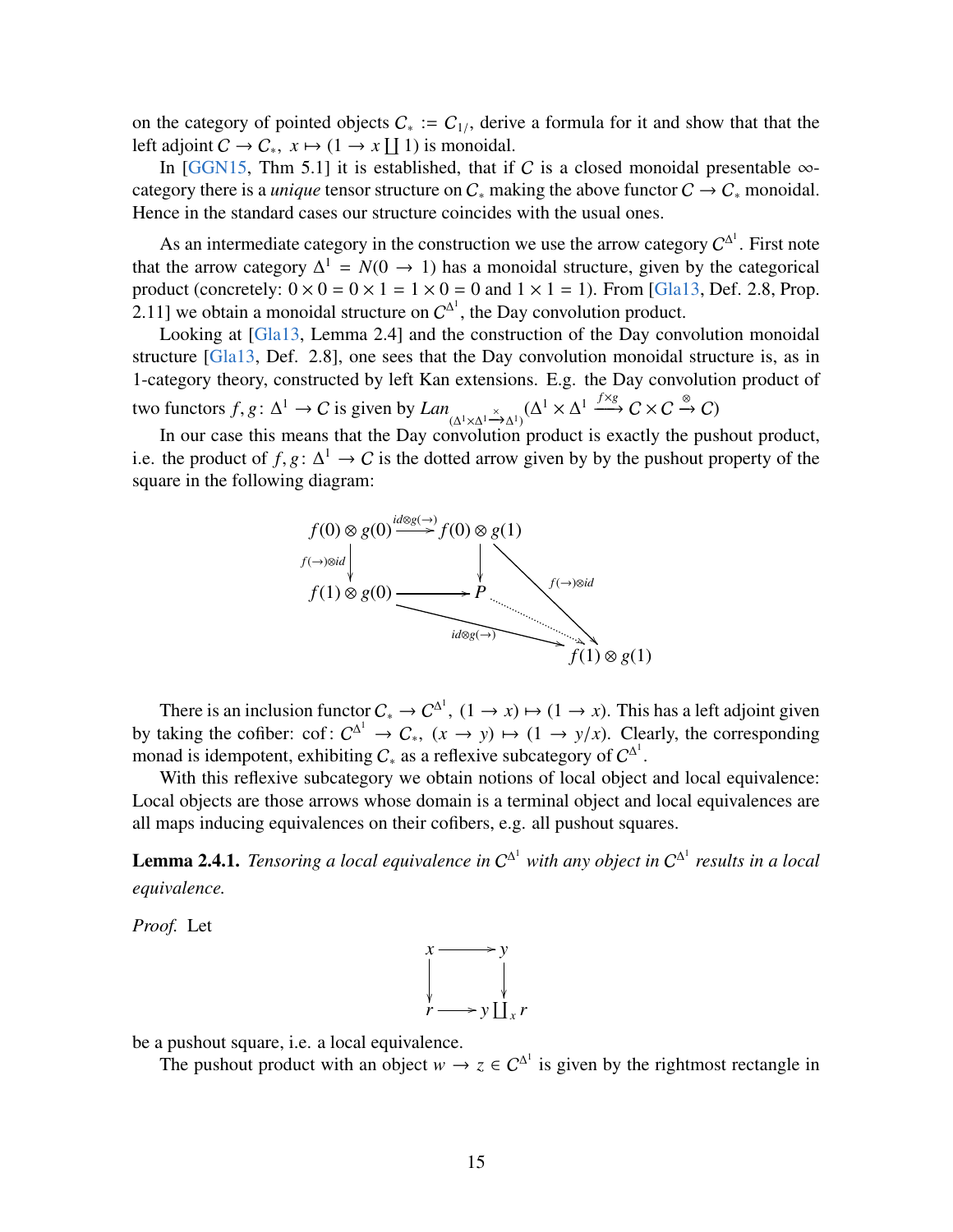the following diagram:



Here the top and bottom squares are pushout squares, i.e.  $P \approx w \otimes y \coprod_{w \otimes x} z \otimes x$  and  $P' \simeq w \otimes (y \coprod_x r) \coprod_{w \otimes r} z \otimes r$ 

We need to show that the rightmost rectangle is a local equivalence, i.e that both vertical arrows have the same cofiber. For this consider the following diagram (the back and bottom sides of the above cube):



The left hand square is a pushout square because tensoring with *w* preserves pushout squares. The right hand square is a pushout square by definition. Hence, by [\[Lur09,](#page-64-0) Lemma 4.4.2.1], the outer rectangle is a pushout diagram.

This outer rectangle is also the outer rectangle in the following diagram (the upper and front sides of the above cube):



Here the left and the outer rectangles are pushouts, hence, by [\[Lur09,](#page-64-0) Lemma 4.4.2.1], so is the right hand square.

Finally, in the diagram



the outer and the left rectangles are pushout squares, hence, by [\[Lur09,](#page-64-0) Lemma 4.4.2.1], so is the right one.  $\Box$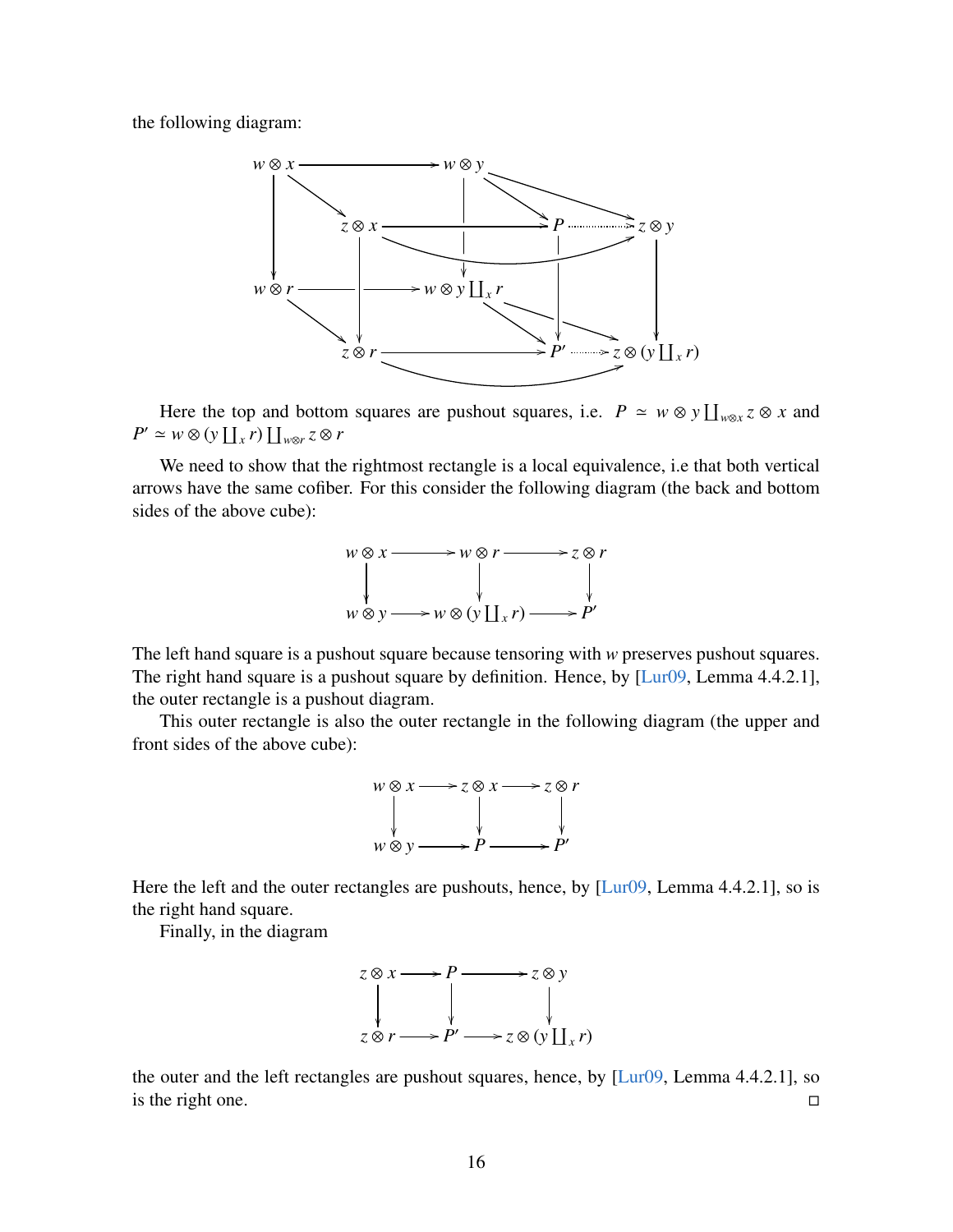<span id="page-16-1"></span>**Proposition 2.4.2.**  $C_*$  *has an induced monoidal structure, given by a*  $\wedge$  *b* := cof(*i*(*a*) ⊗ *i*(*b*)), and the functor  $\text{cof}: C^{\Delta^1} \to C_*$  is monoidal.

*Proof.* This follows from Lemma [2.4.1](#page-14-0) since reflexive subcategories of monoidal categories whose tensor product preserves local equivalences with local target in each variable inherit a monoidal structure.

The monoidal structure on  $C_*$  is called the smash product.

From the monoidality of the cofiber functor we obtain a formula with quotients and several smash factors. Let  $K_n$  be the nerve of the poset of non-full subsets of  $\{1, \ldots, n\}$  and inclusions. Given  $f_1: u_1 \to a_1, \ldots, f_n: u_n \to a_n \in C^{\Delta^1}$ , we have a diagram  $h: K_n \to C$  which is defined as follows: is defined as follows:

$$
h\colon K_n\hookrightarrow N(\wp(\{1,\ldots,n\}))\simeq (\Delta^1)^n\xrightarrow{f_1\times\ldots\times f_n}C^n\xrightarrow{\otimes}C
$$

More concretely, the diagram *h* is a hypercube in C with one corner missing, whose objects are domains or codomains of the given morphims: For  $S \subseteq \{1, ..., n\}$  we have  $h(S) := \bigotimes^n r_S(i)$  where  $r_S(i) := u$  if  $i \notin S$  and  $r_S(i) := a$  if  $i \in S$  $\tilde{\bigotimes}^n$ *n*<sub>*i*=1</sub></sub>  $x_S(i)$  where  $x_S(i) := u_i$  if  $i \notin S$  and  $x_S(i) := a_i$  if  $i \in S$ .

<span id="page-16-2"></span>**Corollary 2.4.3.** *Let*  $u_1 \rightarrow a_1, \ldots, u_n \rightarrow a_n \in C^{\Delta^1}$ . *The smash product satisfies*  $a_1/u_1 \wedge \ldots \wedge a_n$  $a_n/u_n \simeq (a_1 \otimes \ldots \otimes a_n)/$  colim $(h)$ 

*Proof.* The Day convolution product of  $f_1, \ldots, f_n$  is the map colim(*h*)  $\rightarrow a_1 \otimes \ldots \otimes a_n$ . Applying the cofiber functor yields the right hand side from the claim. By Prop. [2.4.2](#page-16-1) the result is equivalent to what one gets by applying the cofiber functor to each *f<sup>i</sup>* and then taking the product in  $C_*$ , which gives the left hand side from the claim.

A useful instance of this in motivic homotopy theory is for example the case  $u_i \rightarrow a_i$  =  $\mathbb{G} \to \mathbb{A}^1$  which gives  $(\mathbb{A}^1/\mathbb{G})^{\wedge n} \simeq \mathbb{A}^n/(\mathbb{A}^n \setminus \{0\}).$ 

We still note the usual formula for binary smash products.

**Corollary 2.4.4.** *The smash product satisfies a*  $\land$  *b*  $\simeq$  *a*  $\otimes$  *b*/ colim(*a*  $\otimes$  1  $\leftarrow$  1  $\otimes$  1  $\rightarrow$  1  $\otimes$  *b*)

**Proposition 2.4.5.** *If we have*  $0 \otimes x \simeq 0$  *for* 0 *an initial object and x any object, then the functor I*:  $C \to C^{\Delta^1}$ ,  $x \mapsto (0 \to x)$  *is monoidal.* 

*Proof.* The monoidal structure on  $C^{\Delta^1}$  is given by the pushout product. The pushout product of  $I(x) = (0 \rightarrow x)$  and  $I(y) = (0 \rightarrow y)$  is an arrow with domain the pushout of a diagram with the three initial objects  $0 \otimes 0 \simeq 0$ ,  $x \otimes 0 \simeq 0$ ,  $0 \otimes y \simeq 0$ , i.e. it is an initial object itself. The codomain is *x* ⊗ *y*. Hence the pushout product is  $0 \rightarrow x \otimes y \simeq I(x \otimes y)$ .

#### <span id="page-16-0"></span>2.5 G-modules

Let X be a cartesian closed, presentable  $\infty$ -category. By [\[Lur11,](#page-64-1) Prop. 2.4.5.1(4)] X is a monoidal  $\infty$ -category, whence we have a notion of commutative algebra object and of modules over such an object. In the following we denote by  $A$  a commutative algebra in  $X$ and by  $Mod_A^{\mathbb{E}_{\infty}}(\mathcal{X})$  the associated  $\infty$ -category of *A*-modules. We collect some results from [\[Lur11\]](#page-64-1).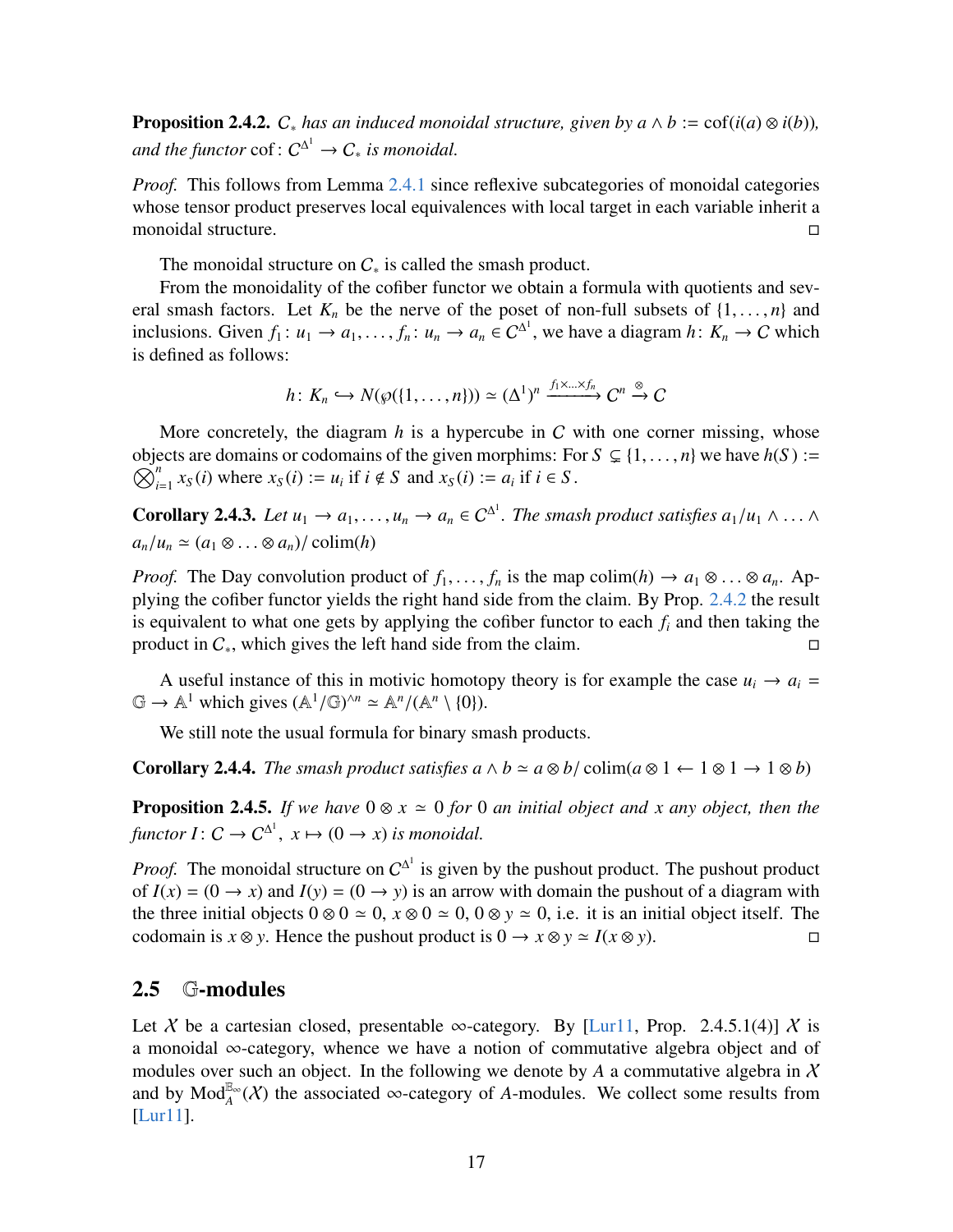**Proposition 2.5.1.** Mod<sup> $\mathbb{E}_{\alpha}^{\infty}$  *(X) is a presentable symmetric monoidal* ∞*-category.*</sup>

*Proof.* Commutative algebras are algebras for the operad  $\mathbb{E}_{\infty}$ , which is coherent in the sense of [\[Lur11,](#page-64-1) Def. 3.3.1.9] by [\[Lur11,](#page-64-1) Ex. 3.3.1.12]. Hence we can apply [\[Lur11,](#page-64-1) Thm. 3.4.4.2] which asserts the claim.

<span id="page-17-0"></span>**Proposition 2.5.2.** *Limits and colimits in*  $Mod_A^{\mathbb{E}_{\infty}}(X)$  *are formed underlying in* X, *i.e. they commute with the forgetful functor*  $\theta$ :  $Mod_A^{\mathbb{E}_{\infty}}(X) \to X$ .

*Proof.* For limits the statement is [\[Lur11,](#page-64-1) Cor. 3.4.3.2]. For colimits the relevant statement is [\[Lur11,](#page-64-1) Cor. 4.2.3.3], which is about left modules for associative algebras, together with the fact  $[Lur11, Cor. 4.5.1.6]$  $[Lur11, Cor. 4.5.1.6]$  that for modules for a commutative algebra are equivalent to left modules for the underlying associative algebra.

<span id="page-17-1"></span>**Proposition 2.5.3.** (i) A morphism of commutative algebras  $A \rightarrow B$  induces a forgetful func*tor*  $\theta_{(A\rightarrow B)}$ :  $\text{Mod}_{B}^{\mathbb{E}_{\infty}}(X) \rightarrow$ :  $\text{Mod}_{A}^{\mathbb{E}_{\infty}}(X)$ . This functor has a left and a right adjoint. The left adjoint. The left *adjoint ist given by the relative tensor product [\[Lur11,](#page-64-1) §4.5.2], i.e. it sends M to B*  $\times_A$  *M which obtains its B-module structure by the multiplication of B.*

(ii) *For two composable morphisms of commutative algebras*  $A \rightarrow B \rightarrow C$  *we have equivalences*  $C \times_B (B \times_A M) \simeq C \times_A M$  *and*  $\theta_{(A \to B)}(\theta_{(B \to C)}(M)) \simeq \theta_{(A \to C)}(M)$ *, where the left hand sides are given by any composition*  $A \rightarrow C$  *of the given morphisms.* 

*Proof.* (i) The forgetful functor  $\theta_{(A\rightarrow B)}$  is constructed in [\[Lur11,](#page-64-1) §3.4.3]. Its left adjoint is constructed as described in the statement in [Lur11, 4.6.2.17] constructed as described in the statement in [\[Lur11,](#page-64-1) 4.6.2.17].

(ii) The functoriality of the functors from item (i) with respect to commutative algebra morphisms is encoded in the fact that there is a total category of modules  $LMod(X)$ , that the left adjoints  $(B \times_A -)$  (resp. right adjoints  $\theta_{(A \to B)}$ ) are the cocartesian (resp. cartesian) morphisms asociated to a cocartesian (resp. cartesian) fibration  $LMod(X) \rightarrow Calg(X)$ , see [\[Lur11,](#page-64-1) Lem. 4.5.3.6] (resp. [\[Lur11,](#page-64-1) 4.2.3.2]).

**Proposition 2.5.4.** *The forgetful functor*  $\theta$  *detects colimits: Suppose p*:  $K \to \text{Mod}_{A}^{\mathbb{E}_{\infty}}(X)$  *is a*  $diagram$  and  $\bar{p}$ :  $K \to \text{Mod}_{A}^{\mathbb{E}_{\infty}}(X)$  an extension of p to a cocone. Then  $\bar{p}$  is a colimit diagram *if and only if*  $\theta \circ \bar{p}$  *is a colimit diagram.* 

*Proof.* This is a consequence of [\[Lur11,](#page-64-1) Cor. 4.2.3.5], whose assumptions are satisfied because we assumed  $\chi$  to be cartesian closed and presentable.

A terminal object  $1 \in \mathcal{X}$ , being the unit for the cartesian monoidal structure, is the underlying object of an obvious trivial commutative algebra (it is "trivial" in the sense of [\[Lur11,](#page-64-1) Def. 3.2.1.7]). For these we have the following result:

<span id="page-17-2"></span>Proposition 2.5.5 ([\[Lur11,](#page-64-1) Prop. 3.4.2.1]). *If* 1 *is the trivial commutative algebra, there is*  $an$  equivalence  $\theta$ :  $\text{Mod}^{\mathbb{E}_{\infty}}_1(X) \to X$ .

The previous proposition can be combined with Prop. [2.5.2](#page-17-0) to give another proof of Prop. [2.5.2.](#page-17-0)

Since a trivial commutative algebra is an initial object in the category of commutative algebras ([\[Lur11,](#page-64-1) Prop. 3.2.1.8]), we have from Prop [2.5.3](#page-17-1) for any commutative algebra *A* a morphism of algebras  $1 \to A$ , which induces the forgetful functor  $\theta$ : Mod<sup> $\mathbb{E}_{\infty}(\mathcal{X}) \to \mathcal{X}$ </sup>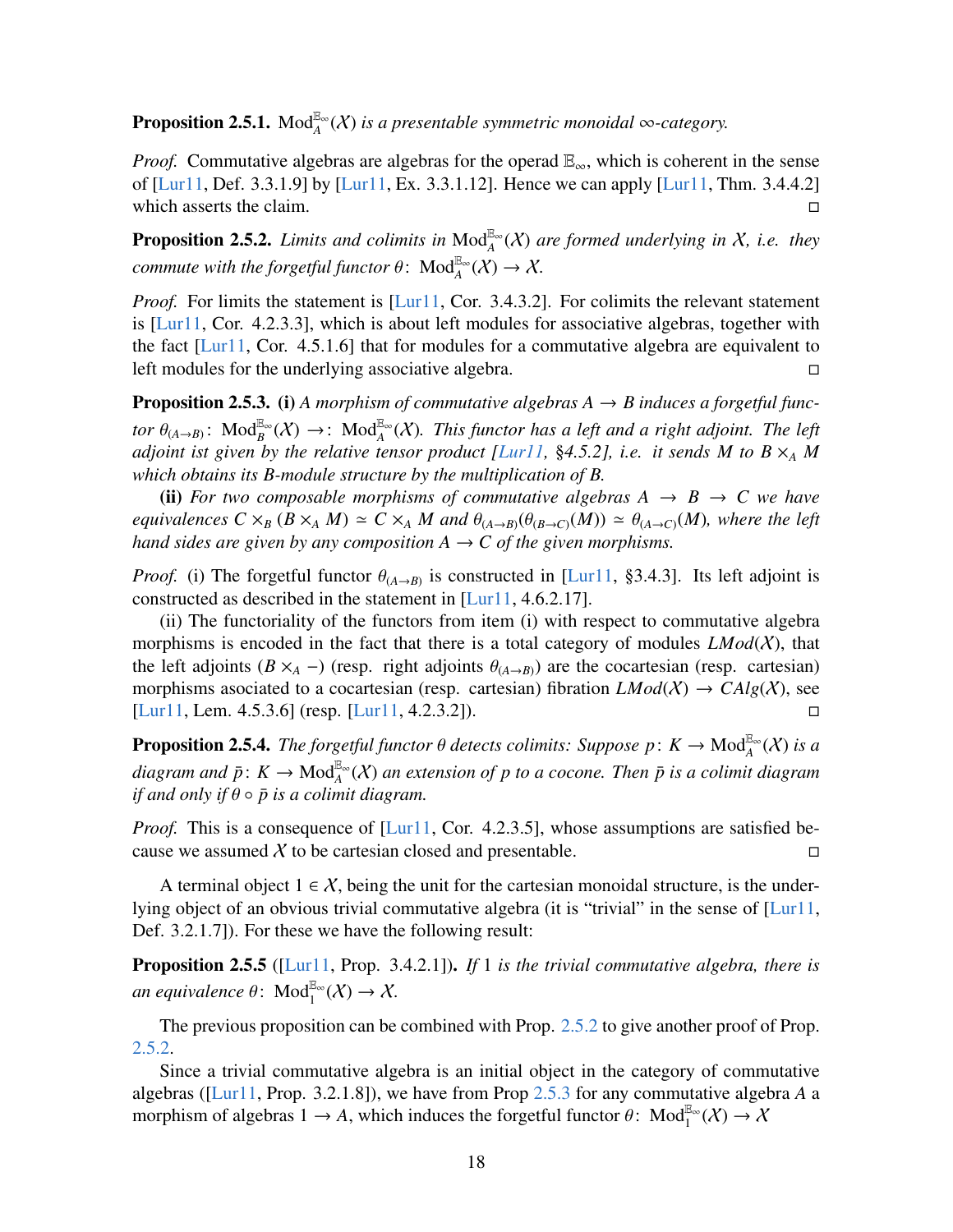Proposition 2.5.6. *Let A be a commutative algebra. There is a free-forgetful adjunction*  $(A \times -)$ :  $X \to Mod_{A}^{\mathbb{E}_{\infty}}(X)$ :  $\theta$ . In particular the free A-modules are of the form  $A \times M$  for  $M \sim Triv(\theta(M))$  a module with trivial action  $M \simeq Triv(\theta(M))$  *a module with trivial action.* 

*Proof.* Combine Prop. [2.5.3](#page-17-1) and Prop. [2.5.5.](#page-17-2)

For any commutative algebra A the essentially unique map  $A \rightarrow 1$  is the underlying map of an algebra map. This gives us another adjunction for every commutative algebra *A*:

Definition 2.5.7. *Let A be a commutative algebra. We denote the adjoint functors associated to the morphism A* → 1 *by* (−/*A*): Mod<sup> $E_{\infty}$ </sup>(*X*) → *X* : Triv *and call* (−/*A*) *the quotient functor and Triv the trivial action functor and* Triv *the trivial action functor.*

Lemma 2.5.8. *We have the following formulas:*

$$
(a) (A \times X)/A \simeq X
$$

*(b)*  $\theta$ (Triv(*X*))  $\simeq$  *X* 

*Proof.* (a) The functor  $(A \times -)/A: X \rightarrow X$  is the left adjoint functor associated (by Prop. [2.5.3\(](#page-17-1)i)) to the consecutive maps of commutative algebras  $1 \rightarrow A \rightarrow 1$ . Any composite of the consecutive maps is equivalent to te identity, hence so is the induced functor by Prop. [2.5.3\(](#page-17-1)ii).

(b) As in (a) but with the right adjoints.  $\square$ 

<span id="page-18-0"></span>**Proposition 2.5.9.** *The forgetful functor*  $\theta$ :  $\text{Mod}_{A}^{\mathbb{E}_{\infty}}(X) \to X$  *reflects equivalences.* 

Let *X* be an *A*-module. The identity  $\theta(X) \rightarrow \theta(X)$  corrsponds, under the adjunction  $((A \times -) + \theta)$ , to a map  $A \times Triv(\theta(X)) \rightarrow X$  of *A*-modules. We also have the projection  $A \times \text{Triv}(\theta(X)) \stackrel{pr}{\rightarrow} A$ . Together these two maps induce a map into the product *A*-module  $A \times \theta(X) \rightarrow A \times Y$  $A \times \theta(X) \rightarrow A \times X$ .

<span id="page-18-1"></span>**Proposition 2.5.10.** Let A be a grouplike commutative algebra. Then the map  $A \times Triv(\theta(X)) \rightarrow$  $A \times X$  *is an equivalence.* 

*Proof.* We check that the map from the claim is an isomorphism in the homotopy category Ho Mod<sup>E</sup><sup>∞</sup>(X), or equivalently by Prop. [2.5.9,](#page-18-0) in the homotopy category Ho X.

Denoting by  $m: A \times X \to X$  the morphism obtained from the *A*-module structure on *X*. Then the morphism of the claim is given by  $A \times Triv(\theta(X)) \xrightarrow{(pr_1,m)} A \times X$  (intuitively it can be described as  $(a, x) \mapsto (a, a, x)$ ) described as  $(a, x) \mapsto (a, a \cdot x)$ .

Since *A* is grouplike, in the homotopy category there is an inverse morphism  $i: A \rightarrow A$ fitting into the usual diagrams from the definition of group objects. Using this we can produce a two-sided inverse of ( $pr_1$ ,  $m$ ) in the homotopy category, namely ( $pr_1$ ,  $m ∘ (i × id_X)$ ):  $A × X → A × Triv(\theta(X))$ . □  $A \times \text{Triv}(\theta(X)).$ 

<span id="page-18-2"></span>Proposition 2.5.11. *Let A be a grouplike commutative algebra and X be an A-module. Then we have an equivalence*  $(A \times X)/A \simeq \theta(X)$  *in* X*.*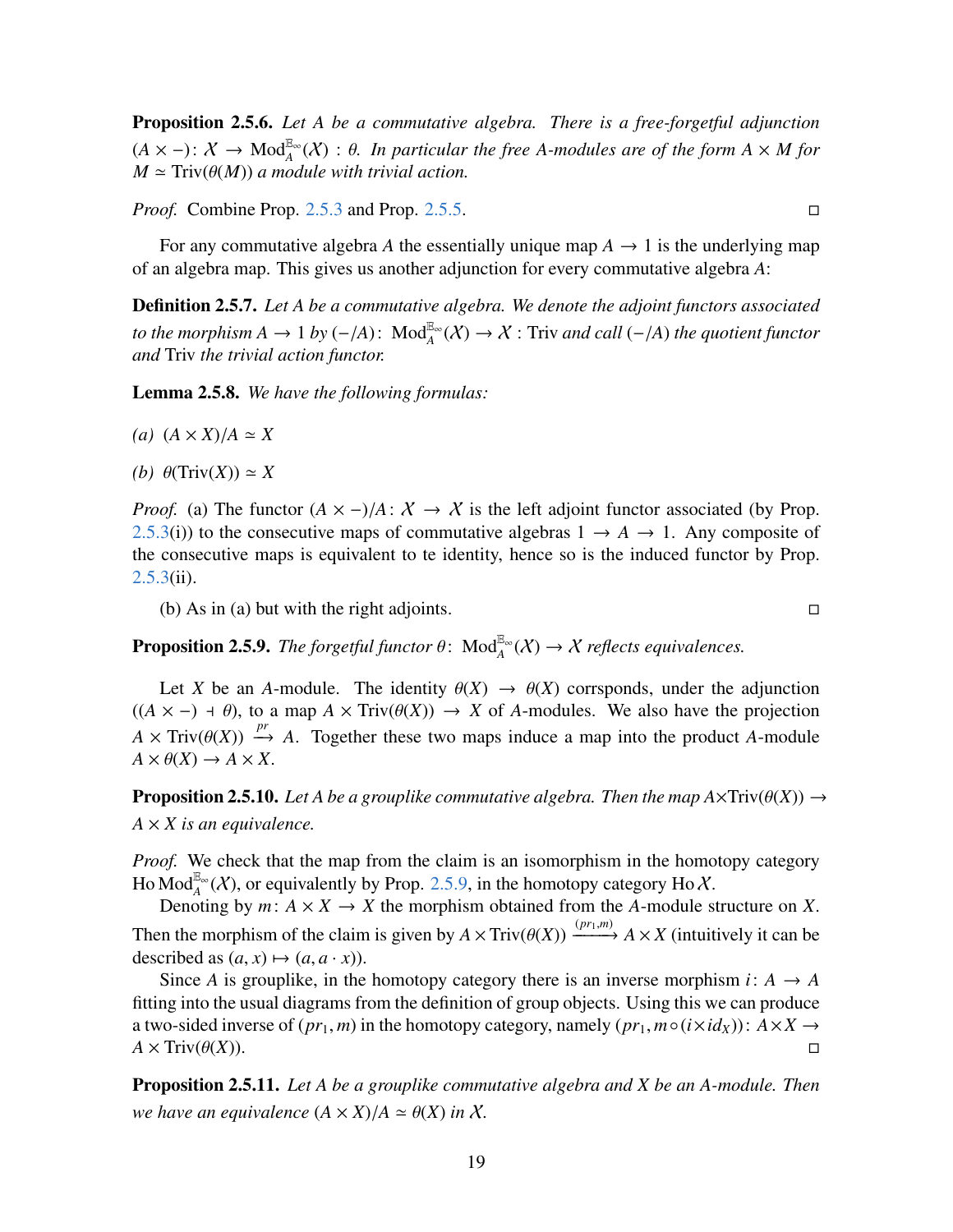*Proof.* By Prop. [2.5.10](#page-18-1) we can consider  $A \times Triv(\theta(X))$  instead of  $A \times X$ . But  $(A \times Triv(\theta(X)))/A$ is the result of applying to  $\theta(X)$  first the functor  $(A \times -)$ , which is the left adjoint associated to the morphism of commutative algebras  $1 \rightarrow A$  as in Prop. [2.5.3\(](#page-17-1)i), and then the functor (−)/*A*, which is the left adjoint associated to the morphism of commutative algebras *<sup>A</sup>* <sup>→</sup> 1. By Prop. [2.5.3\(](#page-17-1)ii) the composition of these functors is the functor associated to the identity  $1 \rightarrow 1$  and hence itself the identity.

#### <span id="page-19-0"></span>2.6 Powers in commutative monoids

Let *M* be a commutative algebra object in an  $\infty$ -category X with cartesian monoidal structure, i.e. a section *s* of the cocartesian fibration  $X^{\times} \rightarrow N(\text{FinSet}_{*})$ . Then in X we have k-fold product maps  $\mu_k: M^k \to M$  obtained by applying the section *s* to the active map  $[k] \to [1]$ <br>in FinSet, and factoring it into a cocartesian lift and a man over [1]. Precomposing with the in FinSet<sup>∗</sup> and factoring it into a cocartesian lift and a map over [1]. Precomposing with the *k*-fold diagonal we obtain the *k*-th power operation  $M \xrightarrow{\Delta} M^k \xrightarrow{\mu_k} M$ . One can ask whether this is, as in 1-categorical algebra, a morphism of commutative algebras. This is not completely obvious because, in a 1-category, showing the compatibility with the products requires some shuffling of coordinates, which can become a nontrivial operation in  $\infty$ -categories. However, we can show that it remains true in ∞-categories.

Since the morphism in question involves a diagonal we need to place ourselves in a setting for *cartesian* commutative algebra, which allows an easy treatment of diagonals. This is provided by Cranch in his thesis [\[Cra09\]](#page-63-0) and the preprint [\[Cra11\]](#page-63-3), as well as [\[GGN15\]](#page-63-1) and some passages of [\[Lur09\]](#page-64-0).

The general setup of cartesian algebra is to encode types of algebraic structures in categories with finite products, such that there is an object of which every other object is a finite power. Such categories are called *Lawvere theories* or *algebraic theories*. A Lawvere theory is always given by the opposite category of its free algebras generated by finite sets. A model of an algebraic theory T in some target category X is a product preserving functor  $\mathbb{T} \to \mathcal{X}$ . We denote by Fun<sub>np</sub>( $\mathbb{T}, \chi$ ) the full subcategory of the functor category  $\chi^T$  whose objects are the product preserving functors.

We now sketch some basic ideas of Cranch's approach. As a substitute for the category FinSet<sup>∗</sup> occurring in Lurie's setup for general algebra in symmetric monoidal ∞-categories, Cranch considers the (2, 1)-category (i.e. category enriched in 1-groupoids) 2Span [\[Cra11,](#page-63-3) Section 4.2] whose objects are finite sets, morphisms are spans and a 2-morphism between two spans is a bijection between the middle objects making the two triangles commute. Composition of 1-morphisms is given by placing two spans side by side and taking the pullback of the inner morphisms. There is a nerve functor *N* from  $(2, 1)$ -categories to  $\infty$ -categories, defined by taking the nerve of the Hom-groupoids and then applying the usual simplicial nerve of [\[Lur09,](#page-64-0) Def. 1.1.5.5] to the resulting simplicial category.

A cartesian monoidal structure on an  $\infty$ -category X is then modelled by a cocartesian fibration  $X^{\times} \to N(2Span)$ , a commutative monoid by a section *m*:  $N(2Span) \to X$  of this fibration that maps collapsing morphisms (the analoga of the inert morphisms from [\[Lur11\]](#page-64-1), see [\[Cra09,](#page-63-0) Section 4.9]) to collapsing morphisms and a morphism of commutative monoids by a morphisms of functors without further conditions.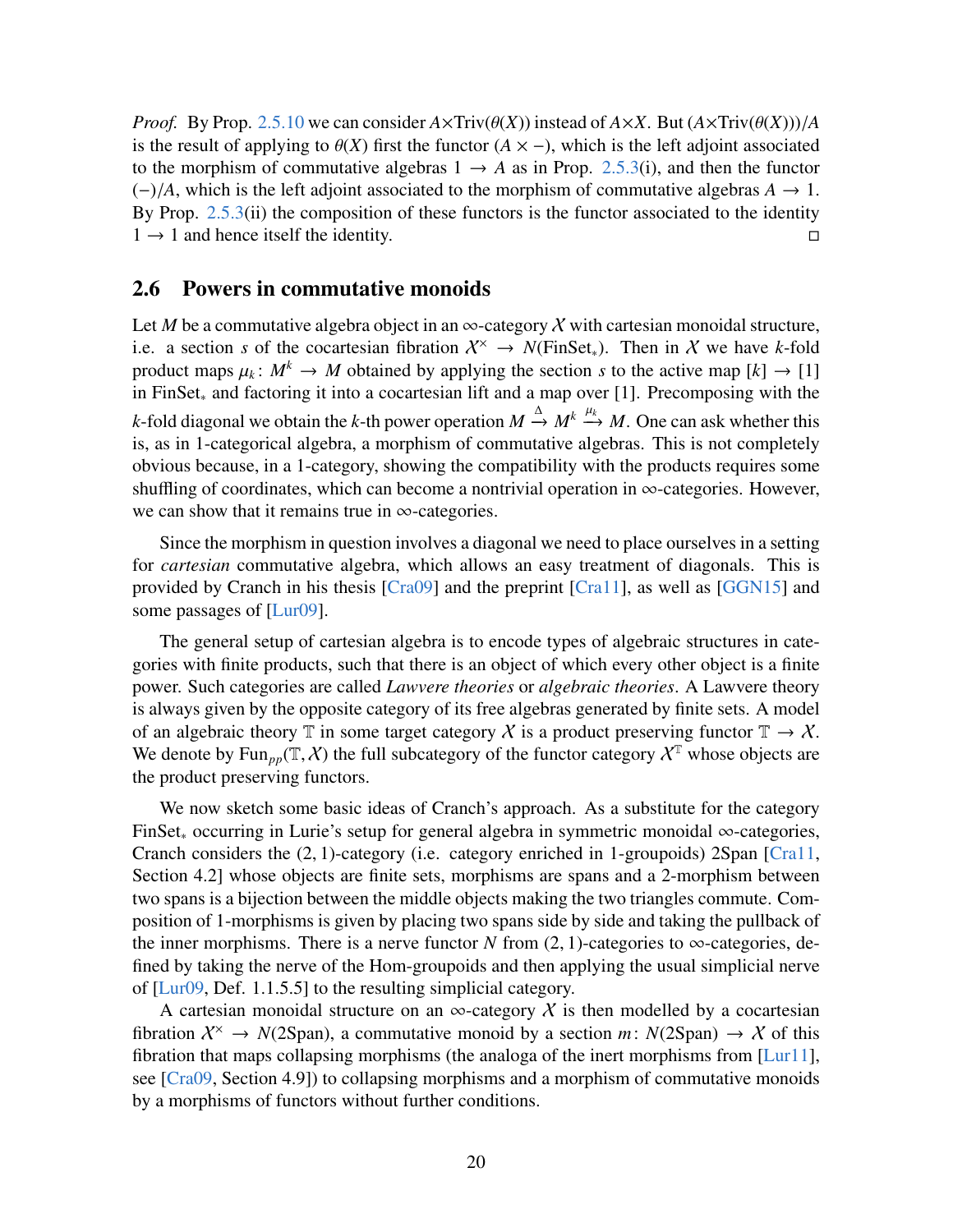The basic idea is, as in [\[Lur11\]](#page-64-1), that the functor *m* corresponding to a monoid *M* sends a finite set [*r*] to *M<sup>r</sup>* (more accurately to a sequence  $(M, \ldots, M)$  of *r* copies of *M*, living in the fiber over [*r*] of  $X^{\times}$ ) A span [*r*]  $\leftarrow$  [*s*]  $\rightarrow$  [*t*] can be decomposed into its left and in the fiber over [*r*] of  $\mathcal{X}^{\times}$ ). A span [*r*]  $\leftarrow$  [*s*]  $\rightarrow$  [*t*] can be decomposed into its left and its right half. The role of the right half is, as in symmetric monoidal algebra [\[Lur11\]](#page-64-1), to model the permutation of factors and the multiplication through automorphisms, resp. active morphisms of finite sets. The role of the left half is to model diagonals and projections: The morphism  $M^r \to M^s$  corresponding to a map ([r]  $\leftarrow$  [s]: f) sends the *i*th factor of M<sup>*r*</sup> to  $M|f^{-1}(i)|$  via the  $|f^{-1}(i)|$ -fold diagonal (where 0-fold diagonal means the unique map to the terminal object  $1 = M^0$  and 1-fold diagonal means the identity map). Thus the *k*-th power map is modelled by the span  $[1] \leftarrow [k] \rightarrow [1]$  where both arrows are the unique morphisms. Cranch shows in [\[Cra11,](#page-63-3) Prop. 5.3] that *N*(2Span) is equivalent to the ∞-category  $\mathbb{T}_{CMon}$  of free  $\mathbb{E}_{\infty}$ -algebras over finite sets, and in [\[Cra11,](#page-63-3) Thm. 5.7]) that commutative monoids in his sense are equivalent to commutative monoids in Lurie's sense.

Given a commutative monoid  $g: N(2Span) \to \mathcal{X}^{\times}$ , we want to produce, for every  $k \in \mathbb{N}$ , a morphism of commutative monoids whose underlying morphism is the above *k*-th power  $\text{map, i.e. a map of functors } h^k: \Delta^1 \times N(2\text{Span}) \to \mathcal{X} \text{ such that } h^k|_{\{0\} \times N(2\text{Span})} \simeq h^k|_{\{1\} \times N(2\text{Span})} \simeq g^k$ and  $h^k|_{\Delta^1\times\{(1\})}\simeq (M \xrightarrow{\Delta} M^k \xrightarrow{\mu_k} M)$ . We will actually do a bit more: It is also true in 1-category theory that the *k*th and the *l*th power maps compose to give the  $(k \cdot l)$ -th power map (in particular they commute). We will establish this fact, too.

To this end we consider a functor  $F: 2\text{Span} \times 2\text{Span} \rightarrow 2\text{Span}$  given by taking the product of finite sets and maps between them. Explicitly it is given as follows:

1. On objects:  $F(X, X') := X \times X'$ .<br>2. For every pair of objects  $x := 0$ .

2. For every pair of objects  $x := (X, X'), y := (Y, Y')$  we have a functor

$$
F_{x,y}
$$
: (2Span × 2Span)((X, X'), (Y, Y'))  $\rightarrow$  2Span(X × X', Y × Y'),

defined

- On objects:  $F_{x,y}(X \xleftarrow{f} S \xrightarrow{g} Y, X' \xleftarrow{f'} S' \xrightarrow{g'} Y') := X \times X' \xleftarrow{f \times f'} S \times S \xrightarrow{g \times g'} Y \times Y'$
- On morphisms: If  $i: S \to T$  is a morphism from the span  $X \stackrel{f_1}{\leftarrow} S \stackrel{g_1}{\to} Y$  to the span  $X \xleftarrow{f_2} T \xrightarrow{g_2} Y$ , and *j*:  $S \to T$  is a morphism from the span  $X' \xleftarrow{f'_1} S' \xrightarrow{g'_1} Y'$  to the span  $X' \xleftarrow{f'_2} T' \xrightarrow{g'_2} Y'$ , we define  $F_{X,X',Y,Y'}(i, j) := i \times j$ .

3. To three objects  $x := (X, X'), y := (Y, Y'), z := (Z, Z')$  in *Ob* 2Span × 2Span natural isomor-<br>phisms  $\chi : \mathcal{L}_{X,Y}$   $\longrightarrow$   $\mathcal{L}_{X,Y}$   $\longrightarrow$   $\mathcal{L}_{X,Y}$   $\longrightarrow$   $\mathcal{L}_{X,Y}$   $\longrightarrow$   $\mathcal{L}_{X,Y}$  (where  $\mathcal{L}_{X,Y}$   $\vdots$   $\mathcal{L}_{X,Y}$   $\longrightarrow$   $\mathcal{L}_{$ phisms  $\gamma_{x,y,z}$ :  $c_{X\times X',Y\times Y',Z\times Z'} \circ (F_{x,y} \times F_{y,z}) \Rightarrow F_{x,z} \circ c_{x,y,z}$  (where  $c_{ijk}$ :  $Hom(i, j) \times Hom(j, k) \rightarrow Hom(i, k)$  denotes the composition functors). Objectwise these are isomorphisms between *Hom*(*i*, *k*) denotes the composition functors). Objectwise these are isomorphisms between the upper and the lower span in the following diagram, where the upper span arises by first applying *F* then composing, and the lower one by first composing, then applying *F*: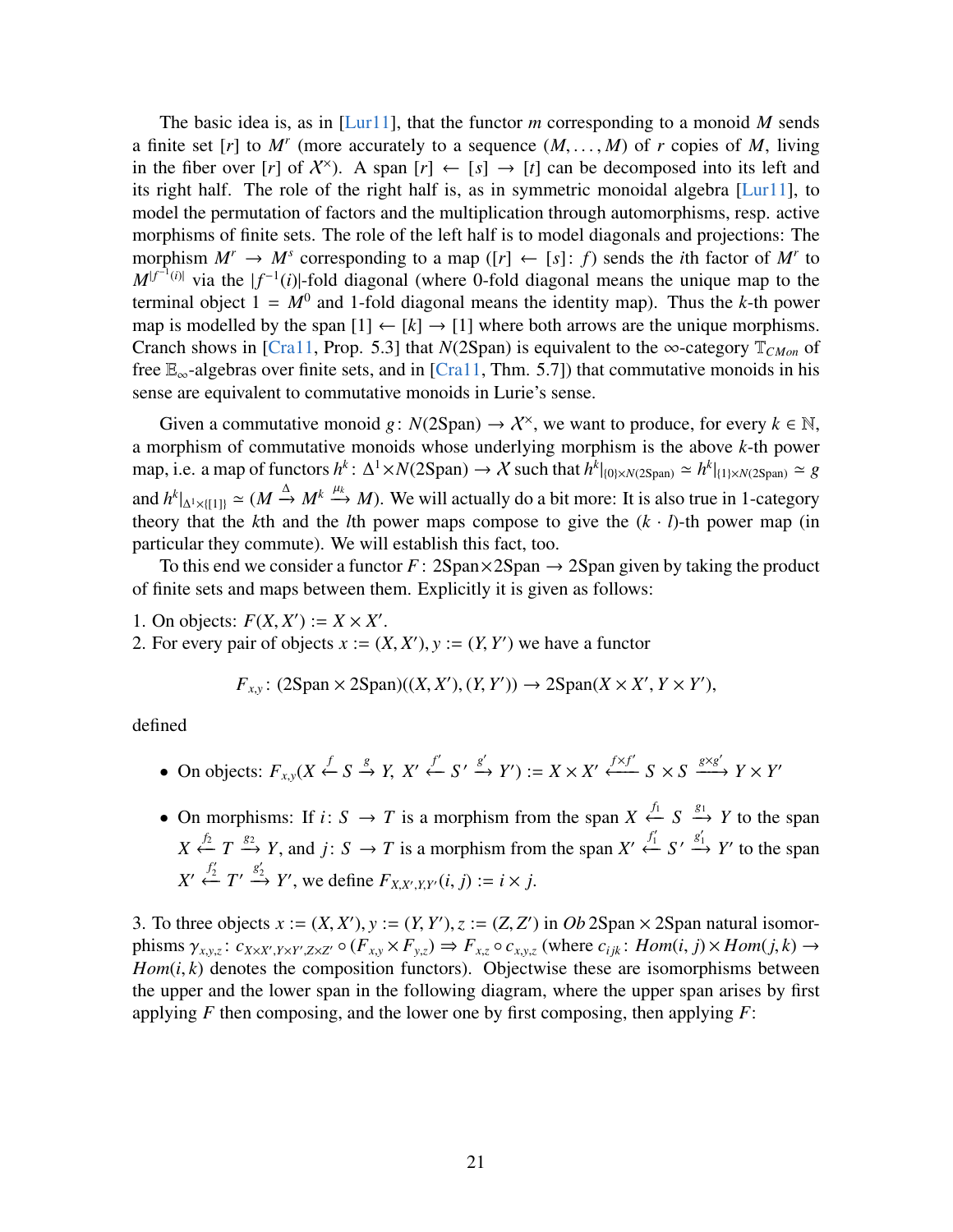

We now define  $\gamma_{r,t,x}$  to be the obvious isomorphism

 $(S \times S') \times_{Y \times Y'} (T \times T') \cong \{(s, s', t, t') \in S \times S' \times T \times T' \mid (g \times h)(s, t) = (g' \times h')(s', t')\}$ <br>  $- \{(s, s', t, t') \in S \times S' \times T \times T' \mid g(s) = h(t), g'(s') = h'(t') \} \cong (S \times T) \times (S' \times T')$ = { $(s, s', t, t') \in S \times S' \times T \times T' | g(s) = h(t), g'(s') = h'(t')$ }  $\cong (S \times_Y T) \times (S' \times_{Y'} T')$ 

coming from the fact that the upper and the lower object represent the same functor. This latter fact also implies naturality.

#### Lemma 2.6.1. *With the above definition F is a bifunctor.*

*Proof.* Identities in each level are preserved strictly, so the usual coherences for identities of a pseudofunctor are not an issue. It is clear that the  $F_{xx}$  are functors, i.e. preserve compositions. It remains to check the compatibility condition that, for morphisms *<sup>f</sup>* :<sup>=</sup> (*<sup>X</sup>* ←− *<sup>S</sup>* −→ *<sup>Y</sup>*, *<sup>X</sup>* <sup>0</sup> ←−  $S' \to Y'$ ,  $g := (Y \leftarrow T \to Z, Y' \leftarrow T' \to Z'$ ,  $h := (Z \leftarrow U \to W, Z' \leftarrow U' \to W')$ <br>of 2Span × 2Span, the following diagram commutes (where as before we abbreviate x :of 2Span  $\times$  2Span, the following diagram commutes (where as before we abbreviate  $x :=$  $(X, X'), y := (Y, Y'), z := (Z, Z'), w := (W, W')'.$ 



This, i.e. the equality of the upper and the lower path, follows from the fact that both give the isomorphism between the left and the right object which arises from from both representing the same functor.  $\Box$ 

#### Proposition 2.6.2. *The bifunctor F preserves products in each variable.*

*Proof.* By [\[Cra11,](#page-63-3) Prop. 4.6] products in 2Span are given by coproducts of finite sets. Since in FinSet coproducts distribute over products, the claim follows from the definition of *F* via products in FinSet.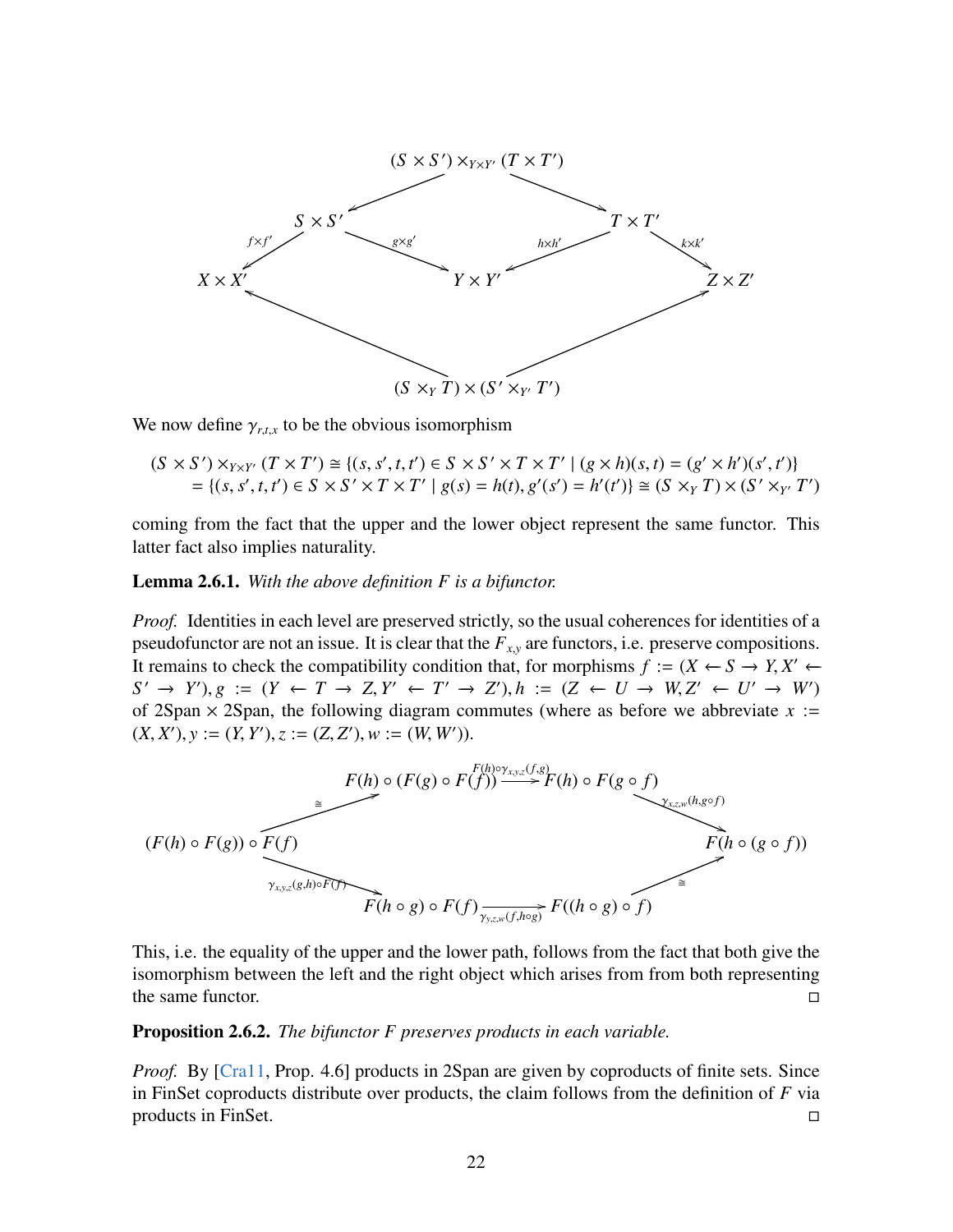Thus for every commutative monoid in a cartesian closed category we get by adjunction another (but in fact equivalent) commutative monoid structure on that monoid:

**Corollary 2.6.3.** *There is a functor CMon*( $X$ )  $\simeq Fun_{pp}(N(2Span), X) \xrightarrow{-\circ N(F)} Fun_{pp}(N(2Span) \times N(\mathbb{C}^n))$  $N(2Span), X \simeq Fun_{pp}(N(2Span), Fun_{pp}(N(2Span), X) \simeq CMon(CMon(X)).$ 

The functor of this last corollary should in fact be an equivalence, since commutative monoid objects in commutative monoid objects are just commutative monoid objects. This latter statement is [\[Lur11,](#page-64-1) Thm 5.1.2.2] in the context of operads (which is equivalent to that of algebraic theories by [\[Cra11,](#page-63-3) Prop. 5.3]). In the context of presentable categories see also [\[GGN15,](#page-63-1) Thm. 4.6]; CMon(−) is a smashing localization. However, while it clarifies the general situation, we do not explicitly need this fact here.

**Power operations for monoids:** Let us now switch to the notation  $T_{CMon}$  :=  $N(2Span)$ . To obtain the power operations for a commutative monoid we now simply precompose the functor  $\mathbb{T}_{CMon} \to \text{Fun}_{pp}(\mathbb{T}_{CMon}, \mathcal{X})$  with the inclusion of the full subcategory  $\Psi_{\mathbb{N}} \hookrightarrow \mathbb{T}_{CMon}$ whose only object is the one element set. This only object is mapped to the underlying object of the given monoid und thus the datum of the composite functor consists of a map of mapping spaces  $map_{\mathbb{T}_{CMon}}([1],[1]) \rightarrow map_{\mathbb{CMon}}(M,M)$ , endowing M with monoid endomorphisms. By the standard construction of algebraic theories as the opposite category of the free models generated by finite sets, or by the explicit construction above, we know that *map*<sub>TCMon</sub>([1], [1]) is the free commutative monoid  $\prod_{n\in\mathbb{N}} B\Sigma_n$ . One sees that the components of the mapping space are in bijection with the natural numbers, where the *n*th component of the mapping space are in bijection with the natural numbers, where the *n*th component corresponds to the operation  $x \mapsto x^n$ .

**Power operations for groups:** We denote  $T_{CGrp}$  the algebraic theory of commutative groups objects. Now suppose that the given commutative monoid is in fact a group object, i.e. that its classifying map factors through the algebraic theory of groups:  $\mathbb{T}_{\text{CMon}} \to \mathbb{T}_{\text{CGrp}} \to \chi$ . Then again we can precompose with  $N(F)$  obtaining a product preserving functor which factors through group objects:  $\mathbb{T}_{\text{CMon}} \to \text{Fun}_{pp}(\mathbb{T}_{\text{CGrp}}, X) \to \text{Fun}_{pp}(\mathbb{T}_{\text{CMon}}, X)$ . But a monoid object in the ∞-category of group objects is automatically a group object: indeed, it is enough to run the classical Eckmann-Hilton argument in the homotopy category since whether a monoid is group object can be detected in the homotopy category.

Thus for a group object *G* in X, we obtain a functor  $T_{CGrp} \to Fun_{pp}(T_{CGrp}, X)$ , which we can again restrict to its full subcategory  $\Psi$  containing only th object [1]. Again this restriction amounts to a map of mapping spaces  $map_{\mathbb{T}_{CGm}}([1],[1]) \rightarrow map_{CGrp}(G,G)$ . And again, the mapping space is given by the free commutative group, which is in turn obtained by applying  $\Omega^{\infty} \Sigma^{\infty}$  to the free monoid. Thus  $map_{T_{\text{CGrp}}}([1],[1]) \simeq QS^0$ , the infinite loop space<br>of the sphere spectrum. One sees that the components of the mapping space are in hijection of the sphere spectrum. One sees that the components of the mapping space are in bijection with the integers, where the *n*th component corresponds to the operation  $x \mapsto x^n$  (now  $n \in \mathbb{Z}$ ).

<span id="page-22-0"></span>**Remark 2.6.4.** Later on we will consider  $\Psi$  as an operad via the embedding of categories into operads. In these terms, we have seen that given a commutative group object, we can see it as a (CMon  $\otimes \Psi$ )-algebra, where CMon denotes the operad for commutative monoids,  $\Psi$ ) denotes the operad above, and ⊗ denotes the tensor product of operads. We pass here from algebraic theories to operads, because we wish to transport this structure along monoidal funcors which go to non-cartesian monoidal  $\infty$ -categories.  $\diamond$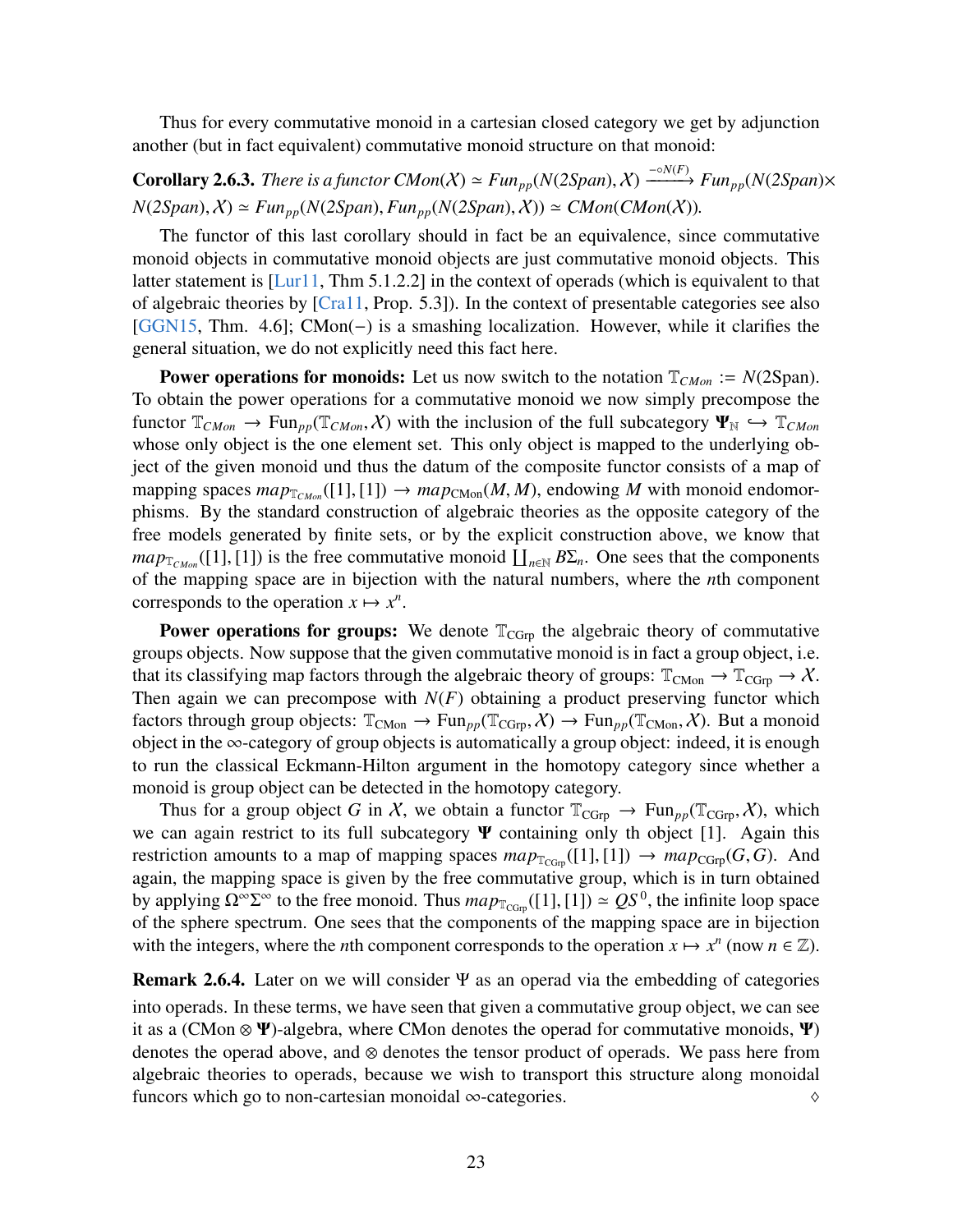# <span id="page-23-0"></span>3 Abstract Motivic Homotopy Theory

Let X be a cartesian closed, presentable  $\infty$ -cat with a grouplike commutative algebra  $\mathbb{G}$ .

The example to have in mind is that where  $Sm<sub>S</sub>$  is some category of smooth "schemes" (where by "scheme" one may also understand things like log schemes, monoid schemes or spectral schemes), and  $X := (sSet^{Sm_S^{op}})_{loc}$  is the localization of presheaves on  $Sm_S$  by an appropriate topology and enforcing the condition that the projections  $X \times \mathbb{A}^1 \to X$  be weak equivalences. For this class of examples, on which we will occasionally comment on the way, one has a good model, given by some Bousfield localization of simplicial presheaves on *S m<sup>S</sup>* .

### <span id="page-23-1"></span>3.1 Basic unstable objects and calculations

#### <span id="page-23-2"></span>3.1.1 Punctured affine spaces

The punctured affine spaces  $\mathbb{A}^n \setminus 0$  will be certain  $\mathbb{G}$ -modules. We shall use the abbreviation  $\mathbb{G}\text{-Mod} := \text{Mod}_{\mathbb{G}}^{\mathbb{E}_{\infty}}(\mathcal{X})$  for the category of  $\mathbb{G}\text{-modules}$ . We will notationally not distinguish  $\mathbb{G}\text{-}$ modules from their underlying objects, i.e. we will leave the forgetful functor  $\theta$ : G-Mod  $\rightarrow$  X from section [2.5](#page-16-0) out of the notation.

We have a functor  $f: \Delta^1 \to \mathbb{G}$ -Mod corresponding to the (essentially unique) map  $\mathbb{G} \to 1$ from G to the terminal G-module. This gives us a hypercube diagram  $(\Delta^1)^n \stackrel{f^n}{\longrightarrow} (\mathbb{G}\text{-Mod})^n \stackrel{\times}{\longrightarrow}$ G-Mod, where the second map is the product functor coming from the cartesian monoidal structure of G-Mod<sup>[1](#page-23-3)</sup>. The hypercube  $(\Delta^1)^n$  can be identified with the nerve of the set of subsets of  $\{1, \ldots, n\}$  ordered by the opposite of the inclusion relation (of course the inclusion relation itself would serve as well, but it will shorten notation in the things to come to take the opposite).

We denote by  $P_n$  the ordered set of nonempty subsets of the finite set  $\{1, \ldots, n\}$  and by  $K_n := N(P_n^{op})$  the nerve of its opposite category. We have the inclusion  $K_n = N(\wp({1, \ldots, n}) \setminus I(n) \geq N(\wp(1, \ldots, n) \geq N(\wp(1, \ldots, n)) \geq N(\wp(1, \ldots, n)) \geq N(\wp(1, \ldots, n) \geq N(\wp(1, \ldots, n)) \geq N(\wp(1, \ldots, n)) \geq N(\wp(1, \ldots, n))$  $\{(0)\}^{op} \rightarrow N(\wp(\{1,\ldots,n\})^{op}) \simeq (\Delta^1)^n$  and we denote by  $d_n$  the composition

$$
K_n \hookrightarrow (\Delta^1)^n \xrightarrow{f^n} (\mathbb{G}\text{-Mod})^n \xrightarrow{\times} \mathbb{G}\text{-Mod}
$$

Definition 3.1.1. *The n-dimensional punctured a*ffi*ne plane ist defined to be the* G*-module*  $\mathbb{A}^n \setminus 0 := \operatorname{colim} d_n$ .

**Remark 3.1.2.** By the description of the Day convolution monoidal structure on  $\chi^{\Delta}$  of sec-tion [2.4,](#page-13-0) the object  $\mathbb{A}^n \setminus 0$  is the domain of the *n*-fold product of the arrow  $\mathbb{G} \to 1$ .  $\diamond$ 

Remark 3.1.3. We give a more concrete description of the diagram *dn*.

For a nonempty subset  $S \subseteq \{1, \ldots, n\}$  we have

$$
d_n(S) = \prod_{i=1...n} \mathbb{G}^{\chi_S(i)} \simeq X^{|S|},
$$

<span id="page-23-3"></span><sup>&</sup>lt;sup>1</sup>More precisely the product functor is the map  $\Delta^1 \to \text{Cat}_{\infty}$  corresponding to the categorical fibration  $E \to$ ∆ <sup>1</sup> which is obtained by taking the categorical fibration X<sup>×</sup> → *N*(Fin∗) given by the cartesian monoidal structure on X and pulling back along the map  $\Delta^1 \to N(\text{Fin}_*)$  which chooses the active morphism  $\{*, 1, ..., n\} \to \{*, 1\}$ sending 1, . . . , *<sup>n</sup>* to 1.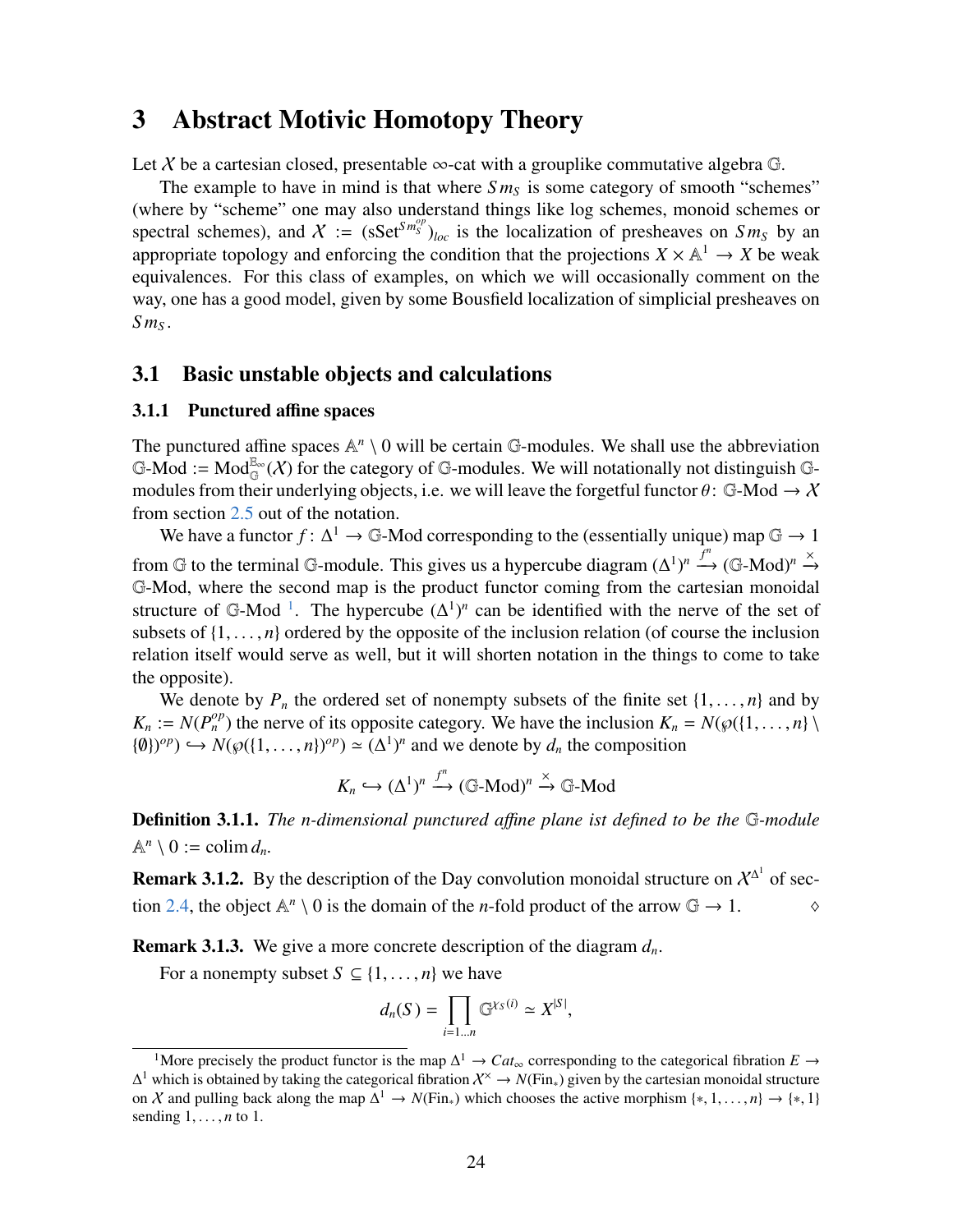where  $\chi_S$  denotes the characteristic function of  $S \subset \{1, \ldots, n\}$ . Thus for example  $d_4(\{1, 3\}) \simeq$  $G \times 1 \times G \times 1 \simeq G^2$ .

For an inclusion *j*:  $S \rightarrow T$  we define

$$
p_j(i) := \begin{cases} pr: \mathbb{G} \to 1, & \text{if } \chi_S(i) = 0 \text{ and } \chi_T(i) = 1 \\ id_1, & \text{if } \chi_S(i) = \chi_T(i) = 0 \\ id_{\mathbb{G}}, & \text{if } \chi_S(i) = \chi_T(i) = 1 \end{cases}
$$

On 1-simplices  $d_n$  is then given by  $d_n(j) = \prod_{i=1}^n p_j(i)$ :  $d_n(T) \to d_n(S)$ , i.e. for every element of *T* we have a G-factor in the domain, for every element of *S* we have a G-factor in the codomain, and those factors which occur in the domain but not the codomain get projected away.  $\Diamond$ 

<span id="page-24-0"></span>**Remark 3.1.4.** In the case where X is modelled by a cartesian Bousfield localization of the injective model structure on  $\text{sSet}^{Sm_{S}^{op}}$ , with  $Sm_{S}$  some category of "schemes", one typically has injections  $i: \mathbb{G} \hookrightarrow \mathbb{A}^1$ . Replacing the occurrences of  $1 = \mathbb{G}^0$  in the definition of the diagram d by  $A^1$  and the maps  $\mathbb{G} \hookrightarrow 1$  by  $i: \mathbb{G} \hookrightarrow \mathbb{A}^1$  we obtain a diagram d' in the diagram  $d_n$  by  $A^1$ , and the maps  $\mathbb{G} \to 1$  by  $i: \mathbb{G} \hookrightarrow \mathbb{A}^1$ , we obtain a diagram  $d'_n$  in the model category. Taking its 1-categorical colimit we obtain what is typically called " $\mathbb{A}^n \setminus 0$ " in model category. Taking its 1-categorical colimit we obtain what is typically called " $\mathbb{A}^n \setminus 0$ " in geometry, e.g. in usual algebraic geometry the Zariski sheafification of the functor  $Rings \rightarrow$  $Sets \rightarrow \text{SSet}$  which associates to a ring the set of *n*-tuples of elements of which at least one is a unit. Since in these settings we have injections, i.e. cofibrations,  $\mathbb{A}^n \setminus 0 \hookrightarrow \mathbb{A}^n$ , and products of injections are injections, the diagram d' can immediately be seen to be Reedy cofibrant of injections are injections, the diagram  $d'_n$  can immediately be seen to be Reedy cofibrant and hence a Reedy cofibrant replacement of (the lift to the model category of) the diagram *d<sub>n</sub>*. Thus the usual geometric objects " $\mathbb{A}^n \setminus 0$ " are indeed representatives of the  $\mathbb{A}^n \setminus 0$  we just constructed in the ∞-category  $\chi$ .

**Remark 3.1.5.** In our general setting we could present  $Mod_{\mathbb{G}}^{\mathbb{E}_{\infty}}(\mathcal{X})$  by a model category and define  $\mathbb{A}^1$  to be the object occurring in the middle of a factorization  $\mathbb{G} \hookrightarrow \mathbb{A}^1 \to 1$  into a cofibration followed by a weak equivalence. It is possible to do this in such a way that the cofibration followed by a weak equivalence. It is possible to do this in such a way that the diagram  $d'_n$  of Remark [3.1.4](#page-24-0) is Reedy cofibrant.

If we choose to start with the *injective* model structure  $sSet^{C^{op}}$  and then localize appropriately, we obtain a model in which cofibrations are monomorphisms and products of cofibrations are again cofibrations. Then the pushout product morphisms that we need to check for Reedy cofibrancy sit in diagrams of the form



From the pointwise and simplicially levelwise computation of colimits in sSet<sup>*Cop*</sup> we can deduce that the dotted arrow is also a monomorphism, hence a cofibration.  $\Diamond$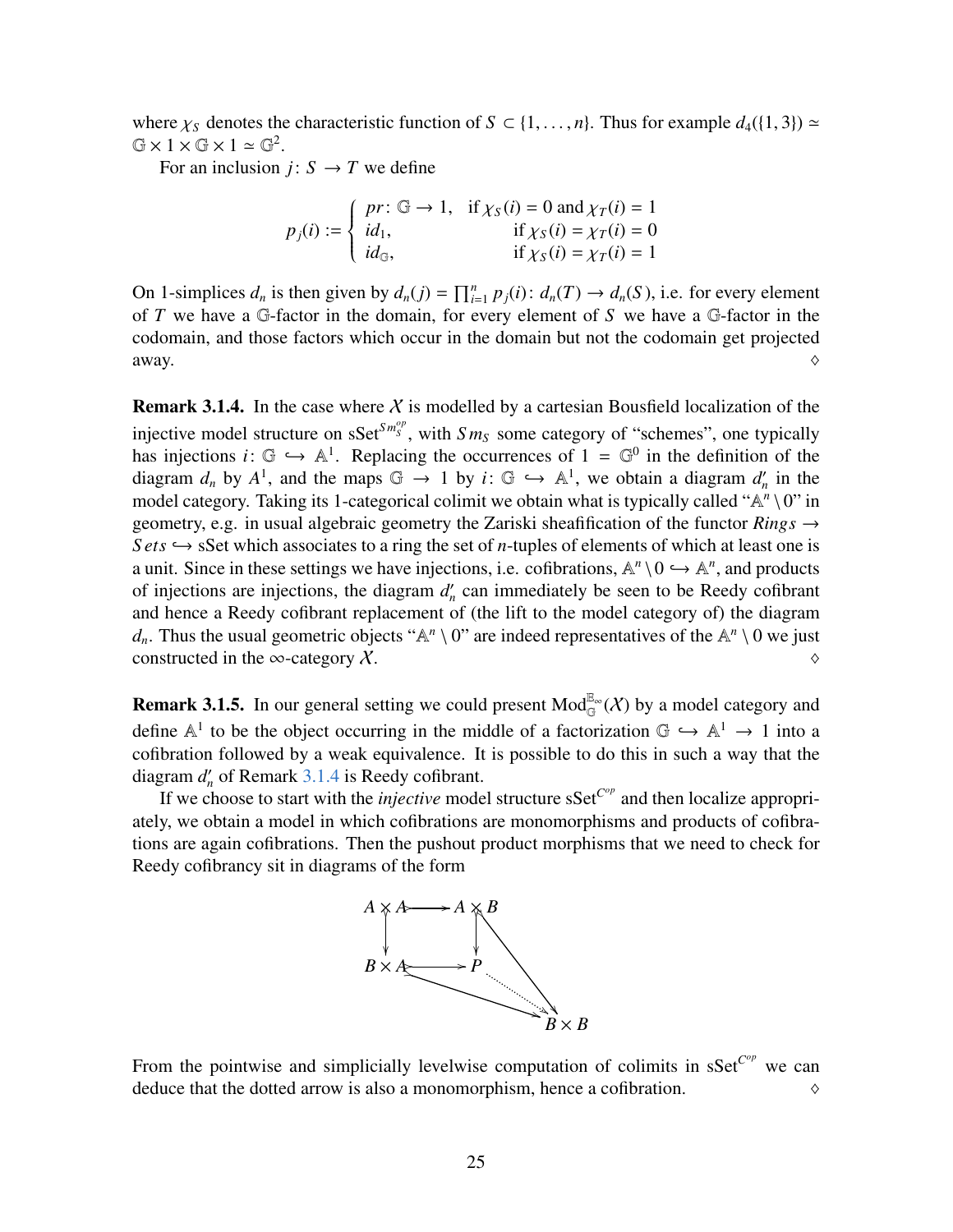We have two inclusions  $P_n \hookrightarrow P_{n+1}$ : The first one,  $i_l$  identifies  $P_n$  with the ordered set<br>hose subsets of 11  $n + 1$  which do not contain  $n + 1$ . The second one *i* sends of those subsets of  $\{1, \ldots, n+1\}$  which do not contain  $n+1$ . The second one,  $i_r$  sends  $S \subseteq \{1, \ldots, n\}$  to the set  $S' \subseteq \{1, \ldots, n+1\}$  obtained from *S* by adding 1 to each element.<br>This gives us two mans of simplicial sets  $N(P^{op}) \rightarrow N(P^{op})$  inducing mans between the This gives us two maps of simplicial sets  $N(P_n^{op}) \rightarrow N(P_{n+1}^{op})$  $_{n+1}^{op}$ ) inducing maps between the colimits colim  $d_n \to \text{colim } d_{n+1}$  (see [\[Cra09,](#page-63-0) Prop. 2.29] for the functoriality of finite colimits in the indexing simplicial sets)..

<span id="page-25-0"></span>**Definition 3.1.6.** We denote the map induced by  $i_l$  by  $z_n$ :  $\mathbb{A}^n \setminus 0 \to \mathbb{A}^{n+1} \setminus 0$  and the map induced by  $i_r$  by  $z'_n$ :  $\mathbb{A}^n \setminus 0 \to \mathbb{A}^{n+1} \setminus 0$ . Composing these maps we obtain  $l_n := z_{2n-1} \circ \dots \circ z_n$ :  $\mathbb{A}^n \setminus 0 \to \mathbb{A}^{2n} \setminus 0$  and  $r_n := z'_{2n-1} \circ \dots \circ z'_n$ :  $\mathbb{A}^n \setminus 0 \to \mathbb{A}^{2n} \setminus 0$  $z'_{2n-1} \circ \ldots \circ z'_n : \mathbb{A}^n \setminus 0 \to \mathbb{A}^{2n} \setminus 0$ 

Intuitively (and in the case of schemes: in fact) the map  $z_n$  (resp.  $z'_n$ ) inserts a given sequence of coordinates of a point of  $\mathbb{A}^n \setminus 0$  as the left (resp. right) bit of the sequence of coordinates of a point of  $\mathbb{A}^{n+1} \setminus 0$ . The last coordinate can be left undetermined in homotopy theory (and in the case of schemes: can be set to zero).

We have a diagram

$$
\mathbb{A}^{n} \setminus 0 \times \mathbb{G} \xrightarrow{pr_2} \mathbb{G}
$$
\n
$$
\downarrow p_{r_1} \downarrow \qquad \qquad \downarrow p_{r_2} \downarrow p_{r_1} \downarrow p_{r_2} \downarrow p_{r_1} \downarrow p_{r_2} \downarrow p_{r_1} \downarrow p_{r_2} \downarrow p_{r_1} \downarrow p_{r_2} \downarrow p_{r_1} \downarrow p_{r_2} \downarrow p_{r_1} \downarrow p_{r_2} \downarrow p_{r_1} \downarrow p_{r_2} \downarrow p_{r_1} \downarrow p_{r_2} \downarrow p_{r_1} \downarrow p_{r_2} \downarrow p_{r_1} \downarrow p_{r_2} \downarrow p_{r_1} \downarrow p_{r_2} \downarrow p_{r_1} \downarrow p_{r_2} \downarrow p_{r_1} \downarrow p_{r_2} \downarrow p_{r_1} \downarrow p_{r_2} \downarrow p_{r_1} \downarrow p_{r_2} \downarrow p_{r_1} \downarrow p_{r_2} \downarrow p_{r_1} \downarrow p_{r_2} \downarrow p_{r_1} \downarrow p_{r_2} \downarrow p_{r_1} \downarrow p_{r_2} \downarrow p_{r_1} \downarrow p_{r_2} \downarrow p_{r_1} \downarrow p_{r_2} \downarrow p_{r_1} \downarrow p_{r_2} \downarrow p_{r_1} \downarrow p_{r_2} \downarrow p_{r_1} \downarrow p_{r_2} \downarrow p_{r_1} \downarrow p_{r_2} \downarrow p_{r_1} \downarrow p_{r_2} \downarrow p_{r_1} \downarrow p_{r_2} \downarrow p_{r_1} \downarrow p_{r_2} \downarrow p_{r_1} \downarrow p_{r_2} \downarrow p_{r_1} \downarrow p_{r_2} \downarrow p_{r_1} \downarrow p_{r_2} \downarrow p_{r_1} \downarrow p_{r_2} \downarrow p_{r_1} \downarrow p_{r_2} \downarrow p_{r_1} \downarrow p_{r_2} \downarrow p_{r_1} \downarrow p_{r_2} \downarrow p_{r_1} \downarrow p_{r_2} \downarrow p_{r_1} \downarrow p_{r_2} \downarrow p_{r_1} \downarrow p_{r_2} \downarrow p_{
$$

where the right vertical arrow is the canonical arrow  $d_{n+1}(\{n+1\}) \to \text{colim } d_{n+1}$ .

<span id="page-25-1"></span>Proposition 3.1.7. *The above diagram is a pushout diagram.*

*Proof.* This is an instance of Corollary [2.2.4:](#page-8-3) The lower left and upper right corner are exactly as stated there. For the upper left corner note that the subdiagram  $K_n^0$  $_{n+1}^0$  of Corollary [2.2.4](#page-8-3) is the full simplicial subset of  $K_{n+1}$  with vertices those  $S \subseteq \{1, \ldots, n+1\}$  containing  $n+1$  and at least one other element.

The objects in the image of the diagram  $d_{n+1}|_{K^0_{n+1}}$  are of the form  $X \times \mathbb{G}$  and the morphisms of the form  $f \times id_{\mathbb{G}}$ , where *X*, resp. *f*, runs over the objects, resp. morphims, occurring in the diagram  $d_n$ . Since taking product with G preserves colimits, we have colim  $d_{n+1}|_{K_{n+1}^0} \approx$   $\mathbb{G} \times \mathbb{A}^n \setminus 0$  $G \times \mathbb{A}^n$ 

<span id="page-25-2"></span>**Remark 3.1.8.** Of course by symmetry the above proposition holds if one replaces  $z_n$  with  $z'_n$ . We will need both versions.  $\Diamond$ 

**Remark 3.1.9.** In the situation of Remark [3.1.4](#page-24-0) we have maps  $inc_n$ :  $\mathbb{A}^n \setminus 0 \to \mathbb{A}^n$ , given by the *n*-fold product of the morphism  $\mathbb{G} \to \mathbb{A}^1$  in the Day convolution structure on the category of morphisms. The above diagram then turns into



In the case where  $X$  is modelled by a cartesian Bousfield localization of the injective model structure on  $\text{sSet}^{Sm_S^{op}}$ , with  $Sm_S$  some category of schemes (this time actual schemes,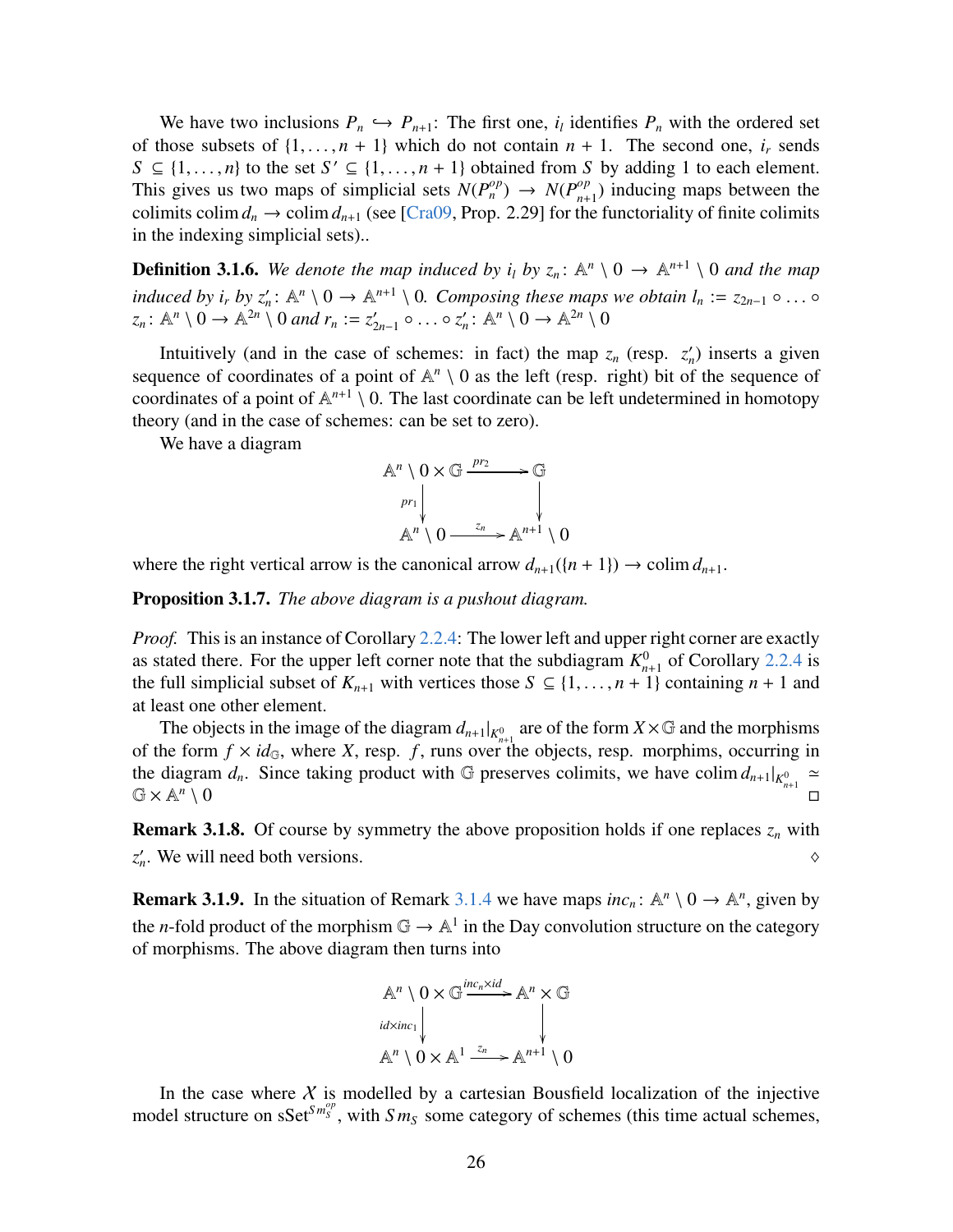not "schemes"!) the map  $z_n$  can be taken to be the one adding a 0 coordinate at the extra  $\mathbb{A}^1$ -factor. Since 0 is a G-fixed point in the G-module  $\mathbb{A}^1$ , this is indeed a map of G-modules.

In more general situations such a fixed point is not always available, e.g. in the case of monoid geometry, when we do not require monoids to have a zero element. This explains a bit of the complications which follow now.  $\Diamond$ 

**Remark 3.1.10.** We get pushouts like in the previous proposition for every partition  $A \coprod B =$  $\{1, \ldots, 2n\}$ , not just  $A := \{1, \ldots, n\} \coprod \{n + 1, \ldots, 2n\} =: B$  (for the set  $\{1, \ldots, 2n\}$ ). The proof almost no changes. This is not necessary for the contractibility of  $\mathbb{A}^{\infty} \setminus 0$  but it might be almost no changes. This is not necessary for the contractibility of  $\mathbb{A}^{\infty} \setminus 0$  but it might be useful for the analysis of the  $\Sigma_n$ -action on  $\mathbb{A}^n$  $\setminus 0.$ 

<span id="page-26-0"></span>Proposition 3.1.11. *There is a pushout square*



*Proof.* We employ Lemma [2.2.3](#page-8-1) for the partition  $A := \{1, \ldots, n\}$ ,  $B := \{n+1, \ldots, 2n\}$  of the set {1, . . . , <sup>2</sup>*n*}.

Maintaining the notation of section [2.2](#page-7-0) we obtain the following full simplicial subsets of  $K_{2n} = N(P_{2n}^{op})$  $\binom{op}{2n}$ , (which indexes the diagram whose colimit is  $\mathbb{A}^{2n} \setminus \{0\}$ :

*K*<sub>2*n*</sub></sub> with vertices {*S* ⊆ {1, ..., 2*n*} | *S* ∩ *A*  $\neq$  Ø},  $\widetilde{K}_n^a$  with vertices {*S* | Ø  $\neq$  *S* ⊆ *A*},<br> *K*<sup>b</sup> with vertices {*S* ⊆ (1, 2*n*) | *S* ⊙ *B*  $\neq$  Ø),  $\widetilde{K}_n^b$  with vertices {*S* | Ø *K*<sup>b</sup><sub>2*n*</sub></sub> with vertices {*S* ⊆ {1, ..., 2*n*} | *S* ∩ *B* ≠ Ø},  $\widetilde{K}$ <sup>b</sup><sub>2*n*</sub></sub> with vertices {*S* | Ø ≠ *S* ⊆ *B*},  $K$ <sup>0</sup> −  $K$ <sup>*a*</sup> ∩  $K$ <sup>b</sup> with vertices {*S* | *S* ∩ *A* + Ø + *S* ∩ *R*}  $K_{2n}^{\overline{0}} = K_{2n}^a \cap K_{2n}^b$  with vertices  $\{S \mid S \cap A \neq \emptyset \neq S \cap B\}.$ 

We have isomorphisms  $i_a: K_n \to \overline{K}_{2n}^a$  induced by the inclusion  $\{1, \ldots, n\} \subseteq \{1, \ldots, 2n\}$ <br> $\vdots: K \to \overline{K}_{p}^b$  induced by the map  $(1, \ldots, 2n) \subseteq \{1, \ldots, n\}$ and  $i_b: K_n \to \overline{K}_{2n}^b$  induced by the map  $\{1, \ldots, n\} \subseteq \{1, \ldots, 2n\}, i \mapsto i + n$ .<br>Consider the following diagram of simplicial sets:

Consider the following diagram of simplicial sets:



The upper vertical arrows fill up the second half of the factors in the target  $(\Delta^1)^{2n}$ , resp.  $\mathcal{X}^{2n}$ with the respective terminal objects. The right and middle areas commute. The double arrow in the left triangle is meant to indicate the natural isomorphism of the two functors  $\mathcal{X}^n \to$ X lifting the active morphism  $\{*, 1, \ldots, n\} \rightarrow \{*, 1\}$ , resp. the composition of morphisms  $\{*, 1, \ldots, n\} \hookrightarrow \{*, 1, \ldots, 2n\} \rightarrow \{*, 1\}$  of FinSet<sub>\*</sub> in the opfibration  $\mathcal{X}^{\times} \rightarrow N(\text{FinSet}_{*})$  giving the cartesian monoidal structure on  $X$ . The left and upper arrows compose to give the diagram  $d_{2n}|_{\widetilde{K}_{2n}^a}$  and the lower and right arrows compose to give the diagram  $d_n$ .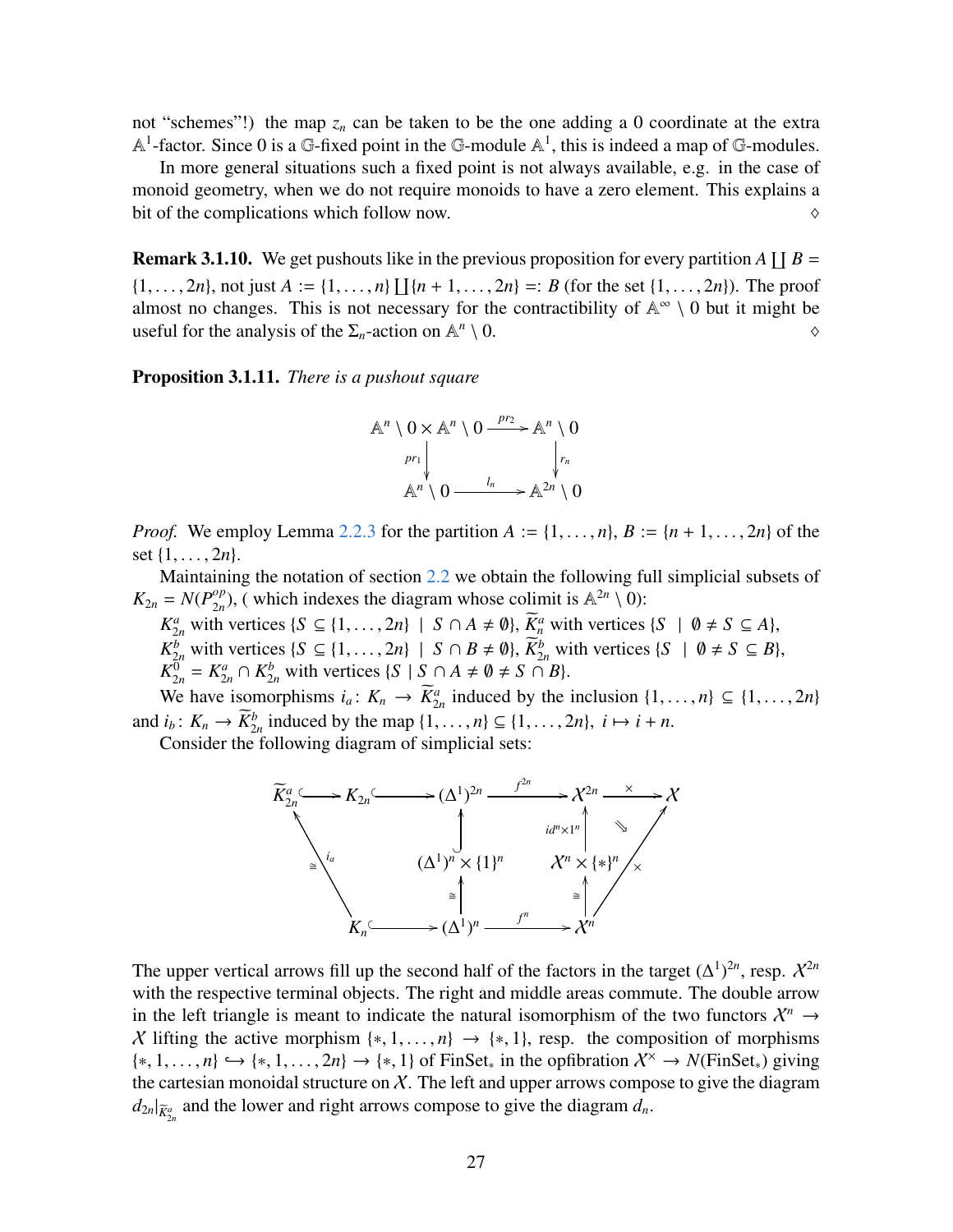Altogether we get an equivalence of diagrams  $d_{2n}|_{\overline{K}_{2n}^a} \approx d_n$  $d_{2n}|_{\overline{K}_{2n}^a} \approx d_n$  $d_{2n}|_{\overline{K}_{2n}^a} \approx d_n$  and similarly  $d_{2n}|_{\overline{K}_{2n}^b} \approx d_n^2$ . Hence colim  $d_{2n}|_{\overline{K}_{2n}^a} \simeq$  colim  $d_n \simeq \mathbb{A}^n \setminus 0$  and similarly colim  $d_{2n}|_{\overline{K}_{2n}^b} \simeq \mathbb{A}^n \setminus 0$ , which accounts for the upper right and lower left corners of the diagram in the claim.

To address the upper left corner, note that we have an isomorphism of ordered sets  $\{S \subseteq$ { $1, ..., 2n$ }|*S* ∩ *A*  $\neq$  *0*  $\neq$  *S* ∩ *B*} → {*S* ⊆ { $1, ..., n$ }|*S* ∩ *A*  $\neq$  *0*}  $\times$  {*S* ⊆ { $n + 1, ..., 2n$ }|*S* ∩ *B*  $\neq$  $\emptyset$ }  $\cong$   $L_n \times L_n$  given by  $S \mapsto (S \cap A, S \cap B)$  (and with inverse  $(S, T) \mapsto S \cup T$ ). This induces an isomorphism of nerves  $K_{2n}^0 \cong K_n \times K_n$  fitting into the following diagram of simplicial sets:

$$
K_{2n}^{0} \longrightarrow K_{2n} \longrightarrow (\Delta^{1})^{2n} \longrightarrow \chi^{2n} \longrightarrow \chi^{2n} \longrightarrow \chi^{2n}
$$
  
\n
$$
\cong \qquad \qquad \downarrow \qquad \qquad \downarrow
$$
  
\n
$$
K_{n} \times K_{n} \longrightarrow (\Delta^{1})^{n} \times (\Delta^{1})^{n} \xrightarrow{f^{2n}} \chi^{n} \times \chi^{n} \xrightarrow{\chi^{2n}} \chi^{n} \times \chi^{n}
$$

Again the left and middle areas commute and the right hand square is bounded by two equivalent functors, the equivalence coming from the cocartesian fibration  $\mathcal{X}^{\times} \to \text{FinSet}_*$  by considering the factorization of the active map  $\{*, 1, \ldots, 2n\} \rightarrow \{*, 1\}$  as  $\{*, 1, \ldots, 2n\} \rightarrow \{*, 1, 2\} \rightarrow$ {∗, <sup>1</sup>} where the first map sends {1, . . . , *<sup>n</sup>*} to {1} and {*<sup>n</sup>* <sup>+</sup> <sup>1</sup>, . . . , <sup>2</sup>*n*} to {2}. Thus we obtain an equivalence of functors  $d_{2n}|_{K_{2n}^0} \simeq d_n \times d_n$ 

Since X is cartesian closed, hence colimits commute with products in each variable, we have an equivalence of functors as indicated in the following diagram

$$
1 \xrightarrow{d_n \times d_n} X^{K_n} \times X^{K_n} \longrightarrow (X \times X)^{K_n \times K_n}
$$
  
colim × colim  

$$
\swarrow
$$
  

$$
X \times X \longrightarrow X \longleftarrow
$$
  

$$
X \times X \longrightarrow X \longleftarrow
$$
  

$$
X^{K_n \times K_n}
$$

Altogether we obtain

colim  $d_{2n}|_{K_{2n}^0} \simeq \text{colim}(d_n \times d_n) \simeq (\text{colim } d_n) \times (\text{colim } d_n) \simeq \mathbb{A}^n \setminus 0 \times \mathbb{A}^n \setminus 0.$ 

Finally, we show that the left and upper maps occurring in the diagram are indeed the projections. We do it for the first projection, the other case being analogous. First note that there is an isomorphism of ordered sets  $\{S \subseteq \{1, ..., 2n\} \mid S \cap A \neq \emptyset\} \rightarrow \{S \subseteq \{1, ..., n\} \mid$  $S \neq \emptyset$   $\times \wp({1, \ldots, n})$  given by  $S \mapsto (S \cap A, S \cap B)$ . This induces an isomorphism on nerves  $K_{2n}^a \cong K_n \times (\Delta^1)^n$ .

The map we want to identify is the map induced on colimits by



<span id="page-27-0"></span><sup>&</sup>lt;sup>2</sup>What we described here are the "obvious" maps of diagrams  $d_{2n}|_{K_{2n}^a} \circ i_a \simeq d_n \simeq d_{2n}|_{K_{2n}^b} \circ i_b$  given by projecting away the additional *n* factors with terminal objects occurring in  $d_{2n}|_{K_{\alpha}^a}$  (on the  $\{n + 1, \ldots 2n\}$ -half)<br>and in  $d_2|_{K_{\alpha}^a}$  (on the  $\{1, \ldots n\}$ -half). It just took the little extra effort above and in  $d_{2n}|_{K_{\mu}^a}$  (on the  $\{1, \ldots, n\}$ -half). It just took the little extra effort above to make sure these projections can<br>be assembled coherently into a man of diagrams be assembled coherently into a map of diagrams.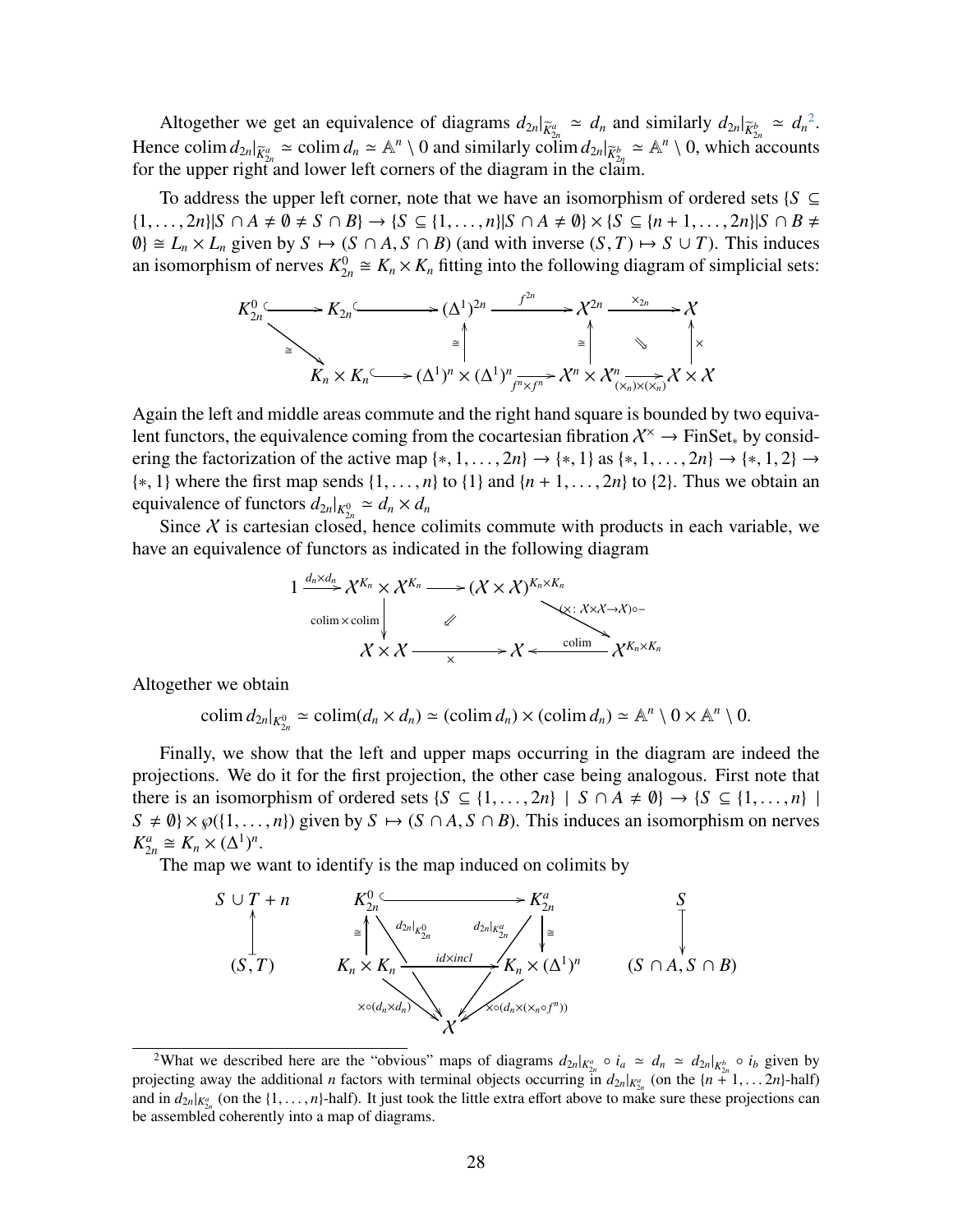Since  $X$  is cartesian closed, we can take the colimits separately in each variable. One sees that the sought map is of the form  $id_{\text{colim }d_n}\times h$  for some  $h: \text{ colim }d_n \to \text{colim}(\times_n \circ f^n)$ . Since  $(\Delta^1)^n$ has a terminal object, the colimit occurring in the codomain is simply given by evaluation at the terminal object. Thus colim( $\times_n \circ f^n$ )  $\cong (\times_n \circ f^n)(\emptyset) \cong 1$ , and the *h* must be the essentially unique morphism  $h =$ !: colim  $d_n \to 1$ . But a product of an identity with this morphism is equivalent to the first projection.

<span id="page-28-2"></span>**Corollary 3.1.12.** The underlying map of  $l_n: \mathbb{A}^n \setminus 0 \to \mathbb{A}^{2n} \setminus 0$  in X (i.e. the image of the map *l*<sub>*n*</sub> *in* G-Mod under the forgetful functor  $\theta$ : G-Mod  $\rightarrow$  X) factors through the terminal object.

*Proof.* Since the forgetful functor  $\theta$ : G-Mod  $\rightarrow$  X preserves limits and colimits by Prop. [2.5.2](#page-17-0) we have a diagram as in Prop. [3.1.11](#page-26-0) in X. In X we also have a morphism  $1 \rightarrow \mathbb{A}^n \setminus \overline{0}$ , for example any composition of the cocone map  $\mathbb{G} \simeq d_n({1}) \to \text{colim } d_n \simeq \mathbb{A}^n \setminus 0$  with the unit map  $1 \rightarrow \mathbb{G}$ . Hence we can apply Lemma [2.1.1.](#page-6-2)

**Remark 3.1.13.** Note that for Corollary [3.1.12](#page-28-2) we need to pass from  $\mathbb{G}\text{-Mod}$  to X, because Lemma [2.1.1](#page-6-2) requires a morphism  $1 \rightarrow \mathbb{A}^n \setminus 0$ . This does in general not exist in G-Mod it would mean that  $\mathbb{A}^n \setminus 0$  has a  $\mathbb{G}$ -fixed point, which is for example not the case in the setting of monoid schemes.  $\Diamond$ 

<span id="page-28-1"></span>**Remark 3.1.14.** In usual algebraic geometry the embedding  $\mathbb{A}^n \setminus 0 \hookrightarrow \mathbb{A}^{n+1} \setminus 0$ ,  $(a_1, \ldots, a_n) \mapsto$  $(a_1, \ldots, a_n, 0)$  is homotopic to a constant map by the homotopy  $\mathbb{A}^1 \times \mathbb{A}^n \setminus 0 \to \mathbb{A}^{n+1} \setminus$ <br> $(1, a_1, \ldots, a_n) \mapsto (1, a_1, \ldots, a_n) \mapsto (1, a_1, \ldots, a_n)$ . Note that since Zariski locally always one of  $(0, (t, (a_1, \ldots, a_n)) \mapsto ((1-t)a_1, \ldots, (1-t)a_n, t)$ . Note that since Zariski locally always one of *t* and  $(1 - t)$  is a unit, this homotopy does indeed take values in  $\mathbb{A}^{n+1} \setminus 0$ .

This proof is of course much simpler than the one of Corollary [3.1.12,](#page-28-2) but a similar strategy fails already for monoid schemes: in that setting the affine line  $\mathbb{A}^1$  has only one point and is therefore rather useless for parametrizing homotopies.  $\Diamond$ 

Definition 3.1.15. *The colimit (in* G*-Mod) of the diagram*

$$
\mathbb{G} \simeq \mathbb{A}^1 \setminus 0 \xrightarrow{z_1} \mathbb{A}^2 \setminus 0 \xrightarrow{z_2} \mathbb{A}^3 \setminus 0 \xrightarrow{z_3} \mathbb{A}^4 \setminus 0 \xrightarrow{z_5} \dots
$$

*is called*  $\mathbb{A}^{\infty} \setminus 0$ .

<span id="page-28-0"></span>**Theorem 3.1.16.** The G-module  $\mathbb{A}^{\infty} \setminus 0$  is contractible, i.e. the unique map of G-modules  $\mathbb{A}^{\infty} \setminus 0 \to 1$  *is an equivalence.* 

*Proof.* The forgetful functor  $\theta$ : G-Mod  $\rightarrow$  X preserves colimits, hence

$$
\theta(\mathbb{A}^{\infty} \setminus 0) \simeq \text{colim}(\theta(\mathbb{A}^1 \setminus 0) \xrightarrow{\theta(z_1)} \theta(\mathbb{A}^2 \setminus 0) \xrightarrow{\theta(z_2)} \theta(\mathbb{A}^3 \setminus 0) \xrightarrow{\theta(z_3)} \dots).
$$

Equivalently, we can pass to the cofinal subdiagram of punctured affine spaces whose dimension is a power of 2:

$$
\theta(\mathbb{A}^{\infty} \setminus 0) \simeq \text{colim}(\theta(\mathbb{A}^1 \setminus 0) \xrightarrow{\theta(z_1)} \theta(\mathbb{A}^2 \setminus 0) \xrightarrow{\theta(l_2)} \theta(\mathbb{A}^4 \setminus 0) \xrightarrow{\theta(l_4)} \theta(\mathbb{A}^8 \setminus 0) \xrightarrow{\theta(l_8)} \dots).
$$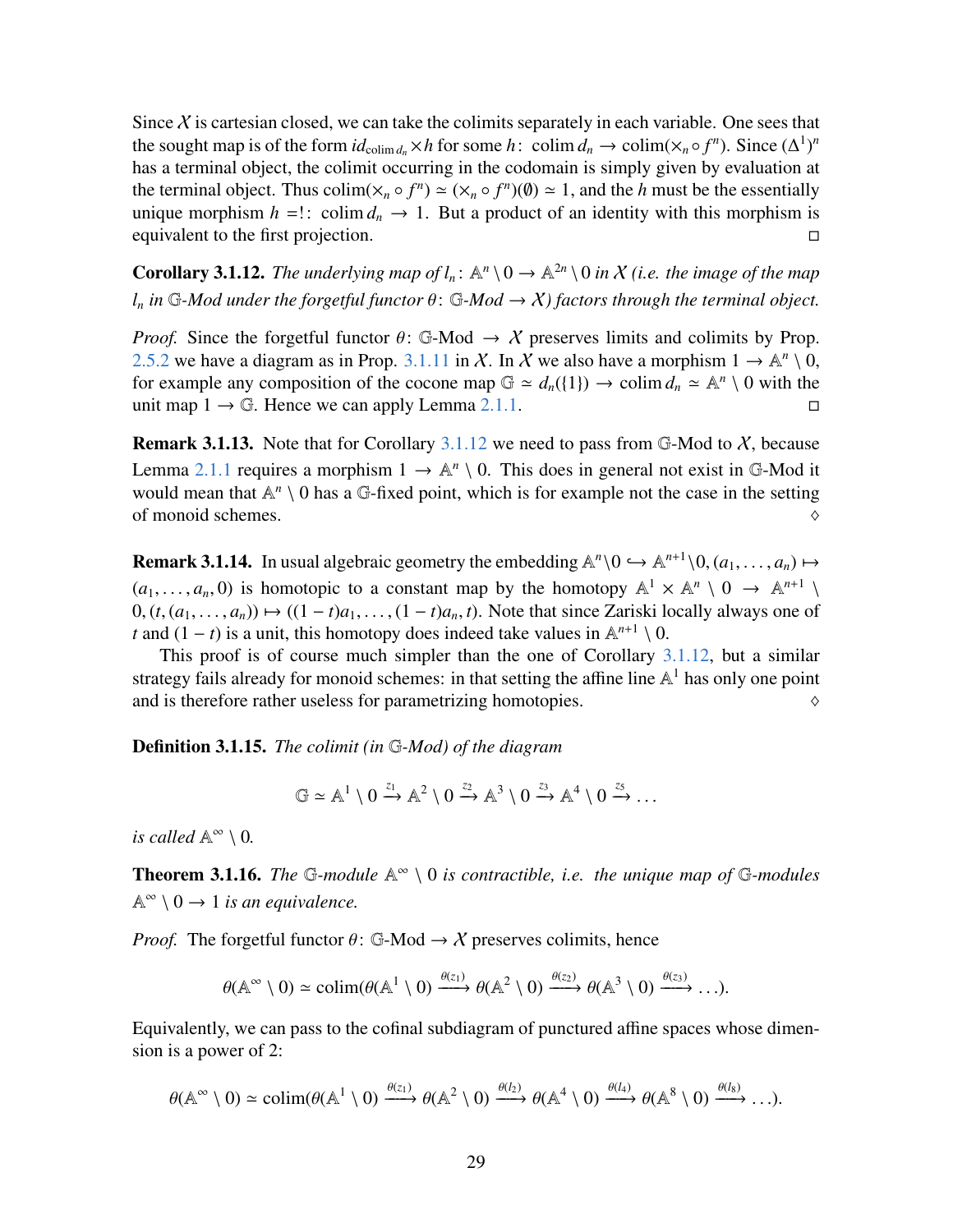By Cor.  $3.1.12$  we can replace the  $l_n$  by equivalent morphisms factoring through the terminal object. This new diagram now has a cofinal subdiagram in which every object is terminal.

Therefore we know that the essentially unique morphism  $\theta(\mathbb{A}^{\infty}\setminus 0) \to 1$  is an equivalence.<br>this morphism is equivalent to  $\theta(1 \cdot \mathbb{A}^{\infty} \setminus 0 \to 1)$  and by Prop. 2.5.9 this implies the But this morphism is equivalent to  $\theta$ !:  $\mathbb{A}^{\infty} \setminus [0 \to 1]$ , and by Prop. [2.5.9](#page-18-0) this implies the  $claim.$ 

<span id="page-29-0"></span>Remark 3.1.17. Considering the diagram



shows that the maps  $l_n$  and  $r_n$  both factor through the diagonal and are actually equivalent. One can model this duplication of "the coordinates of a point of  $\mathbb{A}^n\setminus 0$ " directly using diagonal maps for each coordinate in the defining diagrams of  $\mathbb{A}^n$  $\setminus 0.$ 

**Remark 3.1.18.** In the case where  $X$  is modelled by a cartesian Bousfield localization of the injective model structure on  $\text{sSet}^{Sm^{op}_S}$ , with  $Sm_S$  some category of "schemes", we need to model the projection  $\mathbb{G} \to 1$  by some cofibration  $i: \mathbb{G} \hookrightarrow \mathbb{A}^1$ . In this case one may ask how to model the man *l*, directly, If one has a  $\mathbb{G}$ -fixed point in  $\mathbb{A}^1$  (e.g. 0 in usual algebraic how to model the map  $l_n$  directly. If one has a G-fixed point in  $\mathbb{A}^1$  (e.g. 0 in usual algebraic geometry), then one can pass from  $\mathbb{A}^n \setminus 0$  to  $\mathbb{A}^{2n} \setminus 0$  by inserting the given coordinates in the left half and the fixed point in the right half. When no such fixed point is available, one can still model  $l_n$  by duplication of the string of coordinates: The diagram of Remark [3.1.17](#page-29-0) can in the model be replaced by



and the diagonal is indeed an equivariant map of  $G$ -modules.  $\diamond$ 

We now set out to define maps  $(\mathbb{A}^n \setminus 0) \times (\mathbb{A}^m \setminus 0) \to \mathbb{A}^{nm} \setminus 0$  which "multiply every coordinate with every coordinate". After quotienting out the G-action these will become analogs of the Segre embeddings.

<span id="page-29-1"></span>**Construction 3.1.19** (Multiplication maps). We have the map of ordered sets *max*: {0 <  $1\} \times \{0 < 1\} \rightarrow \{0 < 1\}$  which induces the map  $\prod : \Delta^1 \times \Delta^1 \rightarrow \Delta^1$  on nerves. It gives us a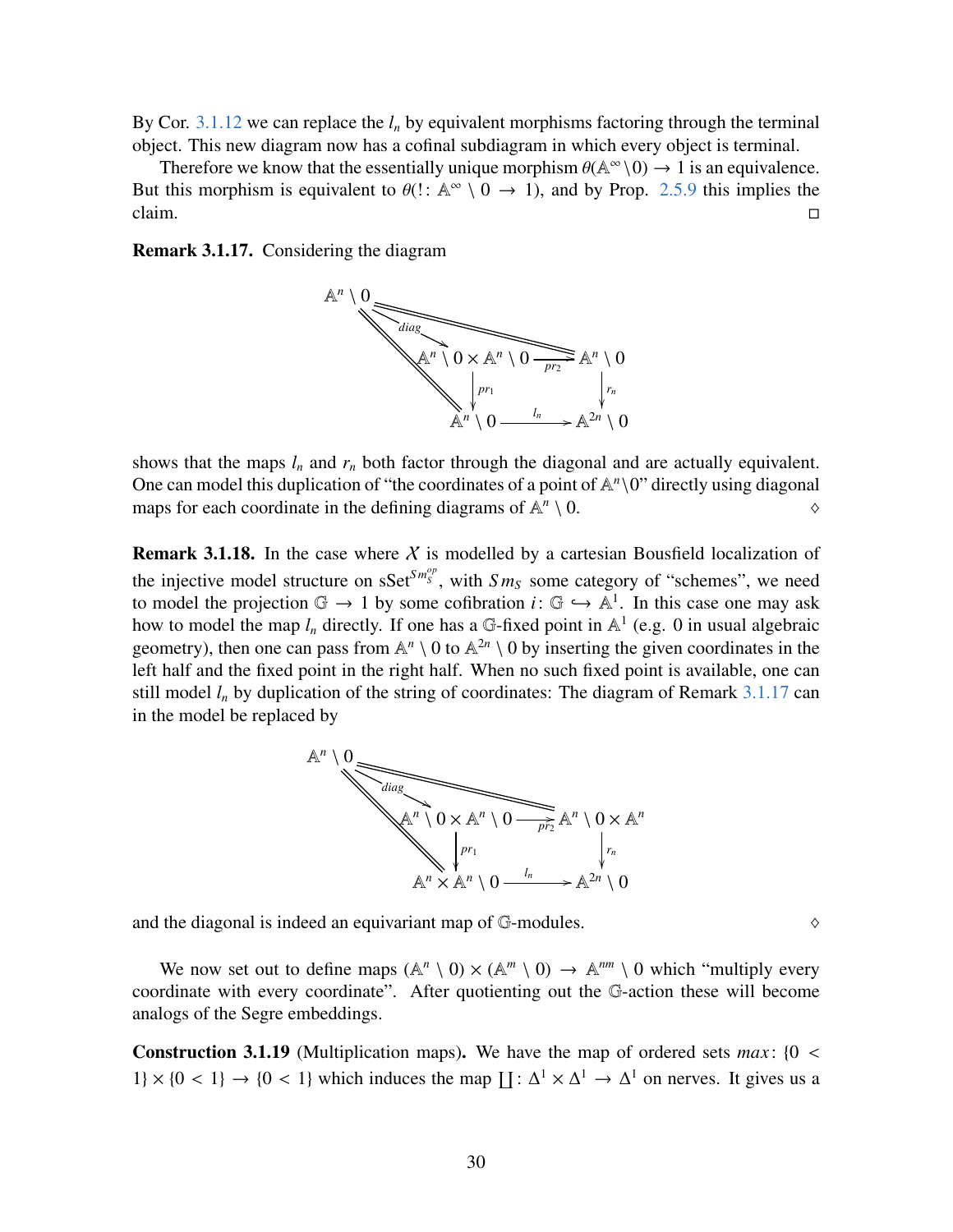diagram  $\Delta^1 \times \Delta^1 \stackrel{\text{II}}{\rightarrow} \Delta^1 \stackrel{f}{\rightarrow} X$  which can be depicted as



Recall that the diagram  $d_2$  was defined as the composition  $K_2 \hookrightarrow \Delta^1 \times \Delta^1 \xrightarrow{f \times f} \chi^2 \xrightarrow{\times} \chi$ . We can construct a morphism of diagrams  $f: d_2 \to (f \circ \Pi)$  i.e., a map  $\Lambda^1 \to \chi^{\Delta^1 \times \Delta^1}$  using the can construct a morphism of diagrams *t*:  $d_2 \to (f \circ \text{II})$  i.e. a map  $\Delta^1 \to \chi^{\Delta^1 \times \Delta^1}$  using the multiplication map  $\mu: \mathbb{G} \times \mathbb{G} \to \mathbb{G}$ : This morphism can be depicted as



To actually define *t*, note that the inclusion  $\{(0,0)\}\hookrightarrow \Delta^1 \times \Delta^1$  induces a functor  $\chi^{\Delta^1 \times \Delta^1} \to \chi^{\{(0,0)\}} \sim X$  namely the evaluation at the object  $(0, 0)$ . By H ur00, Lemma 4.3.2.131 this  $X^{\{(0,0)\}} \simeq X$ , namely the evaluation at the object (0,0). By [\[Lur09,](#page-64-0) Lemma 4.3.2.13] this functor has a pointwise right Kan extension which sends the object  $\mathbb{G} \in \mathcal{X}$  to the diagram  $\Delta^1 \times \Delta^1 \to \chi$  depicted as the front face of the above cube. By the universal property of right Kan extensions, or more precisely by [\[Lur09,](#page-64-0) Prop. 4.3.3.7], to give a map between the two diagrams at hand is equivalent to giving a map between their objects at the corner  $\{(0,0)\}$ . For this map we take the multiplication map  $\mu: \mathbb{G}^2 \to \mathbb{G}$  (more precisely: if  $\mathbb{G}$  is given as section of the cocartesian fibration  $X^{\times} \to N(\text{FinSet})$ , then  $\mu$  is the morphism obtained by section of the cocartesian fibration  $\mathcal{X}^{\times} \to N(\text{FinSet}_*)$ , then  $\mu$  is the morphism obtained by factorizing the image of the active morphism  $\{1, 2, *\} \rightarrow \{1, *\}$  into a cocartesian lift of that morphism and a part living over {1, ∗} and taking that second part).

From the map *t*:  $\Delta^1 \times (\Delta^1)^2 \rightarrow \mathcal{X}$  that we just constructed we obtain the following map:  $t^{nm}$ :  $\Delta^1 \times (\Delta^1)^{nm} \times (\Delta^1)^{nm} \cong \Delta^1 \times ((\Delta^1)^2)^{nm} \xrightarrow{diag^{nm} \times id}$  $(\Delta^1)^{nm} \times ((\Delta^1)^2)^{nm} \cong (\Delta^1 \times (\Delta^1)^2)^{nm} \stackrel{t^{nm}}{\longrightarrow} \mathcal{X}^{nm}$ 

<span id="page-30-0"></span>**Construction 3.1.20** (Copying Coordinates). For an object *X* of an  $\infty$ -category denote by  $diag_X^n$  the *n*-fold diagonal  $X \to X^n$ . Given a diagram  $g: K \to X$ , we have its *n*-fold product in  $\mathcal{X}^K$ , given by  $g^n$ : K  $\xrightarrow{diag_R^n} K^n \xrightarrow{\prod_{i=1}^n} X^n \xrightarrow{\times} X$ , and the *n*-fold diagonal map *diag<sub>g</sub>*:  $g \to g^n$ which is on each object  $k \in K$  given by the *n*-fold diagonal  $diag_{g(k)}^n : g(k) \to g^n(k) \simeq g(k)^n$ (since colimits are pointwise by [\[Lur09,](#page-64-0) 5.1.2.3]).

Next, consider the following two ways of replicating (morphisms into) an object of an  $\infty$ -category: First, there is the map *diag*<sup>*m*</sup>;  $X^n \to X^{nm}$ , which intuitively takes a sequence of *n* "elements" of *X* and produces a string of *m* copies of that sequence. Second, there is the map  $\prod_{i=1}^m diag_X^n : X^m \to X^{nm}$  which intuitively takes a sequence of *m* "elements" of *X*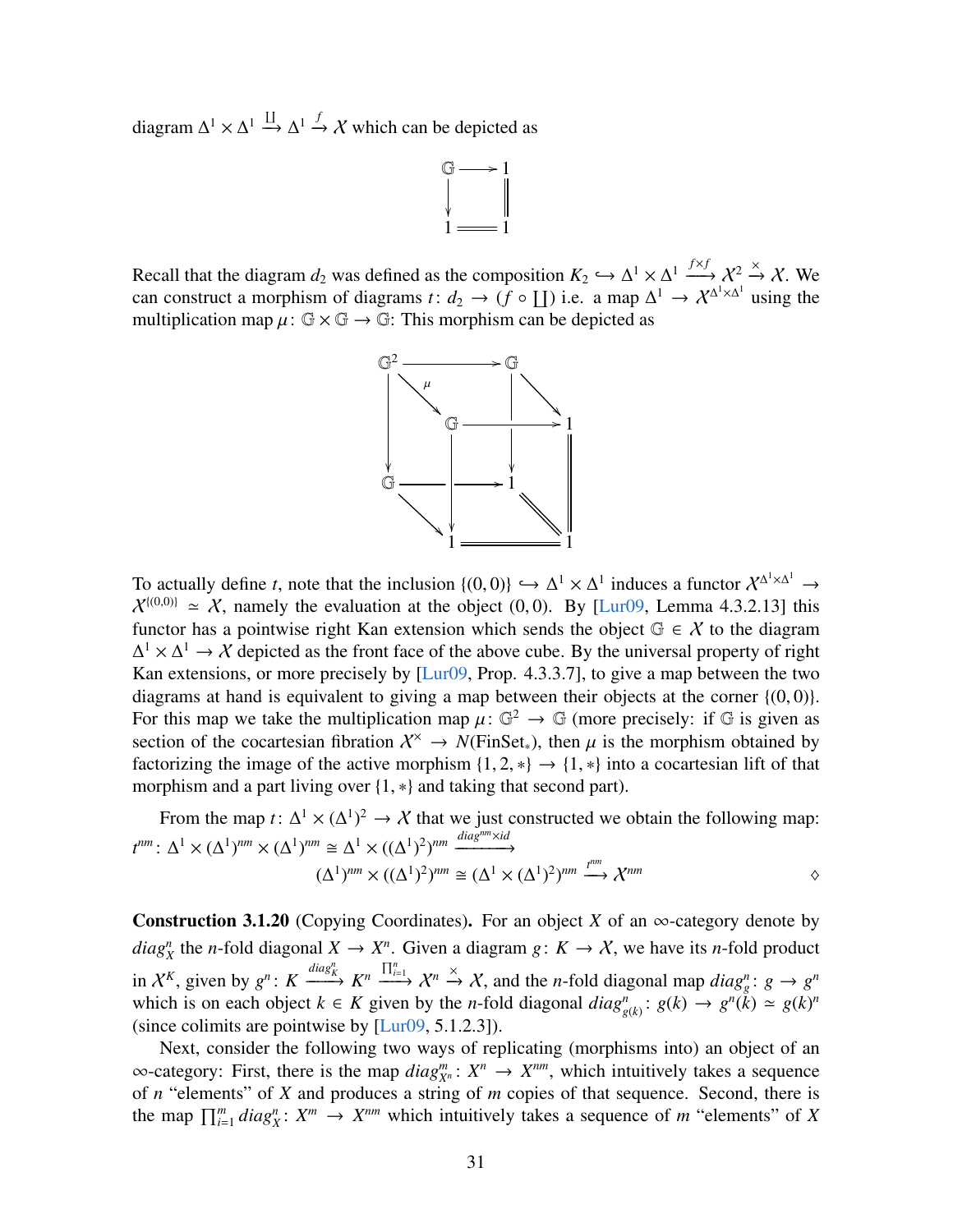and produces a string with *n* copies of the first element, followed by *n* copies of the second element, up until *n* copies of the *m*th element.

Now given the diagrams  $g := \times \circ f^n \in \mathcal{X}^{(\Delta^1)^n}$  and  $h := \times \circ f^m \in \mathcal{X}^{(\Delta^1)^m}$ , we obtain their product  $g \times h$ :  $(\Delta^1)^n \times (\Delta^1)^m \to \mathcal{X} \times \mathcal{X}$  and a morphism of diagrams given by the product of the above diagonal maps of diagrams  $u_{n,m} := diag_g^m \times \prod_{i=1}^m diag_h^n$ .  $\Diamond$ 

<span id="page-31-0"></span>Construction 3.1.21. Given a morphism of *K*-shaped diagrams, i.e. a map of simplicial sets  $h: \Delta^1 \times K \to C$  with *C* an ∞-category, then

- from a map *j*:  $L \rightarrow K$ , we obtain a morphism of *L*-shaped diagrams  $\Delta^1 \times L \xrightarrow{id_{\Delta} \uparrow \times j}$  $\Delta^1 \times K \xrightarrow{h} C$
- from a map *f* :  $C \to \mathcal{D}$ , we obtain a morphism of (still *K*-shaped) diagrams  $\Delta^1 \times K \xrightarrow{h}$  $C \stackrel{f}{\rightarrow} \mathcal{D}$
- from a further morphism of diagrams  $g: \Delta^1 \times K \to C$  which is composable with *h* in the sense that  $h|_{\{1\}\times K} = g|_{\{0\}\times K}$ , we obtain first a map  $\Lambda^2_1 \times K \to C$  corresponding to a map  $\Lambda_1^2 \to C^K$  which can be extended to a map  $\Delta^2 \to C^K$  (since  $C^K$  is an  $\infty$ -category) and then be restricted to the inner face to give a morphism of diagrams  $g \circ h: \Delta^1 \times K \to C$ .

With these operations we can splice together the morphisms of diagrams obtained in Con-structions [3.1.19](#page-29-1) and [3.1.20](#page-30-0) as in the following diagram:



Note that the restriction of the morphism  $\times \circ f^{nm} \circ (\coprod^{mn}) \circ (diag^{m} \times \prod_{i=1}^{m} diag^{n})$  along  $K_n \times$  $K_m \hookrightarrow (\Delta^1)^n \times (\Delta^1)^m$  factors through  $K_{nm}$ .<br>Altogether we obtain a map of diagram

Altogether we obtain a map of diagrams  $\Delta^1 \times K_n \times K_m \to \mathcal{X}$  whose restriction to  $\{0\} \times K_n \times$  $K_m$  is  $\times \circ (d_n \times d_m)$  and whose restriction to  $\{1\} \times K_n \times K_m$  is  $K_n \times K_m \to K_{nm} \hookrightarrow (\Delta^1)^{nm} \xrightarrow{f^{nm}}$ <br> $\vee^{mm}$ .  $\vee$  We finally aktain an induced magnition an activity  $\widetilde{\sim}$   $\cdots$  AR) O  $\wedge$  AR) O  $\cdots$  ARD  $\mathcal{X}^{nm} \stackrel{\times}{\rightarrow} \mathcal{X}$ . We finally obtain an induced morphism on colimits  $\widetilde{s}_{n,m}$ :  $\mathbb{A}^n \setminus 0 \times \mathbb{A}^m \setminus 0 \rightarrow \mathbb{A}^{nm} \setminus 0$ .<br>This is a  $\mathbb{G} \times \mathbb{G}$  conjugation morphism, where the action on  $\mathbb{A}^{nm} \setminus$ This is a  $\mathbb{G} \times \mathbb{G}$ -equivariant morphism, where the action on  $\mathbb{A}^{nm} \setminus 0$  is the one obtained from the G-action by precomposing with the multiplication map  $G \times G \rightarrow G$  (it is the underlying map of an algebra morphism, since G is commutative). This map will, after quotienting out the  $G \times G$ -actions, yield the Segre embeddings of projective spaces.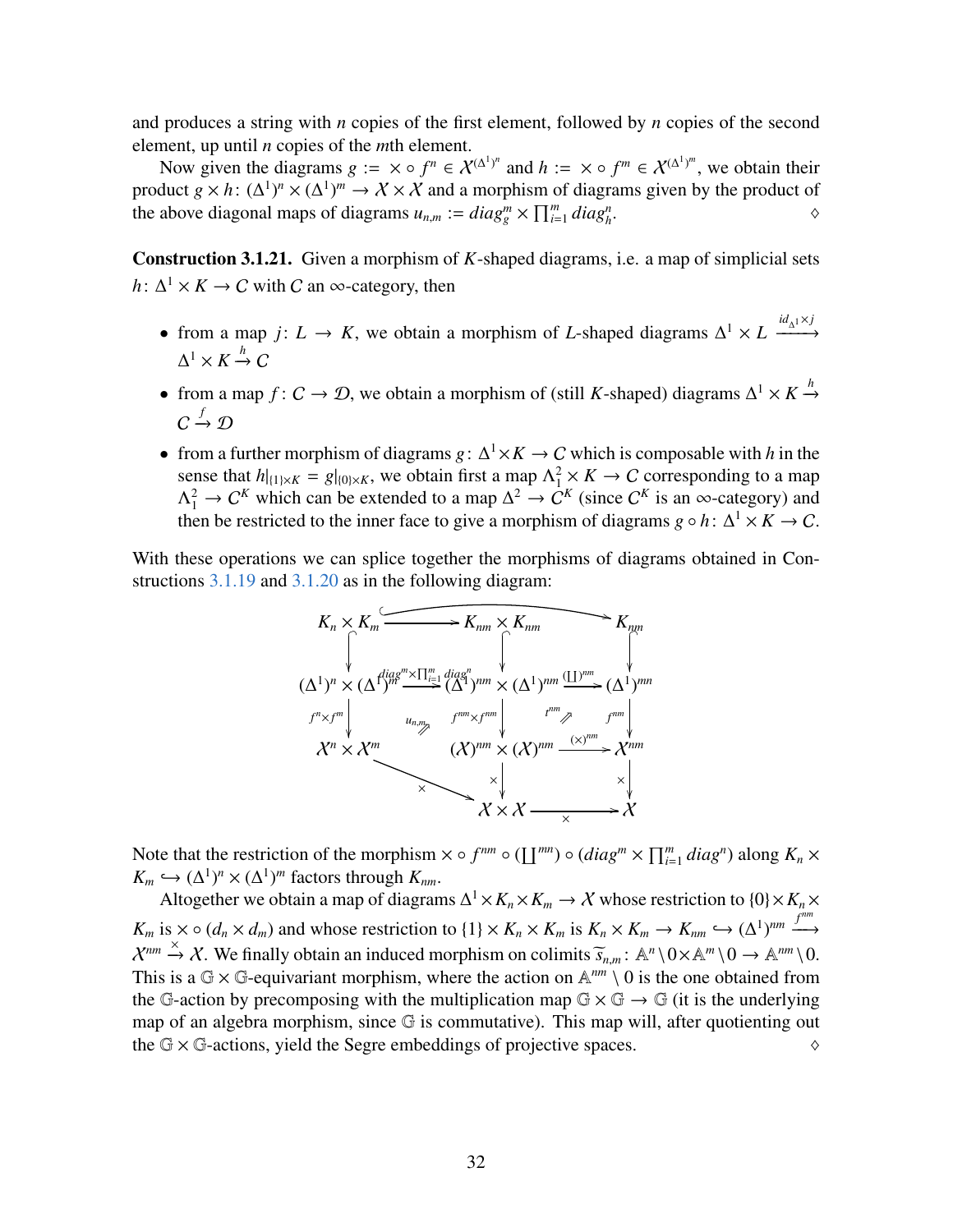#### <span id="page-32-0"></span>3.1.2 Projective spaces

The following definition reflects the description of projective space by homogeneous coordinates:

**Definition 3.1.22.** The n-dimensional projective space is defined as the quotient of  $\mathbb{A}^{n+1} \setminus 0$ by the G-action:  $\mathbb{P}^n := (\mathbb{A}^{n+1} \setminus 0) / \mathbb{G}$ .

<span id="page-32-2"></span>**Remark 3.1.23.** As in usual geometry we also have a description of  $\mathbb{P}^n$  as being patched to-

gether by *n*-dimensional affine planes. For this consider the diagram  $q_n: K_{n+1} \xrightarrow{d_{n+1}} \mathbb{G}$ -Mod  $\xrightarrow{-/ \mathbb{G}}$ X. Using that the functor  $(-)/\mathbb{G}$ , being a left adjoint, commutes with colimits, we obtain

 $\mathbb{P}^n \simeq (\mathbb{A}^{n+1} \setminus 0)/\mathbb{G} \simeq \text{colim}(d_{n+1})/\mathbb{G} \simeq \text{colim}((-)/\mathbb{G}) \circ d_{n+1}) \simeq \text{colim } q_n.$ 

To match with the usual indexing of homogeneous coordinates we replace the set  $\{1, \ldots, n+1\}$ occurring in the definition of  $K_{n+1}$  with {0, ..., *n*}. For *S* ⊆ {0, ..., *n*} we have  $d_{n+1}(S) \approx \mathbb{G}^{|S|}$ , hence *a* (*S*)  $\approx \mathbb{G}^{|S|}/\mathbb{G}$   $\approx \mathbb{G}^{|S|-1}$  by Prop. 2.5.11. In particular, for the *n* + 1 hence  $q_n(S) \simeq \mathbb{G}^{|S|}/\mathbb{G} \simeq \mathbb{G}^{|S|-1}$  by Prop. [2.5.11.](#page-18-2) In particular, for the *n* + 1 subsets *S* with  $|S| = 1$  we have terminal objects occurring in the diagram vielding  $n + 1$  points of with  $|S| = 1$  we have terminal objects occurring in the diagram, yielding  $n + 1$  points of  $\mathbb{P}^n$  (in monoid geometry  $\mathbb{P}^n$  does indeed have exactly  $n + 1$  points arising from the same combinatorics). Here the point  $p_i: 1 \approx q_n({i}) \rightarrow \text{colim } q_n \approx \mathbb{P}^n$  corresponds to the affine plane  $\{[a_0 : \ldots : a_n] \mid a_i \neq 0\}.$ 

In fact, all of the points  $p_i$  are equivalent: The indexing simplicial set  $K_{n+1}$  of the diagram  $q_n$  has the initial object  $\{0, \ldots, n\}$  and there the value  $q_n(\{0, \ldots, n\}) \simeq \mathbb{G}^n$ . Thus in our diagram we have a map  $\mathbb{G}^n \to q_n(S)$  for each *S*, in particular for each copy of the terminal object occurring there. Precomposing this map with the point  $1 \to \mathbb{G}^n$  given by the unit map  $1 \to \mathbb{G}^n$ in each factor, gives a map  $1 \rightarrow 1$  which is equivalent to the identity. Thus all the above points are equivalent to the point  $v: 1 \to \mathbb{G}^n \simeq q_n(\{0, \ldots, n\}) \to \text{colim}(p_n)$ .

<span id="page-32-4"></span>**Definition 3.1.24.** *The maps*  $z_n$ :  $\mathbb{A}^n \setminus 0 \to \mathbb{A}^{n+1} \setminus 0$  and  $z'_n$ :  $\mathbb{A}^{n-1} \setminus 0 \to \mathbb{A}^n \setminus 0$  of Def. [3.1.6](#page-25-0) *which insert coordinates on the left, resp. on the right, being* G*-equivariant, induce maps betwen projective spaces. We will denote these by*  $k_{n-1}$ *:*  $\mathbb{P}^{n-1} \to \mathbb{P}^n$ *, <i>resp.*  $k'_{n-1}$ :  $\mathbb{P}^{n-1} \to \mathbb{P}^n$ .

In the following statements we will abbreviate writing  $\mathbb{A}^n \setminus 0$  for  $\theta(\mathbb{A}^n \setminus 0)$ .

<span id="page-32-1"></span>**Proposition 3.1.25.** *For*  $n \geq 1$  *there are pushout diagrams* 



*Proof.* This is obtained from Prop[.3.1.7,](#page-25-1) resp. Remark [3.1.8](#page-25-2) using that  $(-)/\mathbb{G}$  commutes with colimits and that  $(\mathbb{G} \times \mathbb{A}^n \setminus 0)/\mathbb{G} \simeq \mathbb{A}^n \setminus 0$  by Prop. 2.5.11. colimits and that  $(\mathbb{G} \times \mathbb{A}^n \setminus 0)/\mathbb{G} \simeq \mathbb{A}^n \setminus 0$  by Prop. [2.5.11.](#page-18-2)

We give an alternative proof of the case  $n = 1$  of Prop. [3.1.25:](#page-32-1)

<span id="page-32-3"></span>**Proposition 3.1.26.**  $\mathbb{P}^1 \simeq S^1 \wedge \mathbb{G}$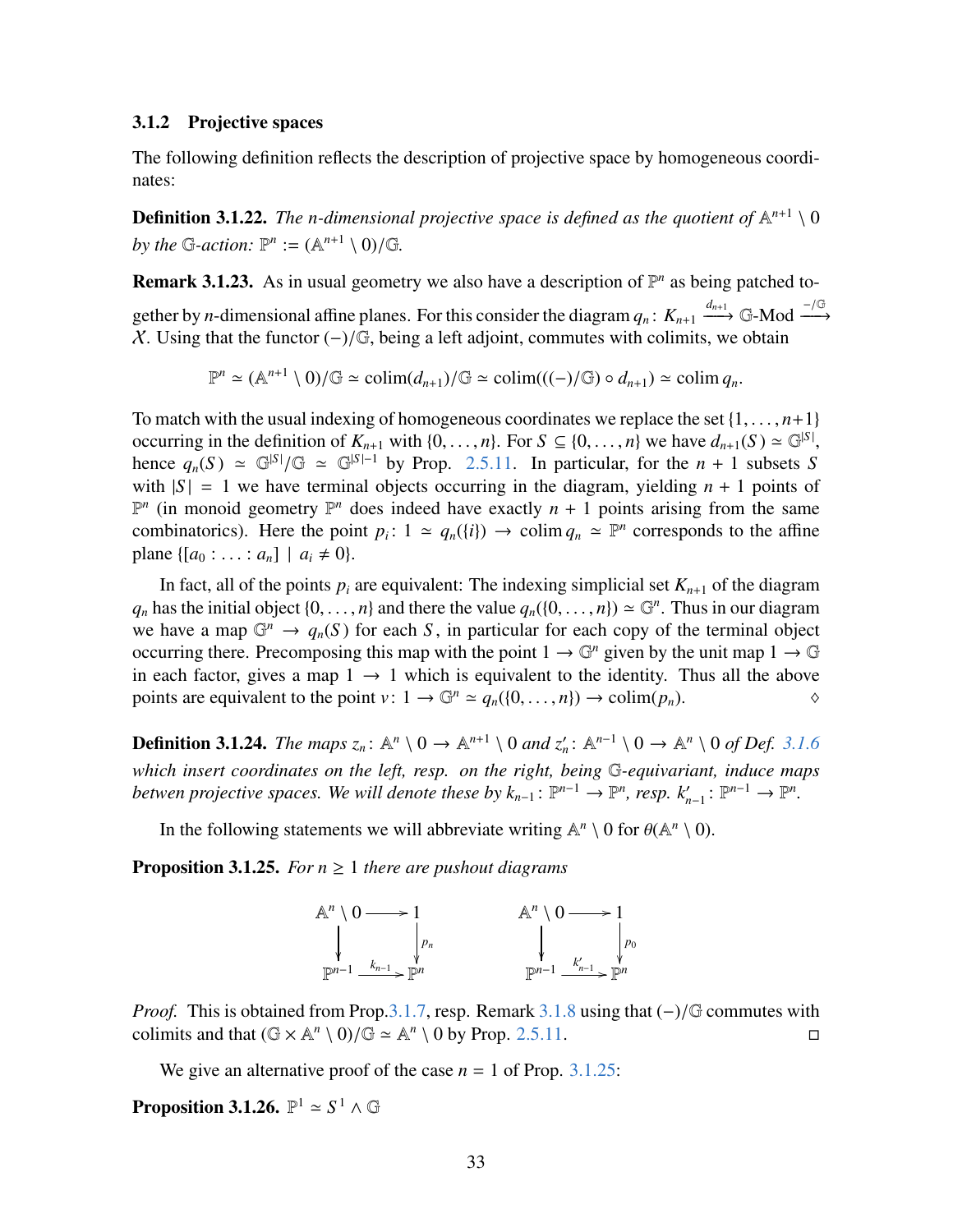*Proof.* We have  $\mathbb{P}^1 \simeq \text{colim}(\mathbb{G} \leftarrow \mathbb{G}^2 \rightarrow \mathbb{G})/\mathbb{G} \simeq \text{colim}(\mathbb{G}/\mathbb{G} \leftarrow \mathbb{G}^2/\mathbb{G} \rightarrow \mathbb{G}/\mathbb{G}) \simeq S^1 \wedge \mathbb{G}^2/\mathbb{G} \simeq S^1 \wedge \mathbb{G}^2/\mathbb{G} \simeq S^1 \wedge \mathbb{G}$  $\mathbb{G}^2/\mathbb{G} \simeq S^1 \wedge \mathbb{G}$  using that quotienting out a G-action is a left adjoint, hence commutes with colimits and Prop. 2.5.11 colimits, and Prop.  $2.5.11$ 

**Remark 3.1.27.** The map  $\mathbb{G} \to 1$  induces a quotient map  $\eta: \mathbb{A}^2 \setminus 0 \simeq \mathbb{A}^2 \setminus 0 \times_{\mathbb{G}} \mathbb{G} \to$  $\mathbb{A}^2 \setminus 0 \times_{\mathbb{G}} 1 \simeq \mathbb{P}^1$ . This map is called the *Hopf map*. We will not make any use of it here, but since it plays an important role in motivic homotopy theory, we wish to remark that it is available in our general setting.

**Definition 3.1.28.** The inifinite dimensional projective space is  $\mathbb{P}^{\infty}$  := colim( $\mathbb{P}^{1} \xrightarrow{k_1} \mathbb{P}^{2} \xrightarrow{k_2} \ldots$ )

**Theorem 3.1.29.**  $\mathbb{P}^{\infty} \simeq B\mathbb{G}$ ,

*Proof.*

$$
\mathbb{P}^{\infty} = \operatorname{colim}(\mathbb{P}^{1} \xrightarrow{k_1} \mathbb{P}^{2} \xrightarrow{k_2} \dots)
$$
  
\n
$$
\approx \operatorname{colim}((\mathbb{A}^{2} \setminus 0)/\mathbb{G} \xrightarrow{z_2/\mathbb{G}} (\mathbb{A}^{3} \setminus 0)/\mathbb{G} \xrightarrow{z_3/\mathbb{G}} \dots)
$$
  
\n
$$
\approx \operatorname{colim}((\mathbb{A}^{2} \setminus 0) \xrightarrow{z_2} (\mathbb{A}^{3} \setminus 0) \xrightarrow{z_3} \dots)/\mathbb{G}
$$
  
\n
$$
\approx \mathbb{A}^{\infty} \setminus 0/\mathbb{G} \approx \sqrt{\mathbb{G}} = B\mathbb{G}
$$

 $\Box$ 

 $\Box$ 

<span id="page-33-1"></span>Corollary 3.1.30. P <sup>∞</sup> *is a commutative algebra.*

*Proof.* For a commutative algebra *A*, the object *BA* inherits a commutative algebra structure.

Proposition 3.1.31. *The commutative algebra structure of Corollary [3.1.30](#page-33-1) coincides with* the "Segre embedding"  $\mathbb{P}^{\infty} \times \mathbb{P}^{\infty} \to \mathbb{P}^{\infty}$  obtained by quotienting out the  $(\mathbb{G} \times \mathbb{G})$ -action from *the map*  $\mathbb{A}^{\infty} \setminus 0 \times \mathbb{A}^{\infty} \setminus 0 \to \mathbb{A}^{\infty} \setminus 0$  *of Construction [3.1.21.](#page-31-0)* 

*Proof.* Both maps in question arise by quotienting out the  $(\mathbb{G} \times \mathbb{G})$ -action from maps  $\mathbb{A}^{\infty} \setminus$  $0 \times \mathbb{A}^{\infty} \setminus 0 \to \mathbb{A}^{\infty} \setminus 0$ . Since the codomain is terminal, there is just one such map up to equivalence.

**Definition 3.1.32.** *The Picard* ∞*-groupoid of an object*  $x \in X$  *is defined as Pic*<sup>*Gpd*</sup>(*x*) :=  $map_X(x, B\mathbb{G})$ . The Picard group of  $x \in \mathcal{X}$  is Picx :=  $\pi_0 map_Y(x, B\mathbb{G})$ , the Picard 1*-groupoid*  $i\in \tau_{\leq 1}\pi_0 map_X(x, B\mathbb{G})$ .

#### <span id="page-33-0"></span>3.1.3 Pointed projective spaces

With the point of Remark [3.1.23](#page-32-2) we can regard  $\mathbb{P}^n$  as a pointed object, i.e. an object of  $X_*$ . Likewise the object  $\mathbb{A}^n \setminus 0$  with its point  $1 \approx d_n({1, \ldots, n}) \rightarrow \text{colim } d_n$ . On  $\mathcal{X}_*$  we have the monoidal structure given by the smash product and have the formulas from section 2.4 at our monoidal structure given by the smash product and have the formulas from section [2.4](#page-13-0) at our disposal.

**Lemma 3.1.33.** *For every n there is an equivalence*  $\mathbb{P}^n/\mathbb{P}^{n-1} \simeq S^1 \wedge \mathbb{A}^n \setminus 0$  *(where the left*) *hand side denotes the cofiber of*  $k'_{n-1}$ :  $\mathbb{P}^{n-1} \to \mathbb{P}^n$ *).*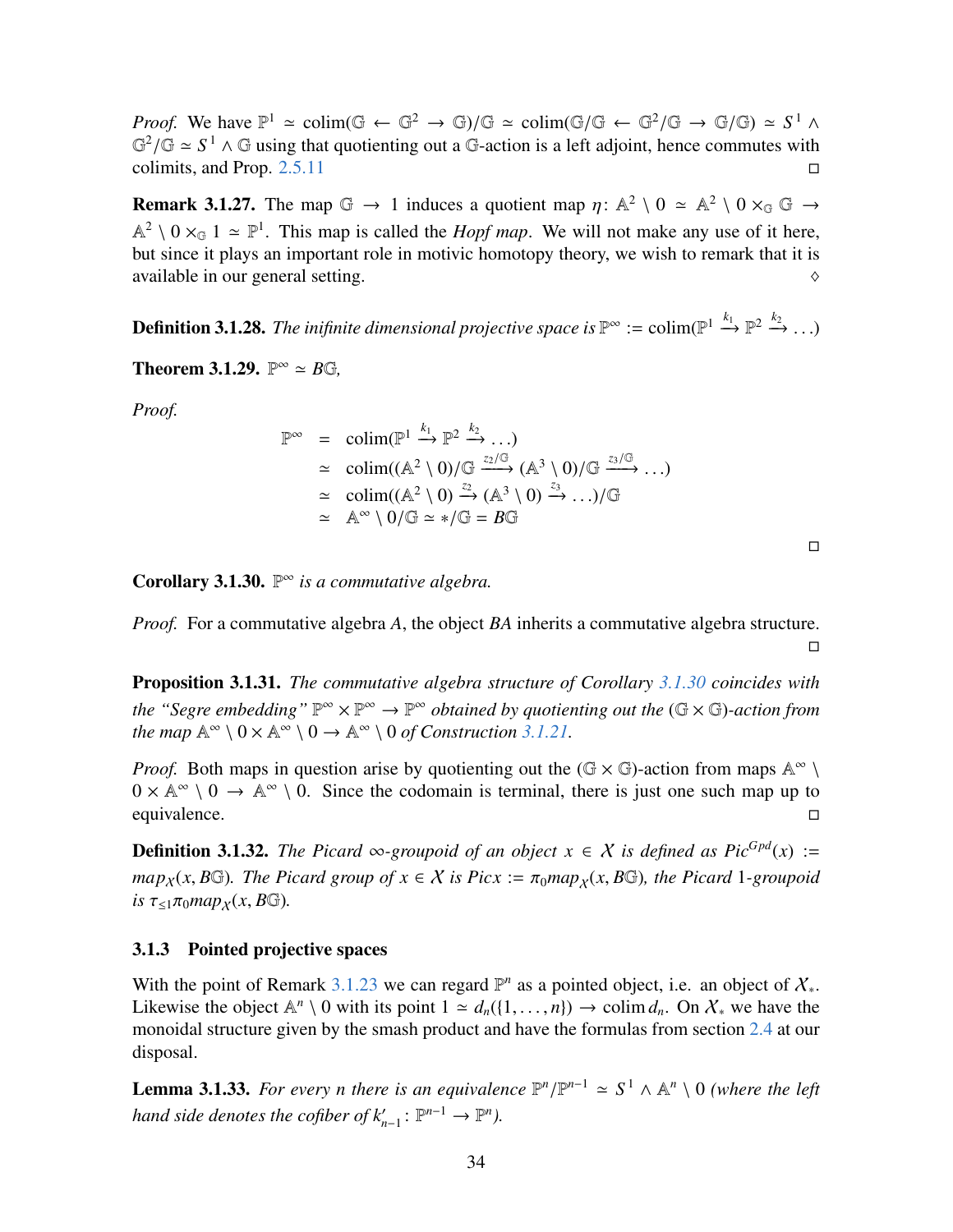*Proof.* This can be seen by pasting a further pushout diagram to the pushout diagram from Prop[.3.1.25](#page-32-1) (the upper square in the following diagram):



 $\Box$ 

Lemma 3.1.34.  $S^1 \wedge \mathbb{A}^n \setminus 0 \simeq (S^1 \wedge \mathbb{G})^{\wedge n} \simeq (\mathbb{P}^1)^{\wedge n}$ 

*Proof.* The left hand side is the cofiber of the map  $\mathbb{A}^n \setminus 0 \to 1$ . That map is the *n*-fold Day convolution power of  $\mathbb{G} \to 1$  in  $\mathcal{X}^{\Delta^1}$ . By Cor. [2.4.3](#page-16-2) we can equivalently take the cofibers of the morphisms  $\mathbb{G} \to 1$  and then their smash product. For the second equivalence use Prop.  $3.1.26.$ 

Since we mainly need the combination of the previous two lemmas we record as a statement of its own:

<span id="page-34-0"></span>**Corollary 3.1.35.**  $\mathbb{P}^n/\mathbb{P}^{n-1} \simeq (\mathbb{P}^1)^{\wedge n}$ 

Notation 3.1.36. For the next result (Prop. [3.1.40\)](#page-35-0) we need a notation for the several canonical embeddings  $\mathbb{P}^1 \to \mathbb{P}^n$ . Consider the diagram  $d_n: K_n \to X$  defining  $\mathbb{P}^n$ . For every  $i, j \in \{1, \ldots n\}, i \neq j$  the restriction of  $d_n$  to the subdiagram  $\{i\} \leftarrow \{i, j\} \rightarrow \{j\}$  is isomorpic to the diagram defining  $\mathbb{P}^1$ . Passage to colimits yields a map for which we introduce the notation  $g_{i,j}: \mathbb{P}^1 \to \mathbb{P}^n$ . Thus  $g_{0,1} = k_{n-1} \circ \dots \circ k_1$  and  $g_{n-1,n} = k'_n$ <br>lier notation of Def. 3.1.24. Put differently the man  $g_{i,j}$  is the one a *n*−1 ○ ... ○  $k'_1$ <br>annearing in  $\frac{1}{1}$  in our ear-lier notation of Def. [3.1.24.](#page-32-4) Put differently the map  $g_{i,j}$  is the one appearing in the pushout diagram diagram



 $\Diamond$ 

**Remark 3.1.37.** In algebraic geometry  $g_{i,j}$  is the embedding  $\mathbb{P}^1 \to \mathbb{P}^n$  which takes the two homogeneous coordinates of  $\mathbb{P}^1$ , inserts them into the *i*th and *j*th homogeneous coordinates of  $\mathbb{P}^n$  and fills up the rest with zeros. One can easily give explicit  $\mathbb{A}^1$ -homotopies showing that all of these embeddings are homotopic. We see no reason for the embeddings to be equivalent in our general setting.  $\Diamond$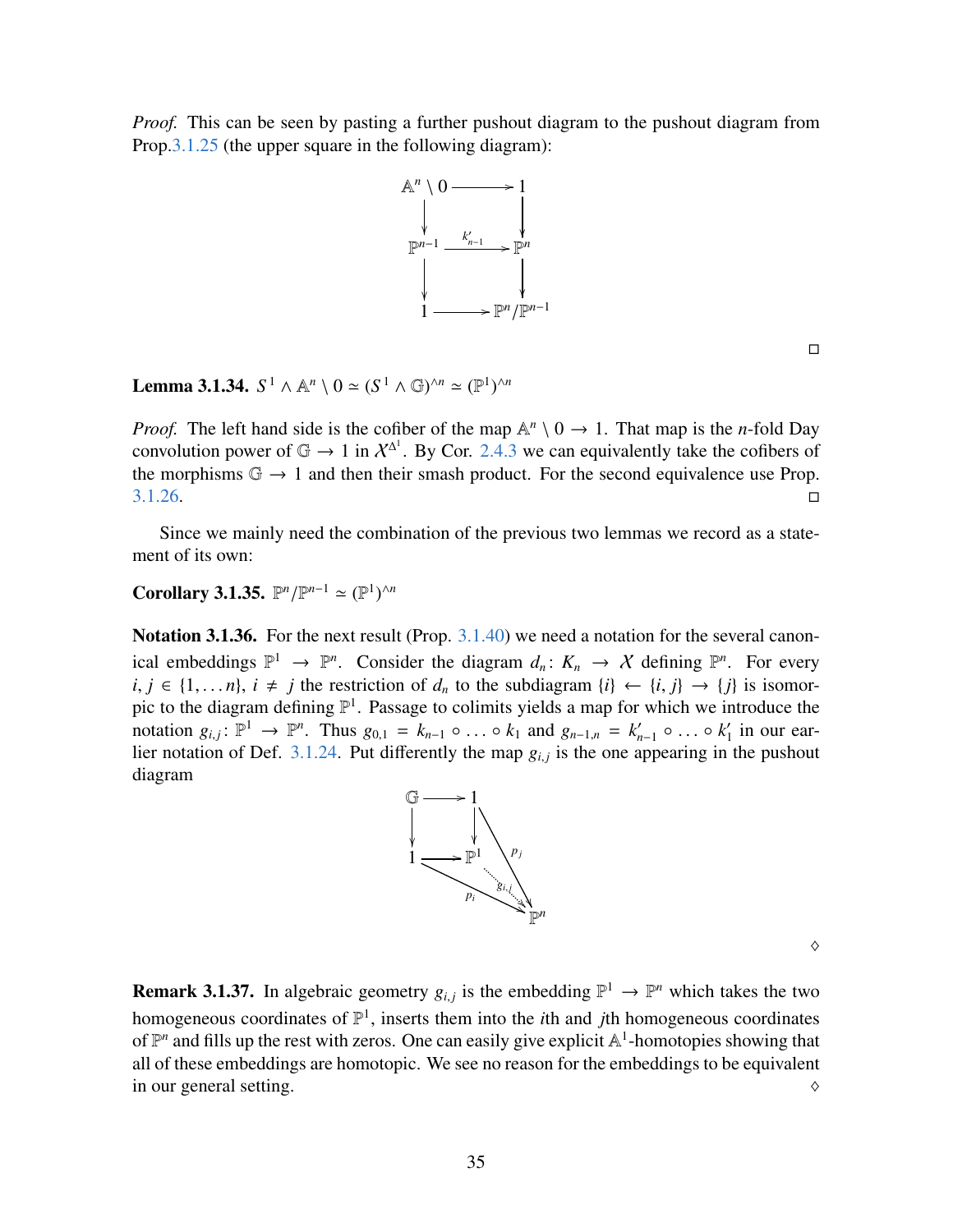<span id="page-35-2"></span>**Lemma 3.1.38.** After composition with the canonical embedding  $\mathbb{P}^n \to \mathbb{P}^{\infty}$  all the embed*dings g<sup>i</sup>*, *<sup>j</sup> become equivalent.*

*Proof.* The several maps that are compared in the statement arise from maps  $\mathbb{A}^2 \setminus 0 \to \mathbb{A}^\infty \setminus 0$ by quotienting out the G-action. But since  $\mathbb{A}^{\infty} \setminus 0$  is contractible by Thm. [3.1.16,](#page-28-0) there is only one such map up to equivalence.

We will need a description of the maps  $g_{i,j}$  in terms of the Day convolution formalism of Section [2.4.](#page-13-0)

<span id="page-35-1"></span>Lemma 3.1.39. *Consider the square*



as a morphism  $(\mathbb{G} \to 1) \to (1 \stackrel{p_j}{\to} \mathbb{P}^n)$  in the category  $\mathcal{X}^{\Delta^1}$  of arrows. Applying the cofiber *functor cof* :  $X^{\Delta^1} \to X_*$  *to this morphism yields the morphism*  $g_{i,j} : \mathbb{P}^1 \to \mathbb{P}^n$ .

*Proof.* Taking cofibers of the vertical morphisms results in the following cubical diagram in which the dotted arrow is the one from the claim.



Now one sees that the dotted arrow is the map from the pushout of  $(1 \leftarrow \mathbb{G} \rightarrow 1)$  to  $\mathbb{P}^n$ induced by the square of the claim, which is by definition  $g_{i,j}$ . . В последните последните и последните и последните и последните и последните и последните и последните и посл<br>В последните и последните и последните и последните и последните и последните и последните и последните и посл

The following result, in the scheme setting due to Morel, is crucial for the computation of the oriented cohomology theory of projective spaces, see Thm. [3.2.25.](#page-45-0)

<span id="page-35-0"></span>Proposition 3.1.40. *The n-fold diagonal map followed by the quotient map to the smash product factors as follows:*

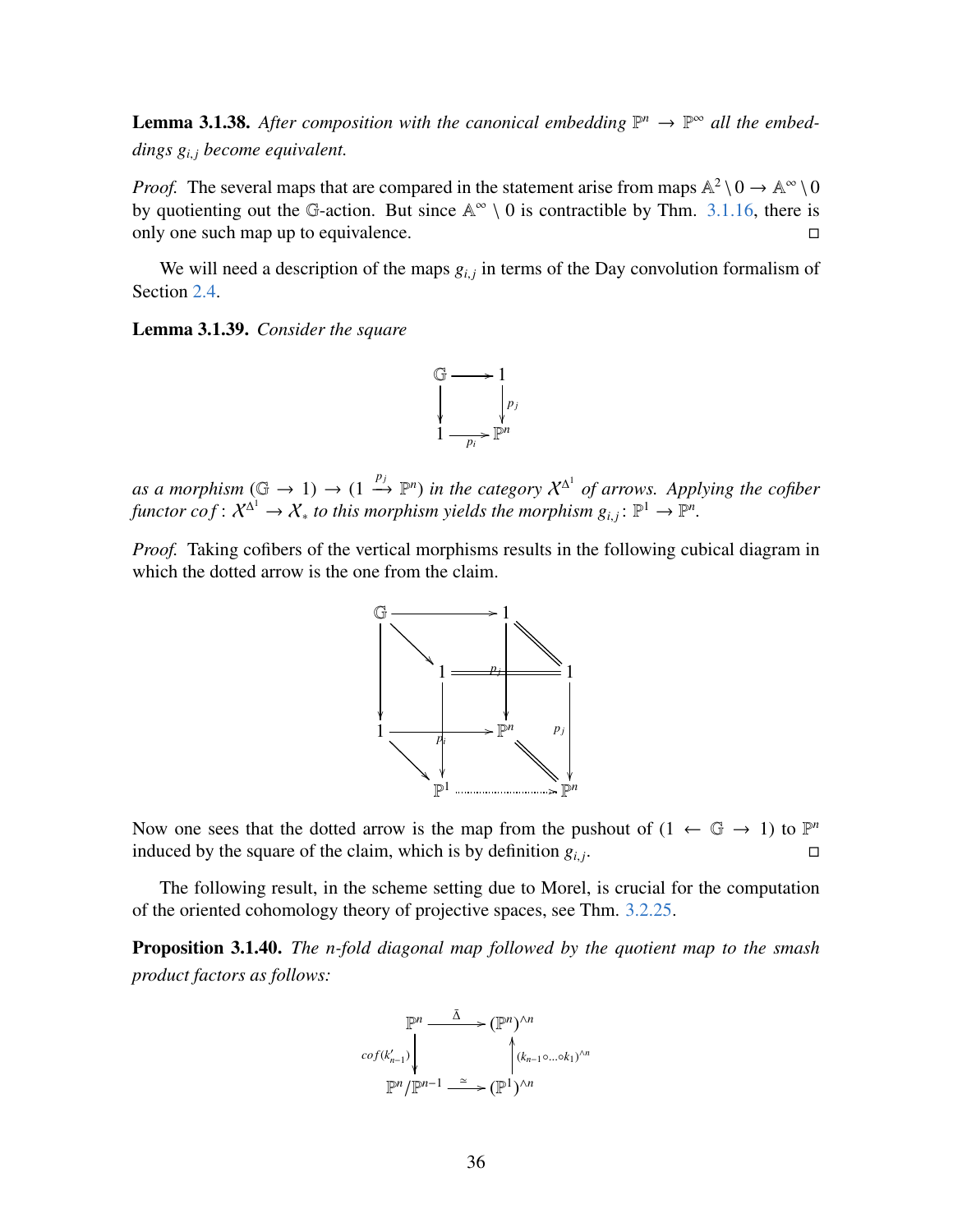*Proof.* The map  $\Delta$  from the claim is the *n*-fold diagonal map followed by the quotient map giving the smash product:  $\mathbb{P}^n \to (\mathbb{P}^n)^n \to (\mathbb{P}^n)^{n}$ . We use the several points  $p_i: 1 \simeq d_n(\{i\}) \to$  $\mathbb{P}^n$ , *i* = 0, ..., *n* of  $\mathbb{P}^n$  discussed in Remark [3.1.23](#page-32-2) and consider the composite *h*:  $K_n$  →  $\leftarrow$   $\left(\frac{1}{n}\right)^n e^{n\left(\frac{1}{n}\right)\left(\frac{n}{n}\right)}$  ,  $K_n$  →  $\left(\frac{1}{n}\right)^n e^{n\left(\frac{n}{n}\right)\left(\frac{n}{n}\right)}$  ,  $\left(\frac{n}{n}\right)^n e^{n\left(\$  $(\Delta^1)^n \xrightarrow{p_1 \times ... \times p_n} \mathcal{X}^n \xrightarrow{\times} \mathcal{X}$ . By Corollary [2.4.3](#page-16-2) we have  $(\mathbb{P}^n)^{\wedge n} \simeq (\mathbb{P}^n/1)^{\wedge n} \simeq (\mathbb{P}^n)^n/\operatorname{colim}(h)$ .<br>Consider the pullback

Consider the pullback



Note that since X is cartesian closed, the pullback functor  $diag^*: X_{/(p^n)^n} \to X_{/p^n}$  preserves both colimits and limits. Since the forgetful functor  $X_{/x} \to X$  (given by composing with !: *x* → 1) is a left adjoint, it preserves colimits, i.e. colimits in slice categories are the underlying colimits. Thus  $F \approx \text{colim}(diag^*(h))$ .

We are in the situation of special case 1 of Section [2.3:](#page-10-0)  $\mathbb{P}^n$  is a colimit of a diagram  $d: K_{n+1} \to X$  and the maps  $v({i}) \to \text{colim } d$  are those occurring in the definition of the diagram *h*. Hence we obtain, as in that section, a map of diagrams  $w \rightarrow diag^{*}(h)$ , where *w*:  $K_n \to X$  is *d* restricted to the full simplicial subset of  $K_{n+1}$  with vertices {*S*  $\subseteq$  {0, ..., *n*} |  $S \neq \emptyset, 0 \notin S$ . This induces a morphism of colimits  $\mathbb{P}^{n-1} \simeq \text{colim}(w) \rightarrow \text{colim}(diag^*(h)) \simeq F$ <br> *Note*  $\mathbb{P}^n$  The map  $\mathbb{P}^{n-1} \simeq \text{colim}(w) \rightarrow \mathbb{P}^n$  is the map  $k'$  by definition of the latter (Def over  $\mathbb{P}^n$ . The map  $\mathbb{P}^{n-1} \simeq \text{colim}(w) \to \mathbb{P}^n$  is the map  $k'_n$  $n'_{n-1}$ , by definition of the latter (Def. [3.1.24\)](#page-32-4).

By passing to the cofibers of the vertical maps in the above diagram we obtain maps  $\mathbb{P}^n/\mathbb{P}^{n-1} \to \mathbb{P}^n/F \to (\mathbb{P}^n)^n/\text{colim}(h) \simeq (\mathbb{P}^n)^{n}\text{ providing the desired factorization:}$ 



Now using Corollary [3.1.35](#page-34-0) we know that  $\Delta$  factors through a map ( $\mathbb{P}^1$ )<sup> $\wedge n \to (\mathbb{P}^n)^{\wedge n}$ . However,</sup> to see that this map is indeed  $(k_{n-1} \circ \dots \circ k_1)^{\wedge n}$ , one has go back to proposition 3.1.25 to remember the pushout from which the equivalence  $(\mathbb{P}^1)^{\wedge n} \simeq \mathbb{P}^n / \mathbb{P}^{n-1}$  was obtained. Pasting this from the ∧*n* , one has go back to proposition [3.1.25](#page-32-1) to this from the left side to the above diagram we obtain



Remember that for every  $i \in \{1, ..., n\}$  we have the morphism  $f_i: (\mathbb{G} \to 1) \to (1 \stackrel{p_i}{\to} \mathbb{P}^n)$ <br>  $f^{\Delta^1}$  from I emma 3.1.39. We will show that taking the Day convolution product in  $X^{\Delta^1}$  of in  $X^{\Delta^1}$  from Lemma [3.1.39.](#page-35-1) We will show that taking the Day convolution product in  $X^{\Delta^1}$  of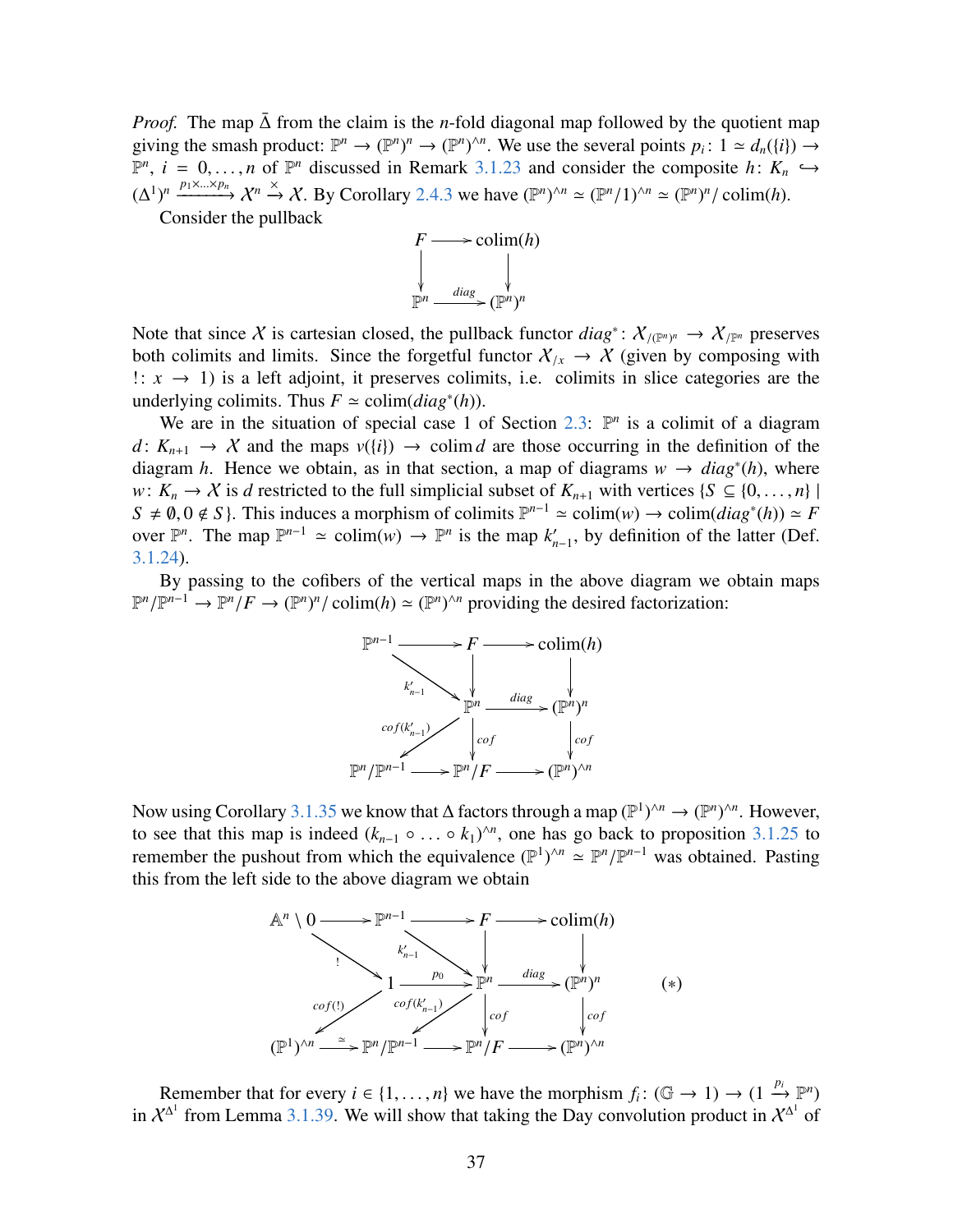all these morphisms results in the square



occuring as the upper half of the diagram ∗. For this remember the definition of the Day convolution product: given *n* arrows one forms their product, resulting in a hypercube diagram  $(\Delta^1)^n \to \mathcal{X}$ . Then on takes the canonical map from the colimit of the restriction of the hypercube to  $K_n$  to the terminal object. This recipe is functorial, thus taking the products of the morphisms  $f_i$  results in a map of hypercube diagrams. The source diagram is the diagram  $d_n$ defining  $\mathbb{A}^n \setminus 0$ , the target diagram is *h*. On the object {*i*} of  $(\Delta^1)^n$  the morphism of diagrams is given by

$$
\mathbb{G} \simeq 1 \times \ldots \times \mathbb{G} \times \ldots \times 1 \xrightarrow{p_i \times \ldots \times 1 \times \ldots \times p_i} \mathbb{P}^n \times \ldots \times 1 \times \ldots \times \mathbb{P}^n
$$

where the "different" factor appears in th *i*th place. On the object  $\emptyset$  of  $(\Delta^1)^n$  the morphism is given by  $1 \xrightarrow{p_0^n} (\mathbb{P}^n)^n$ .

Since by Lemma [2.3.8](#page-13-1) the target hypercube is a right Kan extension of its lowest two levels, the map of diagrams is completely determined by these maps. Thus it suffices to show that the map of diagrams inducing the morphisms of the top row of the diagram ∗ coincides, on the lowest two levels with these maps.

This is indeed the case: the morphism at the object ∅ factors through the diagonal, as 1  $\stackrel{p_0}{\longrightarrow}$   $\stackrel{diag}{\longrightarrow}$   $(\mathbb{P}^n)^n$ , hence the morphism at the object {*i*} factors through the pullback along the diagonal as follows



That the right hand square is a pullback square follows from Lemma [2.3.7.](#page-12-0)

These are exactly the maps which induced the morphisms of the top row of diagram ∗.

To finish the proof, denote by  $\boxtimes$  the Day convolution product in  $X^{\Delta^1}$ , and by  $cof: X^{\Delta^1} \to$  $X^*$  the cofiber functor. Then we have that the lowest map of the diagram is given by

 $cof((\mathbb{A}^n \setminus 0 \to 1) \to (colim(h))) \simeq cof((\mathbb{G} \to 1)^{\boxtimes n} \to \mathbb{Z}_h^n)$  $\lim_{i=1}^n (1 \xrightarrow{\tilde{p}_i} \mathbb{P}^n)) \simeq cof(\mathbb{Z}_{i}^n)$  $\sum_{i=1}^n ((\mathbb{G} \rightarrow$  $(1) \rightarrow (1 \stackrel{p_i}{\rightarrow} \mathbb{P}^n)) \simeq \bigwedge_{i=0}^n cof((\mathbb{G} \rightarrow 1) \rightarrow (1 \stackrel{p_i}{\rightarrow} \mathbb{P}^n))) \simeq \bigwedge_{i=0}^n g_{0,i}$ 

where the last equivalence comes from Lemma [3.1.39](#page-35-1) and the equivalence before that comes from the monoidality of the cofiber functor established in Section [2.4.](#page-13-0)  $\Box$ 

Remark 3.1.41. In Morel's original proof, reproduced in [\[NSØ09,](#page-64-2) Lemma 2.9], the map  $\mathbb{P}^{n-1} \to F$  from the above proof is actually an equivalence. There the pullback arises as a Nisnevich (even Zariski) square with  $F = \{[a_0 : \ldots : a_n] \mid a_1 \neq 0 \text{ or } \ldots \text{ or } a_n \neq 0\} \simeq$  $\mathbb{A}^1 \times \{ [a_1 : \dots : a_n] \mid a_1 \neq 0 \text{ or } \dots \text{ or } a_n \neq 0 \} \simeq \mathbb{A}^1 \times \mathbb{P}^{n-1} \simeq \mathbb{P}^{n-1}.$ <br>We see no reason for  $\mathbb{P}^{n-1}$  to be equivalent to *F* in our general

We see no reason for  $\mathbb{P}^{n-1}$  to be equivalent to *F* in our general setting.  $\diamond$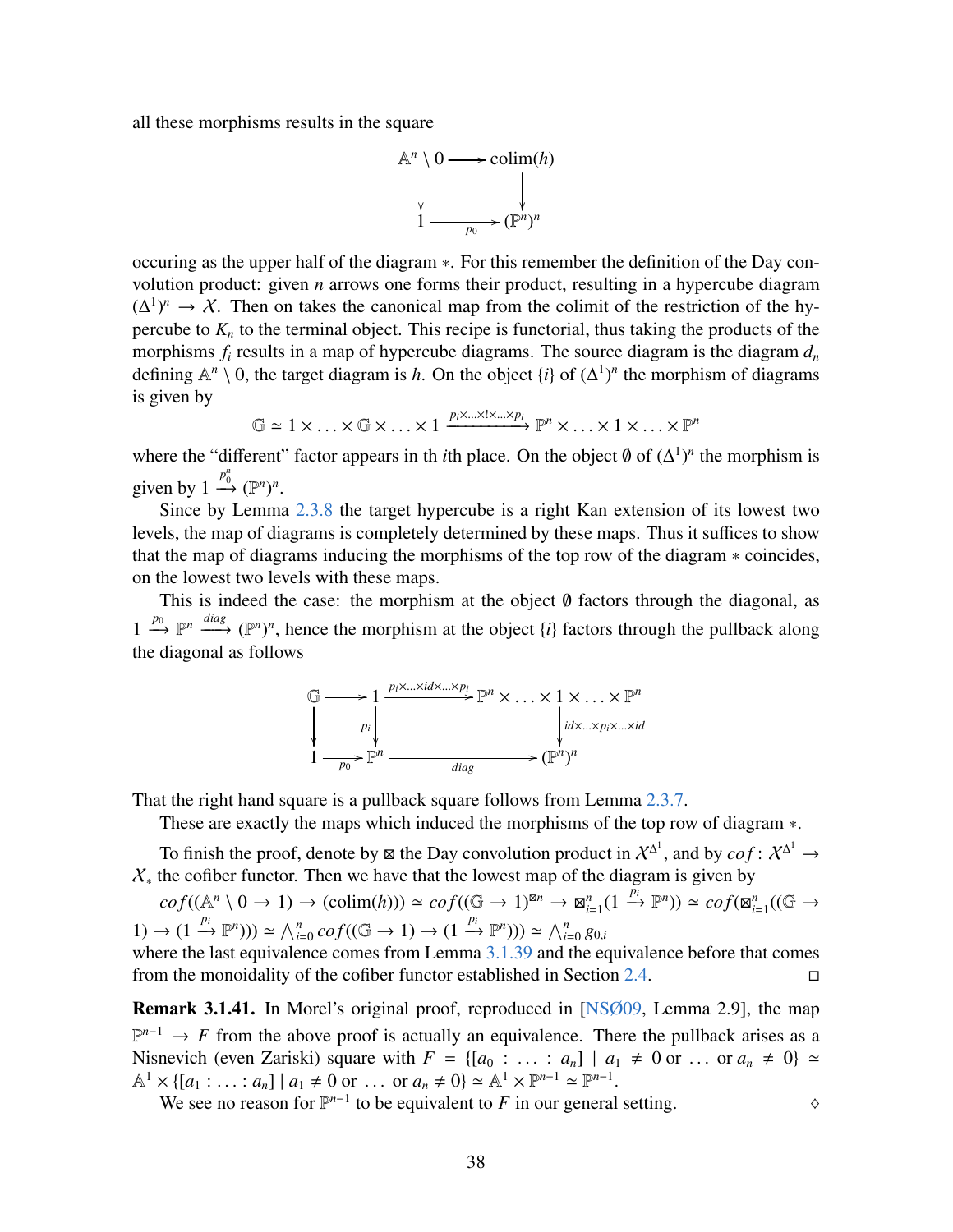<span id="page-38-0"></span>**Proposition 3.1.42.** *The*  $(n + 1)$ -fold diagonal map  $\Delta: \mathbb{P}^n \to (\mathbb{P}^n)^{n+1}$  followed by the quotient *map to the smash product is constant.*

*Proof.* As in the proof of Prop. [3.1.40](#page-35-0) we express the *n* + 1-fold smash power as the cofiber of the colimit of a diagram *h* over  $(\mathbb{P}^n)^{n+1}$ 



By special case 2 of of Section [2.3](#page-10-0) we have a factorization of the identity map of  $\mathbb{P}^n$  through the pullback of colim *h*. Passage to cofibers of the maps from the first to the second row shows the claim.  $\Box$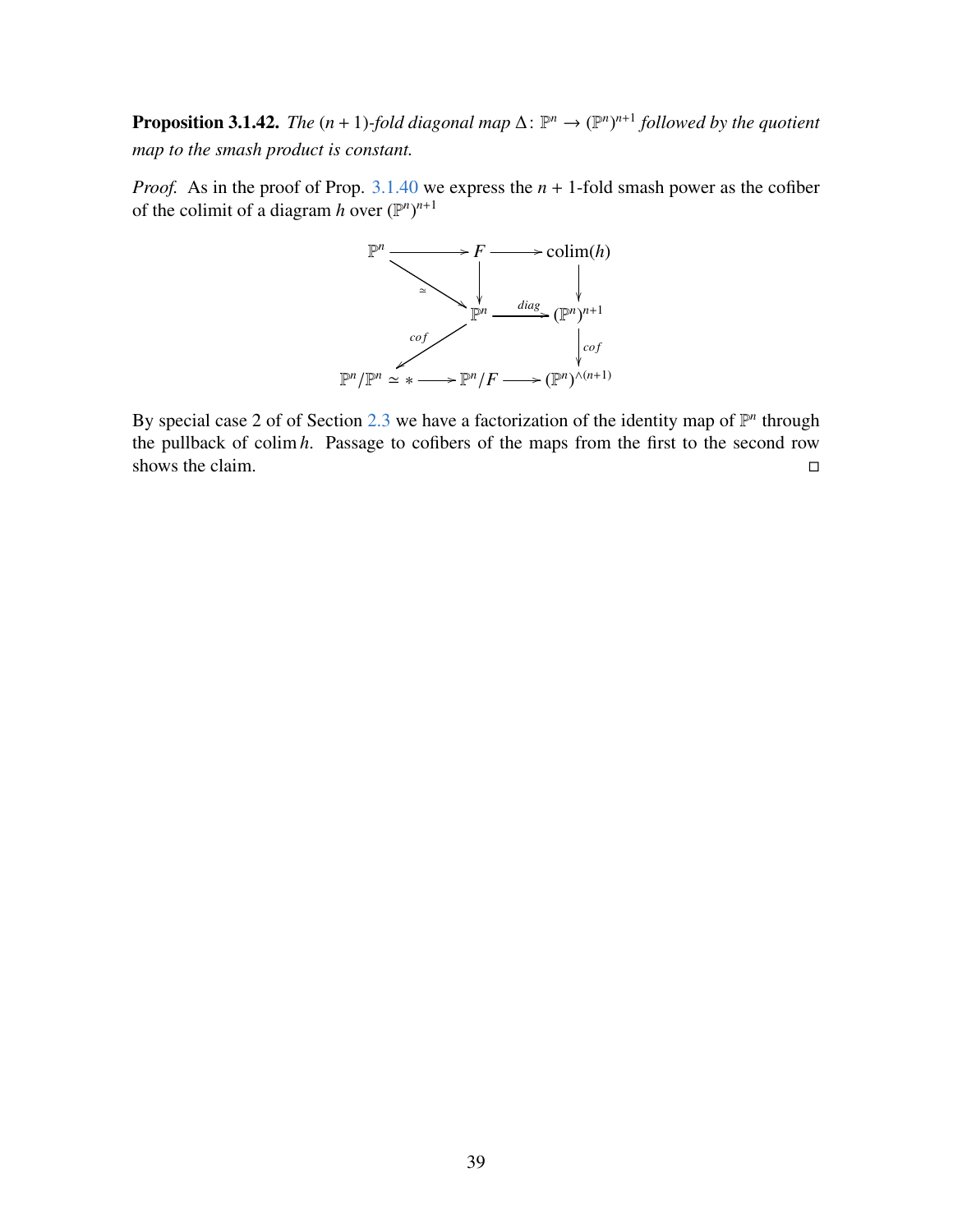#### <span id="page-39-0"></span>3.2 Stabilization and the Snaith spectrum

#### <span id="page-39-1"></span>3.2.1 Stabilization

An object x of a symmetric monoidal  $\infty$ -category  $\mathcal D$  is called invertible, if the endofunctor  $x \otimes -$ :  $D \rightarrow D$  is an equivalence. As proved by Robalo [\[Rob15,](#page-64-3) Prop. 2.9] there is an initial symmetric monoidal accessible functor  $\Sigma_x^{\infty}$ :  $\mathcal{D} \to \text{Stab}_x(\mathcal{D})$  with respect to the object *x* having the universal property that any other symmetric monoidal accessible functor  $\mathcal{D} \rightarrow \mathcal{E}$ sending x to an invertible object factors through  $\Sigma_x^{\infty}$ . The category Stab<sub>x</sub>( $\mathcal{D}$ ) is called the symmetric monoidal presentable stabilization with respect to *x*. By construction  $\Sigma_x^{\infty}$  has a right adjoint  $\Omega_x^{\infty}$ .

**Definition 3.2.1.** We denote by  $Sp^{\mathbb{P}^1} := Stab_{\mathbb{P}^1}(X)$  the symmetric monoidal presentable stabi*lization of* X∗*, with monoidal structure given by the smash product, with respect to smashing with*  $\mathbb{P}^1$ *. For x, y*  $\in$  *Sp*<sup>P1</sup> *we write* [*x, y*]  $:= Hom_{Ho(Sp^{\mathbb{P}^1})}(x, y)$ *. By construction Sp*<sup>P1</sup> *is a stable*<br>*presentably monoidal*  $\infty$ -category. We will denote its monoidal structure by  $\wedge$  and kee *presentably monoidal* ∞*-category. We will denote its monoidal structure by* ∧*, and keep the notation*  $\Sigma^{\infty}_{\mathbb{P}^1}$  +  $\Omega^{\infty}_{\mathbb{P}^1}$  for the adjunction to  $\mathcal{X}_*$ .

In an  $\infty$ -category that is tensored over spaces we can make sense of the object  $S^1$ , and hence of the stabilization with respect to  $S<sup>1</sup>$ . This is the usual stabilization of [\[Lur11\]](#page-64-1), and we assume that the reader is familiar with the usual features of stable ∞-categories, e.g. that pushout diagrams coincide with pullback diagrams, that they are enriched in spectra [\[GH15,](#page-63-4) Ex. 7..4.14] and that their homotopy categories are triangulated and (co)fiber sequences get sent to exact triangles. For objects x to y in a stable  $\infty$ -category  $\mathcal Y$  we will use the notation  $\frac{\text{map}_y(x, y)}{\text{From the universal property of the } y}$ 

 $\mathbb{F}_y^{(1)}$  for the universal property of the stabilization, more precisely from its characterization as a local object in  $CAlg(Cat_{\infty})$  with respect to the endomorphism  $x \otimes -$  in [\[Rob15,](#page-64-3) Prop. 2.9], one obtains that inverting several objects consecutively is the same as inverting their tensor product. Thus  $\text{Stab}_{\mathbb{P}^1}(\mathcal{X}) \simeq \text{Stab}_{S^1 \wedge \mathbb{G}}(\mathcal{X}) \simeq \text{Stab}_{\mathbb{G}}(\text{Stab}_{S^1}(\mathcal{X})) \simeq \text{Stab}_{S^1}(\text{Stab}_{\mathbb{G}}(\mathcal{X})),$  in particular  $Sp^{\mathbb{P}^1}$  is stable.

**Convention 3.2.2.** By construction  $Sp<sup>\mathbb{P}^1</sup>$  is a module (even an algebra) over the monoidal category  $X_*$ . In the following we abbreviate  $\sum_{p=1}^{\infty} f(x)$  *simply with x when it is clear that we consider x as an object in the*  $\mathbb{P}^1$ -stable category. For an object  $E \in Sp^{\mathbb{P}^1}$  the notation  $x \wedge E$ *is unambiguous, as the module structure is given by mapping x into*  $\hat{Sp}^{\mathbb{P}^1}$  *and then applying the algebra structure.*

Since we can construct  $Sp^{\mathbb{P}^1}$  by stabilizing both  $S^1$  and  $\mathbb{G}$ , the groups of homotopy classes *of morphisms are naturally bigraded. As usual we write*  $S^{a,b} := (\mathbb{P}^1)^a \wedge \mathbb{G}^b \simeq (S^1)^a \wedge \mathbb{G}^{a+b}$ . In general there may be more invertible objects in  $Sp^{\mathbb{P}^1}$  than just  $S^1$  and  $\mathbb{G}$ *, for example Brauer-Severi varieties in the case of schemes.*

*Furthermore, from now on we will denote the terminal object of* X *by pt, and use the symbol* 1 *for units of ring structures.*

<span id="page-39-2"></span>**Remark 3.2.3.** For a pointed object  $(p: pt \rightarrow x) \in \mathcal{X}_{*}$  we have two choices for embedding it into Sp<sup>P1</sup>: Either apply  $\Sigma_{\mathbb{P}^1}^{\infty}$  right away, or ignore the base point and adjoin a new one, i.e.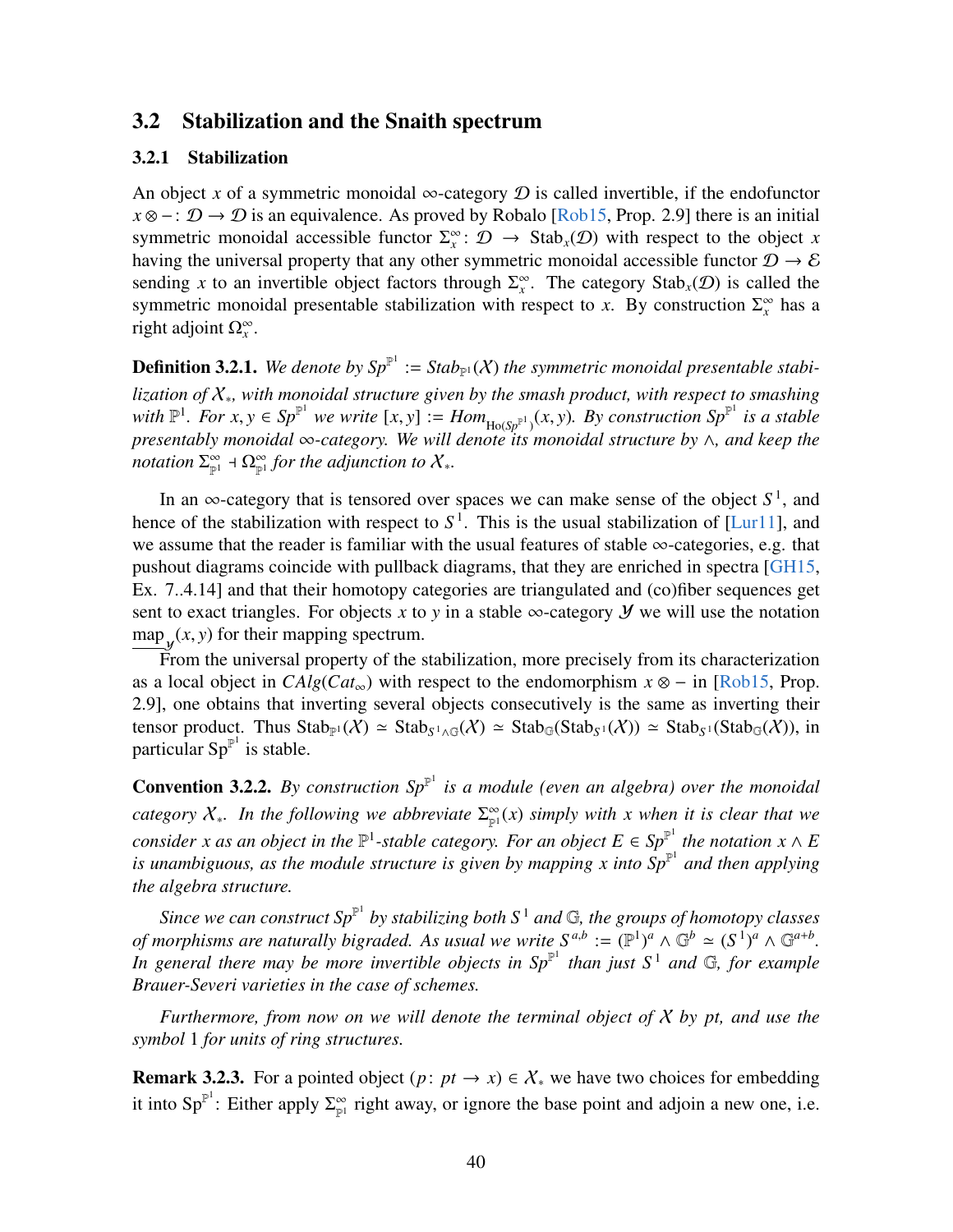form  $x_+$ , then apply  $\Sigma_{\mathbb{P}^1}^{\infty}$ . In the pointed category  $\mathcal{X}_*$  we have a cofiber sequence  $pt_+ \xrightarrow{p_+} x_+ \xrightarrow{x}$ . As  $\Sigma_{\mathbb{P}^1}^{\infty}$  is a left adjoint, this induces a cofiber sequence in  $Sp^{\mathbb{P}^1}$ , hence an exact triangle in  $H(\text{Sp}^{\mathbb{P}^1})$ . Since the cofiber sequence is split by the map  $x_+ \stackrel{!+}{\to} pt_+$ , so is the triangle, which yields a splitting  $\Sigma_{\mathbb{P}^1}^{\infty}(x_+) \simeq \Sigma_{\mathbb{P}^1}^{\infty}(pt_+) \vee \Sigma_{\mathbb{P}^1}^{\infty}(x)$  in  $\mathcal{H}(Sp^{\mathbb{P}^1})$ , and since coproducts are detected in the homotopy category, also in  $Sp^{\mathbb{P}^1}$ . As a set of the set of the set of the set of the set of the set of the set of the set of the set of the set of the set of the set of the set of the set of the set of the set of the set of the set of the set of the set o

**Remark 3.2.4.** There is also the non-monoidal stabilization of an  $\infty$ -category with respect to an object. If *x* satisfies condition that the cyclic permutations on  $x \otimes x \otimes x$  are homotopic to the identity, then it coincides with the symmetric monoidal stabilization by [\[Rob15,](#page-64-3) Cor. 2.22]. Our  $\mathbb{P}^1$  will in general not satisfy this cyclic permutation condition.

Note that it is an open question whether the two kinds of stabilization also coincide when the cyclic permutation condition is not satisfied.  $\Diamond$ 

Remark 3.2.5. If one starts out with an additive geometric context, e.g. schemes, semiring schemes, derived schemes or log schemes, and then constructs  $X$  by taking simplicial presheaves and localizing with respect to some Grothendieck topology and contracting  $\mathbb{A}^1$ , one can repeat the usual proof for the cyclic invariance condition of  $\mathbb{P}^1$ , where the key facts are that elementary matrices operate trivially on  $\mathbb{A}^3 \setminus 0$  and that even permutations can be modelled by products of elementary matrices.  $\Diamond$ 

Remark 3.2.6 (*Slice filtration*). For the usual abstract reasons there is a slice filtration: We have the (colimit preserving, hence left adjoint) functors  $\Sigma^q_{\mu}$  $P_{\mathbb{P}^1}^q \Sigma_{\mathbb{P}^1}^{\infty}$  ( $q \in \mathbb{Z}$ ). The composite of this functor with its right adjoint gives a coreflection functor  $f_q$  to the subcategory of  $q$ effective objects. Clearly we have a map of functors  $f_{q+1} \rightarrow f_q$  and applying the cofiber functor to this yields the *q*th slice functor.

We will make no use of it in this work, but expect it to be an important tool in the study of particular cases.  $\Diamond$ 

**Remark 3.2.7.** The functors  $f_q$  are triangulated, hence they preserve the exact triangle  $\mathbb{P}^{n-1}_+ \to$  $\mathbb{P}^n_+ \to (\mathbb{P}^1)^{\wedge n}$  obtained from Cor. [3.1.35.](#page-34-0) For  $k \le n$  we have  $f_k((\mathbb{P}^1)^{\wedge n}) \simeq (\mathbb{P}^1)^{\wedge n}$ . Hence we obtain the following diagram with exact rows and columns

$$
f_{k+1}(\mathbb{P}_{+}^{n-1}) \longrightarrow f_{k+1}(\mathbb{P}_{+}^{n}) \longrightarrow f_{k+1}((\mathbb{P}^{1})^{\wedge n}) \simeq (\mathbb{P}^{1})^{\wedge n}
$$
\n
$$
f_{k}(\mathbb{P}_{+}^{n-1}) \longrightarrow f_{k}(\mathbb{P}_{+}^{n}) \longrightarrow f_{k}((\mathbb{P}^{1})^{\wedge n}) \simeq (\mathbb{P}^{1})^{\wedge n}
$$
\n
$$
\downarrow \qquad \qquad \downarrow
$$
\n
$$
s_{k}(\mathbb{P}_{+}^{n-1}) \xrightarrow{\simeq} s_{k}(\mathbb{P}_{+}^{n}) \longrightarrow s_{k}((\mathbb{P}^{1})^{\wedge n}) \simeq 0
$$

If the involved functors preserve filtered colimits, it follows that we have equivalences  $s_n(\mathbb{P}^{n-1}_+) \stackrel{\simeq}{\to}$  $s_n(\mathbb{P}^n_+) \stackrel{\simeq}{\to} \ldots \stackrel{\simeq}{\to} s_n(\mathbb{P}^{\infty}_+)$ , (the filtered colimit condition being needed for the last equivalence<br>only). Note that in this case in particular the zero slice of the sphere spectrum coincides with only). Note that in this case in particular the zero slice of the sphere spectrum coincides with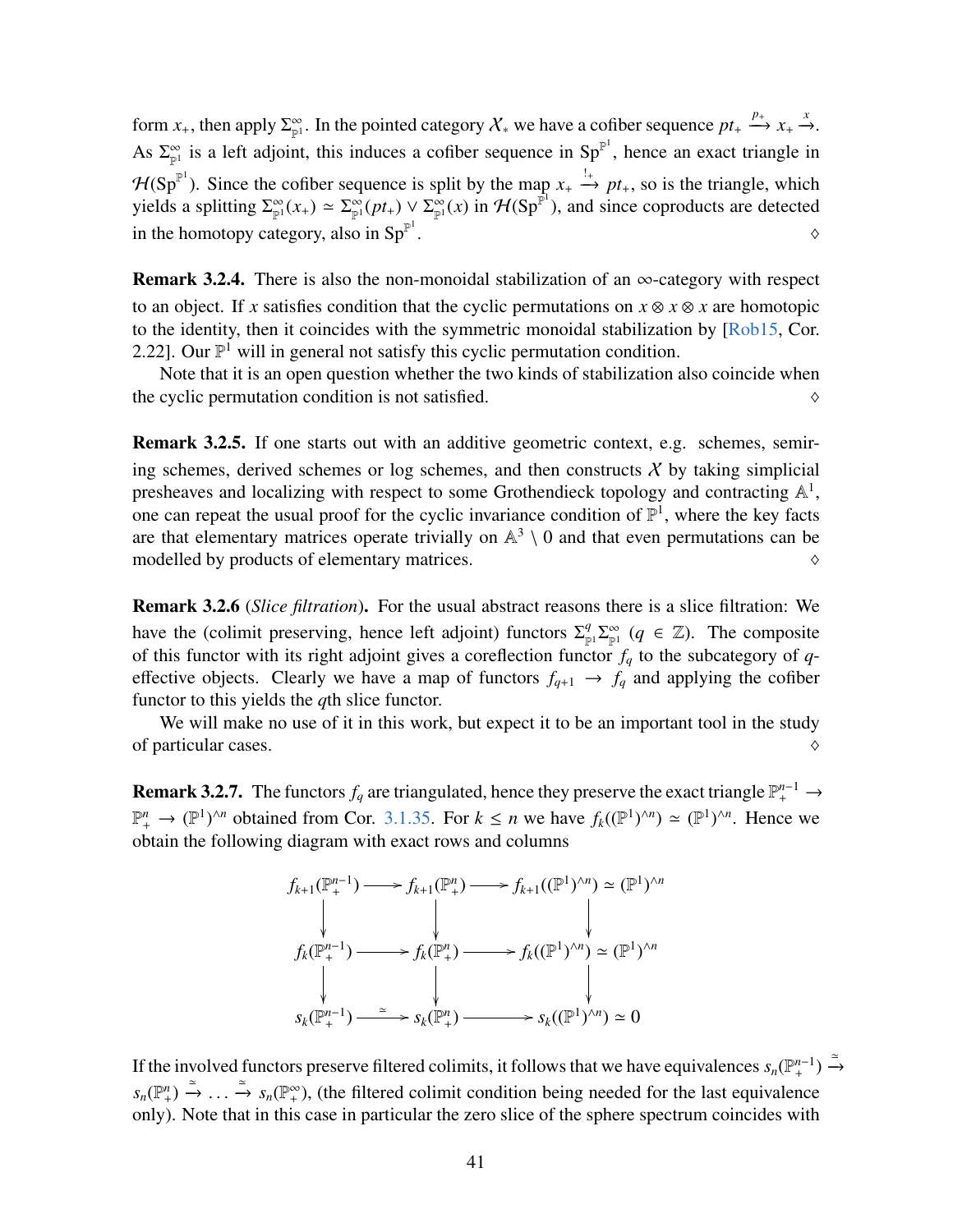that of  $\mathbb{P}^{\infty}_+$ . When applicable to schemes, this gives an alternative, arguably easier, proof of  $[$ Pel13, Thm 4.2].  $\Diamond$ 

<span id="page-41-3"></span>**Remark 3.2.8.** There is a theory of cellular objects as in [\[DI05\]](#page-63-5): For a collection  $\mathcal{A}$  of objects of Sp<sup> $p$ 1</sup> the A-*cellular objects* are defined as the smallest stable full sub-∞-category of Sp<sup>p1</sup> containing A that is closed under colimits. The *finite* A-cellular objects are defined as the smallest full sub- $\infty$ -category of Sp<sup>P1</sup> containing  $\tilde{\mathcal{A}}$  that is closed under *finite* colimits.

The statements of [\[DI05,](#page-63-5) Section 7] are purely formal and are valid in our context by choosing a presentation of  $Sp<sup>{\mathbb{P}^1}</sup>$  by a stable model category (they are mostly instances or adaptations of the techniques of [\[EKMM97\]](#page-63-6)). We will be interested in the case  $\mathcal{A} = \{S^{p,q} | S^{p,q} \}$  $p, q \in \mathbb{Z}$  and then simply speak of *cellular objects*, resp. *finite cell complexes*.  $\Diamond$ 

<span id="page-41-1"></span>**Lemma 3.2.9.** The projective spaces  $\sum_{p=1}^{\infty} P_+^n$  are finite cell complexes.

*Proof.* This can be shown inductively using the cofiber sequences  $\mathbb{P}^{n-1} \to \mathbb{P}^n \to (\mathbb{P}^1)^{\wedge n}$  of Cor. [3.1.35](#page-34-0) and the facts that  $\Sigma_{\mathbb{P}^1}^{\infty}(-)$  preserves colimits and that if two objects in a cofiber sequences are finite complexes then so is the third.

#### <span id="page-41-0"></span>3.2.2 The Snaith spectrum and other stable objects

**Definition 3.2.10.** An object x of a monoidal ∞-category is dualizable *if it is dualizable in the homotopy category, i.e. if there exists a*  $x^{\vee}$  *and maps*  $\mathbb{S} \to x \otimes x^{\vee}$ ,  $x \otimes x^{\vee} \to \mathbb{S}$  *satisfying the triangle identities in the homotopy category.*

Invertible objects are dualizable: The tensor inverse of an invertible object is automatically its dual. Hence  $S^1$ ,  $\mathbb G$  and their smash powers are invertible.

<span id="page-41-2"></span>**Proposition 3.2.11.**  $\Sigma_{\mathbb{P}^1}^{\infty} \mathbb{P}^n$  is dualizable in Stab<sub>P<sup>1</sub></sup>(X)</sub>

*Proof.*  $\Sigma_{\mathbb{P}^1}^{\infty} \mathbb{P}^1$  is invertible, hence dualizable. Dualizable objects are closed under completion of exact triangles and we have  $\Sigma_{\mathbb{P}^1}^{\infty} \mathbb{P}^{n-1} \to \Sigma_{\mathbb{P}^1}^{\infty} \mathbb{P}^n \to (\Sigma_{\mathbb{P}^1}^{\infty} \mathbb{P}^1)^{\wedge n}$  by Corollary [3.1.35](#page-34-0) and the fact that the functor  $\Sigma_{\mathbb{P}^1}^{\infty}$ :  $X \to \text{Stab}_{\mathbb{P}^1}(X)$  preserves colimits.

**Remark 3.2.12.** We have shown that the projective spaces are finite cell complexes, Lemma [3.2.9,](#page-41-1) and that they are dualizable, Prop. [3.2.11.](#page-41-2) There is a third common notion of smallness, namely finite presentability, or compactness. In general these notions are independent. We did not suppose that the terminal object is compact, hence projective spaces will not be compact in general.  $\Diamond$ 

Since the object  $\mathbb{P}^1$  occurs in the colimit defining  $\mathbb{P}^{\infty}$  we have a natural map  $i: \mathbb{P}^1 \to \mathbb{P}^{\infty}$ . This map, after applying  $\Sigma_{\mathbb{P}^1}^{\infty}(-)_{+}$ , yields a "Bott multiplication map"

$$
\nu_{\beta} \colon \Sigma_{\mathbb{P}^1}^{\infty} \mathbb{P}^1 \wedge \Sigma_{\mathbb{P}^1}^{\infty} \mathbb{P}^{\infty}_+ \to \Sigma_{\mathbb{P}^1}^{\infty} \mathbb{P}^1_+ \wedge \Sigma_{\mathbb{P}^1}^{\infty} \mathbb{P}^{\infty}_+ \to \Sigma_{\mathbb{P}^1}^{\infty} \mathbb{P}^{\infty}_+ \wedge \Sigma_{\mathbb{P}^1}^{\infty} \mathbb{P}^{\infty}_+ \to \Sigma_{\mathbb{P}^1}^{\infty} \mathbb{P}^{\infty}_+
$$

where the first map is on the first smash factor given by the inclusion  $\Sigma_{\mathbb{P}^1}^{\infty} \mathbb{P}^1 \to \Sigma_{\mathbb{P}^1}^{\infty} \mathbb{P}^1$  $\Sigma_{\mathbb{P}^1}^{\infty} p t_+ \simeq \Sigma_{\mathbb{P}^1}^{\infty} \mathbb{P}^1_+$  (see Rem. [3.2.3\)](#page-39-2), the second map is *i*<sub>+</sub>  $\wedge$  *id* and the third map is the multiplication given by the commutative algebra structure on  $\Sigma^{\infty}_{\mathbb{P}^1} \mathbb{P}^{\infty}_+$  (which exists because  $\mathbb{P}^{\infty}$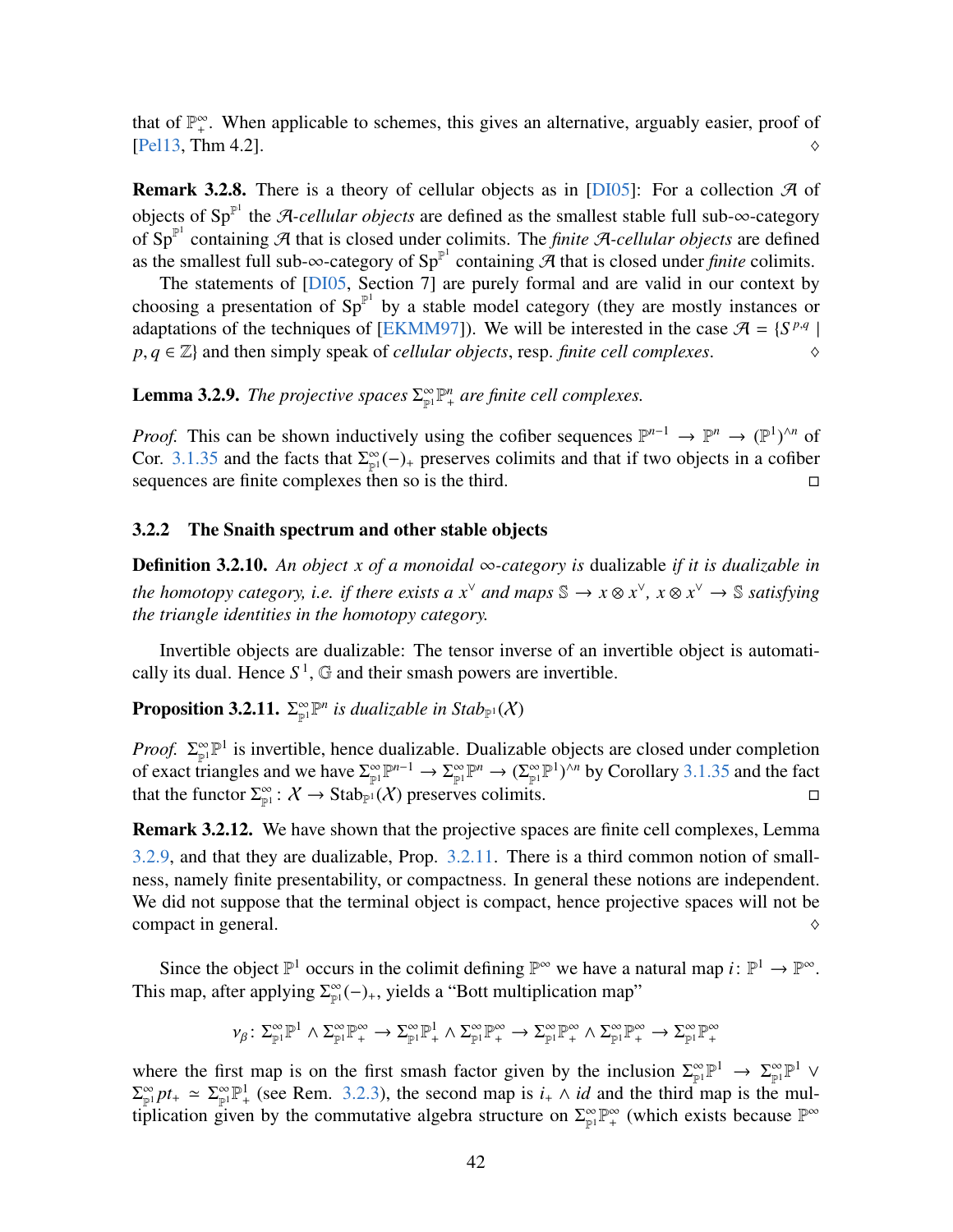is a commutative algebra by Cor. [3.1.30](#page-33-1) and  $\Sigma_{\mathbb{P}^1}^{\infty}(-)_{+}$  is monoidal by construction). After taking away one copy of the invertible object  $S^{2,1} = \sum_{\mathbb{P}^1} \mathbb{P}^1$  the map  $v_\beta$  corresponds to a map  $\mathcal{B} \cdot S^{\infty} \mathbb{P}^{\infty} \to S^{-2,-1} \wedge \sum_{\mathbb{P}^3} \mathbb{P}^{\infty}$  $\cdot \beta \colon \Sigma_{\mathbb{P}^1}^{\infty} \mathbb{P}^{\infty}_+ \to S^{-2,-1} \wedge \Sigma_{\mathbb{P}^1}^{\infty} \mathbb{P}^{\infty}_+.$ 

<span id="page-42-2"></span>**Definition 3.2.13.** We define  $\mathbb{P}^{\infty}[\beta^{-1}] := \text{colim}(\Sigma_{\mathbb{P}^1}^{\infty} \mathbb{P}^{\infty}_+ \xrightarrow{\beta} S^{-2,-1} \wedge \Sigma_{\mathbb{P}^1}^{\infty} \mathbb{P}^{\infty}_+ \xrightarrow{\beta} S^{-4,-2} \wedge \Sigma_{\mathbb{P}^1}^{\infty} \mathbb{P}^{\infty}_+ \xrightarrow{\beta}$ ...). We call  $\mathbb{P}^{\infty}[\beta^{-1}]$  *the* Bott inverted infinite projective space *or* Snaith spectrum. When it is convenient we sometimes abbreviate *K* : −  $\mathbb{P}^{\infty}[R^{-1}]$ *is convenient we sometimes abbreviate*  $K := \mathbb{P}^{\infty}[\beta^{-1}]$ *.* 

**Proposition 3.2.14.** The Snaith spectrum is a commutative algebra. The natural map  $\Sigma_{\mathbb{P}^1}^{\infty} \to$  $\mathbb{P}^{\infty}[\beta^{-1}]$  is an algebra map, initial among algebra maps  $\Sigma_{\mathbb{P}^1}^{\infty} \mathbb{P}^{\infty} \to A$  under which v<sub>β</sub> becomes<br>an equivalence *an equivalence.*

*Proof.* By definition  $\mathbb{P}^{\infty}[\beta^{-1}]$  is the module localization along the map  $\beta$ . By [\[BNT15,](#page-63-7) I emma C 21, saving that the cyclic invariance condition is always satisfied in additive  $\infty$ . Lemma C.2], saying that the cyclic invariance condition is always satisfied in additive  $\infty$ categories, it coincides with the algebra localization.

**Remark 3.2.15.** By definition the Snaith spectrum is cellular in the sense of Rem.  $3.2.8$ .  $\diamond$ 

<span id="page-42-1"></span>**Remark 3.2.16.** By construction we have a multiplication map  $v_\beta$  on  $\mathbb{P}^\infty[\beta^{-1}]$  which is an equivalence and fits into a commutative square

$$
\Sigma_{\mathbb{P}^1}^{\infty} \mathbb{P}^1 \wedge \Sigma_{\mathbb{P}^1}^{\infty} \mathbb{P}^{\infty}_+ \longrightarrow \Sigma_{\mathbb{P}^1}^{\infty} \mathbb{P}^{\infty}_+
$$
\n
$$
\downarrow \qquad \qquad \downarrow \qquad \qquad \downarrow
$$
\n
$$
\Sigma_{\mathbb{P}^1}^{\infty} \mathbb{P}^1 \wedge \mathbb{P}^{\infty}[\beta^{-1}] \xrightarrow{\nu_{\beta}} \mathbb{P}^{\infty}[\beta^{-1}]
$$

We denote the  $\mathbb{P}^1$ -desuspension of this map by  $\cdot \beta$ :  $\mathbb{P}^{\infty}[\beta^{-1}] \to S^{-2,-1} \wedge \mathbb{P}^{\infty}[\beta^{-1}]$ . It can indeed be understood as multiplication with an element  $\beta$  see Rem 3.2.22 be understood as multiplication with an element  $\beta$ , see Rem. [3.2.22.](#page-44-1)<br>We denote a homotopy inverse for the man  $v_0$  by  $\beta^{-1}$ .  $\mathbb{P}^{\infty}[R^{-1}]$ .

We denote a homotopy inverse for the map  $v_\beta$  by  $\cdot \beta^{-1}$ :  $\mathbb{P}^\infty[\beta^{-1}] \to \sum_{\mathbb{P}^1} \mathbb{P}^1 \wedge \mathbb{P}^\infty[\beta^{-1}]$ .  $\diamond$ 

#### <span id="page-42-0"></span>3.2.3 Cohomology theories

**Definition 3.2.17.** A cohomology theory *on* X is a representable functor  $Sp^{\mathbb{P}^1} \to Spectra$ . *If the representing object is E, then for an object*  $x \in X_*$  *we abbreviate again*  $E(x) :=$  $\frac{map_{\text{Stab}_{\mathbb{P}^1}(X)}(\sum_{\mathbb{P}^1}^{\infty}(x), E)$  *and call this spectrum the E*-cohomology of *x*.

*Since Sp*<sup> $\mathbb{P}^1$  is the stabilization with respect to two objects, the homotopy groups of  $E(x)$ </sup> *are bigraded. For a, b*  $\in \mathbb{Z}$  *we abbreviate*  $E^{a,b}(x) := \pi_0 \underline{map}_{\text{Stab}_{\mathbb{P}^1}(X)}(\Sigma_{\mathbb{P}^1}^{\infty})$  $(x)$ ,  $(\mathbb{P}^1)^a \wedge \mathbb{G}^b \wedge E$   $\simeq$  $[x, (\mathbb{P}^1)^a \wedge \mathbb{G}^b \wedge E]$ 

Remark 3.2.18. Note that our notion of cohomology theory is by definition one that comes with a  $\mathbb{P}^1$ -suspension isomorphism. While this is all that we will consider in this work, in concrete situations it often makes sense to also consider cohomology theories given by representable functors  $\text{Stab}_{S^1}(X) \to \text{Spectra}$  and regard it as a special property that the representing spectrum of such a cohomology theory be given by the infinite  $\mathbb{P}^1$ -loop spectrum of a  $\mathbb{P}^1$ -spectrum.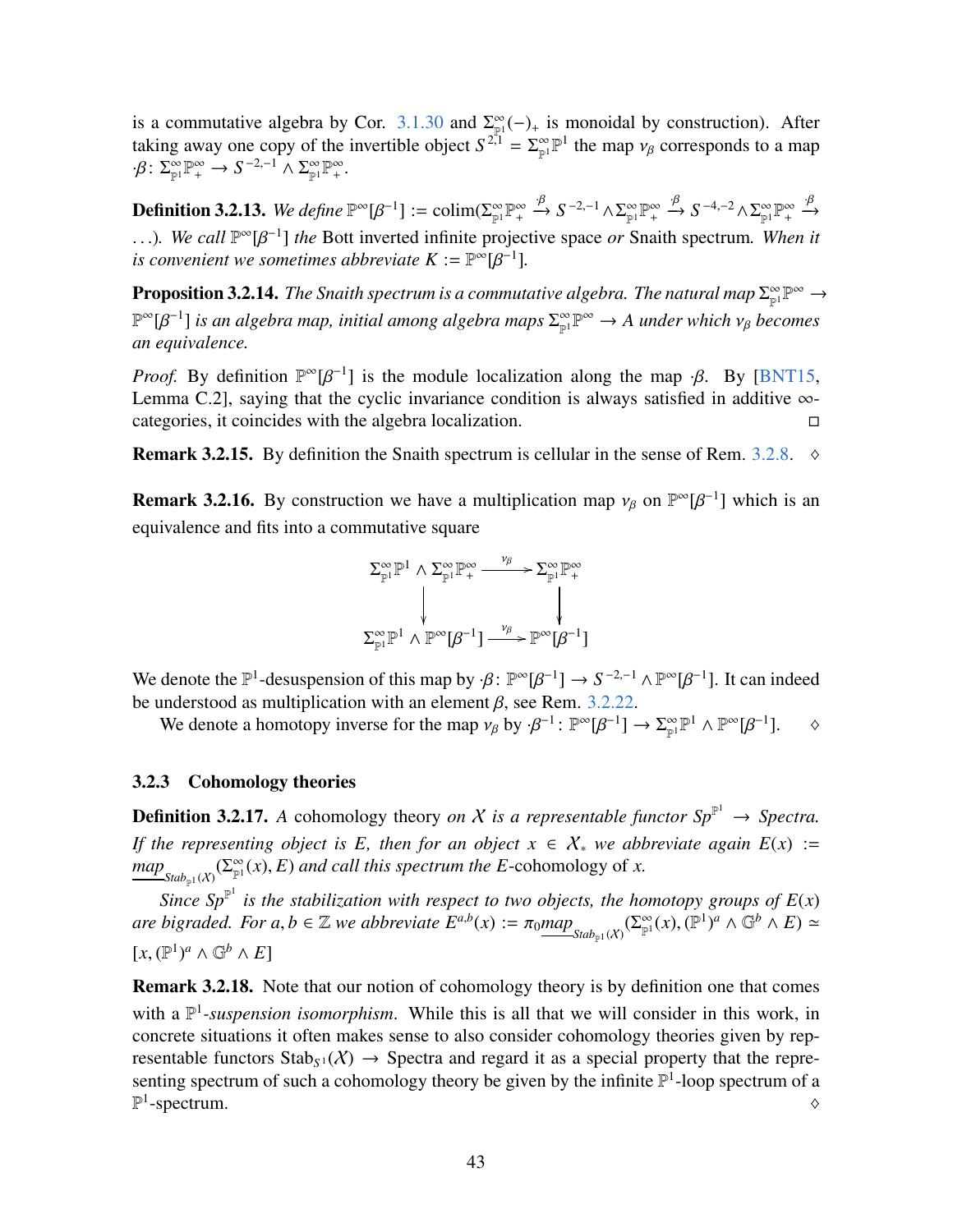**Remark 3.2.19.** In the case where X arises as a localization of simplicial presheaves on some category *S m*/*<sup>S</sup>* of "schemes", one is usually interested in cohomology theories on *S m*/*<sup>S</sup>* , not on all objects of  $X$ . Given a funcor on  $Sm/S$  with good properties one would like it to be representable by a spectrum. If one is able to extend it to the full subcategory of compact objects of  $Sp^{\mathbb{P}^1}$ , then a sufficient condition for this can sometimes be obtained along the lines of [\[NS11\]](#page-64-5); this is for example the case for the site of smooth monoid schemes.  $\Diamond$ 

If the representing object *E* has a monoid structure (i.e. is a "ring spectrum"), we obtain a multiplicative cohomology theory. In this case the evaluation of a multiplicative cohomology theory at an object  $x \in \mathcal{X}$ , embedded into  $\mathcal{X}_*$  as  $x_+$ , results in a graded ring:

$$
E^{a,b}(x) \times E^{c,d}(x) = \left[\sum^{\infty} x_+, S^{a,b} \wedge E\right] \times \left[\sum^{\infty} x_+, S^{c,d} \wedge E\right]
$$
  
\n
$$
\rightarrow \left[\sum^{\infty} x_+, \sum^{\infty} x_+, S^{a,b} \wedge S^{c,d} \wedge E \wedge E\right]
$$
  
\n
$$
\rightarrow \left[\sum^{\infty} x_+, S^{a+c,b+d} \wedge E\right]
$$
  
\n
$$
= E^{a+c,b+d}(x)
$$

where the first arrow given by the smash product, and the second by precomposing with the diagonal  $\Sigma^{\infty}\Delta_+$ :  $\Sigma^{\infty}x_+ \to \Sigma^{\infty}(x \times x)_+ \simeq \Sigma^{\infty}x_+ \wedge \Sigma^{\infty}x_+$  and postcomposing with the multiplication map of the ring spectrum and identifying  $S^{a,b} \wedge S^{c,d}$  with  $S^{a+c,b+d}$ . Note that the latter identification involves twist maps and may introduce signs.

Moreover, the cohomology  $E^{*,*}(Y)$  of any object  $Y \in \text{Sp}^{\mathbb{P}^1}$  is an  $E^{*,*}(pt_+)$ -module via

$$
E^{a,b}(pt_+) \times E^{c,d}(x) = [\Sigma^\infty pt_+, S^{a,b} \wedge E] \times [Y, S^{c,d} \wedge E]
$$
  
\n
$$
\rightarrow [\Sigma^\infty pt_+ \wedge Y, S^{a,b} \wedge S^{c,d} \wedge E \wedge E]
$$
  
\n
$$
\rightarrow [Y, S^{a+c,b+d} \wedge E]
$$
  
\n
$$
= E^{a+c,b+d}(Y)
$$

where the first arrow is given by smashing both maps in question and the second by composing with the multiplication map and noting that  $\Sigma_{\mathbb{P}^1}^{\infty}(pt_+)$  is the unit for the smash product of  $\mathbb{P}^1$ -spectra.

Clearly maps  $Y_1 \rightarrow Y_2$  in Sp<sup>p1</sup> induce  $E^{*,*}(pt_+)$ -module homomorphisms  $E^{*,*}(Y_2) \rightarrow$  $E^{*,*}(Y_1)$  and maps of the form  $f_+ : x_+ \to y_+$  for  $x, y \in X$  induce  $E^{*,*}(pt_+)$ -algebra homomor-<br>phisms phisms.

As usual we have a reduced and an unreduced version of a cohomology theory, depending on whether we add an extra base point to a pointed object or not.

Using the notion of cellularity of Rem. [3.2.8](#page-41-3) we have a *Künneth spectral sequence*, due to Dugger and Isaksen, available as a computational tool:

<span id="page-43-0"></span>**Theorem 3.2.20** ([\[DI05,](#page-63-5) Thm. 8.6]). *Let*  $A, B \in Sp^{\mathbb{P}^1}$ ,  $A$  a finite cell complex, and  $E \in$ <br> $G \oplus \{S, F\}$ ,  $T' = \{A, G, F\}$  $CAlg(Sp^{\mathbb{P}^1})$ . Then there exists a strongly convergent tri-graded Künneth spectral sequence of *the form*

$$
\left[Tor_a^{E^{*,*}(pt_+)}(E^{*,*}(A),E^{*,*}(B))\right] \Rightarrow E^{b-a,c}(A \wedge B)
$$

*Proof.* The original statement of [\[DI05,](#page-63-5) Thm. 8.6] is formulated for motivic spectra, but its proof is purely formal and carries over to our setting.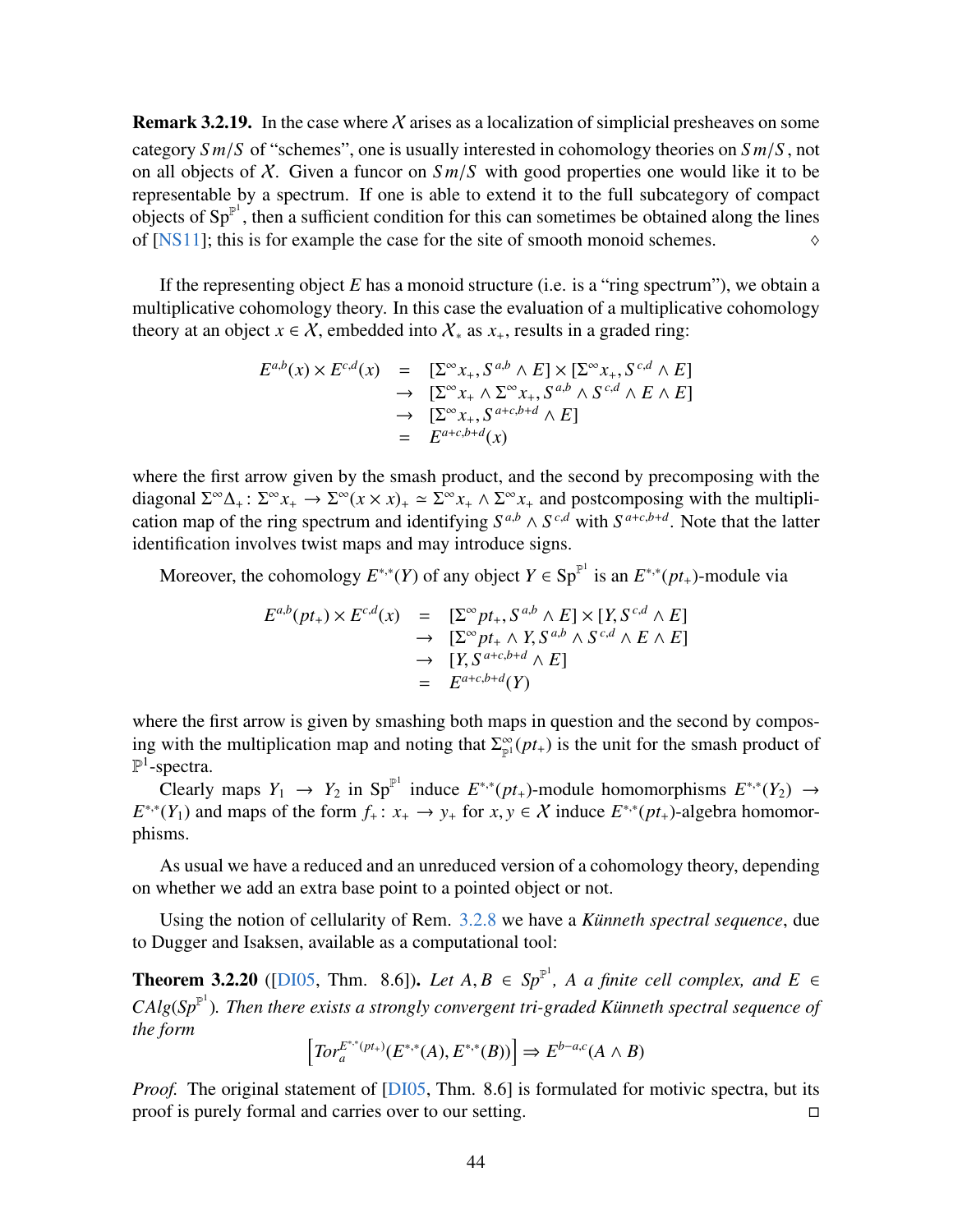Remark 3.2.21. As an alternative to the above result, one can establish a bigraded version of the content of [\[Lur11,](#page-64-1) Sections 8.2.1, 8.2.2], following the instructions in the proof of [\[DI05,](#page-63-5) Prop. 7.7]. On the other hand, the bigrading is actually not that important for what follows, since we mainly treat the cohomology theory represented by the Snaith spectrum, and this has a built in  $(2, 1)$ -periodicity.

<span id="page-44-1"></span>Remark 3.2.22 (Snaith cohomology and G-bundles). We review the construction of the Snaith spectrum in terms of the corresponding cohomology theory. To begin with, we can regard classes of morphisms which factor through  $\mathbb{P}^{\infty}$  as G-bundles. Up to a  $\mathbb{P}^1$ -shift every class in  $K^{*,*}(x_+)$  for a *compact* object  $x \in X$  is of this kind, by the definition of  $\mathbb{P}^{\infty}[\beta^{-1}]$  as a colimit of copies of  $\mathbb{P}^{\infty}$ colimit of copies of  $\mathbb{P}^{\infty}_+$ .

For each  $n \in \mathbb{N} \cup \{\infty\}$  there is a class  $\mathbf{t}_n \in K^{0,0}(\mathbb{P}^n_+)$  corresponding to the map  $\mathbb{P}^n_+ \to$  $\mathbb{P}^{\infty} \to \mathbb{P}^{\infty}[\beta^{-1}]$ . The first of these maps, the canonical "embedding"  $\mathbb{P}^{n}_{+} \to \mathbb{P}^{\infty}$ , is the map that in geometry classifies the tautological bundle  $O(-1)$ . so one can think of t as the class that in geometry classifies the tautological bundle  $O(-1)_{\mathbb{P}^n}$ , so one can think of  $t_n$  as the class [ $O(-1)_{\mathbb{P}^n}$ ] of the tautological bundle. Note that  $(\mathbf{t}_n)|_{\mathbb{P}^{n-1}} = \mathbf{t}_{n-1}$ .

Also for each  $n \in \mathbb{N} \cup \{\infty\}$  there is a class in  $K^{0,0}(\mathbb{P}^n_+)$  corresponding to the map  $\mathbb{P}^n_+ \to$  $pt_+ \rightarrow \mathbb{P}^{\infty}_+ \rightarrow \mathbb{P}^{\infty}[\beta^{-1}]$ . The composition of the first two of these maps, the constant map to  $\mathbb{P}^{\infty}$  factoring through the canonical point  $p_0 : pt \rightarrow \mathbb{P}^{\infty}$  is the map that in geometry classifies  $\mathbb{P}^{\infty}$  factoring through the canonical point  $p_0: pt \to \mathbb{P}^{\infty}$ , is the map that in geometry classifies the trivial bundle. The point  $p_0: pt \to \mathbb{P}^\infty$  is the unit map for the commutative algebra structure on  $\mathbb{P}^{\infty} \simeq B\mathbb{G}$ , hence  $pt_{+} \to \mathbb{P}^{\infty}_{+} \to \mathbb{P}^{\infty}[\beta^{-1}]$  is the unit for the commutative algebra  $\mathbb{P}^{\infty}[B^{-1}]$ . Since precomposition of the latter map with  $! \cdot \mathbb{P}^{n} \to pt$  is a ring homom  $\mathbb{P}^{\infty}[\beta^{-1}]$ . Since precomposition of the latter map with !<sub>+</sub> :  $\mathbb{P}^n_+$  → *pt*<sub>+</sub> is a ring homomorphism, it preserves the unit so the class of the constant map is the ring unit 1 ∈  $K^{0,0}(\mathbb{P}^n)$ it preserves the unit, so the class of the constant map is the ring unit  $1 \in K^{0,0}(\mathbb{P}^n)$ .

Note that by definition the two classes we just considered coincide for  $n = 0$  i.e. for  $\mathbb{P}^0_+ = pt_+.$ 

By Rem. [3.2.3](#page-39-2) we have a split exact sequence  $K^{0,0}(\mathbb{P}^n) \to K^{0,0}(\mathbb{P}^n_+) \to K^{0,0}(pt_+)$ . Since the second map sends  $\mathbf{t}_n$  to  $\mathbf{t}_n|_{pt_+} = \mathbf{t}_0 = 1$ , we have the decomposition  $\mathbf{t}_n = (\mathbf{t}_n - 1) + 1$  into a  $K^{0,0}(\mathbb{P}^n)$ -part and a  $K^{0,0}(pt_+)$ -part. The multiplication map  $v_\beta: \mathbb{P}^1 \wedge \mathbb{P}^\infty_+[\beta^{-1}] \rightarrow \mathbb{P}^\infty_+[\beta^{-1}]$ <br>occurring in the bottom line of the diagram in Rem. 3.2.16 is by definition of the upper line occurring in the bottom line of the diagram in Rem. [3.2.16](#page-42-1) is, by definition of the upper line (see before Def. [3.2.13\)](#page-42-2) and the commutativity of the diagram, given by multiplication with the class  $t_1 - 1 \in K^{0,0}(\mathbb{P}^1)$ .

Under the  $\mathbb{P}^1$ -desuspension isomorphism, the element **t**<sub>1</sub> − 1 ∈  $K^{0,0}(\mathbb{P}^1)$  corresponds to an element  $\beta := S^{-2,-1} \wedge [\mathbf{t}_1 - 1] : pt_+ \to S^{-2,-1} \wedge \mathbb{P}^{\infty}[\beta^{-1}] \in K^{-2,-1}(pt_+).$  This is called<br>the *Rott element* The man  $\beta : \mathbb{P}^{\infty}[B^{-1}] \to S^{-2,-1} \wedge \mathbb{P}^{\infty}[B^{-1}]$  from Rem 3.2.16 induces the *Bott element*. The map  $\cdot \beta$ :  $\mathbb{P}^{\infty}[\beta^{-1}] \rightarrow S^{-2,-1} \wedge \mathbb{P}^{\infty}[\beta^{-1}]$  from Rem. [3.2.16](#page-42-1) induces maps  $K^{*,*}(Y) \rightarrow K^{*-2,*-1}(Y)$  on cohomology groups of any  $Y \in Sn^{\mathbb{P}^1}$  It is now clear from maps  $K^{*,*}(Y) \to K^{*-2,*-1}(Y)$  on cohomology groups of any  $Y \in Sp^{\mathbb{P}^1}$ . It is now clear from the definitions that these latter maps are given by multiplication (using the  $K^{*,*}(pt_+)$ -module structure) with the element  $\beta \in K^{-2,-1}(pt_+)$ . Likewise we have an inverse element  $\beta^{-1} \in K^{2,1}(pt_+)$  multiplication with which gives the man  $K^{*,*}(V) \to K^{*+2,*+1}(V)$  induced by the man  $K^{2,1}(pt_+)$  multiplication with which gives the map  $K^{*,*}(Y) \to K^{*+2,*+1}(Y)$  induced by the map  $\cdot \beta^{-1} \colon \mathbb{P}^{\infty}[\beta^{-1}] \to \Sigma^{\infty}_{\mathbb{P}^1} \mathbb{P}^1 \wedge \mathbb{P}^{\infty}[\beta^{-1}]$  of Rem. [3.2.16.](#page-42-1)

#### <span id="page-44-0"></span>3.2.4 Oriented ring spectra

The definition of "Oriented Cohomology Theory", as in [\[NSØ09\]](#page-64-2), Def. 2.7, makes sense in our setting. It(s Chern class version) reads: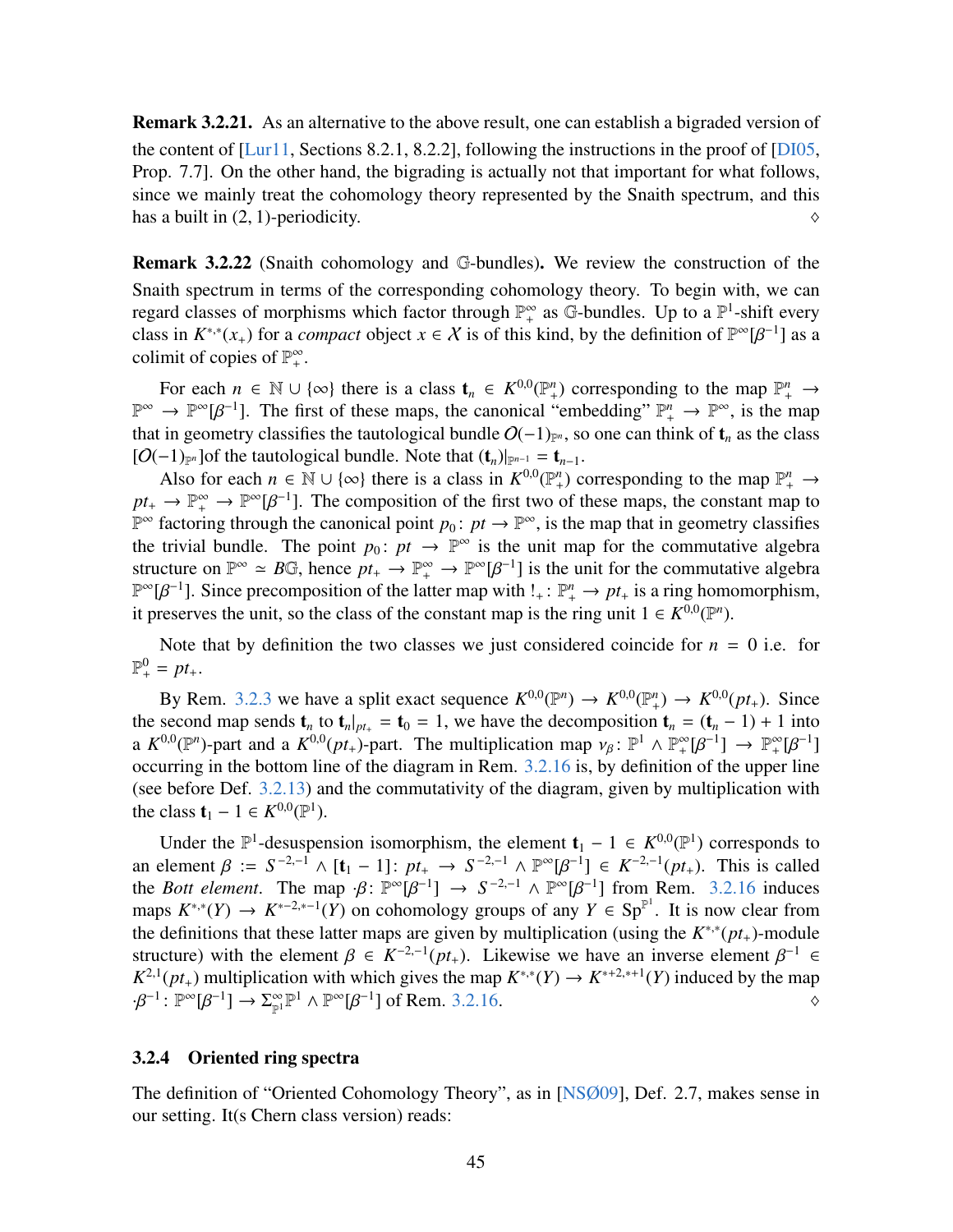**Definition 3.2.23.** An orientation on a commutative algebra E in Sp<sup>p1</sup> is a class ch  $\in E^{2,1}(\mathbb{P}^\infty) =$  $[\sum_{p}^{\infty} \mathbb{P}^{\infty}, \mathbb{P}^1 \wedge E]$ , such that ch|<sub>P1</sub> =  $\Sigma_{\mathbb{P}^1}(1)$ . Here "restriction" to  $\mathbb{P}^1$  means pullback along the<br>canonical map  $\mathbb{P}^1 \hookrightarrow \mathbb{P}^{\infty}$  and  $\Sigma_{\mathbb{P}^1}(1)$  means the transport of the *canonical map*  $\mathbb{P}^1 \hookrightarrow \mathbb{P}^{\infty}$  *and*  $\Sigma_{\mathbb{P}^1}(1)$  *means the transport of the unit*  $1 \in E^{0,0}(pt_+)$  *to*  $E^{2,1}(\mathbb{P}^1)$ <br>via the  $\mathbb{P}^1$ -suspension isomorphism  $\mathbb{R}^1 \times E^1 \longrightarrow \mathbb{P}^1 \times E^1$ *via the*  $\mathbb{P}^1$ -suspension isomorphism  $[\mathbb{S}, E] \to [\mathbb{P}^1, \mathbb{P}^1 \wedge E]$ .

**Proposition 3.2.24.** *The Bott inverted infinite projective space*  $\mathbb{P}^{\infty}[\beta^{-1}]$  *has an orientation given by the canonical map followed by the inverse Bott multiplication map:*

$$
ch\colon \Sigma_{\mathbb{P}^1}^{\infty} \mathbb{P}^{\infty} \to \mathbb{P}^{\infty}[\beta^{-1}] \xrightarrow{(-\beta^{-1})} \mathbb{P}^1 \wedge \mathbb{P}^{\infty}[\beta^{-1}].
$$

*Proof.* In the following we denote by 1:  $S^0 \to \mathbb{P}^\infty$  the unit map of the algebra  $\mathbb{P}^\infty$  and by *i*:  $\mathbb{P}^1 \to \mathbb{P}^{\infty}$  and *j*:  $\mathbb{P}^{\infty} \to \mathbb{P}^{\infty}[\beta^{-1}]$  denote the canonical maps coming from the colimit definitions of the codomains definitions of the codomains.

To see that *ch* does indeed give an orientation, we need to identify  $ch_{\mathbb{P}^1} = ch \circ i$  with  $id_{\mathbb{P}^1} \wedge (j \circ 1)$ . For this consider the following diagram which can be easily seen to be commutative in the homotopy category:



The claim follows by comparing the two outer paths from the top left to the bottom right.  $\Box$ 

<span id="page-45-0"></span>**Theorem 3.2.25.** Let E be an oriented ring spectrum with Chern class ch  $\in E^{2,1}(\mathbb{P}^{\infty})$ . Let  $c_n \in E^{2,1}(\mathbb{P}^n) = [\Sigma_{\mathbb{P}^1}^{\infty}(\mathbb{P}^n), \Sigma_{\mathbb{P}^1}^{\infty} \mathbb{P}^1 \wedge E]$  *be the class given by*  $\mathbb{P}^n \to \mathbb{P}^{\infty} \xrightarrow{ch} \Sigma_{\mathbb{P}^1}^{\infty} \mathbb{P}^1 \wedge E$ . Then there<br>*is an isomorphism of*  $F^{*,*}(pt)$ *-algebras*  $F^{*,*$ *is an isomorphism* of  $E^{*,*}(\mathit{pt})$ -algebras  $E^{*,*}(\mathbb{P}^n) \cong E^{*,*}(\mathit{pt})[c_n]/((c_n)^{n+1})$ 

*Proof.* The proof of [\[NSØ09,](#page-64-2) Thm. 2.10] can be transferred to our setting. It proceeds by induction on *n*. For  $n = 0$  the statement is trivial. Suppose that we know the statement for  $\mathbb{P}^{n-1}$ . The cofiber sequence  $\mathbb{P}^{n-1}$  →  $\mathbb{P}^n$  →  $(\mathbb{P}^1)^{\wedge n}$  obtained by Corollary [3.1.35](#page-34-0) gives the long exact sequence in the lower row of the following diagram of  $E^{*,*}(pt_+)$ -module maps:

$$
\cdots \longrightarrow E^{*-2n,*-n}(pt_+) \longrightarrow \bigoplus_{i=0}^n E^{*-2i,*-i}(pt_+) \longrightarrow \bigoplus_{i=0}^{n-1} E^{*-2i,*-i}(pt_+) \longrightarrow \cdots
$$
  
\n
$$
\downarrow \qquad \qquad \downarrow \qquad \qquad \downarrow
$$
  
\n
$$
\cdots \longrightarrow E^{*,*}((\mathbb{P}^1)^{\wedge n}) \longrightarrow E^{*,*}(\mathbb{P}^n) \longrightarrow E^{*,*}(\mathbb{P}^n) \longrightarrow \cdots
$$

The right hand vertical map is given by  $(a_0, \ldots, a_{n-1}) \mapsto a_0 + a_1 c_{n-1} + \ldots + a_{n-1} (c_{n-1})^{n-1}$ , and is<br>an isomorphism by induction by pothesis. The middle vertical map is given by  $(a_0, \ldots, a_n) \mapsto$ an isomorphism by induction hypothesis. The middle vertical map is given by  $(a_0, \ldots, a_n) \mapsto$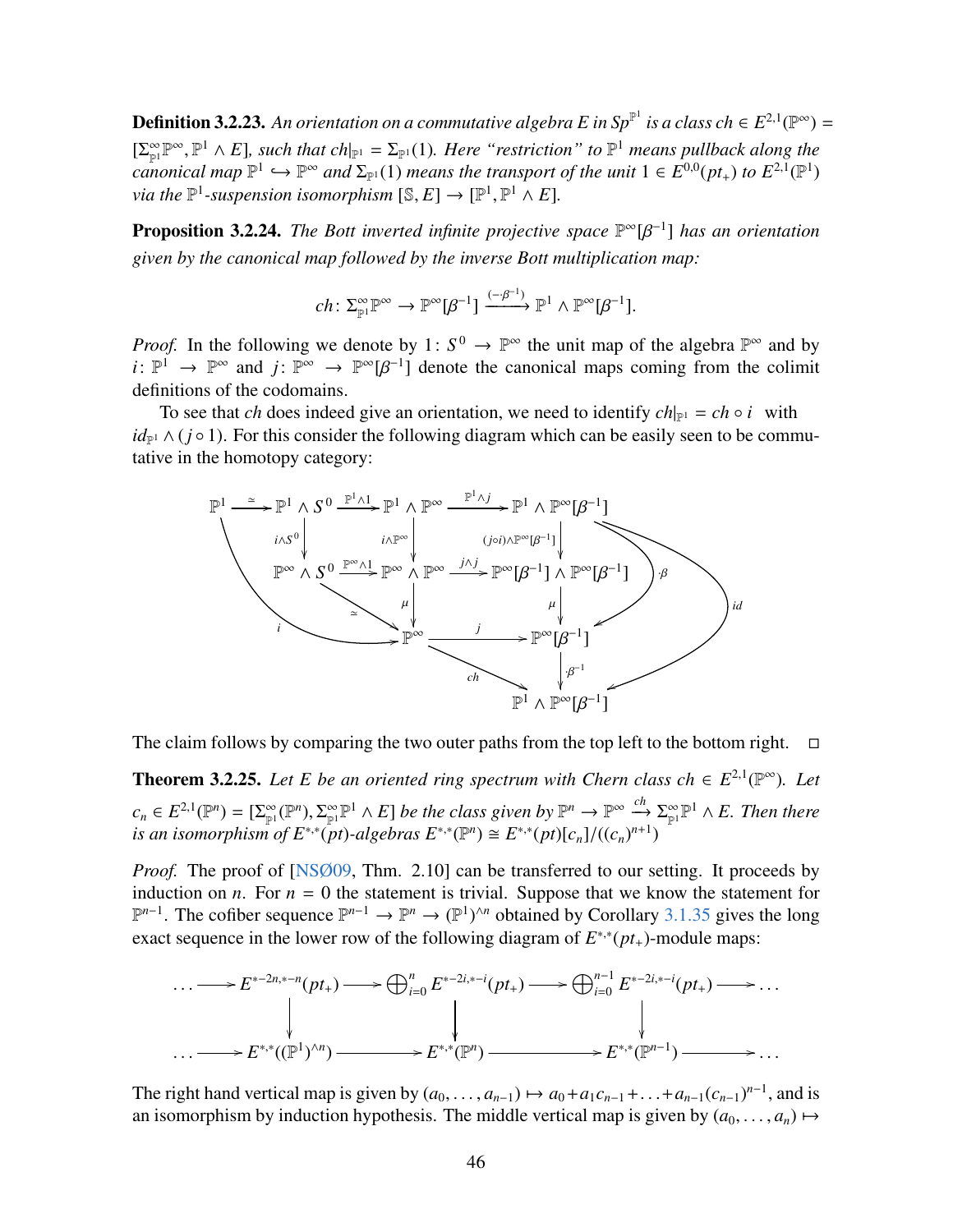$a_0 + a_1c_n + \ldots + a_{n-1}(c_n)^{n-1} + a_n(c_n)^n$ . The left hand vertical map is the *n*-fold  $\mathbb{P}^1$ -suspension isomorphism. The upper row is given by the inclusion of the *n*th summand and the projection isomorphism. The upper row is given by the inclusion of the *n*th summand and the projection to the first *n* summands, making it exact.

*Commutativity of the right hand square:* By definition of the classes  $c_i$  the class  $c_n: \mathbb{P}^n \to \mathbb{P}^{\infty} \to E$  gets mapped to  $c_{n-1}: \mathbb{P}^{n-1} \to \mathbb{P}^n \to \mathbb{P}^{\infty} \to E$ . By hypothesis  $E^{*,*}(\mathbb{P}^{n-1}) \cong E$  $E^{*,*}(pt_+)[c_{n-1}]/((c_{n-1})^n)$ , and the map  $E^{*,*}(\mathbb{P}^n) \to E^{*,*}(\mathbb{P}^{n-1})$  is an  $E^{*,*}(pt_+)$ -algebra map, so  $(c_+)^k$  gets mapped to  $(c_+)^k$  and in particular  $(c_+)^n$  gets mapped to  $(c_+)^n = 0$  $(c_n)^k$  gets mapped to  $(c_{n-1})^k$  and in particular  $(c_n)^n$  gets mapped to  $(c_{n-1})^n = 0$ .

*Commutativity of the left hand square:* The upper map followed by the right hand map sends  $a \in E^{*-2n,*-n}(pt_+)$  to  $a(c_n)^n$ . Since all maps are  $E^{*,*}(pt_+)$ -module maps, it is enough to consider the case  $a = 1$  and confirm that going first down, then right does also send 1 to  $(c_n)^n$ .

The map down is the *n*-fold  $\mathbb{P}^1$ -suspension isomorphism. Applying  $\mathbb{P}^1$ -suspension once to the unit  $1: \mathbb{S} \to E$  yields  $c_1 = ch|_{\mathbb{P}^1} : \mathbb{P}^1 \to \mathbb{P}^1 \land E$  by the definition of orientation. Before applying  $\mathbb{P}^1$ -suspension *n* times, note that the unit  $1: \mathbb{S} \to E$  is equivalent to

$$
\mathbb{S} \simeq \mathbb{S}^{\wedge n} \xrightarrow{1^{\wedge n}} E^{\wedge n} \xrightarrow{\mu_n} E.
$$

Thus the *n*-fold suspension of the unit is

$$
(\mathbb{P}^1)^{\wedge n} \xrightarrow{(c_1)^{\wedge n}} (\mathbb{P}^1)^{\wedge n} \wedge E^{\wedge n} \xrightarrow{id \wedge \mu_n} (\mathbb{P}^1)^{\wedge n} \wedge E.
$$

which by definition of the classes  $c_n$  can be factorized as

$$
(\mathbb{P}^1)^{\wedge n} \xrightarrow{(g_{0,1})^{\wedge n}} (\mathbb{P}^n)^{\wedge n} \xrightarrow{(c_n)^{\wedge n}} (\mathbb{P}^1)^{\wedge n} \wedge E^{\wedge n} \xrightarrow{\mu_n} (\mathbb{P}^1)^{\wedge n} \wedge E.
$$

By definition of the multiplication in the cohomology ring,  $(c_n)^n$  is the class of the composition of the upper horizontal maps in the following diagram

$$
\mathbb{P}^n \xrightarrow{\Delta} (\mathbb{P}^n)^{\wedge n} \xrightarrow{(c_n)^{\wedge n}} (\mathbb{P}^1 \wedge E)^{\wedge n} \simeq (\mathbb{P}^1)^{\wedge n} \wedge E^{\wedge n} \xrightarrow{id \wedge \mu_n} (\mathbb{P}^1)^{\wedge n} \wedge E
$$
  

$$
\xrightarrow{(p^1)^{\wedge n}} (\mathbb{P}^1)^{\wedge n}
$$

The factorization indicated by the triangle is the one given by Prop.  $3.1.40$ . Since the maps  $c<sub>n</sub>$ factor through the embedding to  $\mathbb{P}^{\infty}$ , by Lemma [3.1.38](#page-35-2) all the different  $g_{0,i}$  become equivalent after composing with  $c_n$ , hence the diagonal map can be replaced with  $g_{0,1}$ .

This shows that the *n*-fold  $\mathbb{P}^1$ -suspension of the unit, after precomposition with the cofiber map (which is the lower right horizontal map in the first diagram), becomes  $(c_n)^n$ .

To the left and to the right the diagram continues with horizontal maps given by the respective long exact sequences vertical maps given by and shifted versions of the left and right hand vertical ismorphisms. By the 5-Lemma the middle map is an isomorphism of  $E^{*,*}(pt_+)$ -modules. Hence we know that it is a ring with underlying set  $\{a_0 + a_1c_n + \ldots + a_nc^{n-1} + a_1c^n\}$  and  $E^{*,*}(pt_+)$  By Prop. 3, 1.42 it satisfies  $c^{n+1} = 0$  therefore it is  $a_{n-1}c_n^{n-1} + a_n c_n^n$  |  $a_i \in E^{*,*}(pt_+)$ }. By Prop. [3.1.42](#page-38-0) it satisfies  $c_n^{n+1} = 0$ , therefore it is isomorphic, as a ring, to  $E^{**}(pt_+)[c_n]/((c_n)^{n+1})$ ).  $\Box$ 

The pattern of the proof of Thm. [3.2.25](#page-45-0) is classical in topology. It has been applied to motivic spectra in [\[NSØ09\]](#page-64-2) and [\[GS09\]](#page-63-8). Some input along the lines of Prop. [3.1.40](#page-35-0) is needed in all these proofs but gets increasingly subtle passing from topology to motivic homotopy theory to our general setting.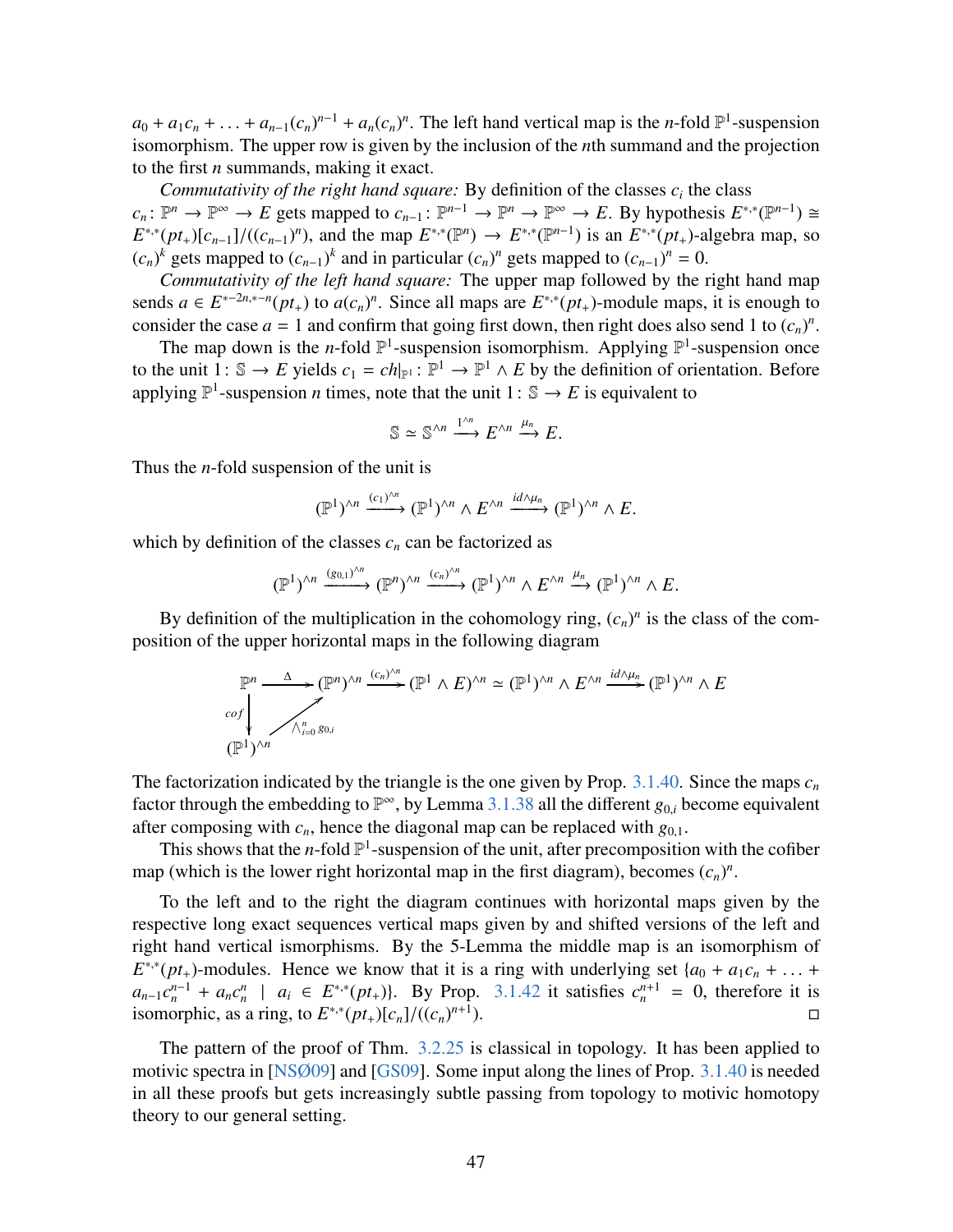<span id="page-47-0"></span>**Proposition 3.2.26.** Let E be an oriented spectrum. For any  $X \in Sp^{\mathbb{P}^1}$  we have an isomor*phism of*  $E^{*,*}(pt_+)$ *-modules*  $E^{*,*}(X \wedge \mathbb{P}^n_+) \cong E^{*,*}(X)[c_n]/((c_n)^{n+1})$ *.* 

*Proof.* By Lemma [3.2.9](#page-41-1)  $\Sigma_{\mathbb{P}^1}^{\infty} \mathbb{P}^n_+$  is a finite cell complex. Therefore we have the Künneth spectral sequence of Thm. [3.2.20.](#page-43-0) But the higher Tor-terms vanish since by Thm. [3.2.25](#page-45-0)  $E^{*,*}(\mathbb{P}^n_+)$  is a free  $E^{*,*}$ -module (this is an instance of [\[DI05,](#page-63-5) Rem. 8.7]).

Theorem 3.2.27. *Let E be an oriented spectrum. There is an isomorphism of graded rings*  $E^{*,*}(\mathbb{P}^{\infty}_+) \cong E^{*,*}(pt_+)[[c]].$ 

*Proof.* From the colimit expression  $\mathbb{P}^{\infty} \simeq \text{colim}(\mathbb{P}^1 \to \mathbb{P}^2 \to \mathbb{P}^3 \to \ldots)$  we have the Milnor exact sequence

$$
0 \to \lim_{n \in \mathbb{N}} E^{*+1,*}(\mathbb{P}^n) \to E^{*,*}(\mathbb{P}^{\infty}_+) \to \lim_{n \in \mathbb{N}} E^{*,*}(\mathbb{P}^n) \to 0.
$$

Since the transition maps in the limit diagram are surjective, the  $lim<sup>1</sup>$ -term vanishes, hence  $E^{*,*}(\mathbb{P}^{\infty}_{+}) \cong \lim_{n \in \mathbb{N}} E^{*,*}(pt_{+})[c]/(c^{n}) \cong E^{*,*}(pt_{+})[[c]].$ 

<span id="page-47-1"></span>**Proposition 3.2.28.** *For an oriented spectrum E we have*  $E^{*,*}((\mathbb{P}^{\infty} \times \mathbb{P}^{\infty})_{+})) \cong E^{*,*}(pt_+)[[x, y]]$ *where x, resp. y are the pullbacks along the first, resp. second, projection of the orientation classes of* P ∞*.*

Proof. 
$$
E^{*,*}(pt_+)[[x, y]] \cong E^{*,*}(pt_+)[[x]] \otimes_{E^{*,*}(pt_+)} E^{*,*}(pt_+)[[y]]
$$
  
\n $\cong (\lim_{n\in\mathbb{N}} E^{*,*}(pt_+)[x]/(x^n)) \otimes_{E^{*,*}(pt_+)} E^{*,*}(pt_+)[[y]]$   
\n $\cong (\lim_{n\in\mathbb{N}} E^{*,*}(pt_+)[x]/(x^n)) \otimes_{E^{*,*}(pt_+)} E^{*,*}(\mathbb{P}^{\infty}_+)$   
\n $\cong \lim_{n\in\mathbb{N}} (E^{*,*}(\mathbb{P}^{\infty}_+)[x]/(x^n))$   
\n $\cong \lim_{n\in\mathbb{N}} E^{*,*}(\mathbb{P}^n_+ \wedge \mathbb{P}^{\infty}_+)$  (Prop. 3.2.26)  
\n $\cong E^{*,*}(\text{colim}_{n\in\mathbb{N}}(\mathbb{P}^n_+ \wedge \mathbb{P}^{\infty}_+)$  (lim<sup>1</sup>-term vanishes)  
\n $\cong E^{*,*}(\text{colim}_{n\in\mathbb{N}}(\mathbb{P}^n_+ \wedge \mathbb{P}^{\infty}_+))$  (A preserves colimits)  
\n $\cong E^{*,*}((\mathbb{P}^{\infty} \times \mathbb{P}^{\infty})_+)$ 

Prop. [3.2.28](#page-47-1) implies that we get a formal group law on  $E^{*,*}((\mathbb{P}^{\infty} \times \mathbb{P}^{\infty})_{+})$  for any oriented cohomology theory.

 $\Box$ 

For what follows, note the expression of the classes  $c_n$  through virtual line bundles: with the notation  $\mathbf{t}_n : \mathbb{P}^n \to \mathbb{P}^\infty$  for the canonical map of Rem. [3.2.22](#page-44-1) we have  $c_n = \beta^{-1} \cdot (\mathbf{t}_n - 1)$ .<br>Note that this makes sense for  $n = \infty$ Note that this makes sense for  $n = \infty$ .

<span id="page-47-2"></span>Proposition 3.2.29. *The formal group law of the Snaith spectrum is given by*

$$
f(x, y) = x + y + \beta xy \in K^{*,*}(pt_+)[[x, y]] \cong K^{*,*}((\mathbb{P}^\infty \times \mathbb{P}^\infty)_+)
$$

*Proof.* Denoting the multiplication map by  $\mu: \mathbb{P}^{\infty} \times \mathbb{P}^{\infty} \to \mathbb{P}^{\infty}$ , we need to calculate the pullback of the orientation class x along  $\mu$ . For this remember the definition of x as  $(t, -1) \cdot \mathcal{B}^{-1}$ pullback of the orientation class *x* along  $\mu$ . For this remember the definition of *x* as  $(t_{\infty}-1)\cdot\beta^{-1}$ <br>and the splitting  $t = (t - 1) + 1$  into the restrictions to  $\mathbb{P}^{\infty}$  resp. *nt* (see Rem. 3.2.22). By and the splitting  $\mathbf{t}_{\infty} = (\mathbf{t}_{\infty} - 1) + 1$  into the restrictions to  $\mathbb{P}^{\infty}$ , resp  $pt_+$  (see Rem. [3.2.22\)](#page-44-1). By the construction of  $\mathbb{P}^{\infty}[\beta^{-1}]$  the class  $\mathbf{t}_{\infty}$  is the class of a ring map, therefore the right rectangle<br>in the following diagram commutes: in the following diagram commutes: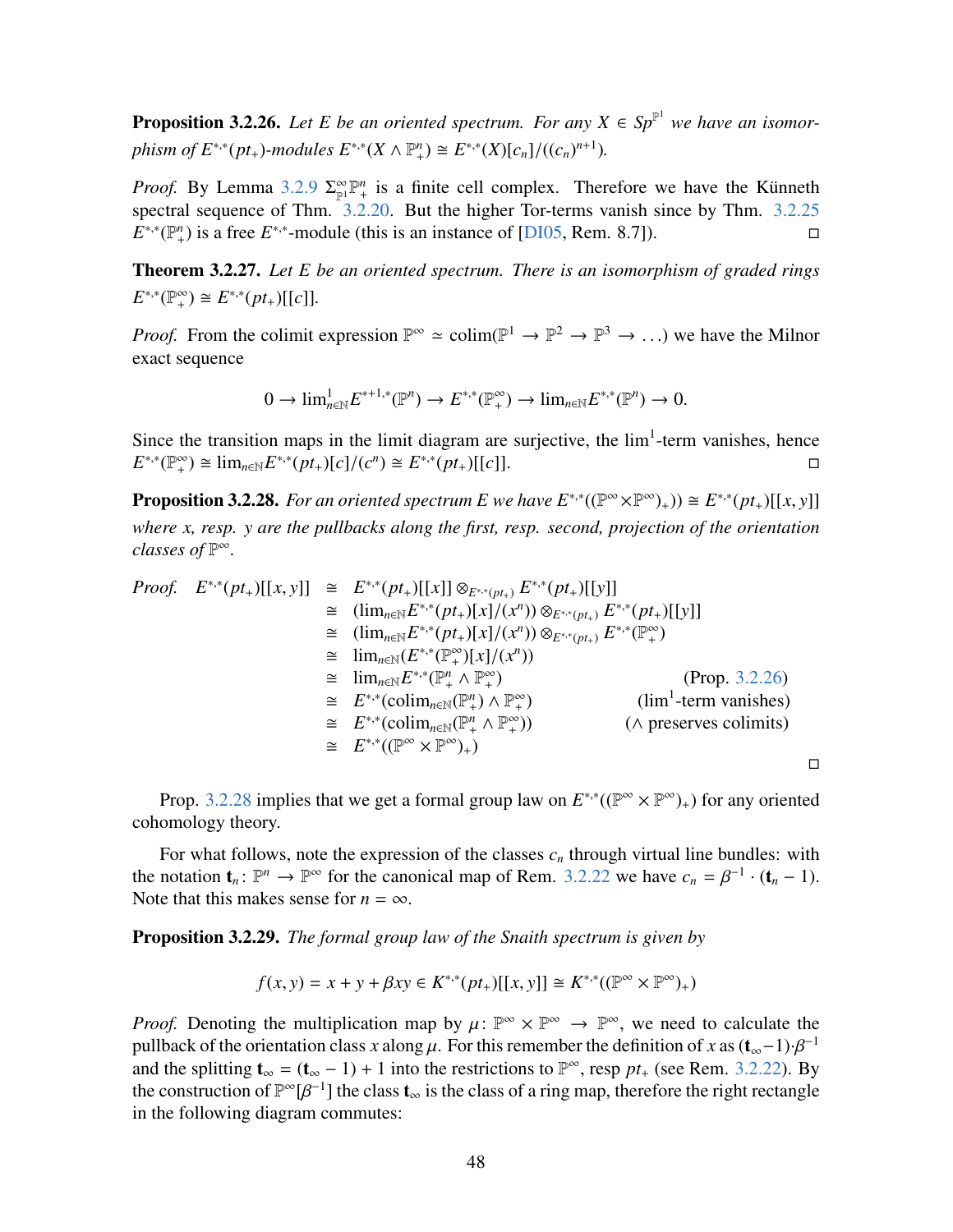

We first consider the pullback along the right hand square. This gives us

 $(\mu_+)^*(t_\infty) = [t_\infty \circ m_+] = [\mu \circ (t_\infty \wedge t_\infty)] = pr_1^*(t_\infty) \cdot pr_2^*(t_\infty).$ 

Next we see what happens to the reduced class under pullback:

$$
\mu^*(\mathbf{t}_{\infty}-1) = \mu_+^*(\mathbf{t}_{\infty}) - 1 = pr_1^*(\mathbf{t}_{\infty}) \cdot pr_2^*(\mathbf{t}_{\infty}) - 1 = pr_1^*(\mathbf{t}_{\infty}-1) \cdot pr_2^*(\mathbf{t}_{\infty}-1) + pr_1^*(\mathbf{t}_{\infty}-1) + pr_2^*(\mathbf{t}_{\infty}-1)
$$

Here the first equality is given by switching from the path along the middle curved arrow and μ to the path along  $\mathbf{t}_{\infty}, \mu_{+}$  and the inclusion  $\mathbb{P}^{\infty} \times \mathbb{P}^{\infty} \to (\mathbb{P}^{\infty} \times \mathbb{P}^{\infty})_{+} \simeq \mathbb{P}^{\infty}_{+} \wedge \mathbb{P}^{\infty}_{+} \to \text{pullback}$ <br>along the latter has the effect of subtracting 1 from a cohomology along the latter has the effect of subtracting 1 from a cohomology class.

For the second equality we switched further to the path along the multiplication map, the map  $t_{\infty} \wedge t_{\infty}$  and the inclusion. For the third equality we used that pr<sup>\*</sup><sub>1</sub> and pr<sup>\*</sup><sub>2</sub> are ring maps.

Finally, multiplying both sides of the equation with  $\beta^{-1}$ , using that all pullback maps are  $(\alpha t)$ . module maps and using  $x = (t - 1) \cdot \beta^{-1}$  we obtain  $u^*(x) = u^*(t - 1) \cdot \beta^{-1}$ .  $K^{*,*}(pt_+)$ -module maps, and using  $x = (\mathbf{t}_{\infty} - 1) \cdot \beta^{-1}$ , we obtain  $\mu^*(x) = \mu^*((\mathbf{t}_{\infty} - 1) \cdot \beta^{-1}) =$ <br>pr<sup>\*</sup>(**t** = 1) $\beta^{-1}$ , pr<sup>\*</sup>(**t** = 1) $\beta^{-1}\beta$  + pr<sup>\*</sup>(**t** = 1) $\beta^{-1}$  + pr<sup>\*</sup>(**t** = 1) $\beta^{-1}$  =  $\beta$  xy + x + y as  $pr_1^*(t_\infty - 1)\beta^{-1} \cdot pr_2^*(t_\infty - 1)\beta^{-1}\beta + pr_1^*(t_\infty - 1)\beta^{-1} + pr_2^*(t_\infty - 1)\beta^{-1} = \beta xy + x + y$  as claimed. □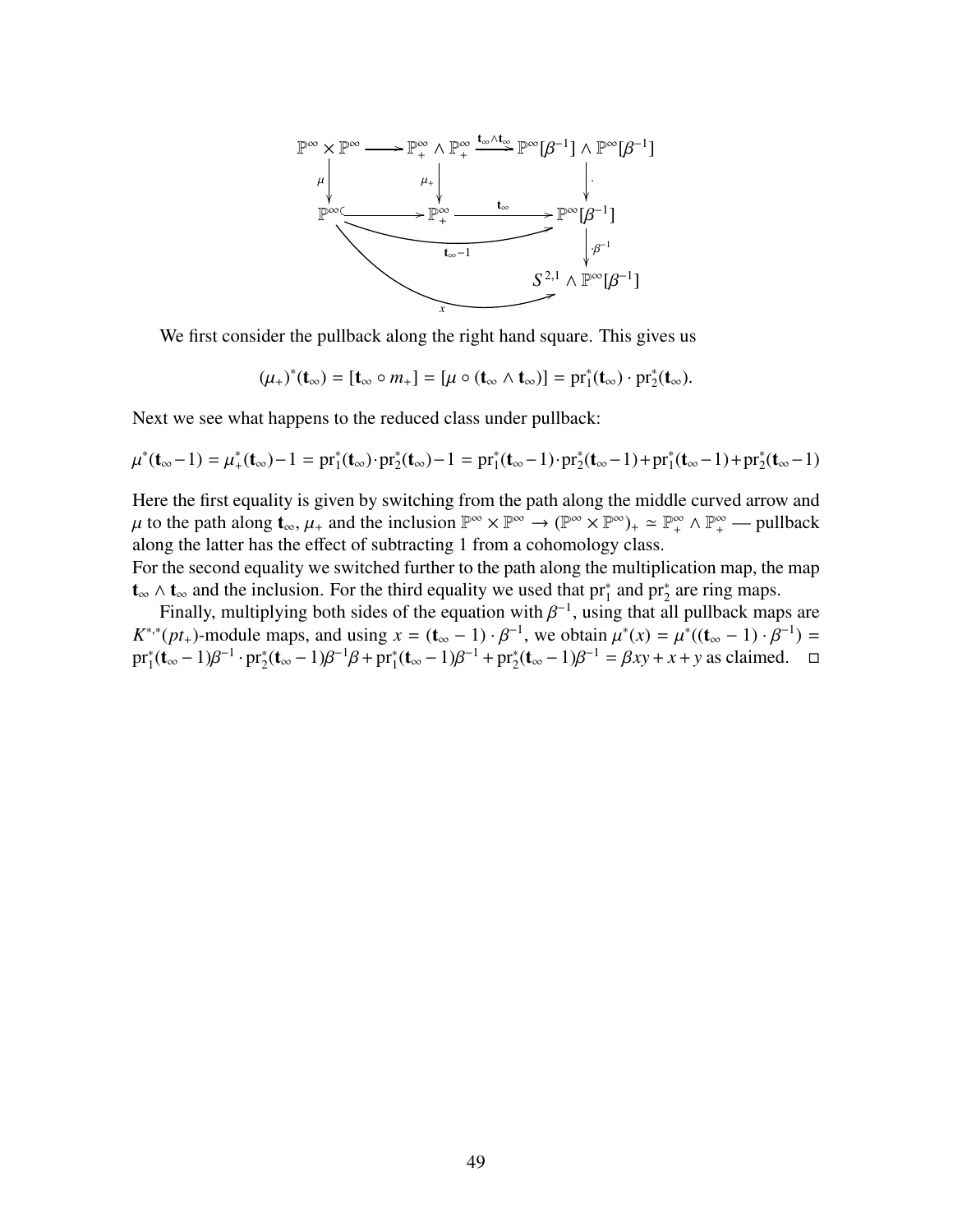#### <span id="page-49-0"></span>3.3 Cohomology operations

#### <span id="page-49-1"></span>3.3.1 Adams operations

In usual ring theory it is a fact that monoid rings are Ψ-rings: If *M* is a commutative monoid and *R* a commutative ring, then the free *R*-module on *M* has a ring structure and power operations  $\Psi^k$ :  $R[M] \rightarrow R[M], \Sigma_i^n$ <br>These obviously satisfy  $\Psi^k \circ \Psi^l$  $\sum_{i=0}^{n} a_i m_i \mapsto \sum_{i=1}^{n} a_i$  $\int_{i=0}^{n} a_i (m_i)^k$ , which are ring homomorphisms. These obviously satisfy  $\Psi^k \circ \Psi^l = \Psi^{kl}$  and hence commute. Following the usual intuition which compares the formation of a suspension spectrum to the formation of a free module, we can establish the same in our setting.

Proposition 3.3.1.  $\Sigma_{\mathbb{P}^1}^{\infty} \mathbb{P}^{\infty}_+$  is a (Comm⊗ Ψ)-algebra (in the terminology of the end of Remark *[2.6.4.](#page-22-0)*

*Proof.* The (Comm  $\otimes \Psi$ )-algebra structure on  $\mathbb{P}^{\infty}$  that we established in Remark [2.6.4](#page-22-0) is preserved under the monoidal functor  $\Sigma_x^{\infty}$  $(-)_{+}$ .  $□$ 

<span id="page-49-2"></span>**Corollary 3.3.2.** We have a sequence of commuting algebra endomorphisms  $\psi^k$  ( $k \in \mathbb{N}$ ) on  $\sum_{\mathbb{P}^1}^{\infty} \mathbb{P}^{\infty}$ , satisfying  $\psi^k \circ \psi^l \simeq$  ψ *kl .*

It is natural to ask whether the operations  $\psi^k$  are passed on to  $\mathbb{P}^{\infty}[\beta^{-1}]$ . This is in general the case. For example the Adams operations on complex *K*-theory are unstable operanot the case. For example the Adams operations on complex *K*-theory are unstable operations, and the operation  $\psi^k$  only becomes stable after inverting *k*. The same is true in our setting. For this remember that our stable  $\infty$ -category is tensored over topological specsetting. For this remember that our stable  $\infty$ -category is tensored over topological spectra, hence multiplication with endomorphisms of the sphere spectrum makes sense, and in particular we can invert integers by tensoring with the suitably localized sphere. We will construct an operation  $\Psi^k$  on the *k*-localization of  $\mathbb{P}^{\infty}[\beta^{-1}]$  which is a continuation of  $\psi^k$ . For this we make a sequence of observations. For ease of notation we abbreviate  $x := \mathbb{P}^1$  and this we make a sequence of observations. For ease of notation we abbreviate  $x := \mathbb{P}^1$  and  $M_+ := \sum_{\mathbb{P}^1}^{\infty} \mathbb{P}^{\infty}_+$ .

1. The following diagram commutes in the homotopy category (where  $\mu_n$  denotes the product of *n* factors coming from the monoid structure of *M*, and  $\mu := \mu_2$ :

$$
x_{+} \wedge x_{+} \wedge \underbrace{M_{+} \xrightarrow{id \wedge \beta_{+} \wedge id} x_{+}}_{\beta_{+} \wedge \beta_{+} \wedge id} \wedge M_{+} \wedge M_{+} \xrightarrow{id \wedge \mu_{+}} x_{+} \wedge M_{+} \xrightarrow{\beta_{+} \wedge id} \wedge M_{+} \wedge M_{+}
$$
\n
$$
M_{+} \wedge M_{+} \wedge M_{+} \xrightarrow{id \wedge \mu_{+}} M_{+} \wedge M_{+} \xrightarrow{\beta_{+} \wedge id} M_{+}
$$
\n
$$
M_{+} \wedge M_{+} \wedge M_{+} \xrightarrow{\mu_{+}} M_{+}
$$
\n
$$
(u_{3})_{+}
$$

Indeed, this involves just the functoriality of the monoidal structure  $\land$  and the compatibility of the several multiplication maps on *M*. Similar diagrams can be drawn for a larger number of  $\mathbb{P}^1$ -factors. This tells us that, unsurprisingly, carrying out a number of Bott multiplications step by step or all at once amounts to the same. It means that the lowest area in the next diagram commutes.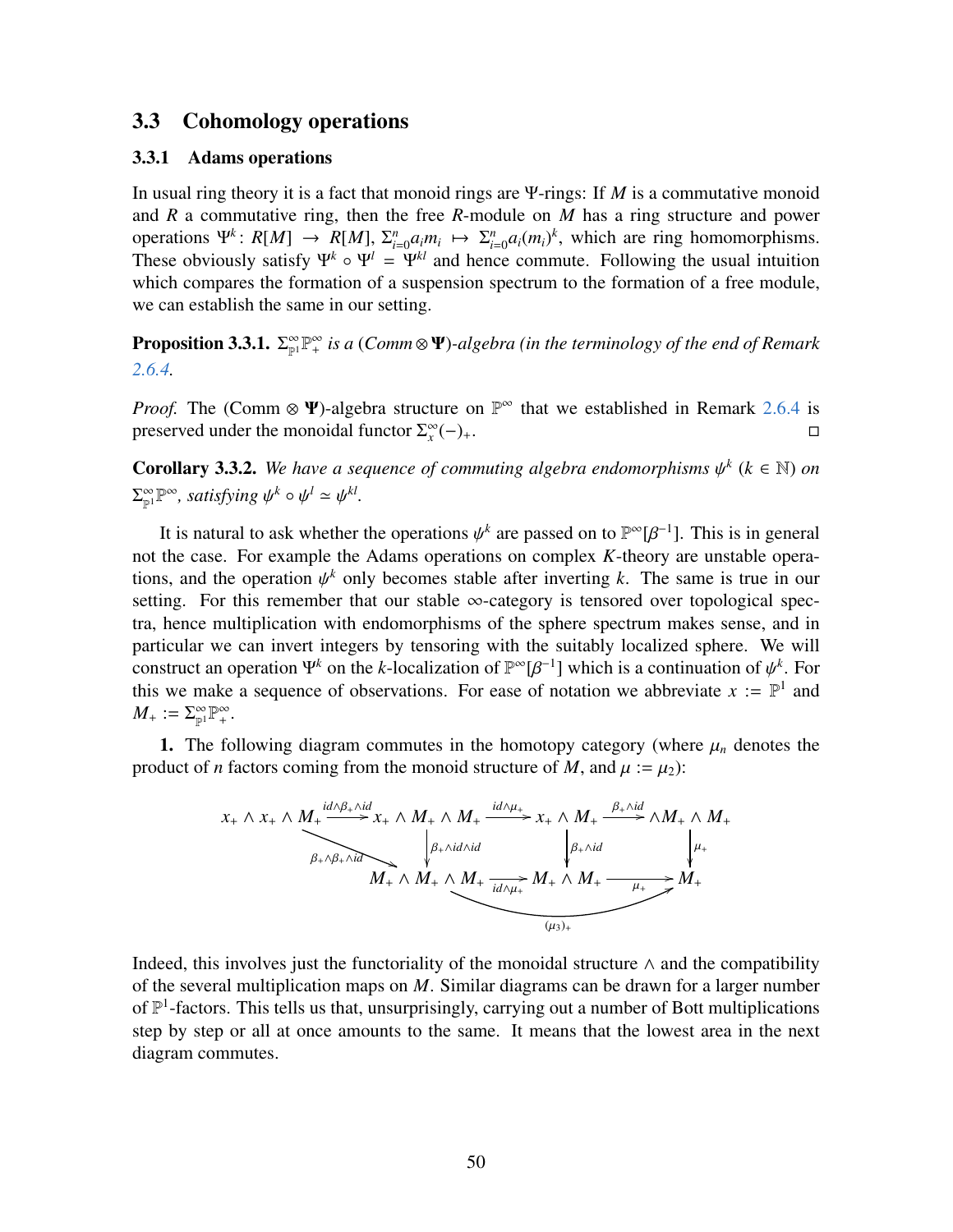2. The following diagram commutes in the homotopy category:



This says, again in accordance with intuition, that first applying Bott multiplication, then Ψ*<sup>k</sup>* is the same as first applying Ψ*<sup>k</sup>* , then *k* times Bott multiplication (up to homotopy). This in turn implies the commutativity of the next diagram.

3. Tensoring the previous diagram with  $x^{-i}$ ,  $(i \in \mathbb{N})$  we obtain the ingredients of the following diagram:

$$
M_{+} \xrightarrow{\sim} x^{-1} \wedge x \wedge M_{+} \longrightarrow x^{-1} \wedge x_{+} \wedge M_{+} \longrightarrow x^{-1} \wedge M_{+} \wedge M_{+} \xrightarrow{x^{-1} \wedge \mu_{+}} x^{-1} \wedge M_{+} \longrightarrow \dots
$$
  
\n
$$
M_{+} \xrightarrow{\cong} x^{-1} \wedge x \wedge M_{+} \longrightarrow x^{-1} \wedge x_{+}^{k} \wedge M_{+} \xrightarrow{id \wedge ((\beta) \circ ... \circ (\beta))} x^{-1} \wedge M_{+} \longrightarrow \dots
$$

To the right the diagram continues with copies of the same and an increasing amount of  $x^{-1}$ factors. Again this diagram commutes in the homotopy category. A map between two *linear* diagrams in the homotopy category, as we have it here, can always be lifted to a genuine map of diagrams in the ∞-category.

Clearly the colimit of the upper linear diagram is  $M[\beta^{-1}]$ . Up to now everything worked<br>an arbitrary monoid with a pointed map  $\beta: x \to M$ . It is in the calculation of the colimit for an arbitrary monoid with a pointed map  $\beta$ :  $x \to M$ . It is in the calculation of the colimit of the lower diagram where we will now use the fact that our *x* is  $\mathbb{P}^1$ , more precisely in the next Lemma.

<span id="page-50-0"></span>**Lemma 3.3.3.** *The composition*  $x \hookrightarrow x_+ \xrightarrow{\Delta_+} (x^k)_+$  *is equivalent to the k-fold diagonal in spectra*  $x \to \bigvee_{j=1}^{k} x$ .

*Proof.* From the distributivity of  $\land$  over  $\lor$  we obtain

$$
(x^k)_+ \simeq (x_+)^{\wedge k} \simeq (x \vee pt_+)^{\wedge k} \simeq (\bigvee_{i=0}^k \bigvee_{j=1}^{{k \choose i}} x^{\wedge i}).
$$

We precompose this with the map  $x \hookrightarrow x_+ \xrightarrow{\Delta_+} (x^k)_+$  and determine what the map to each summand is By Prop. 3.1.42 the diagonal maps from  $\mathbb{P}^1$  to  $(\mathbb{P}^1)^{\wedge i}$  are zero for  $i > 2$ . The map summand is. By Prop. [3.1.42](#page-38-0) the diagonal maps from  $\mathbb{P}^1$  to  $(\mathbb{P}^1)^{\wedge i}$  are zero for  $i \ge 2$ . The map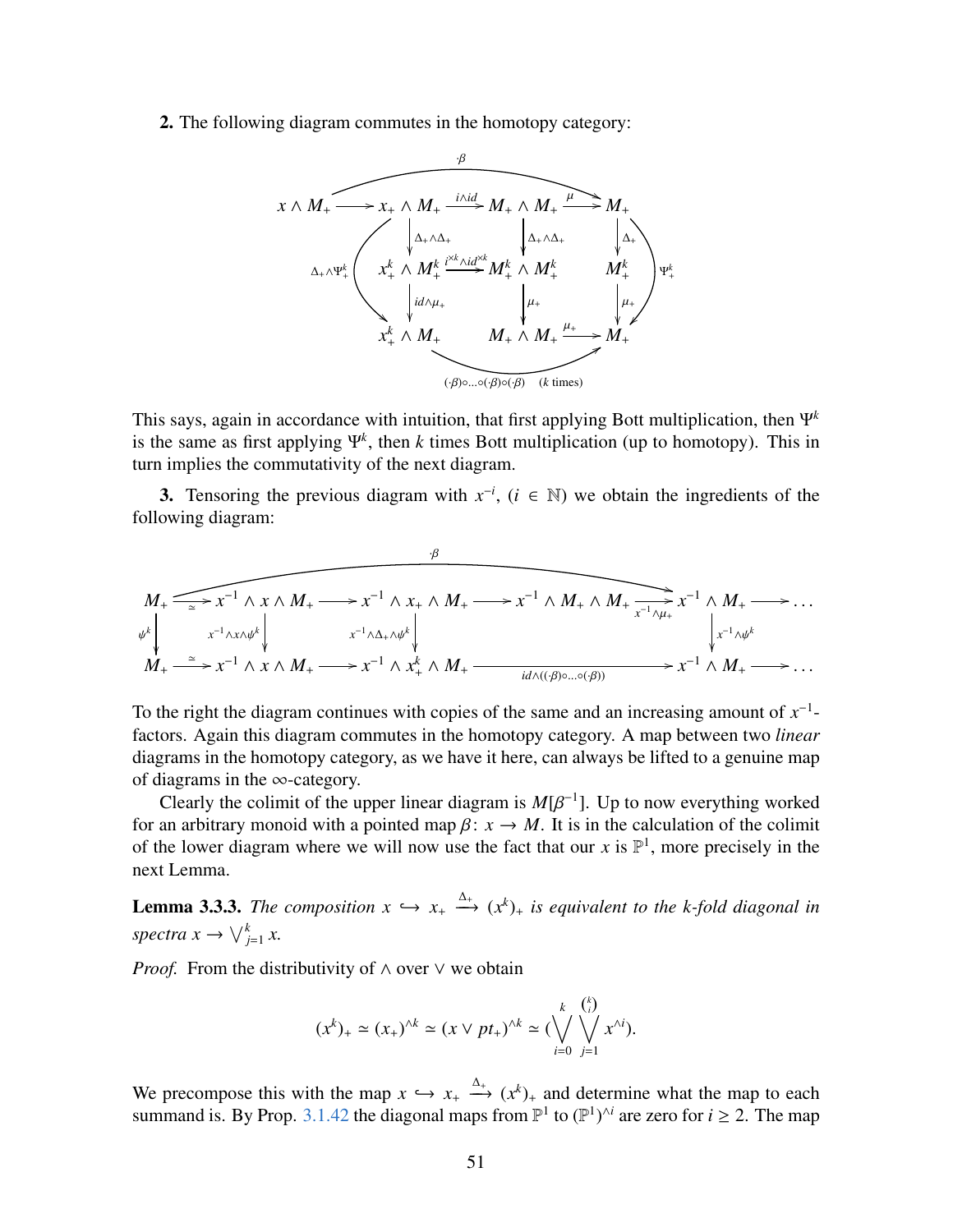to the zeroth summand  $x^0 \approx pt_+$  is zero as well because *x* maps as the complement of  $pt_+$ into  $x_+$ . Finally the maps to the *k* factors of the form  $x^{\wedge 1} \simeq x$  are equivalent to the identity, because we have splits  $x \to x_+ \to (x^k)_+ \to x_+ \to x$  where the first map is the inclusion  $x \to x \lor pt_+$ , the second map is the diagonal in X, the third map is a projection in X and fourth map is the projecting away the basepoint.

Altogether this shows that the map in question in the *k*-fold diagonal *for the product in spectra* (not in X)  $\Box$ 

<span id="page-51-0"></span>Lemma 3.3.4. *The colimit of the lower line in the above diagram is the k-local Snaith spectrum*  $\mathbb{P}^{\infty}[\beta^{-1}]_{(k)}$ *.* 

*Proof.* The claim follows from the fact that the composite map  $M_+ \to x^{-1} \wedge M_+$  in the lower line is multiplication with *k* followed by Bott multiplication.

To see this, note that by Lemma [3.3.3](#page-50-0) the composition of the first two maps of the lower line is equivalent to

$$
M_+ \simeq x^{-1} \wedge x \wedge M_+ \to x^{-1} \wedge (\bigvee_{j=1}^k x) \wedge M_+ \simeq \bigvee_{j=1}^k x^{-1} \wedge x \wedge M_+ \simeq \bigvee_{j=1}^k M_+
$$

i.e. to the *k*-fold diagonal of  $M_{+}$  in spectra.

On the other hand, the inclusion of a summand of  $\bigvee_{j=1}^{k} M_{+}$  into  $x^{-1} \wedge x_{+}^{k} \wedge M_{+}$  can be split as

*M*<sub>+</sub> ≃ *x*<sup>-1</sup> ∧ *x* ∧ *M*<sub>+</sub> ⇔ *x*<sup>-1</sup> ∧ *x*<sub>+</sub> ∧ *M*<sub>+</sub> ⇔ *x*<sup>-1</sup> ∧ ((*x*<sub>+</sub> ∧ *M*<sub>+</sub>)) ∨ (*x*<sup>*k*-1</sup> ∧ *M*<sub>+</sub>))

Now it suffices to notice that the *k*-fold Bott multiplication map factors as

$$
x^{-1} \wedge (x^{k})_{+} \wedge M_{+} \cong x^{-1} \wedge x_{+} \wedge (x^{k-1})_{+} \wedge M_{+}
$$
  
\n
$$
\cong x^{-1} \wedge x_{+} \wedge (pt_{+} \vee x^{k-1}) \wedge M_{+}
$$
  
\n
$$
\cong x^{-1} \wedge ((x_{+} \wedge M_{+}) \vee (x^{k-1} \wedge M_{+}))
$$
  
\n
$$
\xrightarrow{x^{-1} \wedge ((\mathcal{B})^{\vee id})} x^{-1} \wedge (M_{+} \vee (x^{k-1} \wedge M_{+}))
$$
  
\n
$$
\cong x^{-1} \wedge (x^{k-1})_{+} \wedge M_{+}
$$
  
\n
$$
\xrightarrow{x^{-1} \wedge ((\mathcal{B})^{\circ (k-1)})} x^{-1} \wedge M_{+}
$$

Thus the *k*-fold Bott multiplication can be split up as taking place on the first summand once and on the second summand the other times. Since the inclusion only meets the first summand, it is connected to one Bott multiplication. Thus the third map in the lower line, restricted to each summand of  $\bigvee_{j=1}^{k} M_{+}$  is 1-fold multiplication by the Bott element.

Therefore the composition of the lower three lines is: *k*-fold diagonal, followed by *k*-fold codiagonal, followed by 1-fold Bott multiplication, i.e. multiplication by *k* followed by Bott multiplication.

<span id="page-51-1"></span>**Corollary 3.3.5.** *There exist maps of spectra*  $\Psi^k$ :  $\mathbb{P}^{\infty}[\beta^{-1}] \to \mathbb{P}^{\infty}[\beta^{-1}]_{(k)}$  *and*  $\Psi^k$ :  $\mathbb{P}^{\infty}[\beta^{-1}]_{(k)} \to \mathbb{P}^{\infty}[\beta^{-1}]_{(k)}$ P ∞[β −1 ](*k*) *fitting into a commutative diagram*

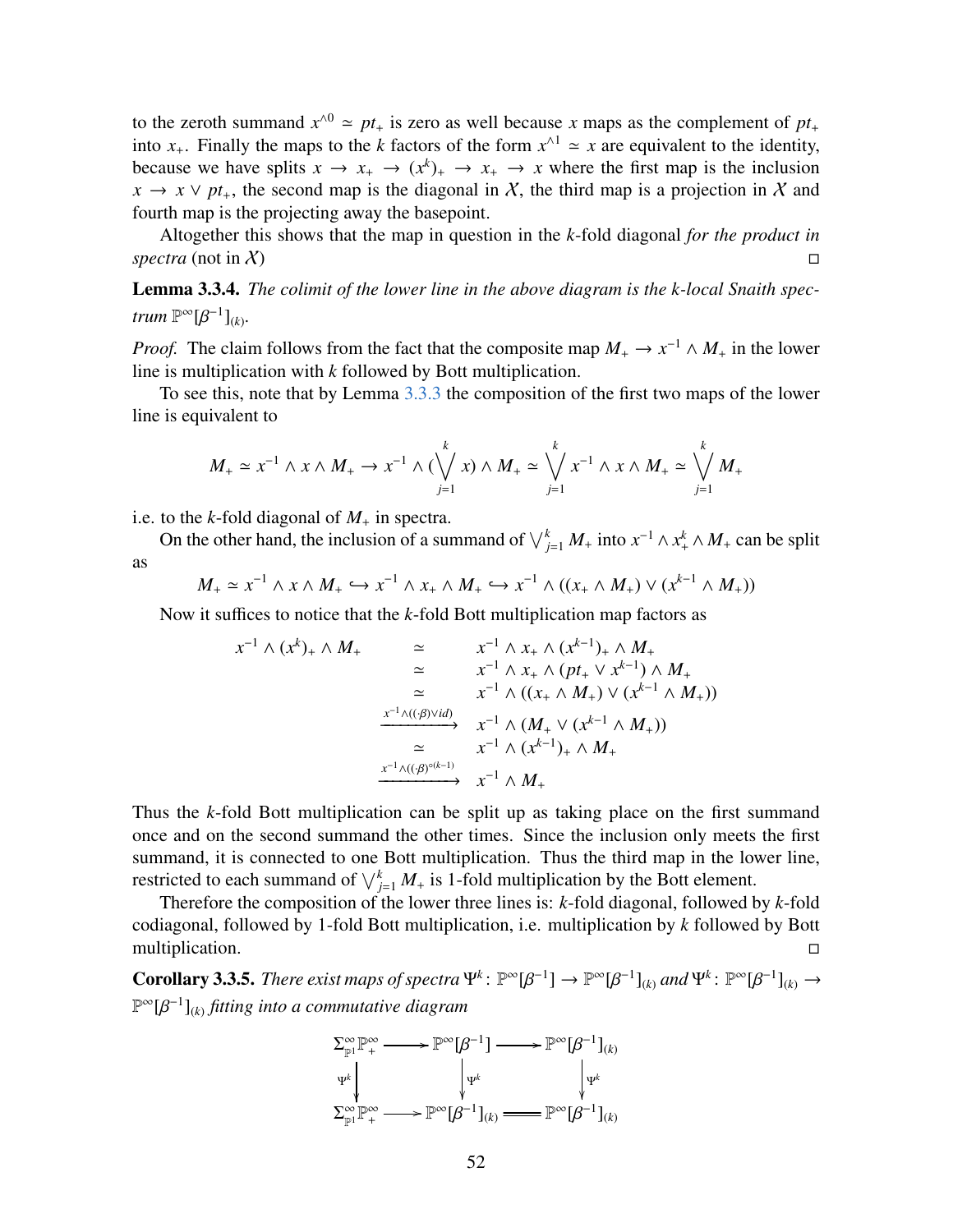*where the horizontal maps are the canonical maps stemming from the colimit descriptions of their targets.*

*Proof.* The morphism of diagrams constructed in point 3. induces the left hand square. The upper colimit is  $\mathbb{P}^{\infty}[\beta^{-1}]$  by definition, the lower colimit has been identified in Lemma [3.3.4.](#page-51-0)<br>By the universal property of k-localization the middle vertical map factors through the canon-By the universal property of *k*-localization the middle vertical map factors through the canonical map  $\mathbb{P}^{\infty}[\beta^{-1}] \to \mathbb{P}^{\infty}[\beta^{-1}]_{(k)}$ . В последните поставите на селото на селото на селото на селото на селото на селото на селото на селото на се<br>Селото на селото на селото на селото на селото на селото на селото на селото на селото на селото на селото на

#### <span id="page-52-0"></span>3.3.2 Cohomology operations

We now aim to describe the homotopy classes of endomorphisms of the Snaith spectrum  $K :=$  $\mathbb{P}^{\infty}[\beta^{-1}]$ . From the colimit definition of  $\mathbb{P}^{\infty}[\beta^{-1}]$  we obtain a limit description of mapping spectra: spectra:

$$
\underline{\sup}_{\mathsf{Sp}^{\mathbb{P}^1}}(\mathbb{P}^{\infty}[\beta^{-1}], S^{s,t} \wedge \mathbb{P}^{\infty}[\beta^{-1}]) \simeq \underline{\sup}_{\mathsf{Sp}^{\mathbb{P}^1}}(\text{colim}(\mathbb{P}^{\infty}_+ \xrightarrow{\beta} \mathbb{P}^{\infty}_+ \xrightarrow{\beta} \dots), S^{s,t} \wedge \mathbb{P}^{\infty}[\beta^{-1}])
$$
  
\n
$$
\simeq \lim \left( \dots \xrightarrow{(\beta)^*} \underline{\sup}_{\mathsf{Sp}^{\mathbb{P}^1}}(\mathbb{P}^{\infty}_+, S^{s,t} \wedge \mathbb{P}^{\infty}[\beta^{-1}]) \xrightarrow{(\beta)^*} \underline{\sup}_{\mathsf{Sp}^{\mathbb{P}^1}}(\mathbb{P}^{\infty}_+, S^{s,t} \wedge \mathbb{P}^{\infty}[\beta^{-1}]) \right)
$$
  
\nAfter applying  $\pi_0$ , this earns us a short exact sequence featuring  $[K, S^{s,t} \wedge K] =$   
\n
$$
[\mathbb{P}^{\infty}[\beta^{-1}], S^{s,t} \wedge \mathbb{P}^{\infty}[\beta^{-1}]] = \pi_0 \underline{\sup}_{\mathsf{Sp}^{\mathbb{P}^1}}(\mathbb{P}^{\infty}[\beta^{-1}], S^{s,t} \wedge \mathbb{P}^{\infty}[\beta^{-1}]).
$$

<span id="page-52-1"></span>**Proposition 3.3.6.** *There is an exact sequence of K*<sup>∗,∗</sup>(*pt*<sub>+</sub>)-modules

$$
0 \to \lim_{n \in \mathbb{N}} K^{*,*,*,++-1}(pt_+)[[x]] \to [K, S^{s,t} \wedge K] \to \lim_{n \in \mathbb{N}} K^{*,*,*,++}(pt_+)[[x]] \to 0
$$

*Proof.* This is the Milnor exact sequence associated to the colimit map  $[K, S^{s,t} \wedge K] \cong$  $\text{[colim}(\mathbb{P}_{+}^{\infty} \xrightarrow{\beta^{-1}} \mathbb{P}_{+}^{\infty} \xrightarrow{\beta^{-1}} \dots), S^{s,t} \wedge \mathbb{P}^{\infty}[\beta^{-1}]\rightarrow \text{lim}(\dots \rightarrow K^{*+s,*+t}(\mathbb{P}^{\infty}) \rightarrow K^{*+s,*+t}(\mathbb{P}^{\infty})) \square$ 

The right hand term is a limit of  $K^{*,*}(pt_+)$ -modules whose transition maps are given by pullback along the Bott multiplication map. First we need to understand this pullback map.

<span id="page-52-2"></span>Lemma 3.3.7. *The pullback along the Bott multiplication is the map*

$$
K^{*,*}(pt_+)[[x]] \to K^{*,*}(pt_+)[[x]], \ f \mapsto (x\beta + 1) \cdot \frac{\partial f}{\partial x}
$$

*Proof.* We decompose the Bott multiplication map into the following pieces:

$$
\mathbb{P}^1 \land \mathbb{P}^{\infty}_+ \to \mathbb{P}^1_+ \land \mathbb{P}^{\infty}_+ \to \mathbb{P}^{\infty}_+ \land \mathbb{P}^{\infty}_+ \xrightarrow{\mu_+} \mathbb{P}^{\infty}_+
$$

Pullback along these pieces corresponds, after applying Snaith *K*-theory, to the following sequence of  $K^{*,*}(pt_+)$ -module maps:

$$
K^{*,*}(pt_+)[[x]] \to K^{*,*}(pt_+)[[x,y]] \to K^{*,*}(pt_+)[[x,y]]/(y^2) \to y \cdot K^{*,*}(pt_+)[[x]] \cong K^{*,*}(pt_+)[[x]]
$$

Here the first map sends *x* to the formal group law  $xy\beta + x + y$ . Since it is a ring map, it sends  $x^n$  to  $(xy\beta + x + y)^n$ .<br>The second man delete

The second map deletes all summands in which a factor of  $y^2$  occurs. Thus  $(xy\beta + x + y)^n =$ <br>  $x^2 + 1 + xy^n = \sum_{n=1}^n {n \choose n} y^i (x\beta + 1)^{i} x^{n-i}$  gets sent to  $x^n + ny^2 + 1 + y^{n-1}$  $(y(x\beta + 1) + x)^n = \sum_{i=0}^n {n \choose i}$  $\int_{i}^{n}$   $y^{i} (x\beta + 1)^{i} x^{n-i}$  gets sent to  $x^{n} + ny(x\beta + 1)x^{n-1}$ .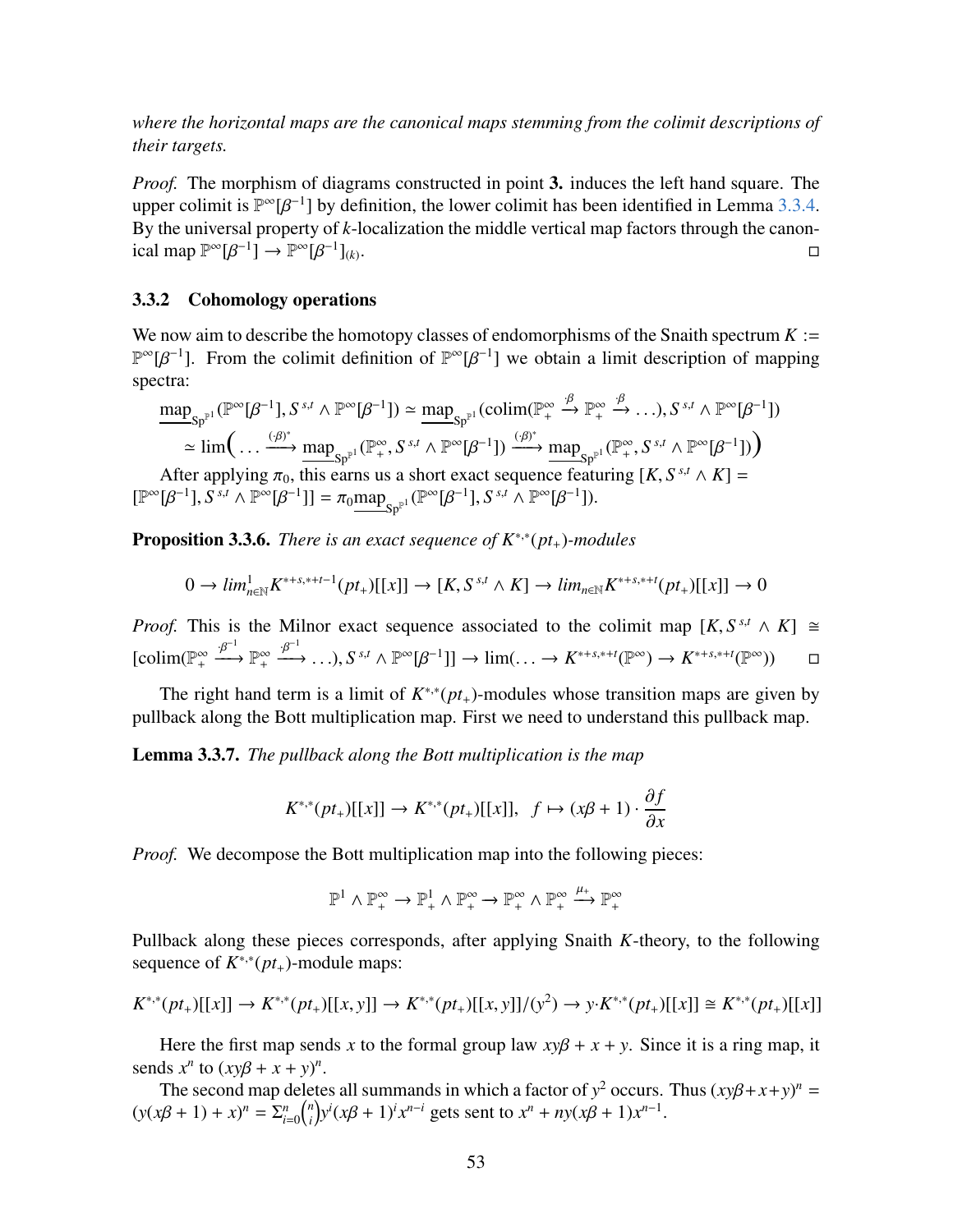The third map projects to the summand where the *y* occurs and the fourth map, the isomorphism, divides by *y*. Thus altogether  $x^n$  gets sent to  $n(x\beta + 1)x^{n-1} = (x\beta + 1) \cdot \frac{\partial x^n}{\partial x}$ . Since multiplying with a fixed polynomial and deriving are  $K^{*,*}(nt)$ -linear operations, the man morphism, arrives by y. Thas anogened x gets sent to  $h(xp + 1)x = (xp + 1)^{-\delta_x}$ . Since multiplying with a fixed polynomial and deriving are  $K^{*,*}(pt_+)$ -linear operations, the map is the one of the claim when restricted to polynomials  $K^{*,*}(pt_+)[x] \subseteq K^{*,*}(pt_+)[[x]]$ . But polynomials are dense in power series for the limit topology, and Bott multiplication can be assembled as a a colimit of its restrictions to the finite stages  $\mathbb{P}^n$  and therefore is continuous. Hence the description of the claim is valid for all power series.

Up to the unit  $\beta$  these transition maps are the same as those of Riou [\[Rio10,](#page-64-6) Prop. 5.2.3], who arrived at them for the same reasons but in a different way (namely by considering known properties of *K*-theory, not by the Snaith construction). Riou has given sufficient criteria for the  $lim<sup>1</sup>$ -term to vanish:

<span id="page-53-0"></span>Proposition 3.3.8 ([\[Rio10,](#page-64-6) Prop. 5.2.5]). *Let A be an abelian group and let A*<sup>Ω</sup> *be the linear diagram* . . . → *A*[[*x*]] → *A*[[*x*]] → *A*[[*x*]] *with transition maps given by*  $f \mapsto (1 + x) \frac{\partial f}{\partial x}$ *<br><i>is divisible or finite than*  $\lim_{x \to \infty} 14\Omega = 0$ ∂*x . If A is divisible or finite, then*  $lim^1 A^\Omega = 0$ *.* 

Later we will be interested in the case where the group is divisible, namely when we study the rationalized Snaith spectrum  $K_{\mathbb{Q}}$ . Indeed, in this case the transition maps are easily seen to be surjective, since  $(1 + x)$  is a unit in the ring of power series and the operator  $\frac{\partial}{\partial x}$ is surjective. Hence in this case we have an isomorphism  $[K_{\mathbb{Q}}, K_{\mathbb{Q}}] \rightarrow \lim_{n \in \mathbb{N}} K_0^{*,*} (pt_+)[[x]]$ ,<br>and thus we can define endomorphisms of  $K_{\mathbb{Q}}$  spectrum by giving sequences (*f*), ≈ such that and thus we can define endomorphisms of  $K_{\mathbb{Q}}$  spectrum by giving sequences  $(f_n)_{n\in\mathbb{N}}$  such that  $f_n = (x\beta + 1) \cdot \frac{\partial f_{n+1}}{\partial x}$  $\frac{f_{n+1}}{\partial x}$ .

Remark 3.3.9. Riou in [\[Rio10,](#page-64-6) Prop. 5.2.8] also shows that when *A* is a torsion free abelian group with  $Hom(Q, A) = 0$  (e.g.  $\mathbb{Z}_{(k)}$  for any  $k \in \mathbb{N}$ ) the map  $lim(\dots \to A[[x]] \to A[[x]] \to$  $A[[x]] \rightarrow A[[x]]$  projecting to the last factor is injective. In this case one can identify elements of the limit with particular power series (namely those that are liftable along the whole tower). This is of limited use, because it is hard to give an applicable criterion for the liftability of a power series: As Riou remarks, in the case  $A = \mathbb{Z}$  the set of liftable power series is uncountable by a Theorem of Adams and Clarke [\[AC77,](#page-63-9) Cor. 3.2]. However, as the authors of [\[CCW05\]](#page-63-10) state in the introduction of their article, the only known examples are linear combinations of  $(1 + x)$  and  $\frac{1}{1+x}$ .  $\frac{1}{1+x}$ .

The *n*th member of the sequence  $(f_n)_{n \in \mathbb{N}}$  corresponding to an endomorphism  $F : \mathbb{P}^{\infty}[\beta^{-1}] \to \beta^{-1}$  is given by precomposing *F* with the *n*th map from the colimit tower:  $\mathbb{P}^{\infty}[\beta^{-1}]$  is given by precomposing *F* with the *n*th map from the colimit tower:

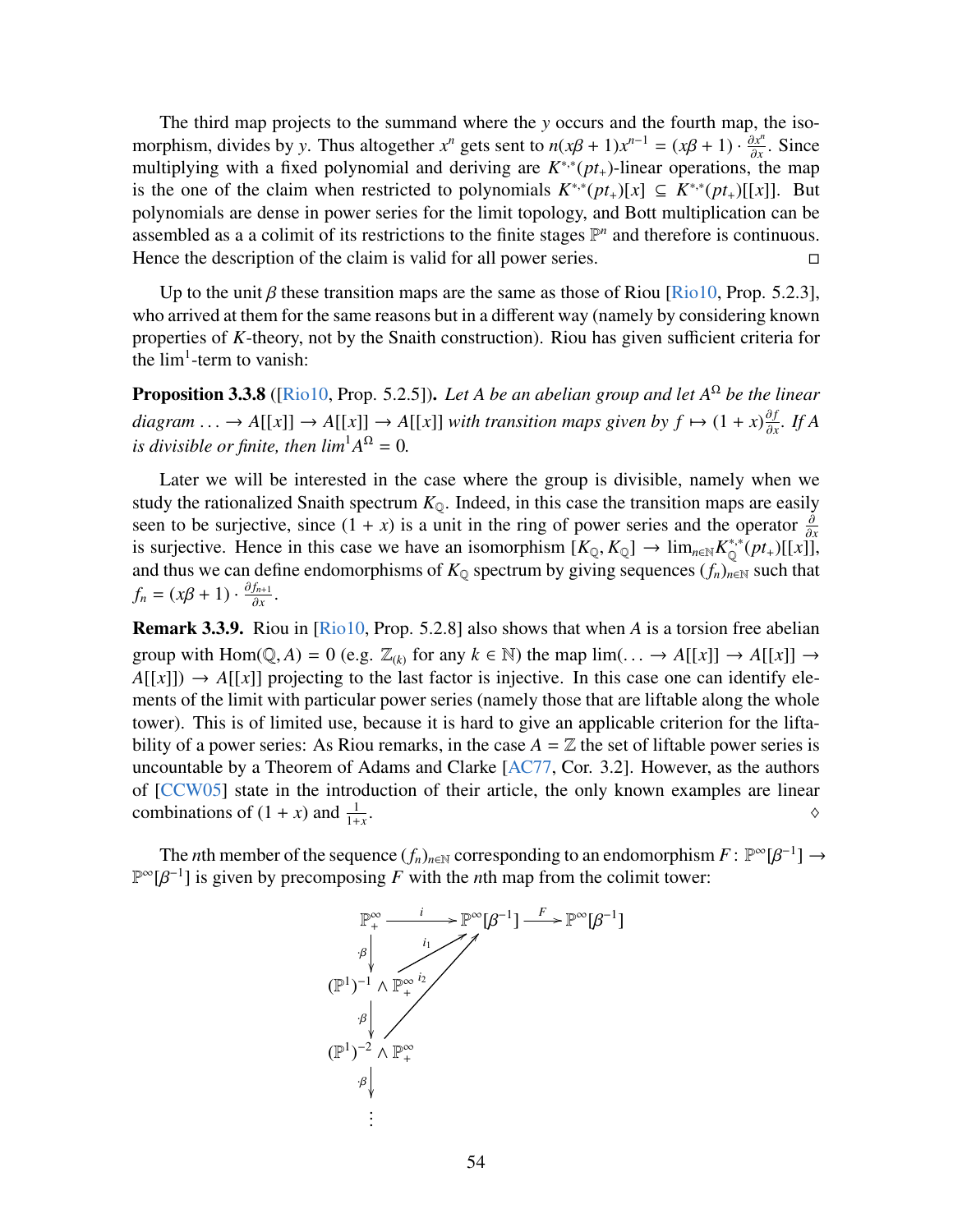By the remark right before Prop. [3.2.29,](#page-47-2) the class of the upper canonical map *i*:  $\mathbb{P}^{\infty}_+$   $\rightarrow$  $\mathbb{P}^{\infty}[\beta^{-1}]$  is  $(1 + \beta x)$ . By commutativity of the triangles on the left, the class of the map *i<sub>n</sub>* from the *n*th level of the colimit tower is that which becomes  $(1 + \beta x)$  after applying Bott from the *n*th level of the colimit tower is that which becomes  $(1 + \beta x)$  after applying Bott multiplication *n* times, i.e. it is  $\frac{1}{\beta^n}(1 + \beta x)$ . Hence the sequence corresponding to *F* is given by  $f_n := F(\frac{1}{\beta^n}(1 + \beta x))$ . We now a  $\frac{1}{\beta^n}(1 + \beta x)$ ). We now apply this recipe to the Adams operations.

<span id="page-54-0"></span>**Proposition 3.3.10.** *The image of the class of*  $\Psi^k$ :  $\mathbb{P}^{\infty}[\beta^{-1}]_{(k)} \to \mathbb{P}^{\infty}[\beta^{-1}]_{(k)}$  *in*  $\lim_{n \in \mathbb{N}} K^{*,*} (pt_+)_{(k)}[[x]]$  *is the sequence*  $(\frac{1}{\beta^{n_k}}(1 + \beta x)^k)_{n \in \mathbb{N}}$ . β

*Proof.* The sequence  $(f_n)_{n \in \mathbb{N}}$  we are looking for, is  $(\Psi^k(\frac{1}{\beta^n}(1 + \beta x)))_{n \in \mathbb{N}}$ . That is, we want to find an expression for the cohomology class of  $\mathbb{P}^{\infty}_+ \xrightarrow{i_n} \mathbb{P}$  $\stackrel{i_n}{\rightarrow} \mathbb{P}^{\infty}[\beta^{-1}] \stackrel{\Psi^k}{\rightarrow} \mathbb{P}^{\infty}[\beta^{-1}]$ . For  $n = 0$  we know from the compatibility of the  $\psi^k$ -operation on  $\mathbb{P}^{\infty}_+$  with the  $\Psi^k$ -operation on  $\mathbb{P}^{\infty}[\beta^{-1}]$ , i.e. the commutativity of the outer rectangle of the diagram of Corollary [3.3.5,](#page-51-1) that  $\Psi^k(1 + \beta x) =$ <br>  $\mu^k(1 + \beta x) = (1 + \beta x)^k$ ψ  $k(1 + \beta x) = (1 + \beta x)^k$ .<br>For higher *n* consid

For higher *n* consider the following diagram:

$$
\mathbb{P}_{+}^{\infty} \xrightarrow{\widehat{f_{p}^{n}}} (\mathbb{P}^{1})^{-n} \wedge \mathbb{P}_{+}^{\infty} \xrightarrow{i_{n}} \mathbb{P}^{\infty}[\beta^{-1}]_{(k)}
$$
\n
$$
\psi_{+}^{k} \qquad \qquad \downarrow \qquad \qquad \downarrow \qquad \qquad \downarrow \qquad \downarrow \qquad \downarrow \qquad \downarrow \qquad \downarrow \qquad \downarrow \qquad \downarrow \qquad \downarrow \qquad \downarrow \qquad \downarrow \qquad \downarrow \qquad \downarrow \qquad \downarrow \qquad \downarrow \qquad \downarrow \qquad \downarrow \qquad \downarrow \qquad \downarrow \qquad \downarrow \qquad \downarrow \qquad \downarrow \qquad \downarrow \qquad \downarrow \qquad \downarrow \qquad \downarrow \qquad \downarrow \qquad \downarrow \qquad \downarrow \qquad \downarrow \qquad \downarrow \qquad \downarrow \qquad \downarrow \qquad \downarrow \qquad \downarrow \qquad \downarrow \qquad \downarrow \qquad \downarrow \qquad \downarrow \qquad \downarrow \qquad \downarrow \qquad \downarrow \qquad \downarrow \qquad \downarrow \qquad \downarrow \qquad \downarrow \qquad \downarrow \qquad \downarrow \qquad \downarrow \qquad \downarrow \qquad \downarrow \qquad \downarrow \qquad \downarrow \qquad \downarrow \qquad \downarrow \qquad \downarrow \qquad \downarrow \qquad \downarrow \qquad \downarrow \qquad \downarrow \qquad \downarrow \qquad \downarrow \qquad \downarrow \qquad \downarrow \qquad \downarrow \qquad \downarrow \qquad \downarrow \qquad \downarrow \qquad \downarrow \qquad \downarrow \qquad \downarrow \qquad \downarrow \qquad \downarrow \qquad \downarrow \qquad \downarrow \qquad \downarrow \qquad \downarrow \qquad \downarrow \qquad \downarrow \qquad \downarrow \qquad \downarrow \qquad \downarrow \qquad \downarrow \qquad \downarrow \qquad \downarrow \qquad \downarrow \qquad \downarrow \qquad \downarrow \qquad \downarrow \qquad \downarrow \qquad \downarrow \qquad \downarrow \qquad \downarrow \qquad \downarrow \qquad \downarrow \qquad \downarrow \qquad \downarrow \qquad \downarrow \qquad \downarrow \qquad \downarrow \qquad \downarrow \qquad \downarrow \qquad \downarrow \qquad \downarrow \qquad \downarrow \qquad \downarrow \qquad \downarrow \qquad \down
$$

The commutativity of the diagram was established in the proof of Lemma [3.3.4,](#page-51-0) where it was shown that  $(\mathbb{P}^1)^{-1} \wedge \psi^k \circ (\cdot \beta) = (\cdot (k\beta)) \circ \psi^k$ , hence  $(\mathbb{P}^1)^{-n} \wedge \psi^k \circ (\cdot (\beta^k)^n) = (\cdot (k\beta)^n) \circ \psi^k$ . This we can use for the third equality in the following calculation:

$$
(1 + \beta x)^k = \Psi(1 + \beta x) = \Psi(\beta^n \frac{1}{\beta^n}(1 + \beta x)) = k^n \beta^n \Psi^k(\frac{1}{\beta^n}(1 + \beta x)).
$$

*<sup>k</sup>*

It follows that  $f_n = \Psi^k(\frac{1}{\beta^n}(1 + \beta x)) = \frac{1}{k^n k}$ Γ  $\frac{1}{k^n \beta^n} (1 + \beta x)$ Γ

The doubtful reader can check that the sequence  $(\frac{1}{\beta^n k^n}(1 + \beta x)^k)_{n \in \mathbb{N}}$  does indeed satisfy the position Γ compatibility condition.

Remark 3.3.11. Riou in [\[Rio10,](#page-64-6) Def. 5.3.2] *defines* the Adams operations on rational algebraic *K*-theory as the endomorphism corresponding to the sequence that we calculated in Prop  $3.3.10$ . For rational *K*-theory this is not a problem since the  $\lim_{1}$ -term of Prop. [3.3.6](#page-52-1) vanishes and there is no ambiguity. If one considers *k*-local *K*-theory, then there might in general be a non-trivial lim<sup>1</sup>-term. In algebraic geometry one can still define Adams operations by observing that over Spec( $\mathbb{Z}$ ) the  $\lim^1$ -term vanishes, as  $K_1(\mathbb{Z})$  is finite and hence satisfies the criterion of Prop. [3.3.8.](#page-53-0) Therefore one obtains a well-defined  $\Psi^k$  over  $Spec(\mathbb{Z})$ and then by base change over every scheme. Riou uses this argumentation in several places. This type of argument is possible because in algebraic geometry one has a preferred choice, since there is a deepest base  $Spec(\mathbb{Z})$  over which one has uniqueness up to homotopy. One can then transport these unique maps via base change.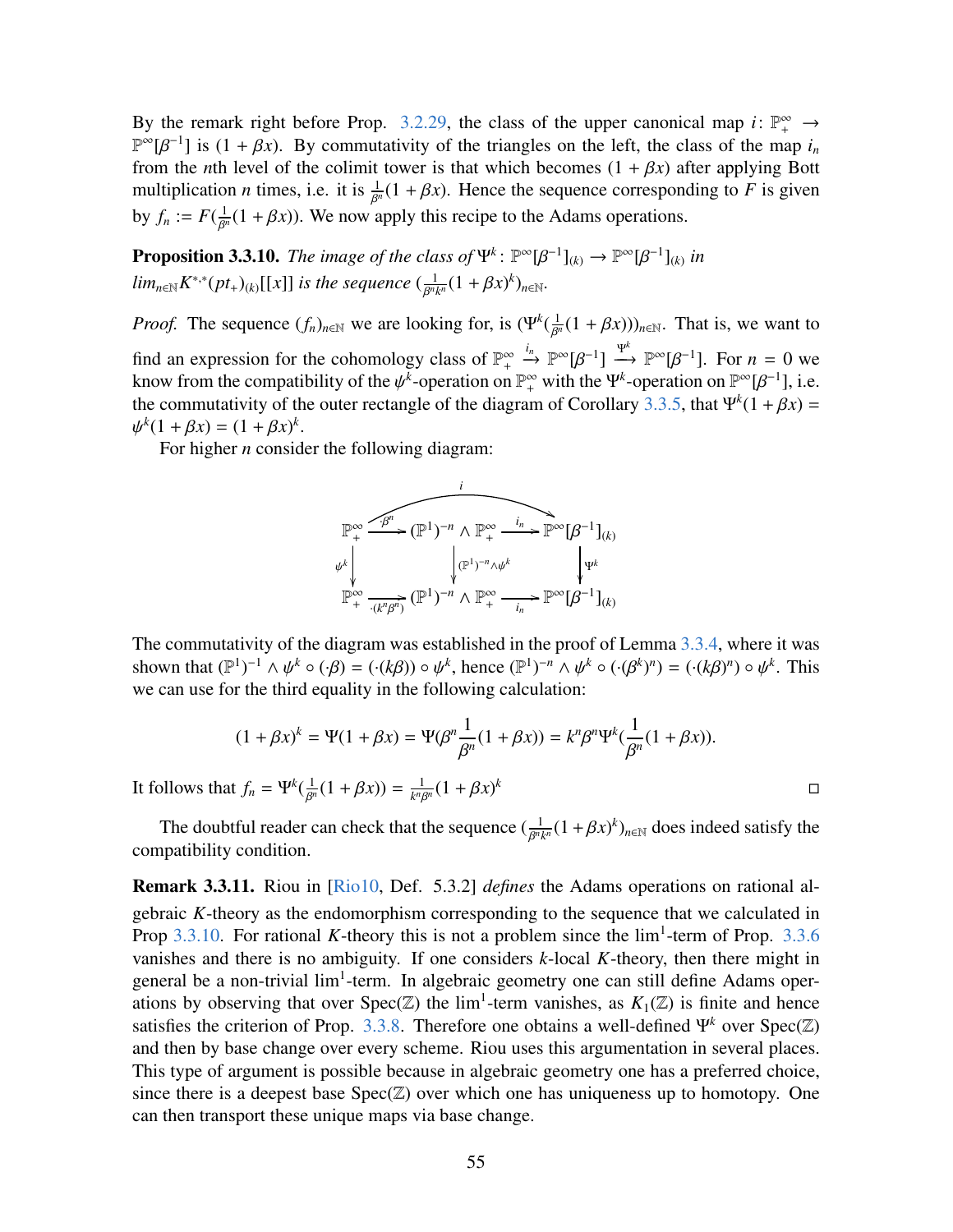One could try to establish the same for our general situation: here we also have a deepest base, see Section [4.1.](#page-61-1) Should  $K^{1,0}(pt_+)$  over this base turn out to be finite or divisible or be such that the  $lim<sup>1</sup>$ -term vanishes for some other reason, then the same strategy for a general choice would be applicable. We have, however, no idea whether this is the case.  $\Diamond$ 

Suppose that the  $lim<sup>1</sup>$ -term of Prop. [3.3.6](#page-52-1) vanishes. Then the composition of endomorphisms induces a ring structure on  $\lim_{n \in \mathbb{N}} K^{*,*}(pt_+)[[x]]$ . This ring structure is hard to determine explicitly. In good cases one can go about as follows: Consider two families  $(f_n)_{n\in\mathbb{N}}$  and  $(g_n)_{n \in \mathbb{N}}$  in  $\lim_{n \in \mathbb{N}} K^{*,*}(pt_+)[[x]]$ :



We want to determine a new family  $(h_n)$  describing the composition  $(f_n) \circ (g_n)$  of the corresponding endomorphisms. If  $g_n$  happens to factor through the  $m$ -th stage of the colimit diagram defining  $\mathbb{P}^{\infty}[\beta^{-1}]$ , i.e.  $g_n \simeq i_m \circ \widetilde{g_n}$  for some  $\widetilde{g_n}$ , then  $h_n = f_m \circ \widetilde{g_n}$ . Put differently,  $h_n$  is the pullback of f along  $\widetilde{g_n}$ is the pullback of  $f_m$  along  $\widetilde{g}_n$ .

This is just to give a general idea. In concrete situations one has to see whether such a computation is possible and feasible. If in the power series  $g_n = \sum_{i=0}^{\infty} a_i x^i$  there occur arbitrarily high powers of  $\beta^{-1}$  among the coefficients it means for example that the corresponding<br>man does not factor through a finite stage of the colimit diagram map does not factor through a finite stage of the colimit diagram.

#### <span id="page-55-0"></span>3.3.3 Rational splitting d'après Riou

In this section we summarize Riou's proof of the rational splitting of the *K*-theory spectrum. His construction of projectors in the endomorphism ring carries over to our setting without changes.

Consider the endomorphism ring of the rationalized Snaith spectrum  $K_{\mathbb{Q}}$ . Here the lim<sup>1</sup>term of Prop. [3.3.6](#page-52-1) vanishes and we can describe endomorphisms by compatible sequences of power series from  $K^{*,*}_{\mathbb{Q}}(pt_+)[[x]]$ . The power series ring has the subring  $\mathbb{Q}[[\beta x]]$ . This subring is closed under pullback along Bott multiplication i.e. under the man from Lemma subring is closed under pullback along Bott multiplication, i.e. under the map from Lemma [3.3.7,](#page-52-2) and so we can consider the inverse limit of the tower of these pullback maps, i.e. of the diagram  $\mathbb{Q}^{\Omega}$  in the notation of Prop. [3.3.8.](#page-53-0)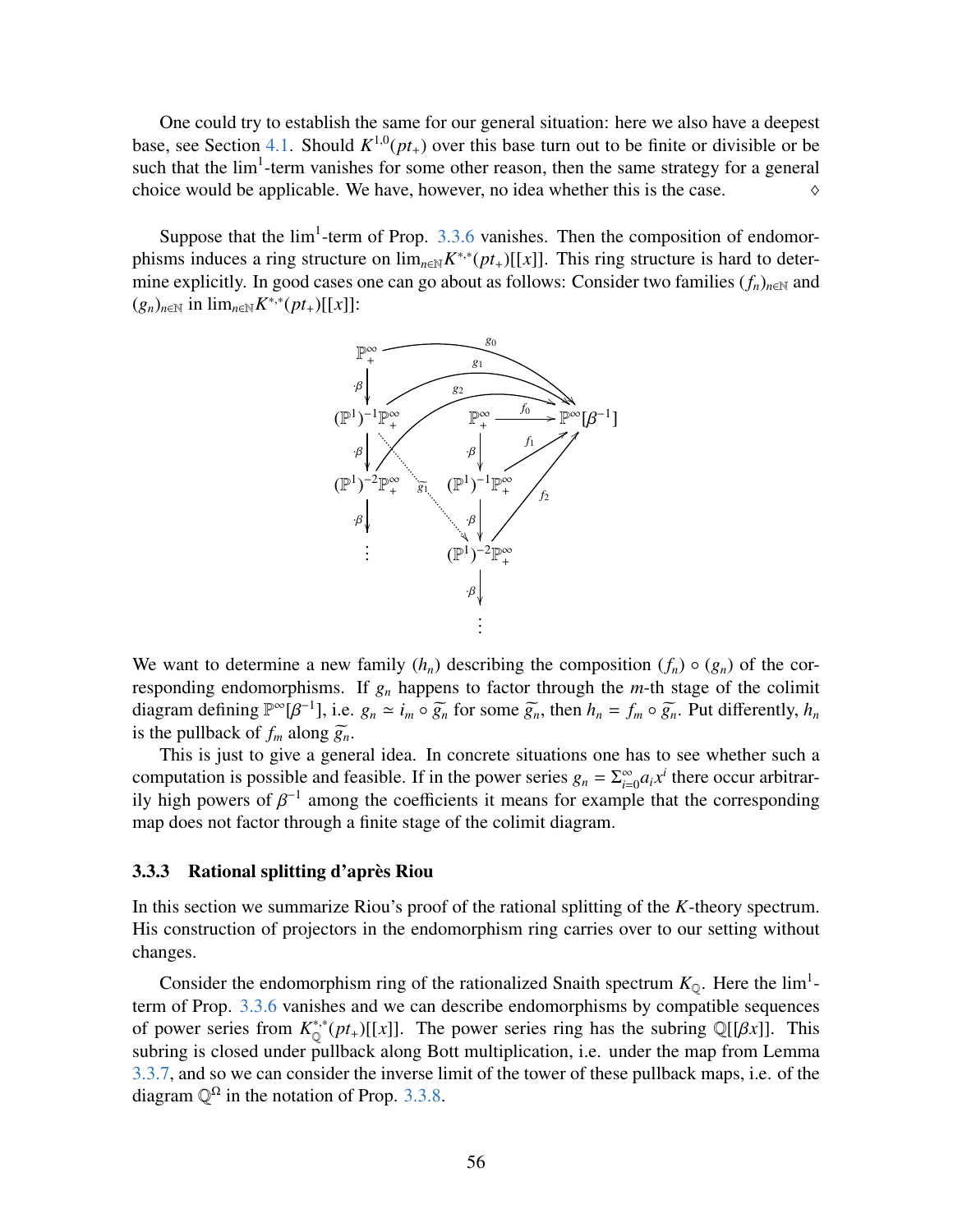We will abbreviate  $u := \beta x$ . Riou [\[Rio10,](#page-64-6) Def. 5.3.3] defines power series  $p_n := \frac{1}{n}$ <br>=  $\bigcap [u]$ ] and for any  $\bigcap$ -vector space 4 the man  $\tau : A^N \to A^{\Omega}$  (a)  $\mapsto \sum_{n=0}^{\infty}$  $\frac{1}{n!}$ log<sup>*n*</sup>(1+  $u$ )  $\in \mathbb{Q}[[u]]$ , and for any Q-vector space *A* the map  $\sigma: A^{\mathbb{N}} \to A^{\Omega}$ ,  $(a_n)_{n \in \mathbb{N}} \mapsto \Sigma_{n=0}^{\infty}$ <br>shows [Rio10, Lem. 5.3.41 that this is an isomorphism of topological groups tra  $\sum_{n=0}^{\infty} a_n p_n$ , and shows [\[Rio10,](#page-64-6) Lem. 5.3.4] that this is an isomorphism of topological groups transforming the shift operator on sequences into the Bott multiplication pullback operator  $(\cdot \beta)^*$ . Speaking<br>in terms of cohomology theories this man transforms the multiplicative group law into the in terms of cohomology theories this map transforms the multiplicative group law into the additive one, which explains the occurrence of the logarithms. It follows that there is an isomorphism of the inverse limits of the two systems  $\hat{\sigma}$ :  $A^{\mathbb{Z}} \cong \lim_{\Delta} A^{\Omega}$ .<br>Next Riou shows [Rio10, Prop. 5.3.7] that in the case  $A = \mathbb{Q}$  the

Next, Riou shows [\[Rio10,](#page-64-6) Prop. 5.3.7] that in the case  $A = \mathbb{Q}$  this last isomorphism is an isomorphism of topogical rings, where  $\mathbb{Q}^{\mathbb{Z}}$  is endowed with the obvious product structure and  $\lim_{\mathbb{Q}^{\Omega}} \mathbb{Q}^{\Omega}$  with the structure as a subring of  $[K_{\mathbb{Q}}, K_{\mathbb{Q}}] \cong \lim_{n \in \mathbb{N}} K_{\mathbb{Q}}^{*,*}(pt_+)[[x]]$ . In  $\mathbb{Q}^{\mathbb{Z}}$  there are the obvious orthogonal projectors and they translate to orthogonal projectors  $\pi_n \in [K_{\mathbb{Q}}, K_{\mathbb{Q}}]$  $(n \in \mathbb{Z})$  (as power series these projectors are the  $p_n$  from above). We denote the subspace to which  $\pi_n$  projects by  $K^{(n)}_{\mathbb{Q}}$ .

A calculation [\[Rio10,](#page-64-6) Lem. 5.3.8] shows that for every  $k \in \mathbb{Z} \setminus \{0\}$  one has  $\hat{\sigma}((k^n)_{n \in \mathbb{Z}}) = \Psi^k$ .<br>In [Rio10, Prop. 5.3.14] one has  $\Psi^k \circ \pi = \pi \circ \Psi^k - k^n \cdot \pi$ . This means that  $K^{(n)}$  is a Thus [\[Rio10,](#page-64-6) Prop. 5.3.14] one has  $\Psi^k \circ \pi_n = \pi_n \circ \Psi^k = k^n \cdot \pi_n$ . This means that  $K^{(n)}$  is a subspace of the eigenspace of  $\Psi^k$  for the eigenvalue  $k^n$  and this simultaneously for all  $k \in \mathbb{Z}$ subspace of the eigenspace of  $\Psi^k$  for the eigenvalue  $k^n$ , and this simultaneously for all  $k \in \mathbb{Z}$ .

All of the above considerations rely on formal calculations with power series and are equally valid in our setting. They allow the following definition.

**Definition 3.3.12.** The spectrum  $H_B := K_{\odot}^{(0)}$  is called the Beilinson spectrum. It has the *property that all Adams operations act as identity on it.*

There is one main result for which Riou's arguments do not go through in our setting: The statement [\[Rio10,](#page-64-6) Thm. 5.3.10] that the inclusion map  $\bigoplus_{n\in\mathbb{Z}} K_{\mathbb{Q}}^{(n)} \to K_{\mathbb{Q}}$  is an isomorphism. Riou shows that both objects represent the same functor, and for this uses that it is enough to check it on finitely presentable objects where it can be seen to be the case. In our setting we do not know that our category is finitely presentable and can not follow this route, but even if we assume finite presentability it is not clear that Riou's arguments carry over. We will arrive at the same result in a different way in the next sections.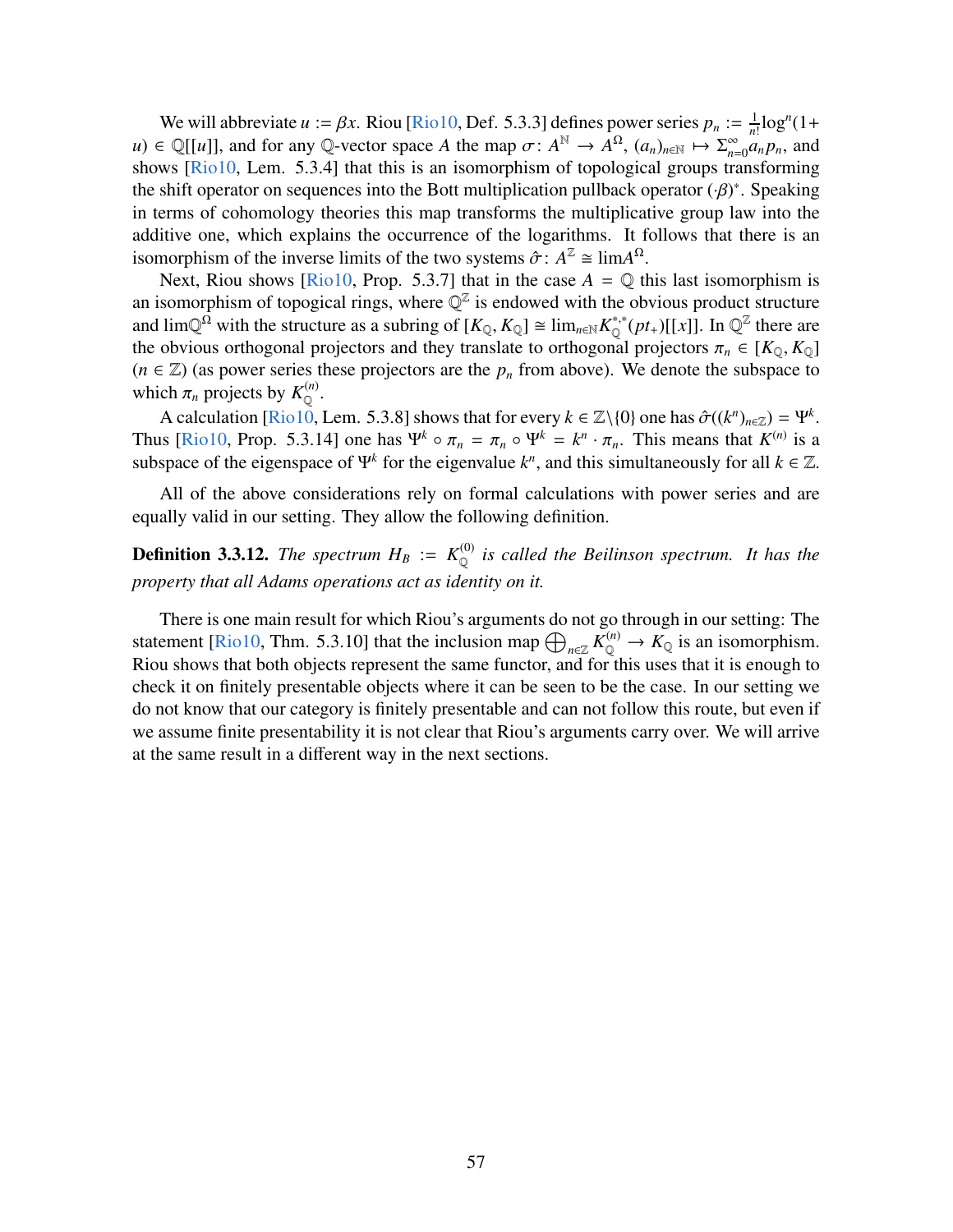#### <span id="page-57-0"></span>3.4 The positive rational stable category

#### <span id="page-57-1"></span>3.4.1 The splitting of the sphere and the Morel spectrum

In this section we work in the rational  $\mathbb{P}^1$ -stable category  $Sp_0^{\mathbb{P}^1}$ . As before, for an  $x \in \mathcal{X}$  we will denote its rationalized suspension spectrum  $\Sigma^{\infty} x_{\mathbb{Q}}$  simply by  $x_{\mathbb{Q}}$  again, where no confusion is likely. While we used the notation *pt*<sup>+</sup> for the sphere spectrum before, when it made sense to emphasize its geometric origin, we will switch to the notation S now, to emphasize its role as tensor unit in  $Sp^{\mathbb{P}^1}$ .

The rational sphere spectrum  $\mathbb{S}_{\mathbb{Q}}$  (actually already  $\mathbb{S}_{\frac{1}{2}}$ , the sphere spectrum with 2 inverted) has an involution which under the isomorphism  $-\wedge (\mathbb{P}_0^1)^{\wedge 2}$  corresponds to the twist of two smash copies of  $\mathbb{P}^1_{\Omega}$ :

$$
\tau \in [\mathbb{P}_{\mathbb{Q}}^1 \wedge \mathbb{P}_{\mathbb{Q}}^1, \mathbb{P}_{\mathbb{Q}}^1 \wedge \mathbb{P}_{\mathbb{Q}}^1] \cong [\mathbb{S}_{\mathbb{Q}}, \mathbb{S}_{\mathbb{Q}}]
$$

From this we get two idempotent endomorphisms  $\frac{1}{2}(id - \tau)$  and  $\frac{1}{2}(id + \tau)$  of  $\mathbb{S}_{\mathbb{Q}}$ . There<br>corresponding decomposition  $\mathbb{S}_{\mathbb{Q}} \cong \mathbb{S}_{\mathbb{Q}} \times \mathbb{S}_{\mathbb{Q}}$ . The summand  $\mathbb{S}_{\mathbb{Q}}$  corresponding to is a corresponding decomposition  $\mathbb{S}_{\mathbb{Q}} \cong \mathbb{S}_{\mathbb{Q}+} \vee \mathbb{S}_{\mathbb{Q}-}$ . The summand  $\mathbb{S}_{\mathbb{Q}+}$  corresponding to the projector  $\frac{1}{2}(id + \tau)$  is called the positive rational sphere or the *Morel spectrum*. On  $\mathbb{S}_{\mathbb{Q}_+}$  the twist  $\tau$  acts as identity while on  $\mathbb{S}_{\infty}$  it acts as  $-id$ twist  $\tau$  acts as identity, while on  $\mathbb{S}_{\mathbb{Q}^-}$  it acts as *−id*.

<span id="page-57-2"></span>**Lemma 3.4.1.** *The positive rational sphere*  $\mathbb{S}_{\mathbb{O}_+}$  *is a commutative algebra. The multiplication map*  $\mathbb{S}_{\mathbb{Q}^+} \wedge \mathbb{S}_{\mathbb{Q}^+} \rightarrow \mathbb{S}_{\mathbb{Q}^+}$  *is an equivalence and the unit map*  $\mathbb{S}_{\mathbb{Q}} \simeq \mathbb{S}_{\mathbb{Q}^+} \vee \mathbb{S}_{\mathbb{Q}^-} \rightarrow \mathbb{S}_{\mathbb{Q}^+}$  *is the projection.*

*Proof.* First note that  $\mathbb{S}_{\mathbb{Q}_+} \wedge \mathbb{S}_{\mathbb{Q}_-} \simeq 0$ . Endomorphisms of the tensor unit commute with anything, so the twist  $\tau$  acts on an object *x* by  $(id \land \tau: x \land \mathbb{S} \to x \land \mathbb{S}) \simeq (\tau \land id: \mathbb{S} \land x \to \mathbb{S} \land x)$ . Thus on  $\mathbb{S}_{\mathbb{Q}_+} \wedge \mathbb{S}_{\mathbb{Q}_-}$  it acts by  $id \simeq id \wedge id \simeq \tau|_{\mathbb{S}_{\mathbb{Q}_+}} \wedge id \simeq id \wedge \tau|_{\mathbb{S}_{\mathbb{Q}_-}} \simeq id \wedge -id \simeq -id$ , hence  $-i\, \approx i \, d$ , so the object is zero.

Hence we have an algebra structure given by  $\mathbb{S}_{\mathbb{Q}^+} \wedge \mathbb{S}_{\mathbb{Q}^+} \wedge \mathbb{S}_{\mathbb{Q}^+} \wedge \mathbb{S}_{\mathbb{Q}^+} \vee (\mathbb{S}_{\mathbb{Q}^+} \wedge \mathbb{S}_{\mathbb{Q}^-}) \simeq$  $\mathbb{S}_{\mathbb{Q}^+} \wedge (\mathbb{S}_{\mathbb{Q}^+} \vee \mathbb{S}_{\mathbb{Q}^-}) \simeq \mathbb{S}_{\mathbb{Q}^+} \wedge \mathbb{S}_{\mathbb{Q}} \simeq \mathbb{S}_{\mathbb{Q}^+}$ 

**Remark 3.4.2.** Also note that there are no non-zero morphisms  $\mathbb{S}_{\mathbb{Q}_+} \to \mathbb{S}_{\mathbb{Q}_-}$ , again because endomorphisms of the tensor unit commute with everything: Precomposing with  $\tau$  is the same as postcomposing with tau and gives *id* in one case and  $-id$  in the other. same as postcomposing with tau and gives *id* in one case and −*id* in the other.

We can thus form the category Mod  $\mathbb{S}_{\mathbb{O}^+}$  of  $\mathbb{S}_{\mathbb{O}^+}$ -modules. We also call this category the category of *Morel motives*. We have the functor

 $(-)_{\mathbb{S}_{\mathbb{Q}^+}}$ :  $\text{Sp}_{\mathbb{Q}}^{\mathbb{P}^1} \to \text{Mod}_{\mathbb{S}_{\mathbb{Q}^+}}$ ,  $X \mapsto X \wedge \mathbb{S}_{\mathbb{Q}^+}$ . Since by Lemma [3.4.1](#page-57-2) the multiplication map is an equivalence, Mod  $\mathbb{S}_{\mathbb{Q}+}$  is a reflective sub- $\infty$ -category of  $Sp_{\mathbb{Q}}^{\mathbb{P}^1}$  and the reflection functor is a smashing localization, hence monoidal. Thus being an  $\mathcal{S}_{\mathbb{Q}+}$ -module is a property, not a structure.

For any spectrum *E* the unit map  $E \simeq E \wedge \mathbb{S}_{\mathbb{Q}} \simeq E \wedge (\mathbb{S}_{\mathbb{Q}^+} \vee \mathbb{S}_{\mathbb{Q}^-}) \simeq E \wedge \mathbb{S}_{\mathbb{Q}^+} \vee E \wedge \mathbb{S}_{\mathbb{Q}^-} \rightarrow$  $E \wedge \mathbb{S}_{\mathbb{Q}_+}$  is again a projection to a wedge-summand of *E*. The element  $\tau: \mathbb{S}_{\mathbb{Q}} \to \mathbb{S}_{\mathbb{Q}}$  from above acts on any spectrum *E* as  $id_E \wedge \tau$ , and on the summand  $E \wedge \mathbb{S}_{\mathbb{Q}_+}$  it acts as identity.

Remark 3.4.3. Some of the basic calculations of Morel in [\[Mor04,](#page-64-7) Sections 6.1, 6.2] carry over; they govern the interaction of the Hopf map with the permutation of homogeneous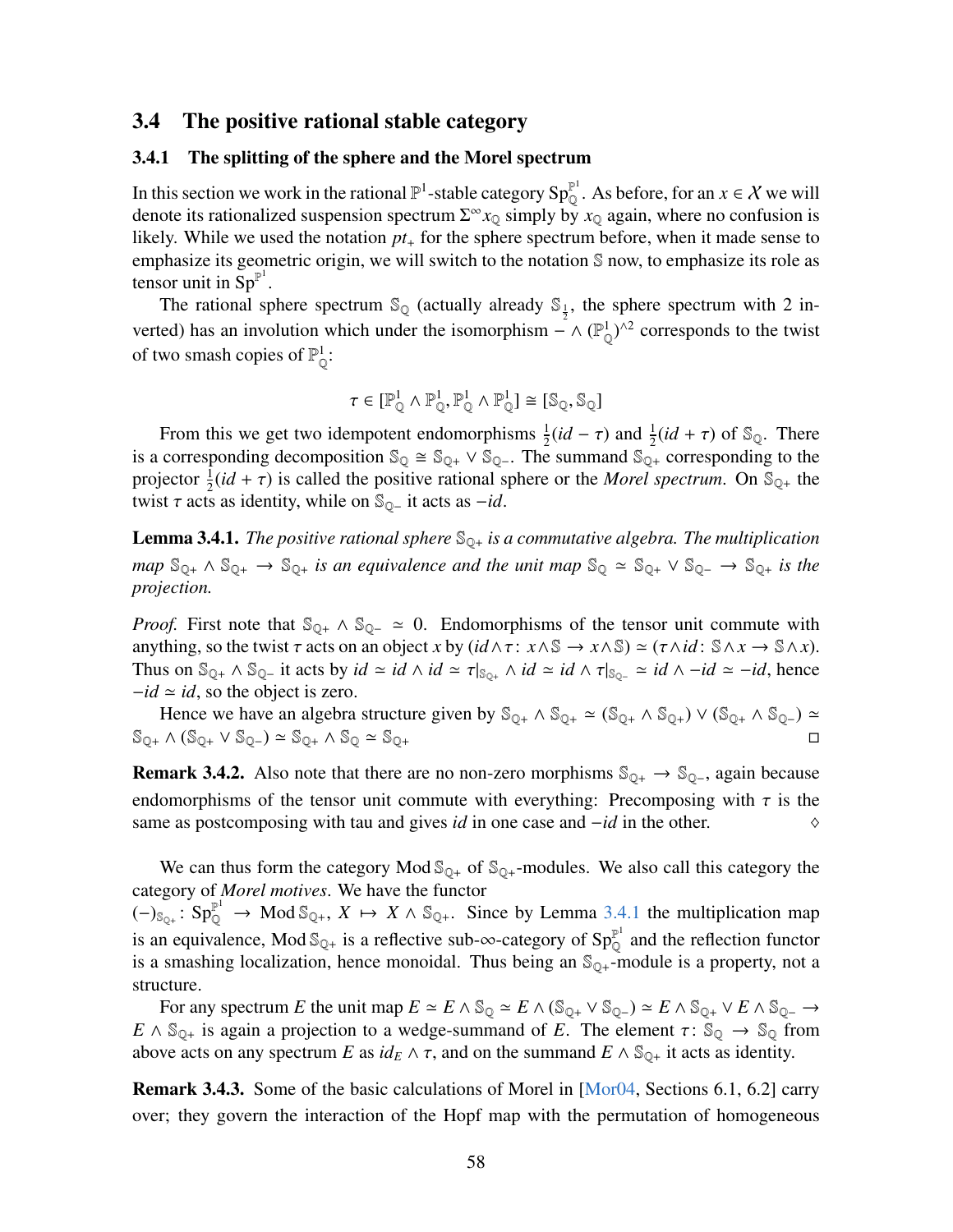coordinates on  $\mathbb{P}^1$  and the twist map. We have no use for these facts in this chapter, but they will be interesting in some concrete examples.  $\Diamond$ 

#### <span id="page-58-0"></span> $3.4.2$  $_{\mathbb{Q}_{+}}^{\infty}$  is the free commutative algebra over  $\mathbb{P}_{\mathbb{Q}_{+}}^{1}$

We have previously defined the motivic space  $B\mathbb{G}$  as the quotient of the action of  $\mathbb{G}$  on the point. We will need the following equivalent description.

<span id="page-58-1"></span>Lemma 3.4.4. *The square*



*is a homotopy pushout in the* ∞*-category of E*∞*-algebras in motivic spaces.*

*Proof.* The action of G on the point is actually an action coming from an algebra map, namely the unique algebra map to the point. The quotient of an action of  $G$  was by Prop. [2.5.3](#page-17-1) given by the relative tensor product over a point. This shows the claim.

<span id="page-58-2"></span>**Proposition 3.4.5.** In Mod  $\mathbb{S}_{\mathbb{Q}^+}$  (and hence in  $Sp^{\mathbb{P}^1}$ ) there is an equivalence  $Sym(\mathbb{P}^1)_{\mathbb{Q}^+}\simeq \mathbb{P}^\infty_{\mathbb{Q}^+}.$ 

*Proof.* Applying first  $\Sigma_{+}^{\infty}$ , then  $-\wedge \mathbb{S}_{\mathbb{Q}+}$  (both of which are left adjoints) to the homotopy pushout of Lemma [3.4.4](#page-58-1) we get a homotopy pushout in commutative algebras in Mod  $\mathcal{S}_{\mathbb{Q}_+}$ :



We now claim that this homotopy pushout is obtained by applying the free commutative algebra functor  $F_{E_{\infty}}$ : Mod  $\mathbb{S}_{\mathbb{Q}^+} \to E_{\infty}$ -Alg to the homotopy pushout square



To see this, we use that by [\[Lur11,](#page-64-1) 3.1.3.14]  $F_{E_{\infty}}(\Sigma^{\infty} \mathbb{G}_{\mathbb{Q}_+}) \simeq \bigvee_{n \in \mathbb{N}} (\Sigma^{\infty} \mathbb{G}_{\mathbb{Q}_+})^{\wedge n}/\Sigma_n$  where  $\Sigma_n$  denotes the permutation group. The wedge-summands with  $n > 2$  on the right hand sid denotes the permutation group. The wedge-summands with  $n \geq 2$  on the right hand side are zero in Mod  $\mathbb{S}_{\mathbb{Q}+}$ : We have

$$
(\Sigma^\infty\mathbb{G}_{\mathbb{Q}+})^{\wedge n}\wedge (S^1)^{\wedge 2} \simeq \mathbb{P}_{\mathbb{Q}+}^1\wedge \mathbb{P}_{\mathbb{Q}+}^1\wedge (\Sigma^\infty\mathbb{G}_{\mathbb{Q}+})^{\wedge n-2}
$$

There the twist  $\tau \wedge id_{(\Sigma^{\infty}(\mathbb{G}_{\mathbb{Q}+})^{\wedge n-2})}$  acts as identity, since we are in Mod  $\mathbb{S}_{\mathbb{Q}+}$ . But on the other hand the permutation of the two  $S^1$ -factors is  $-id_{\tau}$ . Hence in order to get the identity hand the permutation of the two  $S^1$ -factors is  $-id_{S^1}$ . Hence, in order to get the identity for the  $\mathbb{P}^1_{\mathbb{Q}_+}$ -twist, the twist of two  $\mathbb{G}_{\mathbb{Q}_+}$ s must also be *-id*. But in forming  $Sym^n(\mathbb{G}_{\mathbb{Q}_+})$  we force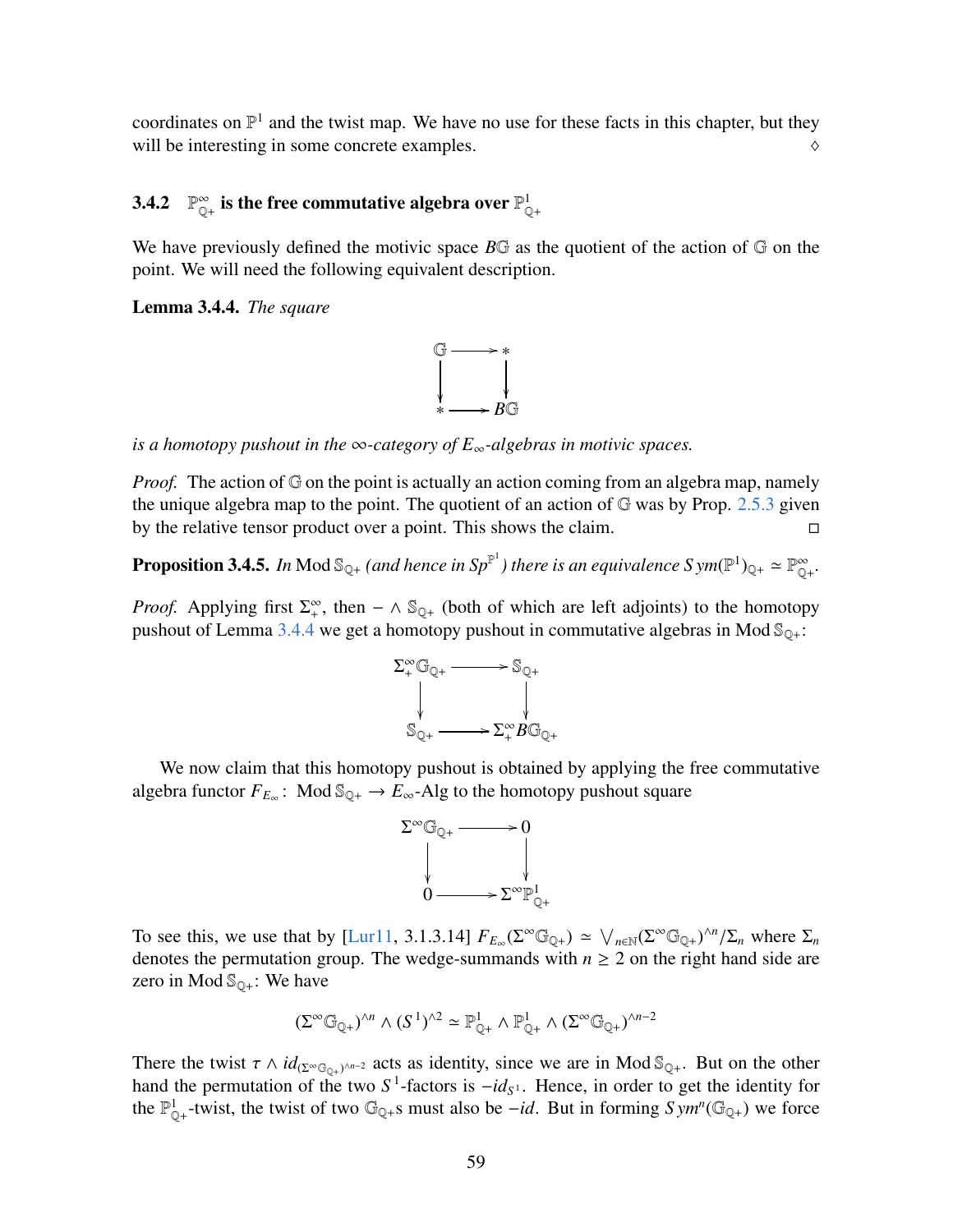the  $\mathbb{G}_{\mathbb{Q}+}$ -twist to be *id*, so on the wedge summands  $Sym^n(\mathbb{G}_{\mathbb{Q}+})$  with  $n \geq 2$  of  $Sym^{\infty}(\mathbb{G}_{\mathbb{Q}+})$  we have −*id* = *id* whence these summands are zero.

Therefore we have  $F_{E_{\infty}}(\Sigma^{\infty} \mathbb{G}_{\mathbb{Q}+}) \simeq \bigvee_{n \in \mathbb{N}} (\Sigma^{\infty} \mathbb{G}_{\mathbb{Q}+})^{\wedge n}/\Sigma_n \simeq \mathbb{S} \vee \Sigma^{\infty} \mathbb{G}_{\mathbb{Q}+} \simeq \Sigma^{\infty}_+ \mathbb{G}_{\mathbb{Q}+}$  and so

$$
F_{E_{\infty}}(0 \leftarrow \Sigma^{\infty} \mathbb{G}_{\mathbb{Q}+} \rightarrow 0) \simeq \mathbb{S}_{\mathbb{Q}+} \leftarrow \Sigma^{\infty}_+ \mathbb{G}_{\mathbb{Q}+} \rightarrow \mathbb{S}_{\mathbb{Q}+}
$$

As *F<sup>E</sup>*<sup>∞</sup> is a left adjoint, it preserves pushouts which gives us

$$
\Sigma_{+}^{\infty} \mathbb{P}_{\mathbb{Q}_{+}}^{\infty} \simeq F_{E_{\infty}}(\text{colim}(0 \leftarrow \Sigma^{\infty} \mathbb{G}_{\mathbb{Q}_{+}} \rightarrow 0)) \simeq F_{E_{\infty}}(\Sigma^{\infty} \mathbb{P}_{\mathbb{Q}_{+}}^{1}) \simeq Sym(\mathbb{P}_{\mathbb{Q}_{+}}^{1})
$$

#### <span id="page-59-0"></span>3.4.3 Splitting of the rational Snaith spectrum

<span id="page-59-2"></span>**Proposition 3.4.6.**  $\mathbb{P}^{\infty}[\beta^{-1}]_{\mathbb{Q}+} \simeq \mathbb{P}^{\infty}[\beta^{-1}]_{\mathbb{Q}}$ 

*Proof.* By construction  $\mathbb{P}^{\infty}[\beta^{-1}]$  is a commutative ring spectrum on which two-fold Bott multiplication  $\beta^2$ .  $\mathbb{P}^1 \wedge \mathbb{P}^{\infty}[B^{-1}] \rightarrow \mathbb{P}^{\infty}[B^{-1}]$  is an equivalence. The commutativity implies that tiplication  $\cdot \beta^2$ :  $\mathbb{P}^1 \wedge \mathbb{P}^{\infty}[\beta^{-1}] \rightarrow \mathbb{P}^{\infty}[\beta^{-1}]$  is an equivalence. The commutativity implies that the following diagram commutes: the following diagram commutes:



This shows that  $\tau$  acts as identity even before rationalizing.

Remark 3.4.7. In general it should be true that oriented rational ring spectra have only the positive part, i.e. the  $(\mathbb{P}^1)^{\wedge 2}$ -twist acts as identity. The proof of Morel, Some basic properties of the stable motivic homotopy category, Lemma 4.1.9(1) should go through.  $\diamond$ 

<span id="page-59-1"></span>Theorem 3.4.8. *The rational Snaith spectrum splits into a sum of shifted copies of the positive rational sphere. The summand corresponding to n*  $\in \mathbb{Z}$  *is the eigenspace for the value k<sup>n</sup> of the Adams operation* Ψ*<sup>k</sup> .*

*Proof.* By Proposition [3.4.5](#page-58-2) we have an equivalence

$$
\mathbb{P}^{\infty}_{\mathbb{Q}^+} \simeq Sym(\mathbb{P}^1)_{\mathbb{Q}^+} \simeq \bigvee_{n \in \mathbb{N}} (\mathbb{P}^1_{\mathbb{Q}^+})^{\wedge n} \simeq \bigvee_{n \in \mathbb{N}} \Sigma^{2n, n} \mathbb{S}_{\mathbb{Q}^+}
$$

Under this equivalence the Bott multiplication map

$$
\Sigma^{2,1}\mathbb{P}^\infty_{\mathbb{Q}^+}\simeq \Sigma^\infty_+(\mathbb{P}^1)\wedge \Sigma^\infty_+(\mathbb{P}^\infty)\to \Sigma^\infty_+(\mathbb{P}^1)\wedge \Sigma^\infty_+(\mathbb{P}^\infty)\to \Sigma^\infty_+(\mathbb{P}^\infty)
$$

corresponds to the wedge sum of the maps  $\mathbb{P}_{\mathbb{Q}_+}^1 \wedge (\mathbb{P}^1)_{\mathbb{Q}_+}^{\wedge n} \to (\mathbb{P}^1)_{\mathbb{Q}_+}^{\wedge n+1}$   $(n \in \mathbb{N})$  — i.e. it shifts the *n*th wedge summand up to the  $n + 1$ st summand.

Thus by the colimit construction of  $\mathbb{P}^{\infty}[\beta^{-1}]$  we get an equivalence

$$
\mathbb{P}^{\infty}[\beta^{-1}]_{\mathbb{Q}+} \simeq \bigvee_{n \in \mathbb{Z}} \Sigma^{2n,n} \mathbb{S}_{\mathbb{Q}+}
$$

 $\Box$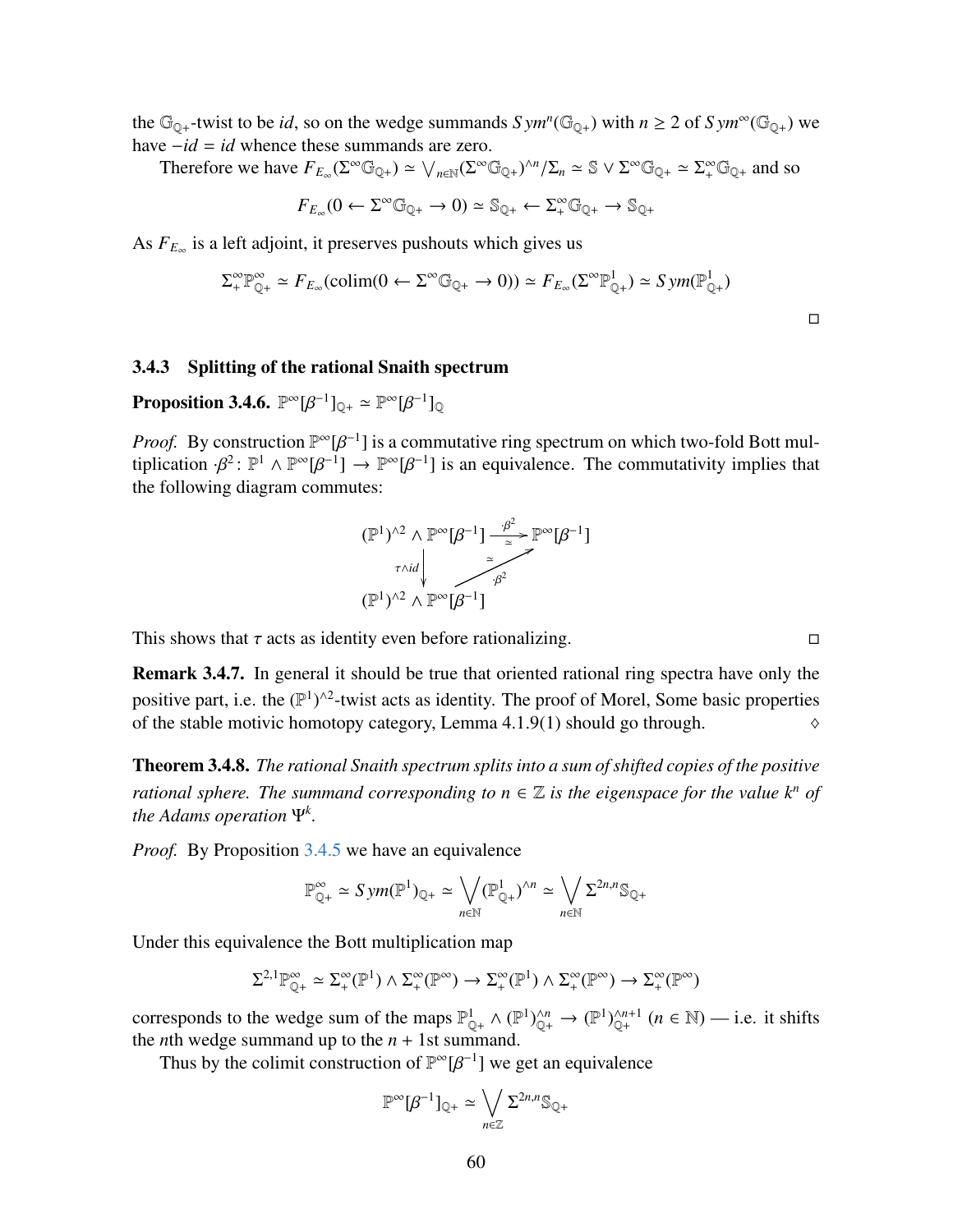Combining this with the equivalence of Prop. [3.4.6](#page-59-2) proves the first claim.

For the claim about the eigenspaces we analyze the action of  $\Psi^k = \left(\frac{1}{k^{n}r^k}\right)$  $\frac{1}{k^n \beta^n} (1 + \beta x)^k)_{n \in \mathbb{N}}$ . Remember that  $\mathbf{t} = (1 + \beta x)$  is the class of the the inclusion  $\mathbb{P}^{\infty}_+ \to \mathbb{P}^{\infty}[\beta^{-1}]$ . Under our equiv-<br>alence this corresponds to the inclusion of the summands of positive index into all summands alence this corresponds to the inclusion of the summands of positive index into all summands  $\bigvee_{n\in\mathbb{N}}(\mathbb{P}^1)^{\wedge n} \to \bigvee_{n\in\mathbb{Z}}(\mathbb{P}^1)^{\wedge n}$ . The Bott multiplication map  $\cdot \beta: (\mathbb{P}^1) \wedge (\bigvee_{n\in\mathbb{N}}(\mathbb{P}^1)^{\wedge n})$  is simply ad-<br>ioning the extra  $\mathbb{P}^1$ -smash factor distributively to each summa joining the extra  $\mathbb{P}^1$ -smash factor distributively to each summand - i.e. it is shifting up the summand, sending  $(\mathbb{P}^1)^{\wedge n}$  to  $(\mathbb{P}^1)^{\wedge n+1}$ .

Since the domain of our action is now a coproduct, we can analyze the action of  $\Psi^k$ summand by summand. On the summand  $\mathbb{P}_{\mathbb{Q}_+}^1$  it is given by taking *k*-th power, i.e. by

$$
\mathbb{P}^1_{\mathbb{Q}^+} \hookrightarrow (\mathbb{P}^1_{\mathbb{Q}^+})_+ \xrightarrow{\Delta_+} (\mathbb{P}^1_{\mathbb{Q}^+})^k)_+ \simeq \bigvee_{i=0}^k \bigvee_{j=0}^{k_i} (\mathbb{P}^1_{\mathbb{Q}^+})^{\wedge i}
$$

We can analyze this map summand by summand in the codomain. The map to the 0-th summand is zero, because the base point is not present in the domain, and the maps to the higher summands ( $\mathbb{P}_{\mathbb{Q}^+}^1$ )<sup>*i*</sup>, (*i*  $\geq$  2) are zero by Prop. [3.1.42.](#page-38-0) The maps to the  $\mathbb{P}_{\mathbb{Q}^+}^1$ -summands are the identity and therefore the whole map together is the *k*-fold diagonal, i.e. multiplication by  $k$ .

By multiplicativity, the map restricted to the summand  $(\mathbb{P}^1)^{\wedge n}$  is then multiplication by *k n* . In the contract of the contract of the contract of the contract of the contract of the contract of the contra<br>Decree the contract of the contract of the contract of the contract of the contract of the contract of the co

**Corollary 3.4.9.** In  $Sp^{\mathbb{P}^1}$  there is an equivalence  $\mathbb{S}_{\mathbb{Q}^+} \simeq H_B$ .

#### <span id="page-60-0"></span>3.5 Functoriality

All constructions of this chapter are functorial in product preserving left adjoints:

Let  $(X, \mathbb{G})$  be a pair, as throughout this chapter, consisting of a cartesian closed presentable ∞-category and a group object therein. Let  $F: X \rightarrow Y$  be a product preserving left adjoint to a cartesian closed presentable  $\infty$ -category *Y*. Then  $F(\mathbb{G})$  is a group object in *Y* and the pair  $(\mathcal{Y}, F(\mathbb{G}))$  is a datum as needed for the constructions of this chapter.

First of all, *F* induces a functor G-Mod $(X) \to F(\mathbb{G})$ -Mod $(\mathcal{Y})$ , as can e.g. be seen from a description of G-modules as monoid maps  $\mathbb{G} \to \text{map}_X(x, x)$  to the internal hom of an object in  $X$ . Since our constructions in the category of  $\mathbb{G}$ -modules used nothing but products and colimits, they are preserved under *F*, e.g. the  $\mathbb{A}^n \setminus 0$  constructed in X from  $\mathbb G$  are mapped by *F* to the  $\mathbb{A}^n \setminus 0$  constructed in *Y* from  $F(\mathbb{G})$ .

Also quotienting out a  $\mathbb{G}$ -action then applying *F* is the same as first applying *F*, then quotienting out the  $F(\mathbb{G})$ -action (this follows from the fact that quotienting out is relative tensor product along the map to the terminal group, and terminal objects are preserved). Thus the  $\mathbb{P}^n$  constructed in X from  $\mathbb{G}$  are mapped by F to the  $\mathbb{P}^n$  constructed in Y from  $F(\mathbb{G})$ .

Passage to pointed objects and stabilization have universal properties which guarantee that *F* induces left adjoint monoidal functors. Thus these induced functors preserve the Bott multiplication map and the Snaith spectrum, as well as the rational splitting into summands. We obtain in particular an induced functor between the categories of Morel motives based on  $(X, \mathbb{G})$ , resp.  $(\mathcal{Y}, F(\mathbb{G}))$ .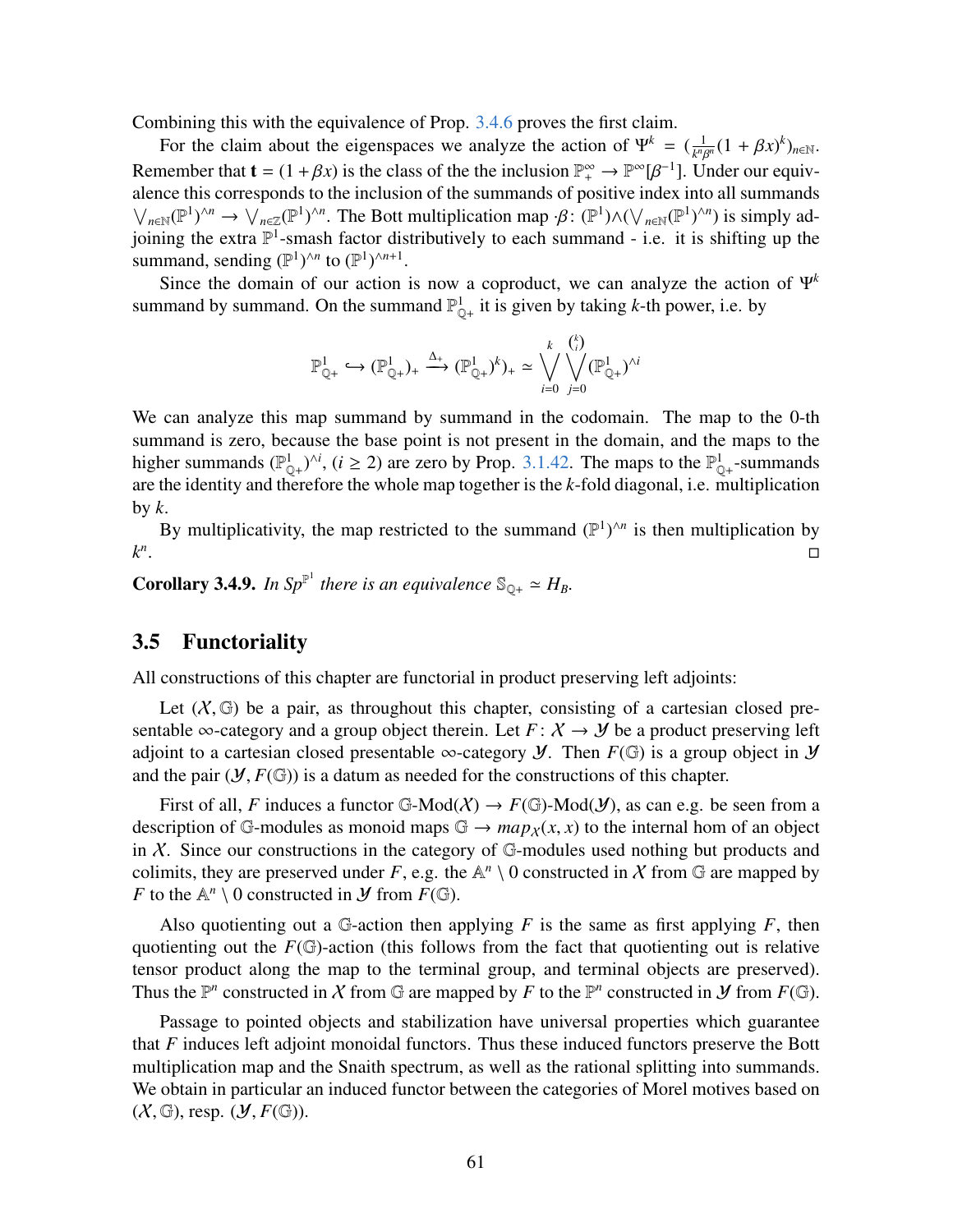# <span id="page-61-0"></span>4 Examples

## <span id="page-61-1"></span>4.1 The initial example

There is a non-full subcategory *Cart* of the ∞-category  $Pr<sup>L</sup>$  of presentable ∞-categories and left adjoints, whose objects are cartesian closed presentable ∞-categories and whose morphisms are product preserving left adjoints.

One can prove the following:

Proposition 4.1.1. *Left Kan extensions of product preserving functors into a cartesian closed cocomplete category along product preserving functors are product preserving.*

This can be used to show that there is a classifying object for group objects in *Cart*, i.e. an object of *Cart* containing a generic group object, such that every group object in a cartesian closed presentable  $\infty$ -category is an image of that one. This classifying object can be very concretely described: It is the presheaf category on the opposite category of finitely generated free commutative monoids in spaces (i.e. the presheaf category on a Lawvere theory).

By the considerations of Section [3.5](#page-60-0) all  $\infty$ -categories of motives or motivic spectra resulting from our construction receive a functor from this initial one.

## <span id="page-61-2"></span>4.2 A somewhat general example

As in Isbell duality we can take any algebraic structure (say, presented by a Lawvere theory T) and build a kind of schemes out of it. If there is a morphism from the Lawvere theory of *E*∞-algebras to T, then restriction along this morphism gives an *E*∞-algebra object in the coresponding category of motivic spaces. By Section [3.5](#page-60-0) this should become a functor

*Mot*: AlgTheories under 
$$
E_{\infty} \to (\infty, 1) - cat
$$
,  $(E_{\infty} \to \mathbb{T}) \mapsto Motives$ 

An instance of this would be the theory of motivic spaces based on *C* <sup>∞</sup>-schemes, since the theory of  $C^{\infty}$ -rings receives a morphism from the theory of  $E_{\infty}$ -algebras: the group of units.

# <span id="page-61-3"></span>4.3 Differential *K*-theory

Take as starting category the category of sheaves of spaces on smooth manifolds and as G some sheaf deserving the name " $U(1)$ -with-connection", e.g. take the functor  $BU(1)$  associating to a smooth manifold the category of line bundles with connection on it, then set  $\mathbb{G} := \Omega BU(1)$ ). There is a differential Snaith theorem, see [\[BNV16,](#page-63-11) Section 6.3] and it would be intersting to investigate the relation to our general constructions.

# <span id="page-61-4"></span>4.4  $\mathbb{F}_1$ -geometry

This is what motivated this work. There are numerous settings for  $\mathbb{F}_1$ -geometry, e.g. monoid schemes, Λ-schemes, Lorscheid's blueprints, Durov's generalized schemes, Haran's F-rings. The list is long and contains many non-additive settings which we are able to treat because we made no use of addition anywhere, e.g. in the form of *GLn*-actions.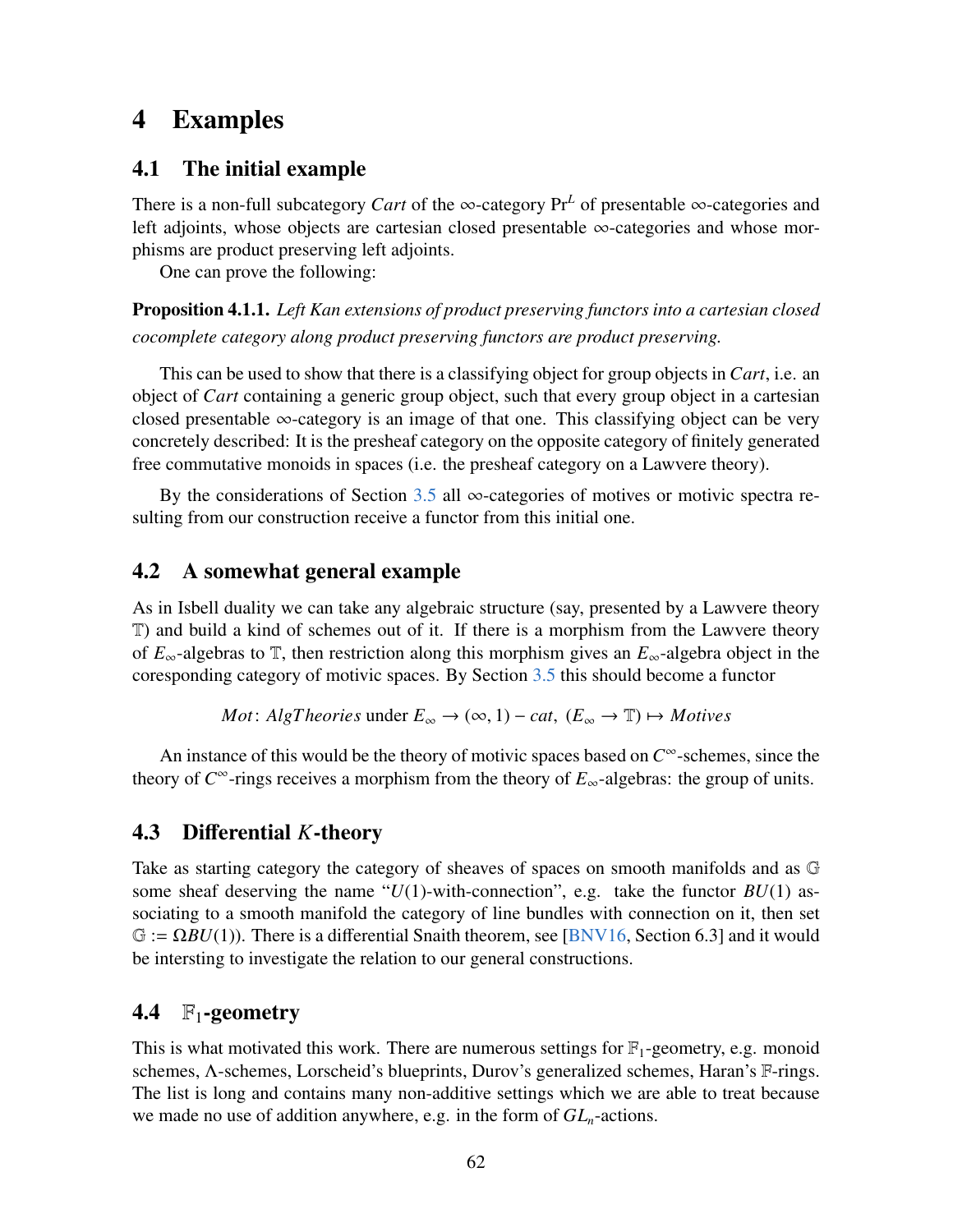## <span id="page-62-0"></span>4.5 Further examples

- One may take  $\mathbb{Z}/2$ -equivariant spaces and set  $\mathbb G$  to be the sign representation.
- One could take as X the usual  $\infty$ -category of motivic spaces, but with a different group object, e.g. set  $\mathbb{G} := \mathbb{P}^{\infty}$ . The resulting theory should have something to do with Brauer groups and forms of projective bundles.
- Derived algebraic geometry and the several versions of  $\mathbb{G}_m$  occurring there
- Log geometry

# <span id="page-62-1"></span>5 Conclusion

We list some natural continuations of this work:

General linear groups: Introduce some linearity by axiomatically postulating group objects  $GL_n$ , with embeddings  $\Sigma_n \ltimes \mathbb{G}^n \hookrightarrow GL_n$  and  $GL_n \to GL_{n+1}$  and actions of  $GL_n$  on  $\mathbb{A}^n \setminus \Omega$ . One could then build *RGI* via Grassmannians. Thom spectra, cobordism, think about  $\mathbb{A}^n \setminus 0$ . One could then build *BGL* via Grassmannians, Thom spectra, cobordism, think about Landweber exactness.

This would include also nonlinear settings like Haran's F-rings.

Cohomology operations: In [\[Vis16\]](#page-64-8) Vishik studies the one-graded cohomology theories *A*<sup>\*</sup> obtained from bigraded ones by taking the steep diagonal  $A^{2*,*}$ , in particular theories "of rational type" (roughly: obtained from the diagonal of algebraic cobordism by tensoring with a Landweber exact module over the Lazard ring). He shows in [\[Vis16,](#page-64-8) Thm. 3.6] that for such a theory the cohomology operations from  $A<sup>n</sup>$  to any cohomology theory  $B^*$  are in bijection with families of maps  $A^n((\mathbb{P}^\infty)^{\times l}) \to B^*((\mathbb{P}^\infty)^{\times l})$  ( $l \in \mathbb{N}$ ) which are compatible with:

- pullbacks for the action of the symmetric group  $\Sigma_l$
- the diagonals
- the projections
- the maps  $Spec(k) \to \mathbb{P}^{\infty}$
- the Segre embeddings

All of these maps are available in our setting and one might attempt to prove a version of this result, either in an abstract setting admitting a cobordism spectrum or for modules over the Snaith spectrum in the setting of this work. In any case, Vishik's result is a hint that the objects we constructed are important ones in motivic homotopy theory and its generalizations.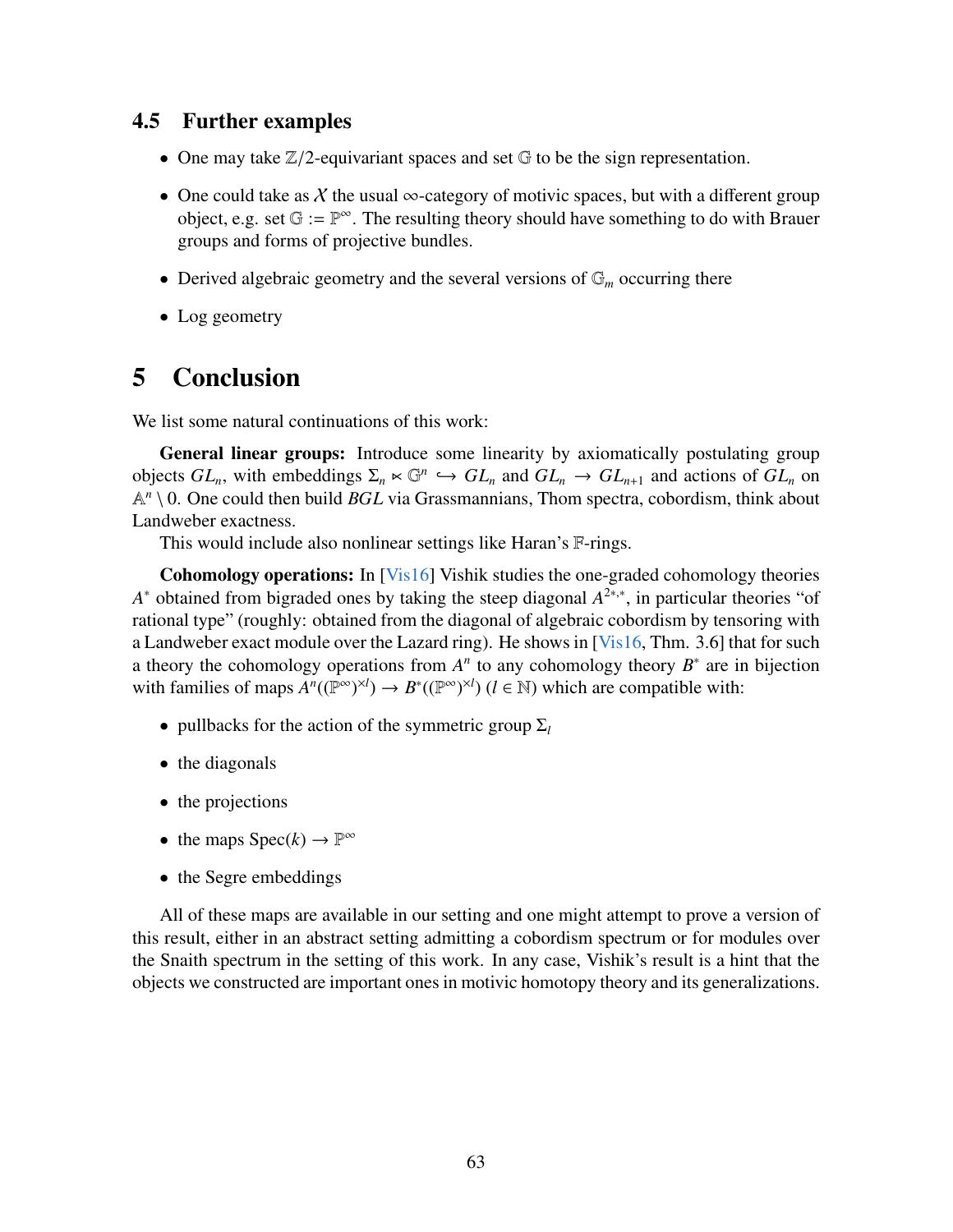# References

- <span id="page-63-9"></span>[AC77] J. F. Adams and F. W. Clarke. Stable operations on complex *K*-theory. *Illinois J. Math.*, 21(4):826–829, 1977.
- <span id="page-63-7"></span>[BNT15] U. Bunke, T. Nikolaus, and G. Tamme. The beilinson regulator is a map of ring spectra. *ArXiv e-prints*, September 2015. Available from: [http://arxiv.](http://arxiv.org/abs/1509.05667) [org/abs/1509.05667](http://arxiv.org/abs/1509.05667), [arXiv:1509.05667](http://arxiv.org/abs/1509.05667).
- <span id="page-63-11"></span>[BNV16] U. Bunke, T. Nikolaus, and M. Völkl. Differential cohomology theories as sheaves of spectra. *J. Homotopy Relat. Struct.*, 11(1):1–66, 2016. Available from: <http://dx.doi.org/10.1007/s40062-014-0092-5>, [doi:10.](http://dx.doi.org/10.1007/s40062-014-0092-5) [1007/s40062-014-0092-5](http://dx.doi.org/10.1007/s40062-014-0092-5).
- <span id="page-63-10"></span>[CCW05] Francis Clarke, Martin Crossley, and Sarah Whitehouse. Algebras of operations in *K*-theory. *Topology*, 44(1):151–174, 2005. Available from: [http://dx.](http://dx.doi.org/10.1016/j.top.2004.05.003) [doi.org/10.1016/j.top.2004.05.003](http://dx.doi.org/10.1016/j.top.2004.05.003), [doi:10.1016/j.top.2004.05.](http://dx.doi.org/10.1016/j.top.2004.05.003) [003](http://dx.doi.org/10.1016/j.top.2004.05.003).
- <span id="page-63-0"></span>[Cra09] J. Cranch. *Algebraic theories and* (∞, 1)*-categories*. PhD thesis, Sheffield, 2009. Available from: [http://jdc41.user.srcf.net/useful/](http://jdc41.user.srcf.net/useful/jdc-revised-thesis.pdf) [jdc-revised-thesis.pdf](http://jdc41.user.srcf.net/useful/jdc-revised-thesis.pdf).
- <span id="page-63-3"></span>[Cra11] J. Cranch. Algebraic theories, span diagrams and commutative monoids in homotopy theory. *ArXiv e-prints*, sep 2011. [arXiv:1109.1598](http://arxiv.org/abs/1109.1598).
- <span id="page-63-5"></span>[DI05] Daniel Dugger and Daniel C. Isaksen. Motivic cell structures. *Algebr. Geom. Topol.*, 5:615–652, 2005. Available from: [http://dx.doi.org/10.2140/](http://dx.doi.org/10.2140/agt.2005.5.615) [agt.2005.5.615](http://dx.doi.org/10.2140/agt.2005.5.615), [doi:10.2140/agt.2005.5.615](http://dx.doi.org/10.2140/agt.2005.5.615).
- <span id="page-63-6"></span>[EKMM97] A. D. Elmendorf, I. Kriz, M. A. Mandell, and J. P. May. *Rings, modules, and algebras in stable homotopy theory*, volume 47 of *Mathematical Surveys and Monographs*. American Mathematical Society, Providence, RI, 1997. With an appendix by M. Cole.
- <span id="page-63-1"></span>[GGN15] David Gepner, Moritz Groth, and Thomas Nikolaus. Universality of multiplicative infinite loop space machines. *Algebr. Geom. Topol.*, 15(6):3107–3153, 2015. Available from: <http://dx.doi.org/10.2140/agt.2015.15.3107>, [doi:10.2140/agt.2015.15.3107](http://dx.doi.org/10.2140/agt.2015.15.3107).
- <span id="page-63-4"></span>[GH15] David Gepner and Rune Haugseng. Enriched ∞-categories via non-symmetric ∞-operads. *Adv. Math.*, 279:575–716, 2015. Available from: [http://dx.doi.](http://dx.doi.org/10.1016/j.aim.2015.02.007) [org/10.1016/j.aim.2015.02.007](http://dx.doi.org/10.1016/j.aim.2015.02.007), [doi:10.1016/j.aim.2015.02.007](http://dx.doi.org/10.1016/j.aim.2015.02.007).
- <span id="page-63-2"></span>[Gla13] S. Glasman. Day convolution for infinity-categories. preprint, 2013. Available from: <http://arxiv.org/abs/1308.4940>.
- <span id="page-63-8"></span>[GS09] D. Gepner and V. Snaith. On the motivic spectra representing algebraic cobordism and algebraic *K*-theory. *Doc. Math.*, 14:359–396, 2009.